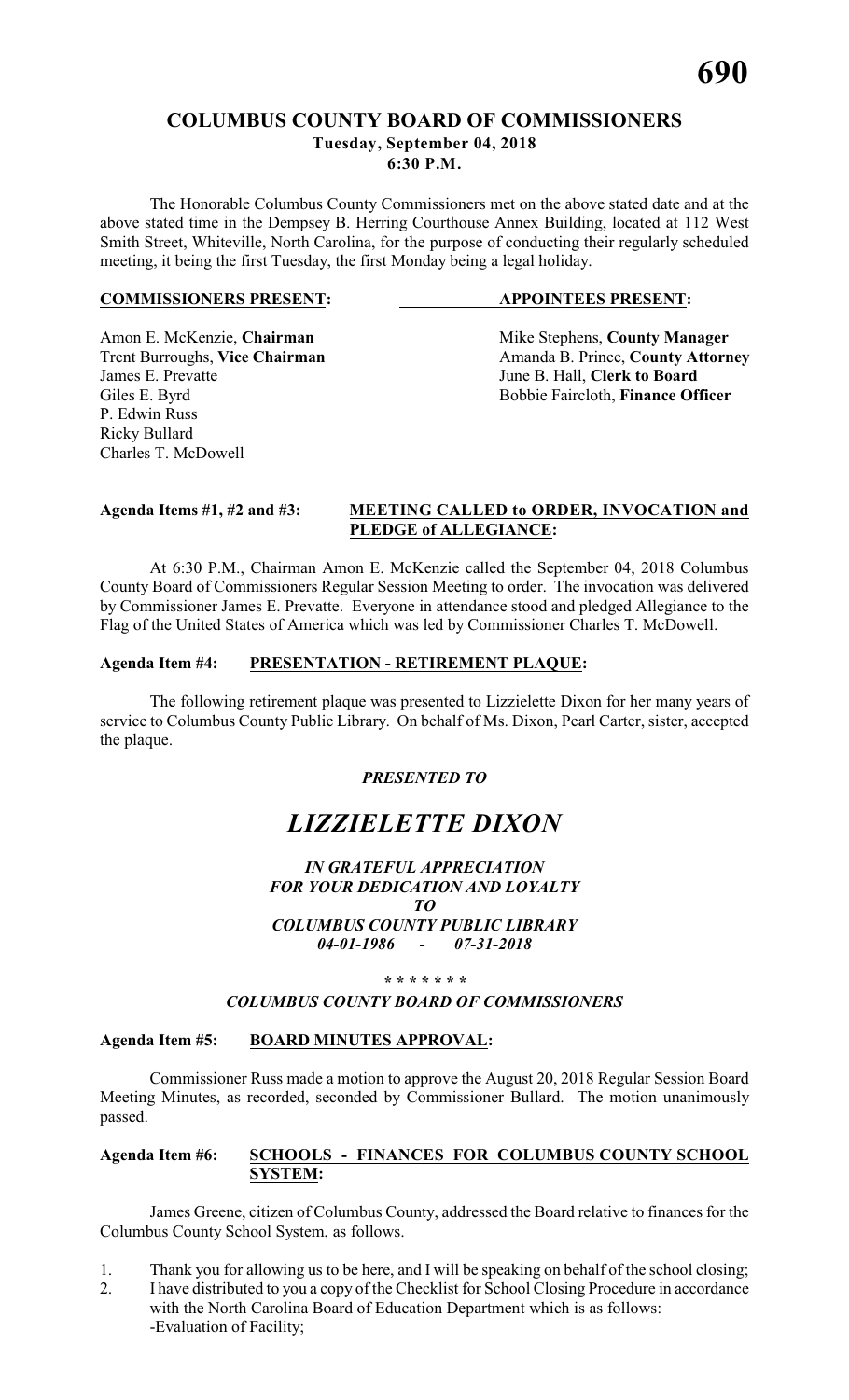- -Capacity of Facility; Determine useful pupil capacity by approved formula;
- -Membership;
- -Organization of School System;
- -Costs of Operation;
- -Transportation;
- -Diversity;
- -Alternative Uses;
- -Program Considerations;
- -Tentative Decision;
- -Informational Meetings;
- -Closing Decisions;
- -Disposition of Surplus Property; **and**
- -Inform NC DPI;
- 3. We want to go over some discrepancies that occurred during the process of closing Chadbourn Middle School;
- 4. The meetings that we requested did not happen;
- 5. Information was not provided to the parents of the children; **and**
- 6. We are requesting the Board's help on getting the meeting we need and the information we requested from the Columbus County Board of Education.

Chairman Amon E. McKenzie responded by stating the following:

- 1. The members of the Columbus County Board of Education are elected officials;
- 2. This matter needs to be presented to the Columbus County Board of Education;
- 3. The Columbus County Board of County Commissioners does give monetary amounts to the Columbus County school systems based on ADM;
- 4. We can not dictate the manner the money is expended, unless the monetary request has specifics;
- 5. We can and do suggest and encourage the schools to expend the monetary amounts for the best benefit of the students; **and**
- 6. This is a matter that needs to be addressed to the Columbus County Board of Education.

### **Agenda Item #7: PUBLIC INPUT:**

Chairman McKenzie opened the floor for Public Input. The following spoke.

#### **Nick Tosco, 301 South Tryon Street, Charlotte, NC 28202:** stated the following:

-I am an attorney representing Low Country Preserve;

-I would like to take this opportunity to speak to you about the Shooting Range Ordinance;

-Mr. Dawkins is the owner of the Low Country Preserve, it is located here in Columbus County, and is about 287 acres and he has owned and operated that shooting range since 2012;

-Mr. Dawkins has been actively involved, through myself and on his own part, discussing this proposed ordinance with the county, the staff and with the Planning Board;

-I am here to speak in favor of the ordinance that is in front of you tonight;

-I am working very hard with the appropriate staff to make sure it conforms with North Carolina law and to keep the citizens of Columbus County safe;

-We would propose that you would adopt the ordinance;

-Mr. Dawkins is in favor with the restrictions;

-This is not only in conformance with State law, it is also in conformance with nearby counties; **and** -If all Board members are in favor of this Ordinance, in accordance with the Rules of Procedure, you can adopt it.

### **ADJUSTMENT of AGENDA:**

Chairman McKenzie stated there was a need to move Agenda Item #18 to Agenda Item #7A, due to their traveling distance.

### **MOTION:**

Commissioner Byrd made a motion to move Agenda Item #18 to Agenda Item #7A, seconded by Commissioner Bullard. The motion unanimously passed.

**Agenda Item #7A: Trillium Healthcare Services - Request to Use Aging Centers for Workshops:** Commissioner James E. Prevatte requested Board approval for Trillium Healthcare Services to use the Aging Centers for workshops.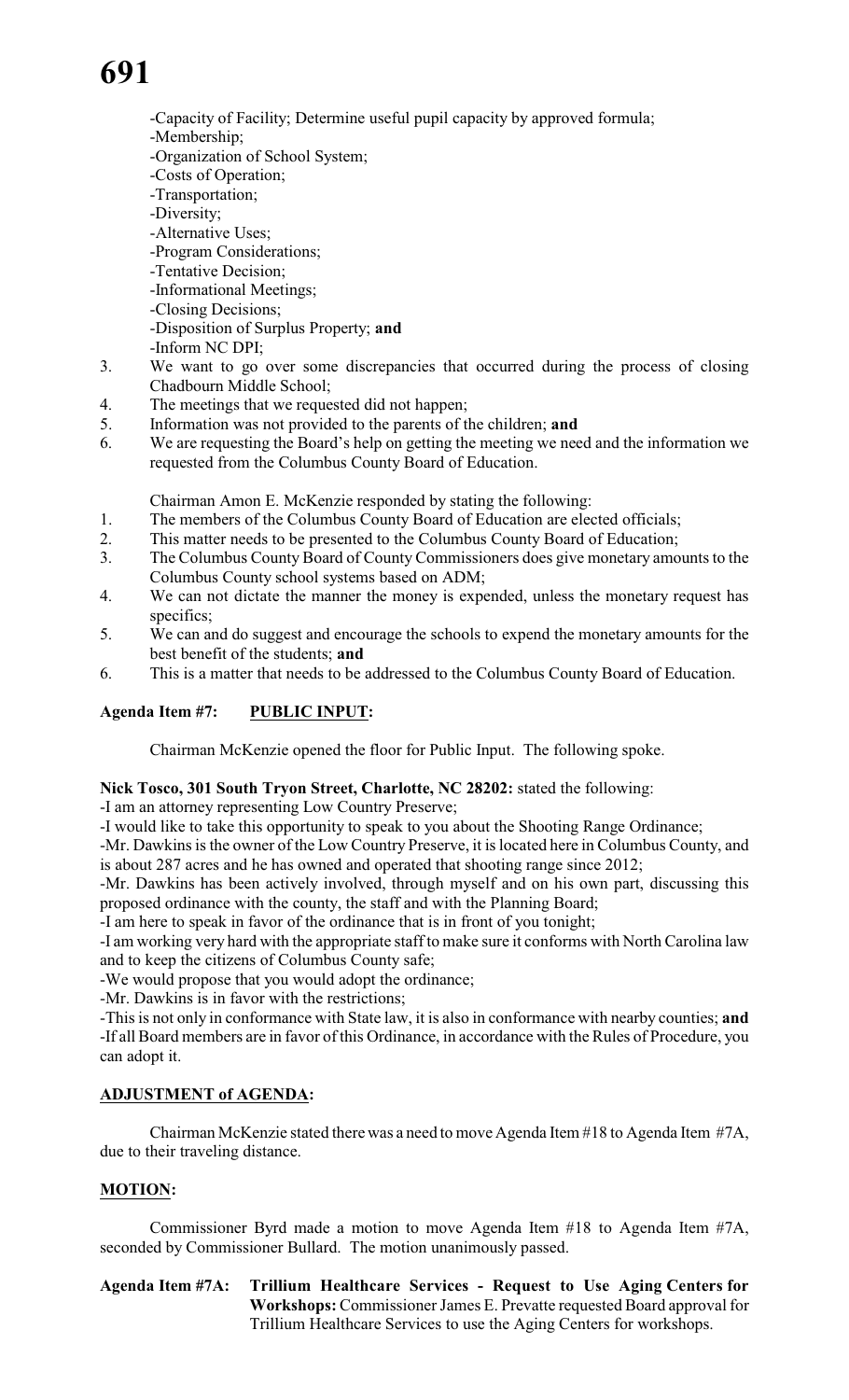Commissioner Byrd made a motion to approve the request by Trillium Healthcare Services to use the Aging Centers for workshops, seconded by Commissioner McDowell. The motion unanimously passed.

#### **Agenda Item #8: PARKS AND RECREATION - GRANT PROJECT ORDINANCE:**

Julie Strickland, Parks and Recreation Director, requested Board approval and adoption of the following Columbus County Parks and Recreation Kate B. Reynolds Charitable Trust Grant Project Ordinance.

#### **COLUMBUS COUNTY PARKS & RECREATION KATE B REYNOLDS CHARITABLE TRUST GRANT PROJECT ORDINANCE SEPTEMBER 4, 2018**

**BE IT ORDAINED** by the Board of Commissioners of the County of Columbus, North Carolina, that pursuant to Section 159-13.2 of the General Statutes of North Carolina, the following Grant Project Ordinance is HEREBY ADOPTED:

**SECTION 1.** The project authorized is for the fitness equipment along the walking trail.

**SECTION 2.** The project manager is hereby directed to proceed with the implementation of such project.

**SECTION 3.** The project will be executed in full during fiscal year 2018/2019.

**SECTION 4.** The following revenues are anticipated to be available to the County to complete the project as of September 2018.

| <b>ACCOUNT#</b> | TITLE                                     | <b>AMOUNT</b> |
|-----------------|-------------------------------------------|---------------|
| 32-3613-436050  | KATE B REYNOLDS CHARITABLE TRUST GRANT    | 156,500       |
| 32-3613-436055  | <b>GRANT FUNDS/REC LIABILITY ACCOUNTS</b> | 15,000        |
| 32-3613-436060  | HEALTH DEPARTMENT APPROPRIATION           | 10,000        |
| 32-3613-437000  | <b>COUNTY APPROPRIATION</b>               | 50,000        |
| 32-3613-437005  | PARKS & REC APPROPRIATION                 | 30,900        |
| <b>TOTAL:</b>   |                                           | \$262,400     |

**SECTION 5.** The following amounts are appropriated for the project:

| <b>ACCOUNT#</b> | <b>TITLE</b>                            | <b>AMOUNT</b> |
|-----------------|-----------------------------------------|---------------|
| 32-6130-519901  | ENGINEER DESIGN/ADMINISTRATION          | 31,000        |
| 32-6130-537000  | <b>ADVERTISING BIDS</b>                 | 400           |
| 32-6130-559055  | OUTDOOR FITNESS EQUIP & CONCRETE PAD    | 127,200       |
| 32-6130-559000  | BATHROOM BUILDING/ELECTRICAL & PLUMBING | 103,800       |
| <b>TOTAL:</b>   |                                         | \$262,400     |

**SECTION 6.** The Finance Officer is directed to report quarterly on the financial status of this project. He/she shall keep the Governing Body informed at each regular meeting of any unusual occurrences.

**SECTION 7.** Copies of the Grant Project Ordinance shall be made available to the Budget Officer, Project Manager and the Finance Officer for direction in carrying out this project.

**ADOPTED** this the 4th day of September 2018.

#### **COLUMBUS COUNTY BOARD OF COMMISSIONERS** /s/ **AMON E. MCKENZIE, CHAIRMAN**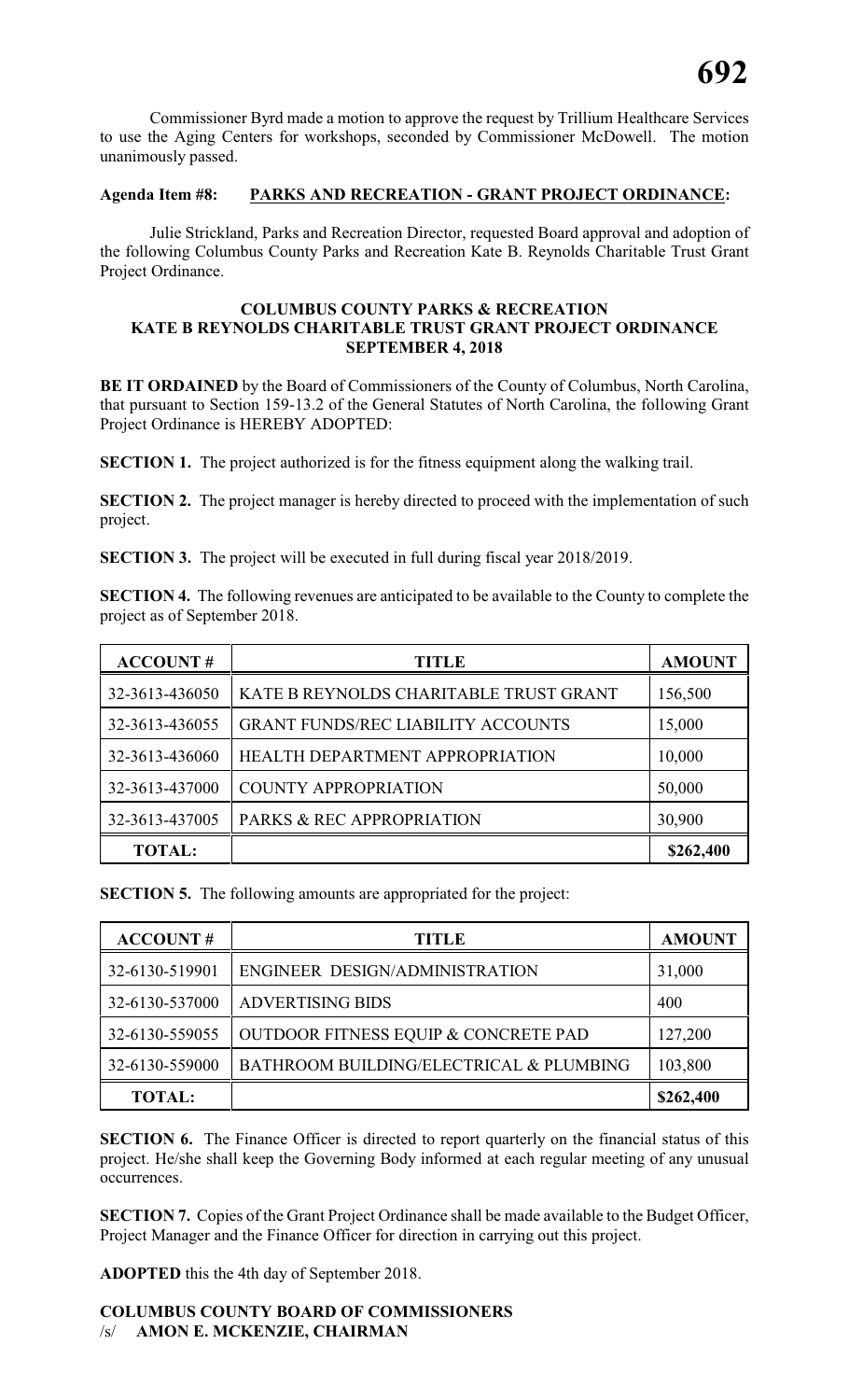#### **ATTESTED BY:**  /s/ **JUNE B. HALL, CLERK TO BOARD**

Commissioner McDowell made a motion to approve and adopt the Columbus County Parks and Recreation Kate B. Reynolds Charitable Trust Grant Project Ordinance, seconded by Commissioner Russ. The motion unanimously passed.

#### **Agenda Item #9: SCHOOLS - SOUTHEASTERN COMMUNITY COLLEGE:**

Dr. Anthony Clarke, President of Southeastern Community College, requested funds to support the NC Career Coach Grant. Dr. Clarke presented the following information.

#### **COLUMBUS COUNTY INDUSTRY GROUP**

#### **NC Career Coach Grant**

-Participants include:

-Atlantic Packaging (Tabor City) -S & A railroad Ties (Whiteville) -Council Tool (Lake Waccamaw) - Top Tobacco (Lake Waccamaw) -Filtec Precise (Tabor City) -West Fraser (Riegelwood) -Honeycutt Produce (Chadbourn) -MaxPro (Whiteville) -National Spinning (Whiteville) -Trigon Corporation (Whiteville) -PlyGem (Fair Bluff) -Columbus County Schools -Radix Bay (Tabor City) -Whiteville City Schools

-Began meeting in May 2017

-Identified industry needs and developed pathways for students to complete to prepare for both entry level jobs and technically skills jobs

-Included schools to expand the pathways into the high schools for both workforce certificate and college degree programs

#### **NC Career Coach Grant Application**

-Purpose: Place community college career coaches in high schools to assist students in determining their career goals and identifying community college programs that would enable students to achieve these goals.

-The Board of Trustees of a community college and a local board of education of a local LEA may apply for funds from the State Board of Community Colleges.

-Requires a local dollar for dollar match with approximately \$39,440 per approved coach position for three years: FY 2019-20, FY 2020-21, FY2021-22.

#### **NC Career Coach Grant Our Proposal**

-Hire a career coach focused on the Advanced Manufacturing Pathway to serve area high schools.

-The coach would be responsible to promote advanced manufacturing careers and maintain the pathway by supporting students at each stage of the pathway.

-The coach would maintain both the curriculum and continuing education pathways.

-They would promote the pathway in four high schools: East Columbus, South Columbus, West Columbus and Whiteville.

-They would refer students to other resources if students are interested in a different career.

#### **NC Career Coach Grant Our Proposal**

-Will require \$193,074 over three years

|                                                                                                                                                                | Year 1<br>FY 2019-20                                | Year 2<br>FY2020-21                                 | Year 3<br>FY 2021-22                                | <b>TOTAL</b>                                         |
|----------------------------------------------------------------------------------------------------------------------------------------------------------------|-----------------------------------------------------|-----------------------------------------------------|-----------------------------------------------------|------------------------------------------------------|
| <b>County Contribution</b>                                                                                                                                     | \$16,659                                            | \$17,290                                            | \$17,933                                            | \$51,882                                             |
| Council Tool - Lake Waccamaw<br>Top Tobacco - Lake Waccamaw<br>Atlantic Packaging - Tabor City<br>Filtec Precise - Tabor City<br>Honeycutt Produce - Chadbourn | \$5,000<br>\$3,200<br>\$3,185<br>\$2,000<br>\$1,500 | \$5,000<br>\$3,200<br>\$3,185<br>\$2,000<br>\$1,500 | \$5,000<br>\$3,200<br>\$3,185<br>\$2,000<br>\$1,500 | \$15,000<br>\$9,600<br>\$9,555<br>\$6,000<br>\$4,500 |
| Columbus County Industry Group Contribution                                                                                                                    | \$14,885                                            | \$14,885                                            | \$14,885                                            | \$44,655                                             |
| <b>Total Local Contribution</b>                                                                                                                                | \$31,544                                            | \$32,175                                            | \$32,818                                            | \$96,537                                             |
| <b>State Board of Community Colleges</b>                                                                                                                       | \$31,544                                            | \$32,175                                            | \$32,818                                            | \$96,537                                             |
| <b>TOTAL FUNDING:</b>                                                                                                                                          |                                                     |                                                     |                                                     | \$193,074                                            |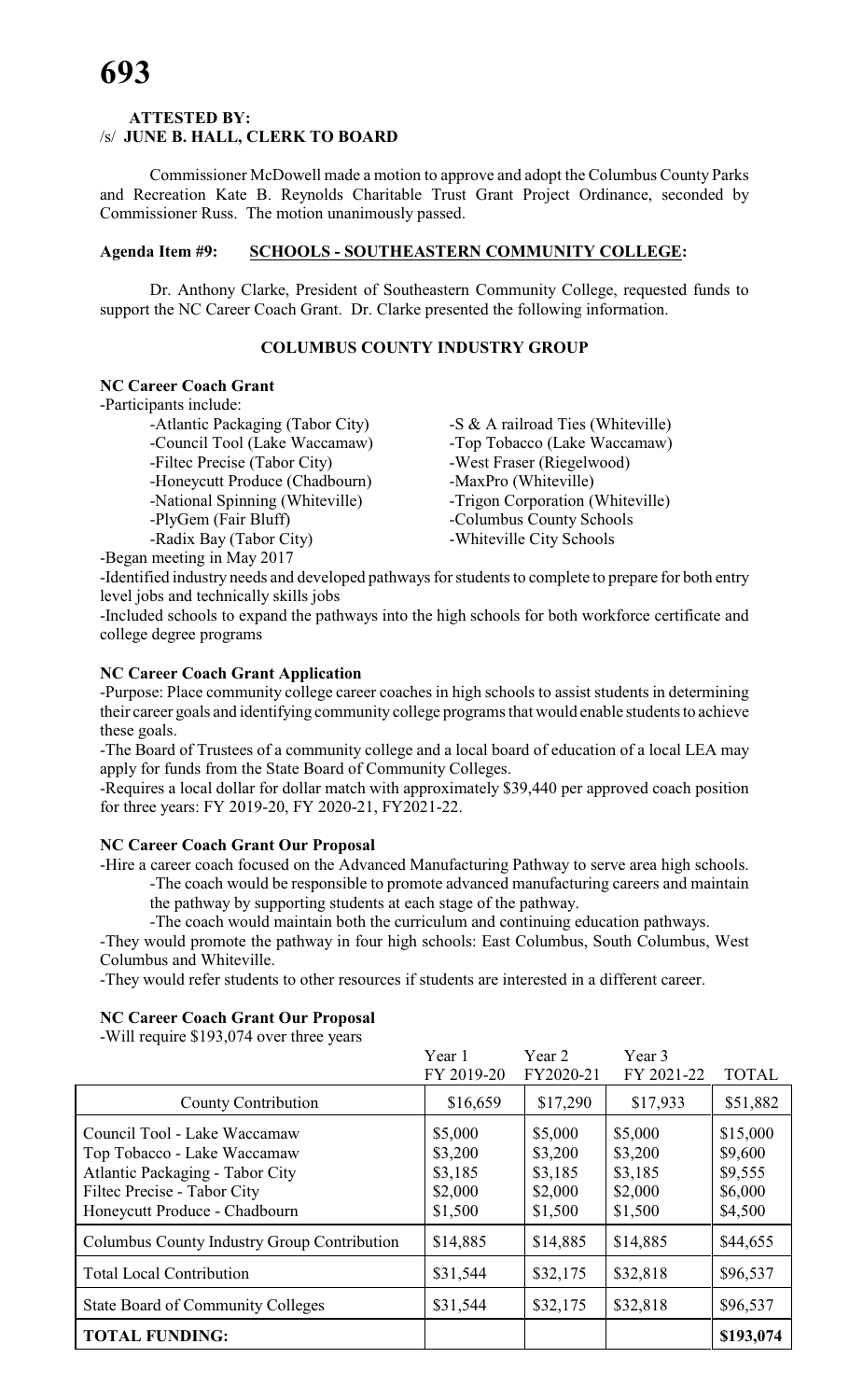-A \$51,882 investment over three years will bring in an additional \$141,192 for the NC Career Coach grant -a 272% return on investment.

#### **NC Career Coach Grant Timeline**

-Applications are due September 14, 2018.

-Notification of awards will be by the end of December 2018.

-Funding from County and Columbus County Industry Group will be received for the 2019-2020 fiscal year (first year of grant).

-NC Career Coach will start on July 1, 2019.

-Performance report due to State Board of Community Colleges;

-Funding from county and Columbus County Industry Group will be received for the 2020-2021 fiscal year (second year of grant).

-Performance report due to State Board of Community Colleges.

-Funding from county and Columbus County Industry Group will be received for the 2021-2022 fiscal year (third year of grant).

-Performance report due to State Board of Community Colleges.

-Grant will run through June 30, 2022.

Commissioner McDowell made a motion to approve the funds for the NC Career Coach, seconded by Commissioner Russ. The motion unanimously passed.

#### **Agenda Item #10: PUBLIC TRANSPORTATION - APPROVAL of ROAP APPLICATION and CERTIFICATION:**

Joy Jacobs, Public Transportation Director, requested Board approval for the County Manager and the Finance Director to sign the Certification and Application for ROAP funds for FY 2019.

Commissioner Byrd made a motion to approve the County Manager and the Finance Director to sign the Certification and Application for ROAP funds for FY 2019, seconded by Commissioner Prevatte. The motion unanimously passed.

#### **Agenda Item #11: PUBLIC TRANSPORTATION - NO-SHOW and CANCELLATION POLICY:**

Joy Jacobs, Public Transportation Director, requested Board approval of the No-Show and Cancellation Policy.

Commissioner Bullard made a motion to approve the No-Show and Cancellation Policy for Columbus County Transportation, seconded by Commissioner Byrd. The motion unanimously passed. The document will be marked as Exhibit "A", and kept on file in the Minute Book Attachments, Book Number 6, in the Clerk to the Board's Office, for review.

#### **Agenda Item #12: PUBLIC TRANSPORTATION - NEW TAB BY-LAWS:**

Joy Jacobs, Public Transportation Director, requested Board approval of the new TAB By-Laws.

Commissioner McDowell made a motion to approve the new Columbus County Transportation Advisory Board By-Laws, seconded by Commissioner Bullard. The motion unanimously passed. The document will be marked as Exhibit "B", and kept on file in the Minute Book Attachments, Book Number 6, in the Clerk to the Board's Office, for review.

#### **Agenda Item #13: PUBLIC TRANSPORTATION - NEW TITLE VI PLAN:**

Joy Jacobs, Public Transportation Director, requested Board approval of the new Title VI Plan and the acknowledgment of receipt.

Commissioner Byrd made a motion to approve the new Title VI Program Plan and acknowledgment of receipt for Columbus County Transportation, seconded by Commissioner Russ. The motion unanimously passed. A copy of this document will be kept in the Columbus County Public Transportation Office, for review.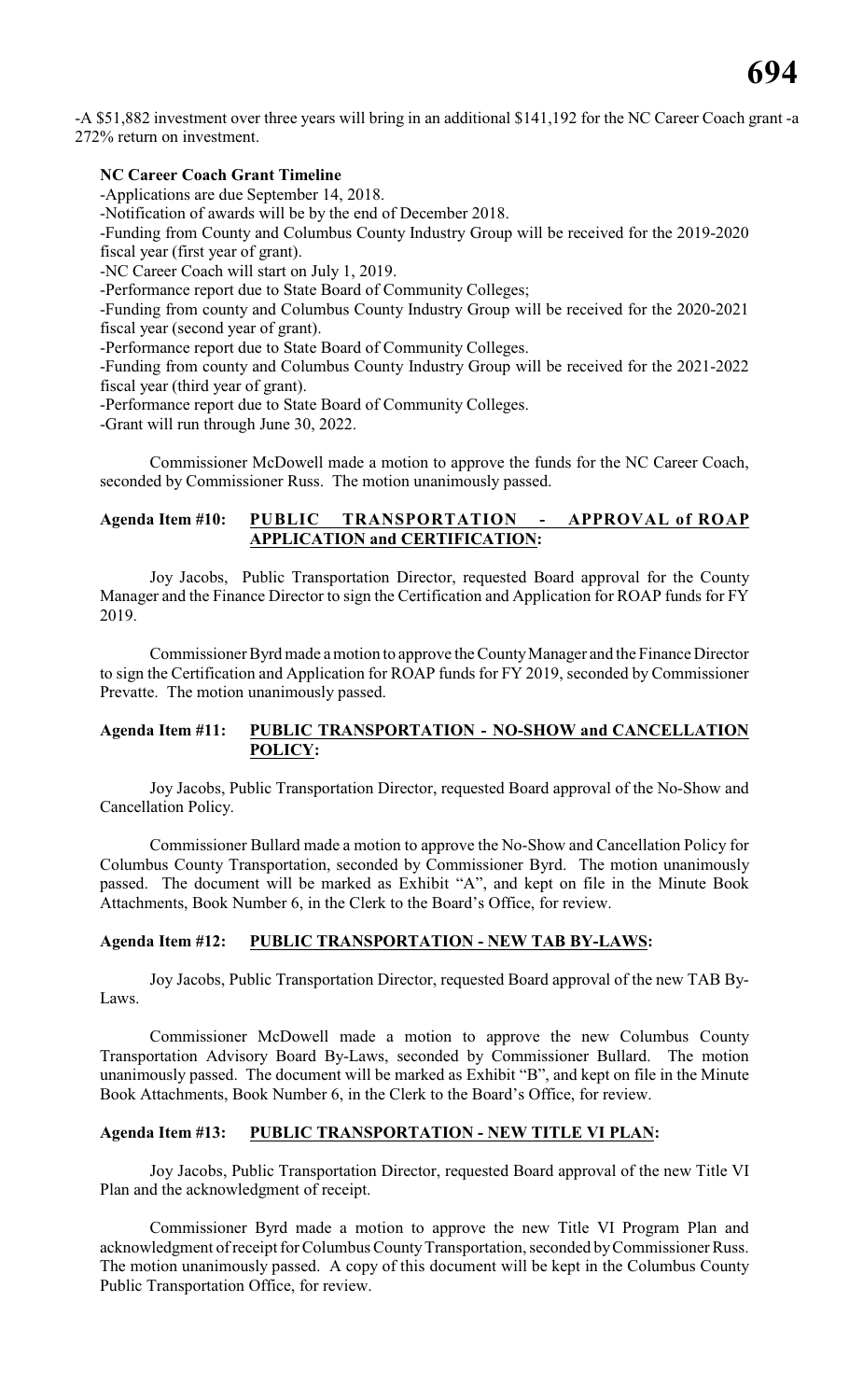#### **Agenda Item #14: LIBRARY - DEPARTMENTAL UPDATE:**

Morris Pridgen, Library Director, delivered the following departmental update for the Columbus County Public Library System.

#### **COLUMBUS COUNTY PUBLIC LIBRARY**

#### **Locations and Hours of Operation**

Carolyn T. High Memorial Library 407 N. Powell Blvd. Whiteville NC 28472 910-642-3116 Hours M-Th: 9:00 a.m. – 8:00 p.m., Friday: 9:00 a.m. – 5:00 p.m., Saturday: 10:30 a.m. – 5:00 p.m.

Chadbourn Community Library Branch Head: Shenna Milliken 301 North Wilson Street Chadbourn NC 28431-1839 910-654-3322 Hours M-Th: 11:00a.m. – 6:00 p.m. Friday: 11:00 a.m. – 5:00 p.m.

Fair Bluff Community Library Branch Head: Theresa Fountain PO Box 428 315 Railroad Street Fair Bluff NC 28439-0428 910-643-7098 Hours: M-Th: 11:00 a.m. – 6:00 p.m., Friday 11:00 a.m. – 5:00 p.m.

Rube McCray Memorial Library Branch Head: Kim Holmes 301 Fleming Drive Lake Waccamaw NC 28450 910-646-4616 Hours: M-Th: 11:00 a.m. – 6:00 p.m., Friday 11:00 A.M. – 5:00 p.m.

East Columbus Branch Library Branch Head: Robin Creech P.O. Box 27 103 Church Road Riegelwood NC 28456 910-655-4157 Hours: M-Th : 11:00 a.m. – 6:00 p.m., Friday: 11:00 a.m. – 5:00 p.m.

Tabor City Branch Library Branch Head: Judy Powell 101 East 5th Street Tabor City, NC 28463 910-653-3774

#### **The Columbus County Public Library System Report**

This report will point out the county library's history, overview of services, locations, and notable library group's contributions.

#### **THE COLUMBUS COUNTY PUBLIC LIBRARY SYSTEM REPORT**

**Mission Statement:** The mission of the Columbus County Public Library System is to provide access to informational, educational, cultural, and recreational library materials and services in a variety of formats and technologies.

It is our goal to be responsive to the public library needs of the community, and uphold the public's freedom of access to information.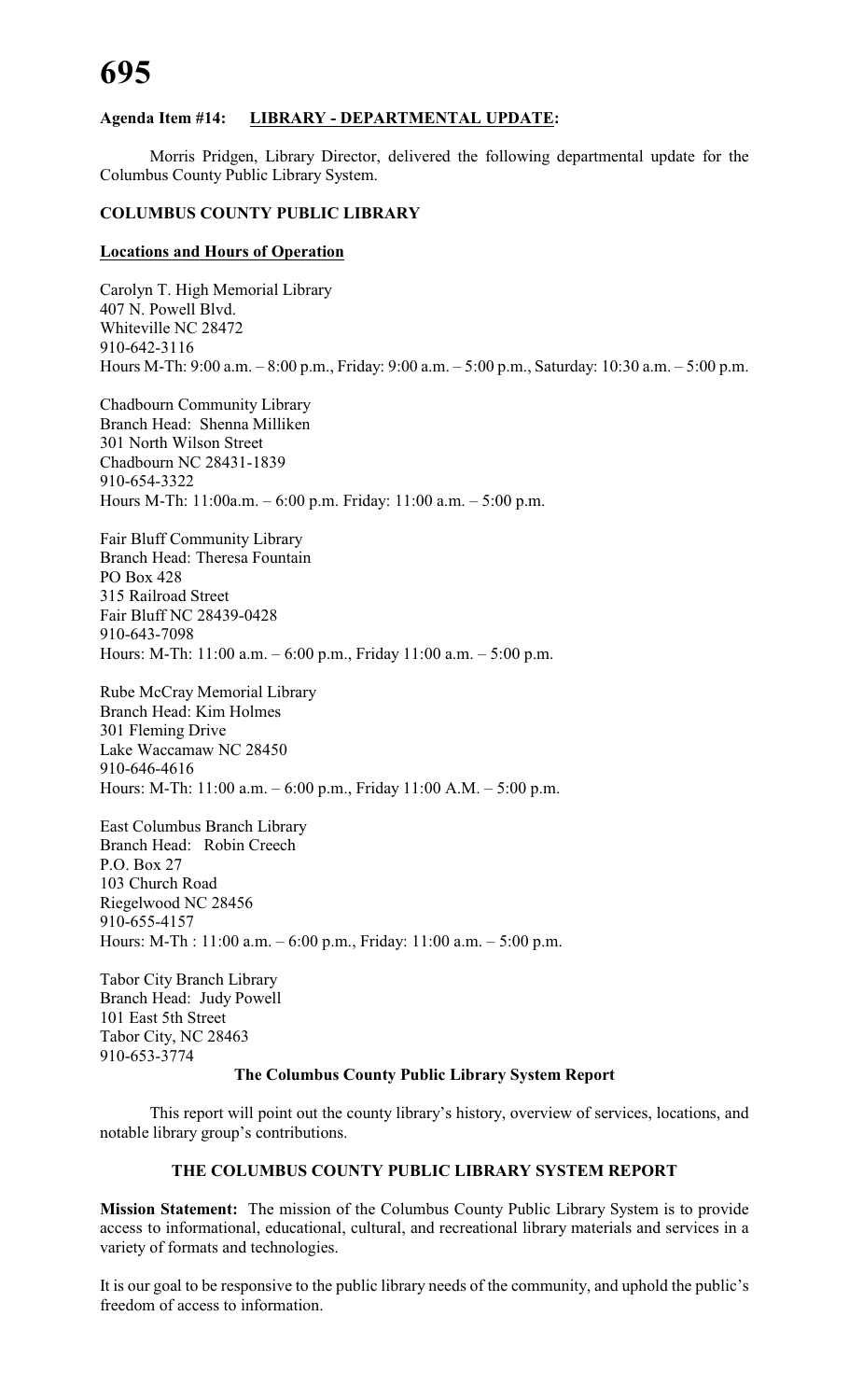**History:** Public Library Service began in Columbus County in 1921 when the city of Whiteville formed the Whiteville Library Association. Columbus County Library developed from bookmobile service that began in 1946. Whiteville City Library and Columbus County Library shared quarters until 1958 when the county built what is now the Senior Center. In 1966, Whiteville built what is currently the Police Department for the town library. The two libraries merged in 1978 to form Columbus County Library System, housed in the Whiteville City Building. In 1986, the county traded buildings with the Production Credit Association/Federal Land Bank. The following year, this building was dedicated as a library. A federal Library Services and Construction Act Grant provided half the building costs.

**Services:** The Columbus County Library System serves the citizens of Columbus County, North Carolina with six locations, a bookmobile and outreach programs. The Main Library is located in Whiteville and contains the most comprehensive collections and services. It serves as a resource center for the bookmobile and all five branches.

Columbus County Library provides books, e-Books, audio books, DVDs, magazines, newspapers, computers, Wi-Fi service, special programming, telephone reference, and reader's advisory service for children and adults. Staff can provide specialized assistance with North Carolina historical and genealogical research. Interlibrary loan service from other libraries is available when materials are unavailable locally.

- Carolyn T. High Memorial Library in Whiteville is open Monday through Saturday for a total of 58.5 hours. It offers 16 Internet computers for adults, 10 Internet computers for children, and a teen computer lab with 11 computers, as well as free Wi-Fi service. The computer lab may also be used by outside community groups for classes and presentations. AARP offers a free weekly income tax service in the computer lab annually from January-April.
- Library staff is available to attend community organization meetings and school events to promote and inform citizens about library services. The library helps to sponsor county blood drives and the Columbus County Literacy Council.
- Children's services' visits day care centers and Head Start facilities for weekly story programs. A weekly story-time is also offered in the library. A four week summer reading program is offered at the Main Library that includes stories and games followed by a free lunch for all Columbus County children 18 and under as well as disabled adults. Lunch funding is provided by a federal grant obtained by Whiteville City Schools.
- Branch libraries are open five days a week for a total of 34 hours per branch. The branches are located in Riegelwood (East Columbus Library), Fair Bluff, Tabor City, Lake Waccamaw (Rube McCray Memorial Library), and Chadbourn. They provide public access computers, a weekly story time, summer reading program, and a collection of books, e-Books, magazines and DVD's. Circulation materials can be sent from one library to another using our courier service. All borrowed library materials may be returned to any branch in the Columbus County System.
- Each branch library has a 'Friends of the Library' group and a Library Board, both of which meet regularly. Each branch's Friends Association is responsible for providing the library building and maintenance, insurance, furniture and equipment. The county provides all library materials, the library automated system, computers, supplies, personnel, telephone, and utilities.
- Homebound services are available for elderly and disabled patrons in homes, senior centers and nursing care facilities. The bookmobile serves as a mobile branch delivering library services to rural areas of the county.

**Statistics:** The library system has 43,060 registered users who checked out 147,972 items last year (2017-2018). The system holds a total of 218,323 books, 1,540 audio books, 4,313 DVDs and 255 e-Books that can be downloaded to patron's tablets and computers.

The library system receives 80% of its operating funds from the county. Twenty percent of the funds come from State Aid to Public Libraries, grants, gifts, fines and fees. Eighty percent of the budget is spent for salaries and benefits, nine percent for materials and eleven percent for other operating costs.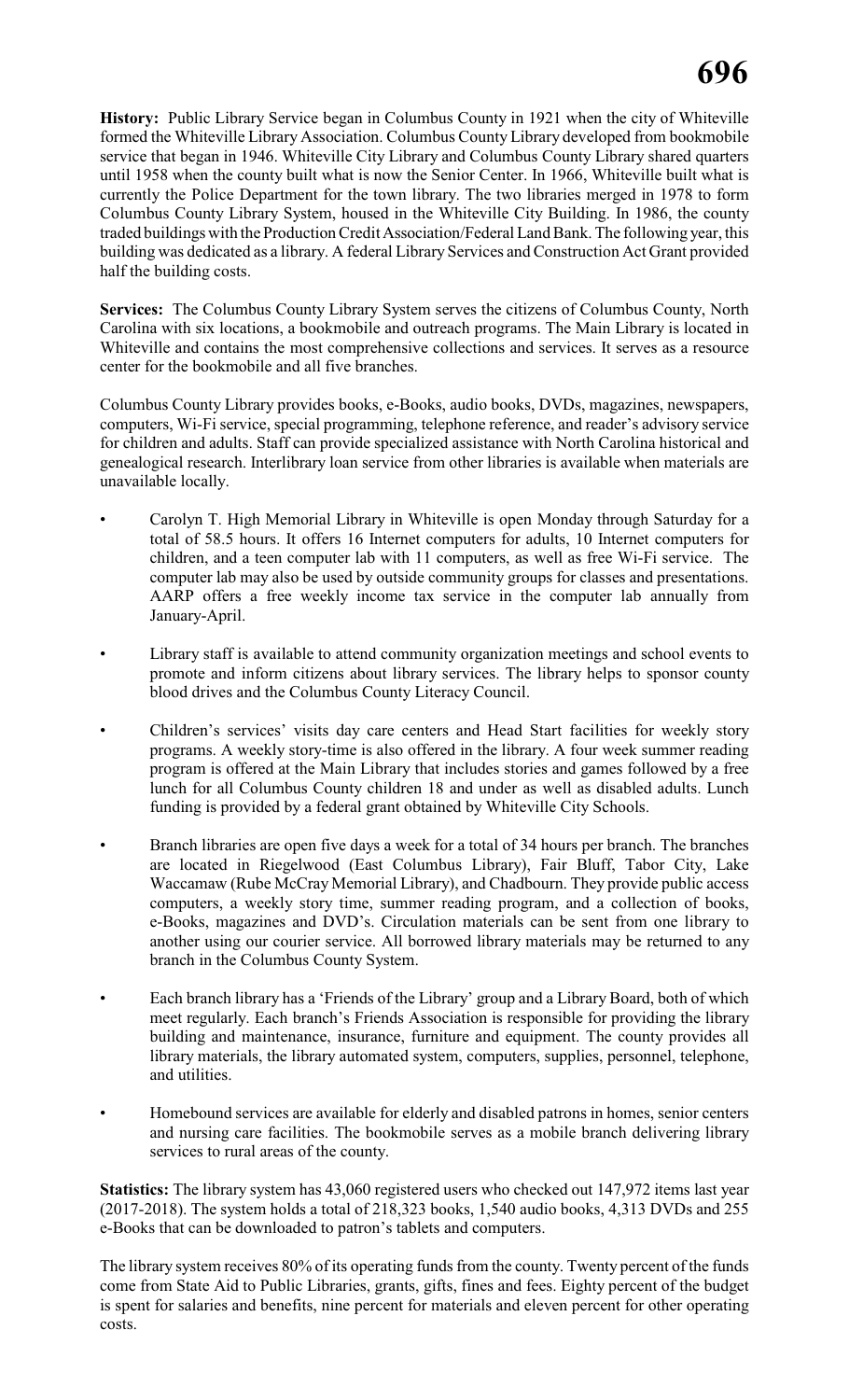Columbus County Library System has a staff of twenty four full-time and two part-time employees. This includes one professional librarian with a Master's Degree. The library is governed by the County Administrator and the Board of Columbus County Commissioners. Additionally, there is a nine-member advisory Library Board of Trustees appointed by the County Commissioners, one of whom is a County Commissioner.

Stats for FY 2017-2018

| $\bullet$ | <b>Total Registered Users:</b>                        | 43,060  |
|-----------|-------------------------------------------------------|---------|
| $\bullet$ | New Patrons added to system current year (2017-2018)  | 1,426   |
| $\bullet$ | <b>Total Door Count:</b>                              | 88,096  |
| $\bullet$ | Total Current Circulation (Books, DVD's, Audio Tapes) | 147,972 |
| $\bullet$ | <b>Total E-Book Circulation</b>                       | 3,730   |
| $\bullet$ | <b>Total Computer Users:</b>                          | 45,396  |
| $\bullet$ | Total Wi-Fi Users                                     | 21,705  |
| $\bullet$ | Total Reference questions for staff                   | 38,791  |
| $\bullet$ | *Outreach Services                                    | 584     |

\*Outreach Services – This is the number of sites visited. It includes children's daycares, nursing homes, and shut-in patrons.

#### **Highlights of Columbus County Public Library System for Fiscal Year 2017-2018:**

- Collaborate with AARP to offer free tax preparation to Columbus County citizens.<br>90• Fair Bluff Community Library was awarded a total of \$150,000 for renovations
- Fair Bluff Community Library was awarded a total of \$150,000 for renovations.
- Collaborate with North Carolina Central University to offer a Virtual Justice Program to all citizens of Columbus County.
- Provide services to local festivals, schools, daycares, rest homes, and our many patrons of Columbus County

#### **Agenda Item #15: ECONOMIC DEVELOPMENT - ECONOMIC DEVELOPMENT GRANT FOR THE STABLE EXPANSION AT THE BOYS AND GIRLS HOME OF NORTH CAROLINA:**

Gary Lanier, Economic Development Director, requested Board approval of a \$30,000.00 grant to the Boys and Girls Home of North Carolina. **(The required Public Hearing was conducted at 7:00 P.M. on August 20, 2018.)**

Commissioner Byrd made a motion to approve a \$30,000.00 grant to the Boys and Girls Home of North Carolina for the stable expansion, seconded by Commissioner Russ. The motion unanimously passed.

#### **Agenda Item #16: PLANNING - PROPOSED COLUMBUS COUNTY COMMERCIAL OUTDOOR SHOOTING RANGE ORDINANCE:**

Samantha Alsup, Planning Director, requested the Board to approve the following Proposed Columbus County Commercial Outdoor Shooting Range Ordinance, on its **first reading**, due to changes made after the first reading on August 20, 2018. **(The required Public Hearing was conducted on August 20, 2018, at 6:30 P.M.)**

#### **AN ORDINANCE AFFECTING THE REGULATION OF COMMERCIAL OUTDOOR SHOOTING RANGES; ENACTING CHAPTER 10, PART 2, ARTICLE 9, SPECIAL DEVELOPMENT STANDARD "D" IN THE CODE OF ORDINANCES OF THE COUNTY OF COLUMBUS**

**WHEREAS,**Article 6 of Chapter 153A of the North Carolina General Statutes, N.C.G.S 153A-121, et seq., delegates to counties general ordinance making authority; **and**

**WHEREAS,** Article 18, Part 3 of Chapter 153A of the North Carolina General Statutes, N.C.G.S. 153A-340 et seq., authorizes counties to regulate zoning and development; **and**

**WHEREAS,** The Board of Commissioners of the County of Columbus finds that it is in the public interest to enact Chapter 10, Part 2, Article 9, Special Development Standard "D" of the Code of Ordinances to provide more specificity as to the requirements for regulating Commercial Outdoor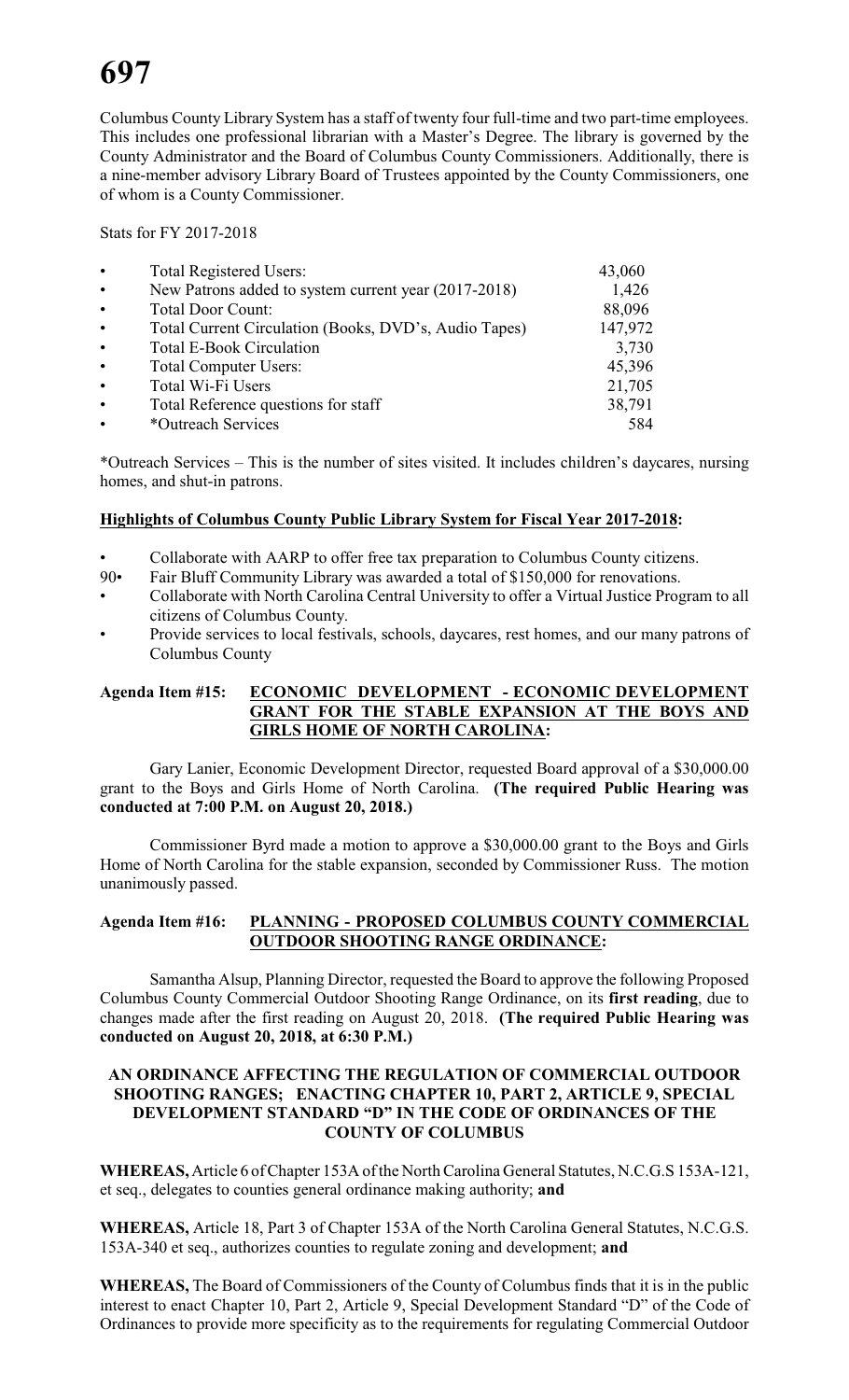#### Shooting Ranges; **and**

**WHEREAS,** the Board of Commissioners of the County of Columbus, after due notice, conducted a public hearing on the 20th day of August 2018, upon the question of enacting an ordinance in this respect.

#### **THEREFORE, BE IT ORDAINED BY THE BOARD OF COMMISSIONERS OF THE COUNTY OF COLUMBUS, NORTH CAROLINA:**

That Chapter 10, Part 2, Article 9, Special Development Standard D: Columbus County Commercial Outdoor Shooting Range Ordinance of the Code of Ordinances of the County of Columbus, North Carolina, is hereby enacted to read as follows:

#### **"CHAPTER 10, PART 2, ARTICLE 9, SPECIAL DEVELOPMENT STANDARDS, STANDARD D: COLUMBUS COUNTY COMMERCIAL OUTDOOR SHOOTING RANGE ORDINANCE**

#### **Section 1. Purpose**

This Ordinance is intended to regulate the establishment and operation of commercial outdoor shooting range facilities. Such recreational and training complexes, due to their potential noise impacts and safety concerns, merit careful review to minimize adverse effects on adjoining properties. This Ordinance does not apply to otherwise applicable laws or regulations on the general discharge of firearms.

#### **Section 2. Intent**

It is the intent of this Ordinance to accomplish the following:

- A. **Permitting and registration.** New shooting range facilities shall only be established and operated in accordance with a valid special use permit issued by the Columbus County Board of Adjustment. In addition, existing ranges shall be registered within ninety (90) days after the effective date of this Ordinance. Further, it is the intent of this Ordinance not to encourage the expansion, enlargement or increase of non-conforming uses, unless a valid special use permit has been obtained as required by this Ordinance.
- B. **Shot containment.** Each shooting range facility shall be designed to contain the bullets, shot, or arrows on the range facility.
- C. **Noise mitigation.** Each shooting range facility shall be designed to minimize off-site noise impacts generated by the activities conducted on the range facility.
- D. **Exempt.** This Ordinance shall not apply to the following:
	- (1) Private landowners and their guests engaging in incidental target practice or hunting activities;
	- (2) Indoor shooting ranges;
	- (3) Noncommercial firearms training ranges and complexes operated by and for municipal, county and state law enforcement officers that are inspected and certified by the State of North Carolina or the United States Government
	- (4) Nonprofit or charitable organizations engaging in fundraising activities by use of a shotgun using number six-shot through number nine-shot for a period not to exceed eight consecutive weeks, as long as a permit allowing such activity is issued in advance by the Columbus County Planning Department.
	- (5) Non-profit, charitable or non-commercial organizations or individuals engaging in teaching or training activities under the supervision of a qualified individual.
	- (6) Licensed professionals conducting carry concealed weapon permit training on their own property on an infrequent basis.

#### **Section 3. Authority**

This Ordinance is adopted under the authority of North Carolina General Statute 153A-121.

#### **Section 4. Definitions**

As used in this Ordinance, the following terms shall have the respective meanings ascribed to them: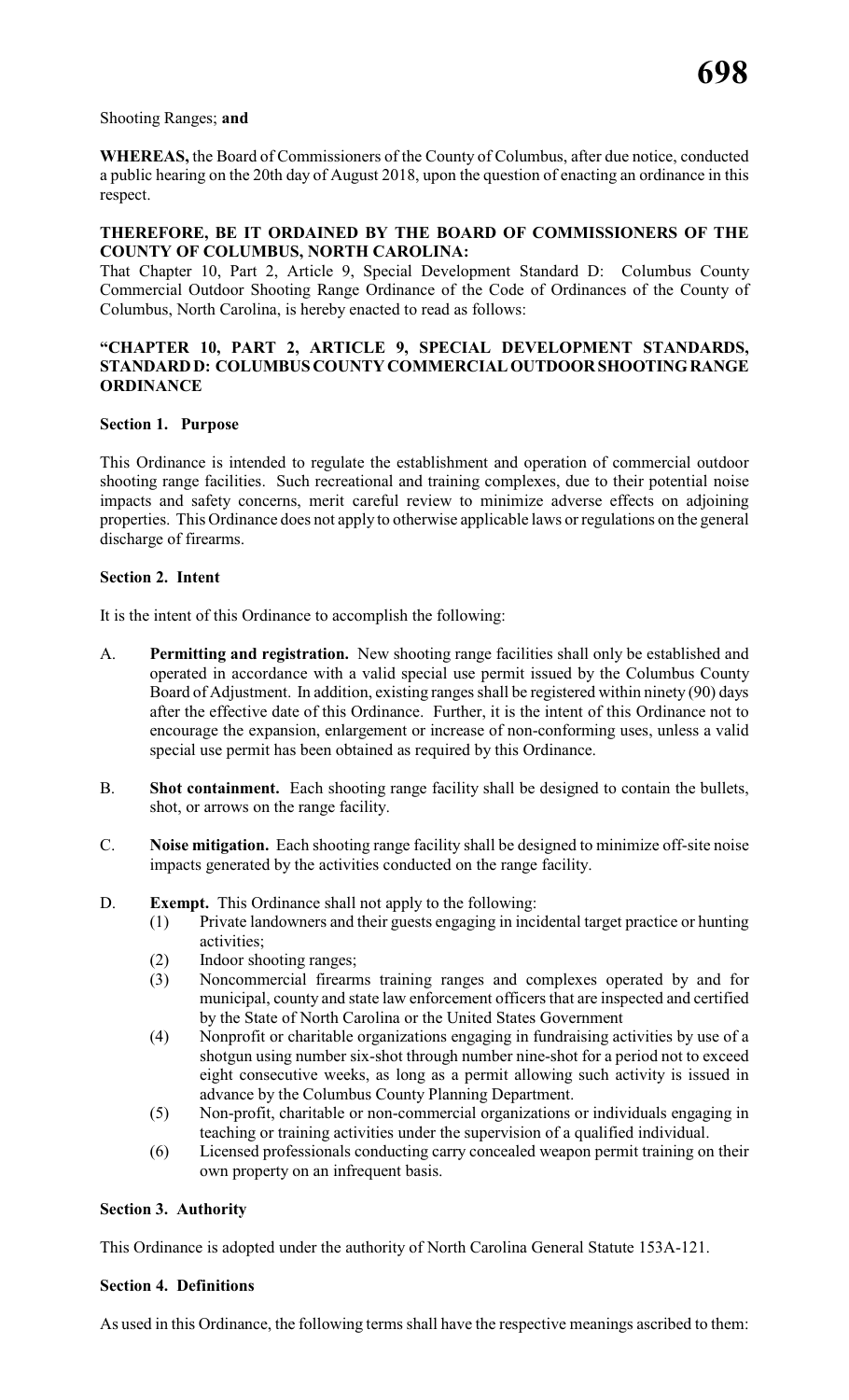**Active Farm Operation:** Commercial farm operationsthat are engaged in the cultivation of plants, animals or other life forms for food, fiber, biofuel, medicinal or other products used to sustain and enhance human life.

**Archery:** The art, sport, or skill of shooting with a bow and arrow.

**dBA:** The sound pressure level, in decibels, as measured using the impulse mode and "A" weighting network on a precision sound level meter.

**Commercial:** A practice, act, or method of selling goods, products, uses, acts, or the use of a range or facility by one person to another person, generally for a fee.

Firearm: A weapon, including pistols, rifles, and shotguns, capable of firing a projectile using an explosive charge as a propellant. For purposes of this ordinance, firearms do not include explosives, fully automatic weapons, bump stocks or large caliber rifles, including 50 caliber and .475 HH Magnum but excluding muzzle loaders.

**Firing line:** A line parallel to a target from which firearms or arrows are discharged.

**Person:** Any individual, corporation, association, club, firm, or partnership.

**Range Safety Officer:** A NRA certified or otherwise credentialed person with the knowledge, skills, and abilities essential to organize, conduct, and supervise safe shooting activities and range operations and who is a minimum of 18 years of age.

**Safety fan:** An area on a shooting range facility designed to contain all projectiles fired from a shooting range.

**Shooting range:** An area designed and improved to encompass shooting stations or firing lines, target areas, berms and baffles, and other related components.

**Shooting range facility:** A commercial public or private facility, that includes individual shooting ranges, safety fans or shot fall zones, structures, parking areas, and other associated improvements, designed for the purpose of providing a place for the discharge of various types of firearms or the practice of archery. Definition includes private hunting clubs and other membership clubs but does not include incidental target areas on private property.

**Shooting station:** A fixed point from which firearms or arrows are discharged.

**Shot fall zone:** An area within which the shot or pellets contained in a shotgun shell typically fall.

**Structure:** A walled and roofed building that is principally above ground; a manufactured or mobile home; a storage tank for gases or liquids; or any other permanent, manmade facility.

#### **Section 5. Applicability**

This Ordinance is applicable to all existing and future shooting ranges in unincorporated Columbus County outside of any municipal zoning jurisdiction.

#### **Section 6. Performance Standards**

The following performance standards shall apply to all shooting range facilities:

- A. **Shot containment.** Shooting range facilities shall be designed to contain all of the bullets, shot, or arrows or any other debris on the range facility.
- B. **Noise mitigation.** Noise levels measured at the property line where the facility is maintained or, in the case of leased land, at the property line of any leased parcel shall not exceed eighty (80) dBA when located adjacent to any property line.

#### **Section 7. Development Requirements**

A. **Setbacks.** Notwithstanding the performance standards of Section 6, all shooting stations on a range facility shall be located a minimum of two hundred (200) feet from any property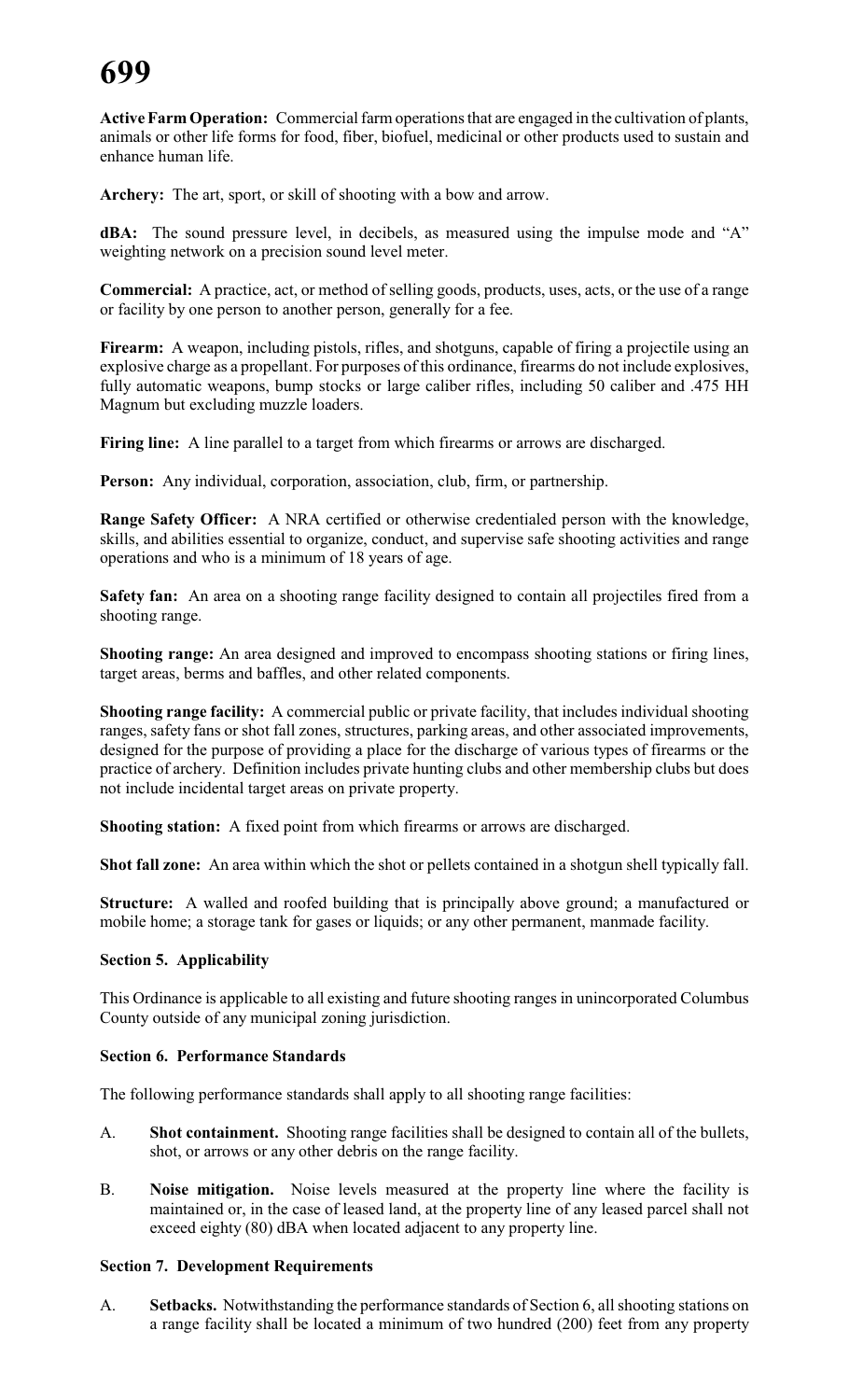line.

- B. **Warning signs.** Warning signs meeting National Rifle Association (NRA) guidelines for shooting ranges shall be posted at one hundred-foot intervals along the entire perimeter or the shooting range facility.
- C. **Distance from occupied dwelling.** All shooting stations, targets, firing lines, shall be located at least one half  $(1/2)$  mile or two thousand six hundred and forty  $(2,640)$  feet from any existing, occupied dwelling or an institutional use or building such as schools and churches.
- D. **Distance from active farming operations.** All shooting stations, targets, firing lines, shall be located at least one half (1/2) mile (2,640 feet) from any active farming operation.
- E. **Industry standards.** Ranges shall be designed in accordance with industry standards as described in The National Rifle Association (NRA) Range Source Book.
- F. **Safety Fan.** A site/development plan shall identify the safety fan for each firing range. The safety fan shall include the area necessary to contain all projectiles, including direct fire and ricochet. The safety fan configuration shall be based on evidence and address the design effectiveness of berms, overhead baffles or other safety barriers to contain projectiles to the safety fan area.
- G. **Berms.** Berms shall be a minimum height of 26 feet for rifle ranges that are 100 yards or less and a minimum of 20 feet in height for pistol ranges that are 50 yards or less. For ranges longer than the minimums, berm heights will be increased. The minimum height for side berms shall be 15 feet. The minimum top width shall be 10 feet.
- H. **Range Area Elevations.** Elevations for the range area, from shooter to target, shall be constructed to prevent rounds from being fired over the berm, and shall be shown on the site plan.
- I. **Vegetative Buffer.** A minimum 20 foot wide vegetative buffer is required around the entire perimeter of the shooting range facility.
- J. **Range Orientation.** Ranges shall be designed so that the direction of fire shall be parallel to or perpendicular to and away from the public right of ways or dedicated access easements. All outdoor ranges shall be developed in a manner to ensure that streams, ponds, lakes, or other watercourses or wetlands are not located between any firing line and target line with exception granted to skeet ranges utilizing steel shot ammunition.
- K. **Written variance.** The distance requirements of this Section may be varied with written permission of adjoining property owners affected thereby.

#### **Section 8. Operational Requirements**

- A. **Hours of operation.** Shooting ranges shall be allowed to operate between 8 am and sunset except that the hours may be extended after sunset for purposes of subdued-lighting certification of law enforcement officers, or may be extended for other purposes only when a permit allowing such activity is issued in advance by the Columbus County Sheriff Department. On Sundays, shooting shall not commence before 1:00 pm.
- B. **Liability insurance.** The permittee shall be required to carry a minimum of three million dollars (\$3,000,000.00) of liability insurance. Such insurance shall name Columbus County as an additional insured party and shall save and hold Columbus County, its elected and appointed officials and employees acting within the scope of their duties, harmless from and against all claims, demands, and causes of action of any kind or character, including the cost of defense thereof, arising in favor of a person or group's members or employees or third parties on account of any personal injury, wrongful death or property damage arising out of the acts or omissions of the permittee, his/her group, club or its agents or representatives. The County shall be notified of any policy changes or lapses in coverage.
- C. **Range Safety Officer.** The Range Safety Officer shall be located at the firing line or in close proximity to aide in the proper discharge and safe handling of all weapons anytime live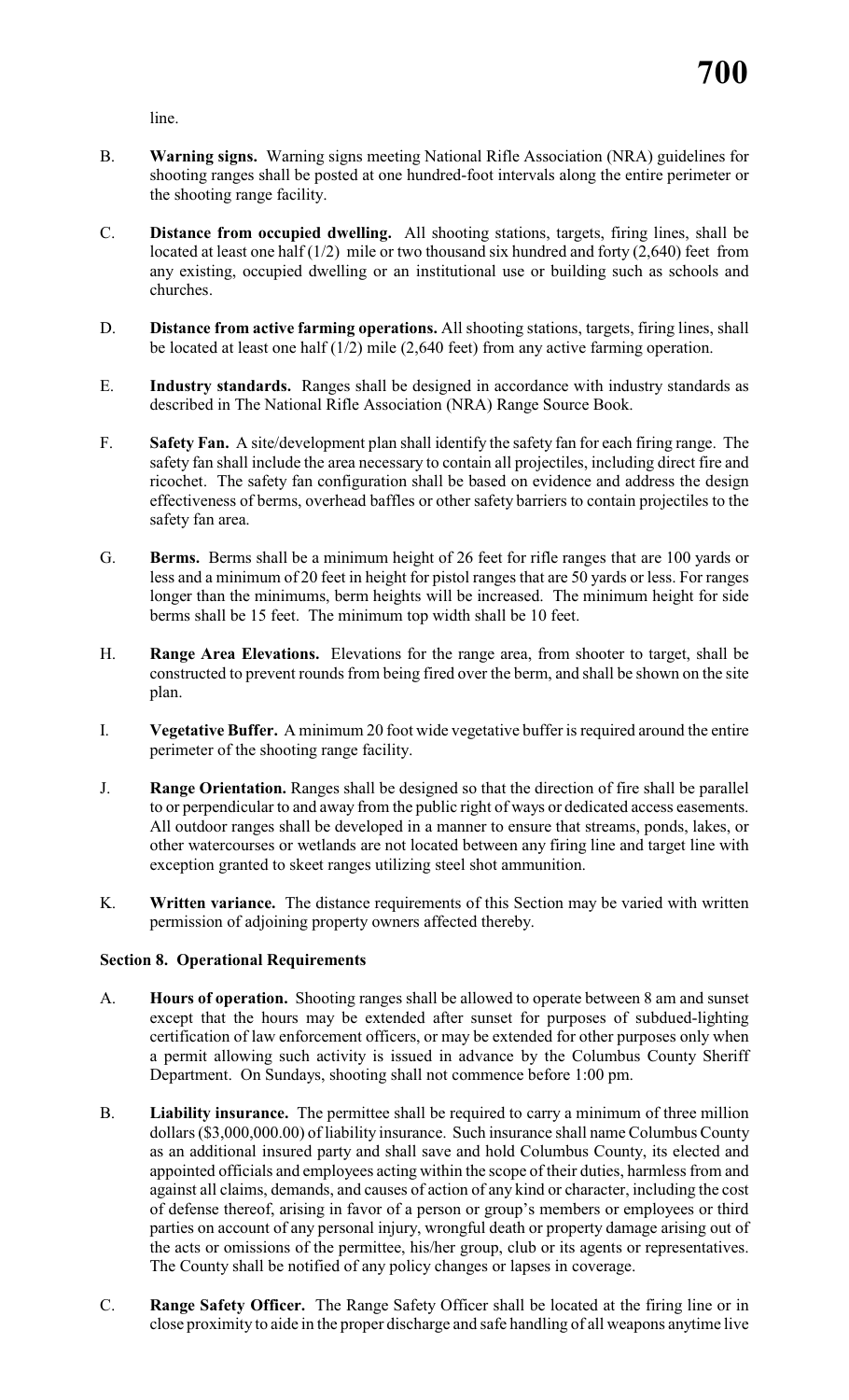fire is being conducted. Proper supervision shall be maintained at all times.

- D. **Range and Facility Rules.** Specific rules shall be developed for each range and facility, and the range and facility rules shall be clearly posted for all persons to inspect.
- E. **Unauthorized Access.** Unauthorized access to the shooting range facility must be controlled while firearms are being discharged.

#### **Section 9. Procedure for Securing Approval for New Ranges**

- A. Special Use Permit application. An application for a Special Use Permit to establish and operate a shooting range facility shall be submitted by the legal property owner(s) or owner's agent to the Columbus County Planning Department. Such permit shall be secured prior to issuance of any other building or improvement permit by Columbus County.
- B. Fees. The application shall be accompanied by an application fee of five hundred dollars (\$500.00) which is the fee for a Special Use permit application.
- C. Site plan. A site plan, submitted and sealed by a certified engineer preferably with range design experience, or otherwise qualified individual with range design experience, that includes all components necessary to comply with Developmental Requirements listed above, as well as the following information:
	- 1. Property lines for any parcel upon which the range facility is to be located, north arrow, plan scale, date , and ownership information for the site;
	- 2. Complete layout of each range, including shooting stations, firing lines, target areas, shot-fall zones or safety fans, backstops, berms, and baffles;
	- 3. A description of the style or type of targets that will be utilized at the facility, including target composition and whether targets will be stationary or mobile. All targets shall be used in conjunction with the manufacturers' specifications for use. Silhouette targets are prohibited.
	- 4. Projected noise contours;
	- 5. Existing and proposed structures on the project site; occupied dwellings within one half (1/2) mile two thousand six hundred and forty (2,640) feet; roads, streets, or other access areas; buffer areas; and parking areas for the range facility; and
	- 6. Any other appropriate information related to the specific type of range(s) being proposed.
- D. **Required Information.** In addition to the site plan, the applicant shall provide sufficient information as required by these provisions in order to properly evaluate the permit application, including the following:
	- 1. A written safety plan for the proposed shooting range/ facility; and,<br>2. A copy of the "Range and Facility Rules": and,
	- 2. A copy of the "Range and Facility Rules"; and,
	- 3. Copies of any written agreements with the adjoining landowners; and,
	- 4. An insurance binder from the insurance company to provide the required liability insurance coverage.
	- 5. A written plan outlining its Best Management Practices (BMPs) program relating to lead management.
- E. **Action.** At the next available meeting after a public hearing or community meeting, if required, the matter shall be placed on the agenda of the Columbus County Board of Adjustment who shall take one (1) of the following actions:
	- 1. Reject the application as incomplete; or,
	- 2. Approve the issuance of the permit, with or without conditions; or,
	- 3. Deny the permit request.

In any case, the written findings to support the action taken shall be provided to the applicant.

F. **Permit display.** Permits shall be kept and displayed in a readily visible location on the shooting range facility and at all times be available for public inspection.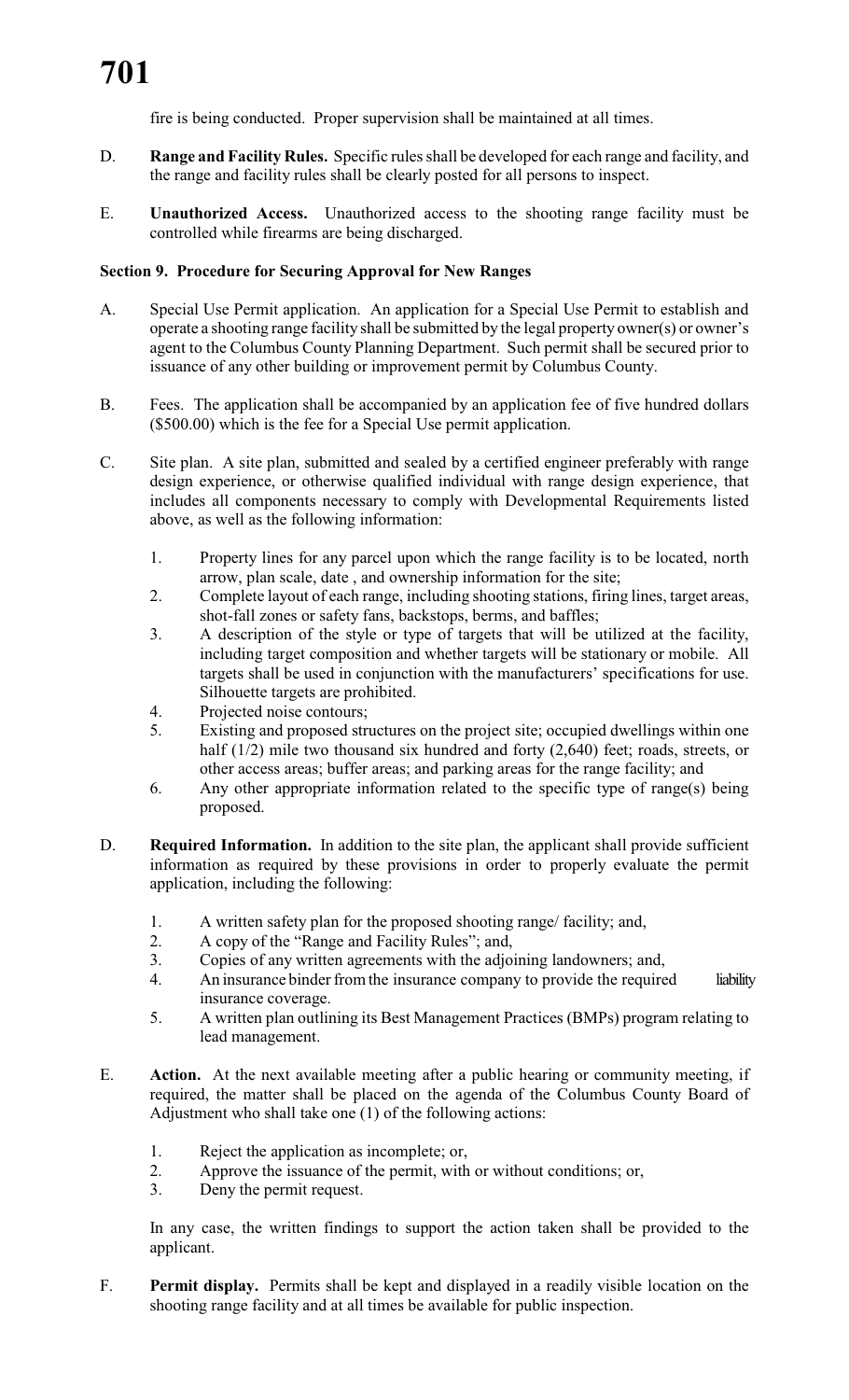- G. **Permit transferability.** A permit issued pursuant to this Ordinance may not be transferred to another operator without the written approval and consent of the Columbus County Planning Department.
- H. **Background Checks.** Applicant, employees and volunteers must pass a background check where appropriate.
- I. **Changes or expansions.** If any approved shooting range facility is changed, modified or expanded to include new or additional types of ranges, operations, or activities not covered by an approved permit or legal pre-existing status, a new permit for the entire facility must be obtained in accordance with the provisions of this Ordinance before any plan modifications can occur.

#### **Section 10. Requirements for Pre-Existing Nonconforming Ranges**

- A. Within ninety (90) days after the effective date of this Ordinance, all pre-existing and nonconforming range facilities shall register their range facility with the Columbus County Planning Department by providing a copy of their plan for lead management, a copy of their Range and Facility Rules, a copy of their safety plan, a copy of their insurance binder and a copy of their site plan as described in Section 9C. No fees will be charged or permits required.
- B. All pre-existing and nonconforming range facilities shall be required to adhere to the following performance standards:
- 1. The facility shall be maintained in a manner that will contain all projectiles and arrows within the property boundary lines.
- 2. The facility shall not engage in any activity that causes an increase in the nonconformity of the pre-existing firing range facility.
- 3. The facility shall not increase the total amount of space devoted to the firing range facility, nor shall the facility in anyway increase the intensity of use at said firing range facility, without first obtaining a special use permit.
- 4. Facilities shall not perform physical alteration of structures or placement of new structures that will result in the increase of total area used in conjunction with the firing range facility and/or operations, without first obtaining a special use permit.
- 5. Facilities shall not perform physical alteration of structures or placement of new structures that will result in an increase in the intensity of use of activities engaged in at the firing range facility and/or operations, without first obtaining a special use permit.
- 6. Minor repairs to and routine property maintenance shall be permitted for all existing structures, berms and safety devices.

#### **Section 11. Abandonment and Discontinuance**

When any pre- existing shooting range or approved shooting range pursuant to this Ordinance, is discontinued without the intent to reinstate the range or facility use, the property owner shall notify the Planning Department of such intent in writing. In any event, the discontinuance of the range or facility, or non-use of the range or facility, for a period in excess of 180 days shall create a presumption that said facility or range is abandoned. In order to resume operations, the property owner must obtain a special use permit, or if already an approved range, apply for a new special use permit.

#### **Section 12. Variances**

A variance may be granted by the Columbus County Board of Adjustment upon a finding that a practical difficulty or unnecessary hardship would result if this Ordinance were strictly applied. Variance requests shall be considered in accordance with the guidelines and procedures of Chapter 10, Part 2, Article 5 of the Columbus County Code of Ordinances.

#### **Section 13. Annual Zoning Inspections**

In order to ensure special use approval requirements and standards are adhered to, including conditions for pre-existing firing range facilities in Section 10, the Columbus County Planning Department shall perform an annual zoning compliance inspection on all approved and pre-existing firing range facilities. If any firing range facility fails to comply with special use approval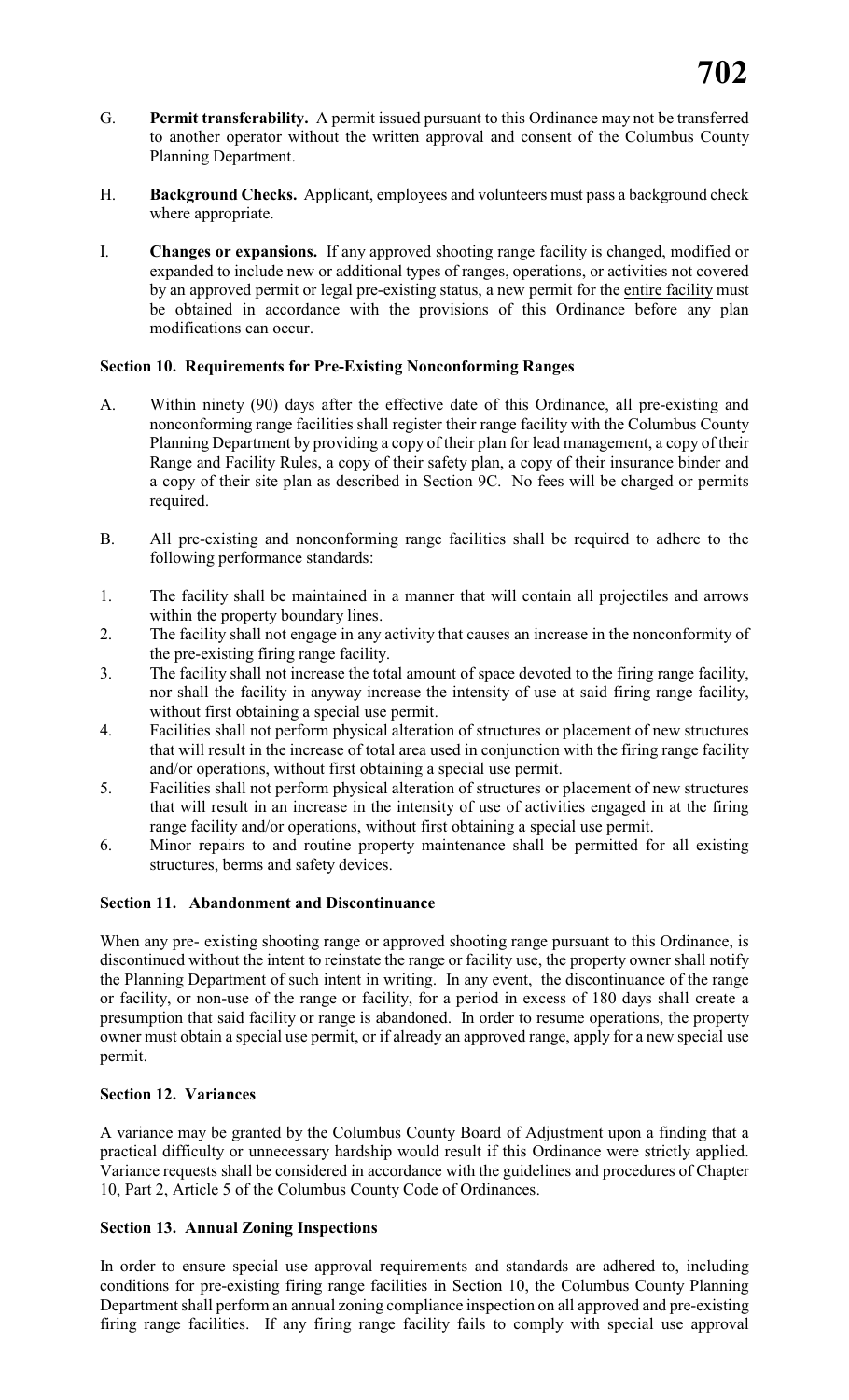requirements and standards, or conditions for pre-existing firing range facilities, then the facility shall be held in violation of this Ordinance and be subject to enforcement action.

#### **Section 14. Enforcement, Remedies, and Penalties**

- A. **Enforcement and remedies.** The Columbus County Sheriff's Department and/or Planning Department shall be responsible for the enforcement of this Ordinance. Any violation or attempted violation of the Ordinance or of any condition or requirement adopted pursuant to these provisions may be restrained, corrected, or abated, as the case may be, by injunction or other appropriate proceedings as allowed by state law. Any permit issued under this Ordinance may be suspended or revoked in accordance with the Columbus County Code as per NCGS 153A-362.
- B. **Civil penalties.** Any person who violates any of the provisions of the Ordinance shall be subject to a civil penalty of two hundred dollars (\$200) per violation. No penalty shall be assessed until the person alleged to be in violation has been notified of the violation. Each day of a continuing violation shall constitute a separated violation.
- C. **Criminal penalties.** Any person who knowingly or willfully violates this Ordinance or who knowingly or willfully initiates or continues unapproved actions shall be guilty of a Class 3 misdemeanor punishable by imprisonment not to exceed thirty (30) days, or by a fine not to exceed fifty dollars (\$50.00).

#### **Section 15. Severability**

If any section of this Ordinance is held to be invalid or unenforceable, all other sections shall nevertheless continue in full force and effect.

#### **Section 16. Effective Date**

This Ordinance shall be in full force and effect from and after the date of its adoption.

**APPROVED and ADOPTED** this, the 4th day of September, 2018.

/s/ **AMON E. MCKENZIE, Chairman COLUMBUS COUNTY BOARD OF COMMISSIONERS ATTESTED BY:** /s/ **JUNE B. HALL, Clerk to Board APPROVED AS TO FORM:** /s/ **AMANDA B. PRINCE, Columbus County Attorney**

**FIRST READING:** August 20, 2018 **SECOND READING:** September 04, 2018

Commissioner McDowell made a motion to approve the "An Ordinance Affecting the Regulation of Commercial Outdoor Shooting Ranges: Enacting Chapter 10, Part 2, Article 9, Special Development Standard 'D" in the Code of Ordinances of the County of Columbus", on the second reading, seconded by Vice Chairman Burroughs. The motion unanimously passed.

#### **Agenda Item #17: MAINTENANCE - CLOSED DETENTION CENTER CELL COMPONENT REMOVAL:**

Larry Hayes, Maintenance Department Director, requested Board approval to withdraw the bid from Redwine Welding and Fabrication, and award to the next responsible bidder, Davey Ray DBA 701 Welding, at the sum of \$5,000.00.

Commissioner Prevatte made a motion to approve to withdraw the bid from Redwine Welding and Fabrication, and award to the next responsible bidder, Davey Ray DBA 701 Welding, at the sum of \$5,000.00, seconded by Commissioner Russ. The motion unanimously passed.

**Agenda Item #18: Moved to Agenda Item #7A.**

#### **Agenda Item #19: EMERGENCY SERVICES - HURRICANE MATTHEW HMPG DESIGNATION of APPLICANT'S AGENT:**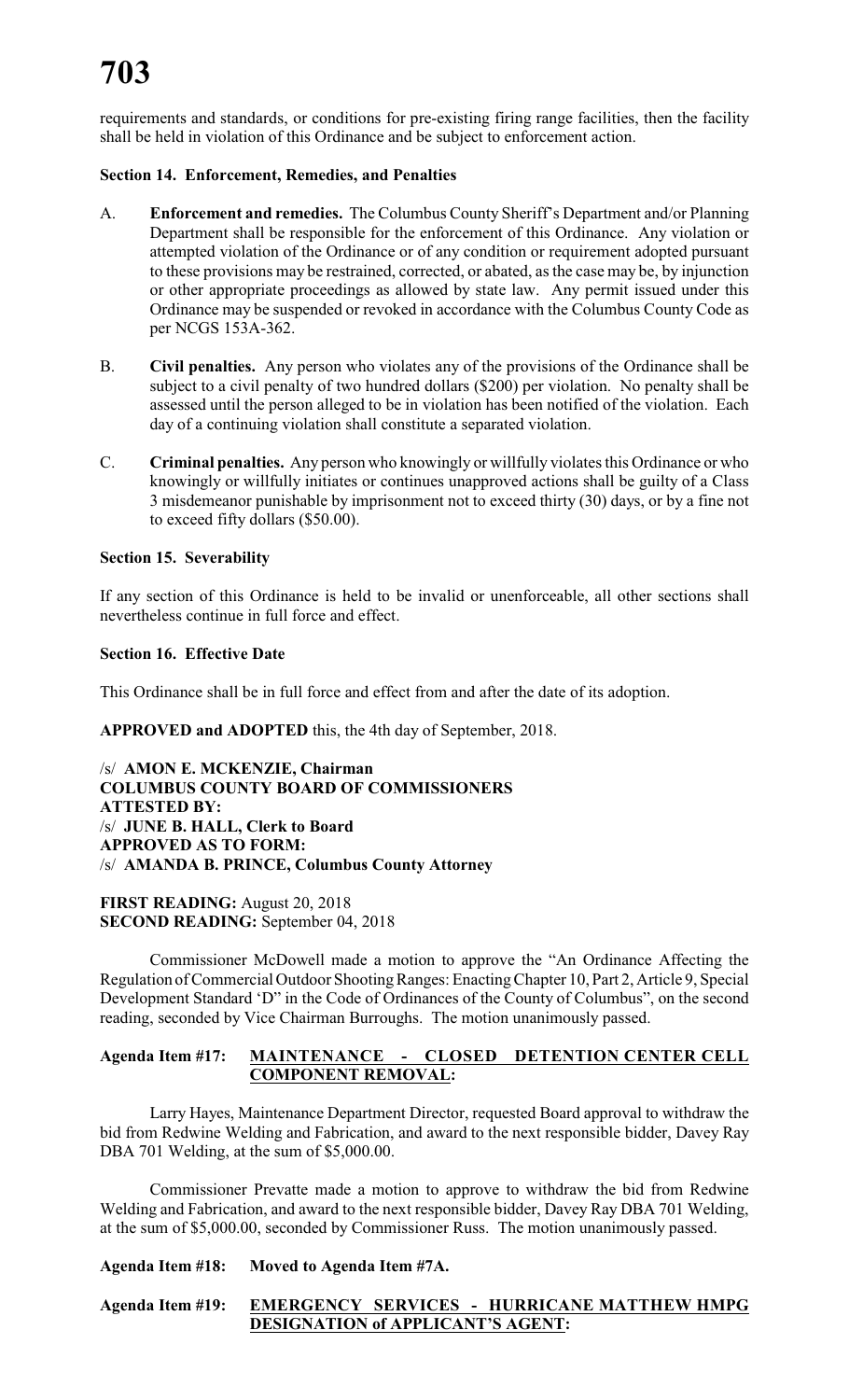Kay Worley, Emergency Services Director, requested Board approval of the updated Resolution Designation of Applicant's Agent for Hurricane Matthew.

#### **RESOLUTION DESIGNATION OF APPLICANT'S AGENT**

County of Columbus, FEMA-4285-DR NC, July 01, 2016 56-6000289

| PRIMARY AGENT                             | <b>SECONDARY AGENT</b>          |
|-------------------------------------------|---------------------------------|
| Kay Worley                                | Mike Stepehns                   |
| <b>Columbus County Emergency Services</b> | Columbus County Administration  |
| Director                                  | <b>County Manager</b>           |
| 608 N. Thompson Street                    | 111 Washington Street           |
| Whiteville, NC 28472                      | Whiteville, NC 28472            |
| $(910)$ 640-6610                          | (910) 640-6630 Extension: 238   |
| (910) 640-1241 Facsimile Number           | (910) 640-1654 Facsimile Number |
| (910 840-4077 Cellular Number             | (910) 640-6600 Cellular Number  |

**BE IT RESOLVED BY** the governing body of the Organization (a public entity duly organized under the laws of the State of North Carolina) the above-named Primary and Secondary Agents are hereby authorized to execute and file applications for federal and/or state assistance on behalf of the Organization for the purpose of obtaining certain state and federal financial assistance under the Robert T. Stafford Disaster Relief and Emergency Assistance Act, (Public Law 93-288 as amended) or as otherwise available.

**BE IT FURTHER RESOLVED** that the above named agents are authorized to represent and act for the Organization in all dealings with the State of North Carolina and the Federal Emergency Management Agency for all matters pertaining to such disaster assistance required by the grant agreements and the assurances printed on the reverse side hereof.

**BE IT FINALLY RESOLVED THAT** the above-named agents are authorized to act severally.

**PASSED AND APPROVED** the 4<sup>th</sup> day of September, 2018.

Amon E. McKenzie, District I Amon E. McKenzie, Chairman James E. Prevatte, District II (910) 840-0040 Giles E. Byrd, Chairman, District III P. Edwin Russ, District IV Trent Burroughs, District V Ricky Bullard, District VI Charles T. McDowell, Vice Chairman, District VII

**CERTIFICATION**

I, **JUNE B. HALL**, duly appointed and Clerk of the Governing Body, do hereby certify that the above is a true and correct copy of a resolution passed and approved by the Governing Body of Columbus County on the  $4<sup>th</sup>$  day of September, 2018.

**Date:** September 04, 2018 **Signature:** /s/ **JUNE B. HALL**

Commissioner Russ made a motion to approve and adopt the Resolution Designation of Applicant's Agent, seconded by Commissioner McDowell. The motion unanimously passed.

#### **Agenda Item #20: RESOLUTION - COUNTY of COLUMBUS RESOLUTION AUTHORIZING the COUNTY of COLUMBUS to ENGAGE in ELECTRONIC PAYMENTS as DEFINED BY G.S. 159.28:**

Bobbie Faircloth, Finance Director, requested Board approval and adoption of the following Resolution Authorizing the County of Columbus to Engage in Electronic Payments as Defined by G.S. 159.28.

#### **COUNTY OF COLUMBUS Resolution Authorizing the County of Columbus**

**GOVERNING BODY CERTIFYING OFFICIAL**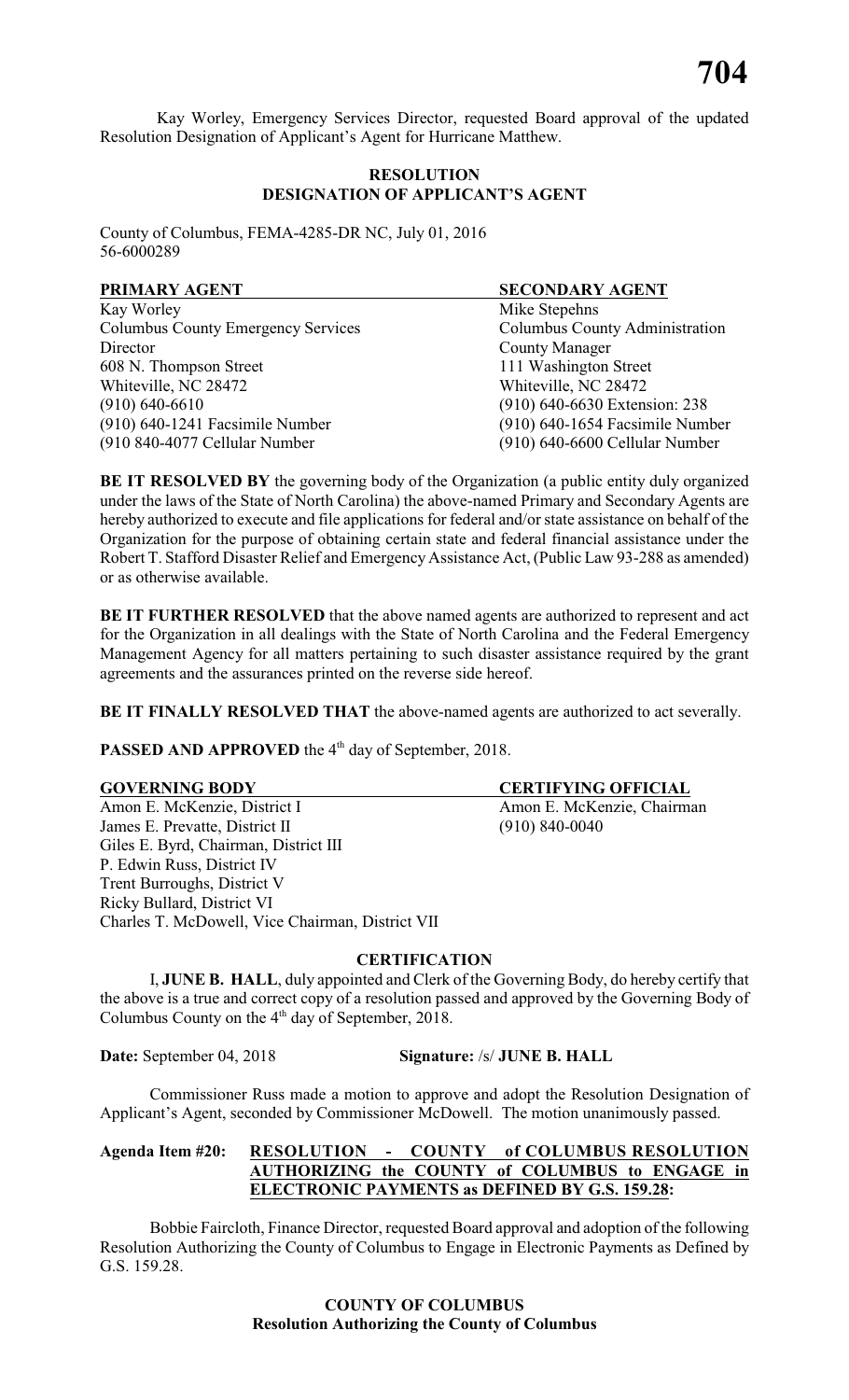#### **to Engage in Electronic Payments as Defined by G.S. 159.28**

**WHEREAS,** it is the desire of the Columbus County Board of Commissioners that the County of Columbus is authorized to engage in electronic payments as defined by G.S. 159-28;

**WHEREAS,** it is the responsibility of the Finance Officer, who is appointed by and serves at the pleasure of the Columbus County Board of Commissioners, to adopt a written policy outlining procedures for pre-auditing obligations that will be incurred by electronic payments as required by NC Administrative Code 20 NCAC 03 .0409;

**WHEREAS,** it is the responsibility of the Finance Officer, who is appointed by and serves at the pleasure of the Columbus County Board of Commissioners, to adopt a written policy outlining procedures for disbursing public funds by electronic transaction as required by NC Administrative Code 20 NCAC 03 .0410.

**NOW, THEREFORE, BE IT RESOVED,** that the Board of Commissioners of the County of Columbus

- Section 1. Authorizes the County of Columbus to engage in electronic payments as defined by G.S. 159.28;
- **Section 2.** Authorizes the Finance Officer to adopt a written policy outlining procedures for pre-auditing obligations that will be incurred by electronic payments as required by NC Administrative Code 20 NCAC 03.0409;
- **Section 3.** Authorizes the Finance Officer to adopt a written policy outlining procedures for disbursing public funds by electronic transaction as required by NC Administrative Code 20 NCAC 03.0410; and
- **Section 4.** This resolution shall take effect immediately upon its passage.

Upon motion of Vice Chairman Trent Burroughs, and seconded by Commissioner James E. Prevatte, the foregoing Resolution was passed by the following vote:

| Ayes:        | Amon E. McKenzie, Chairman     |
|--------------|--------------------------------|
|              | James E. Prevatte              |
|              | Giles E. Byrd                  |
|              | P. Edwin Russ                  |
|              | Trent Burroughs, Vice Chairman |
|              | Ricky Bullard                  |
|              | Charles T. McDowell            |
| Nays:        | $-()$                          |
| Abstentions: | $-()$                          |

#### /s/ **Amon E. McKenzie Columbus County Board of Commissioners Chairman**

I, June Hall, Clerk of the Board of Commissioners of the County of Columbus, do hereby certify that the foregoing resolution is a true and exact copy of the **"Resolution Authorizing the County of Columbus to Engage in Electronic Payments as Defined by G.S. 159-28"** duly adopted by the Board of Commissioners of the County of Columbus at the regular meeting thereof duly called and held on September 04, 2018, a quorum being present.

**WITNESS** my hand at Whiteville, N.C., this 4th day of September, 2018.

#### /s/ **June B. Hall**, Clerk

Vice Chairman Burroughs made a motion to approve and adopt the Resolution Authorizing the County of Columbus to Engage in Electronic Payments as Defined by G.S. 159.28, seconded by Commissioner Prevatte. The motion unanimously passed.

#### **Agenda Item #21: ATMC - LETTER OF SUPPORT:**

Mike Stephens, County Manager, requested approval of a Letter of Support to ATMC for the grant funds needed to expand high speed internet service in Columbus County.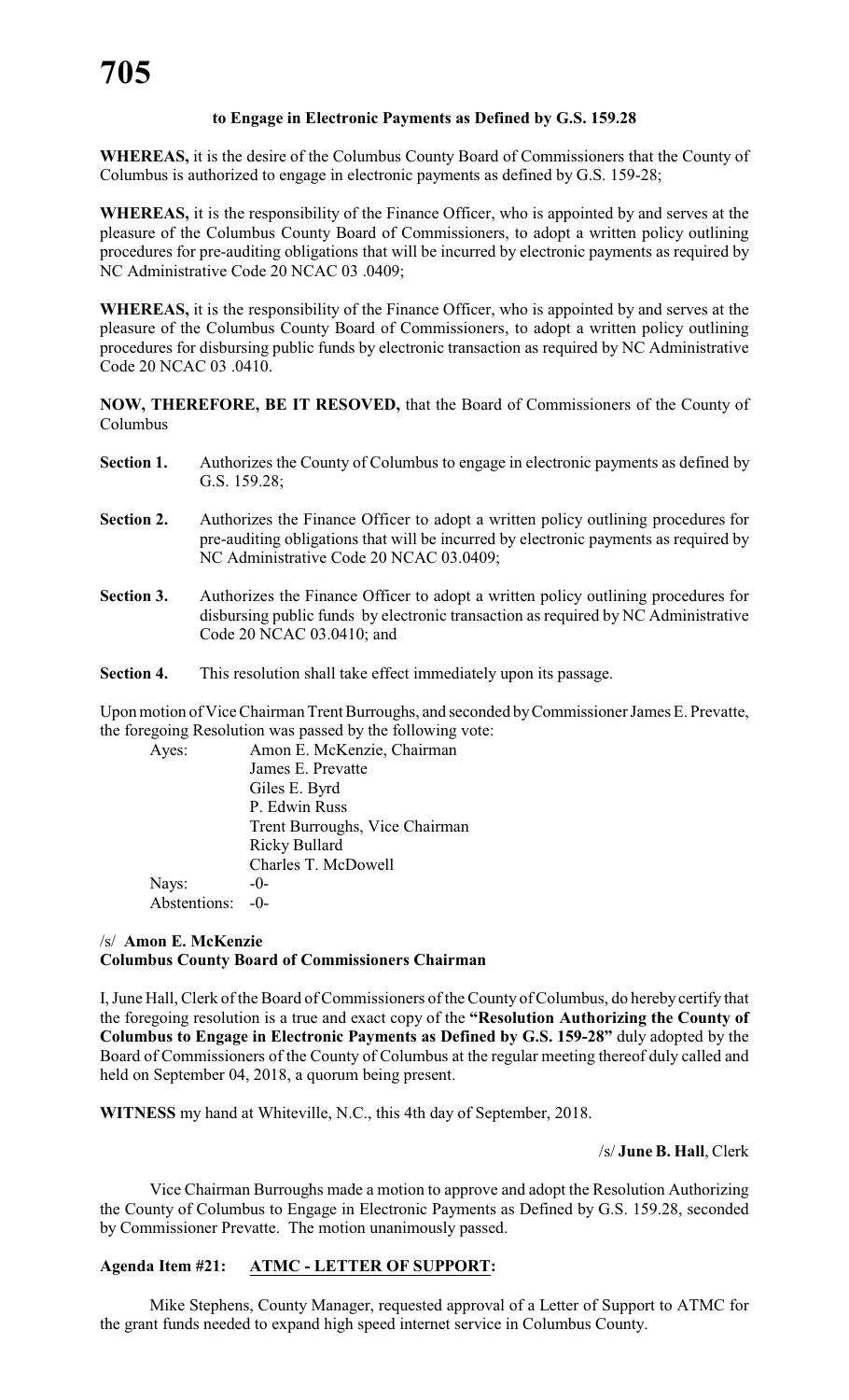Commissioner Bullard made a motion to approve a Letter of Support to ATMC for the grant funds needed to expand high speed internet service in Columbus County, seconded by Commissioner Byrd. The motion unanimously passed.

#### **RECESS REGULAR SESSION and enter into COMBINATION MEETING of COLUMBUS COUNTY WATER and SEWER DISTRICTS I, II, III, IV and V BOARD MEETING:**

At 7:45 P.M., Commissioner Byrd made a motion to recess Regular Session and enter into a **combination meeting** of Columbus County Water and Sewer Districts I, II, III, IV and V Board Meeting, seconded by Commissioner McDowell. The motion unanimously passed.

#### **Agenda Item #22: COLUMBUS COUNTY WATER and SEWER DISTRICTS I, II, III, IV and V - APPROVAL of BOARD MEETING MINUTES:**

August 20, 2018 **Combination Meeting** of Columbus County Water and Sewer Districts I, II, III, IV and V Board Meeting **(5 sets)**

This information will be recorded in Minute Book Number 2 for each Water District, respectively.

#### **Agenda Item #23: COLUMBUS COUNTY WATER and SEWER DISTRICT I - RESOLUTION to APPLY for ASSET INVENTORY and ASSESSMENT PLAN GRANT:**

Harold Nobles, Public Utilities Director, requested Board approval of Resolution By Governing Body of Applicant, to apply for \$150,000.00 Grant, with a match of \$7,500.00 to be used by Green Engineering.

This information will be recorded in Minute Book Number 2 for Columbus County Water and Sewer District I.

#### **Agenda Item #24: COLUMBUS COUNTY WATER and SEWER DISTRICTS I, II, III, IV and V - RESCIND and REPLACE CAPITAL IMPROVEMENTS PLAN:**

Harold Nobles, Public Utilities Director, requested Board approval of rescinding the existing plan and replacing the Capital Improvements Plan as follows, for Columbus County Water and Sewer Districts I, II, III, IV and V.

This information will be recorded in Minute Book Number 2 for each Water District, respectively.

#### **ADJOURN COMBINATION MEETING of COLUMBUS COUNTY WATER and SEWER DISTRICTS I, II, III, IV and V BOARD MEETING:**

At 7:48 P.M., Commissioner Bullard made a motion to adjourn the Columbus County Water and Sewer Districts I, II, III, IV and V Board Meeting, and resume Regular Session, seconded by Commissioner Prevatte. The motion unanimously passed.

#### **Agenda Item #25: CONSENT AGENDA ITEMS:**

Vice Chairman Burroughs made a motion to approve the following Consent Agenda Items, seconded by Commissioner Bullard. The motion unanimously passed.

| <b>TYPE</b> | <b>ACCOUNT</b>                       | <b>DETAILS</b>                     | <b>AMOUNT</b> |
|-------------|--------------------------------------|------------------------------------|---------------|
|             | <b>Expenditures</b>   10-6120-549991 | Special Programs                   | (10,000)      |
|             | 10-9800-598013                       | <b>Transfer to Capital Project</b> | 90,900        |
|             | 10-6120-535110                       | $M & R$ Bldg/Grounds               | (10,000)      |

A. **Budget Amendments:**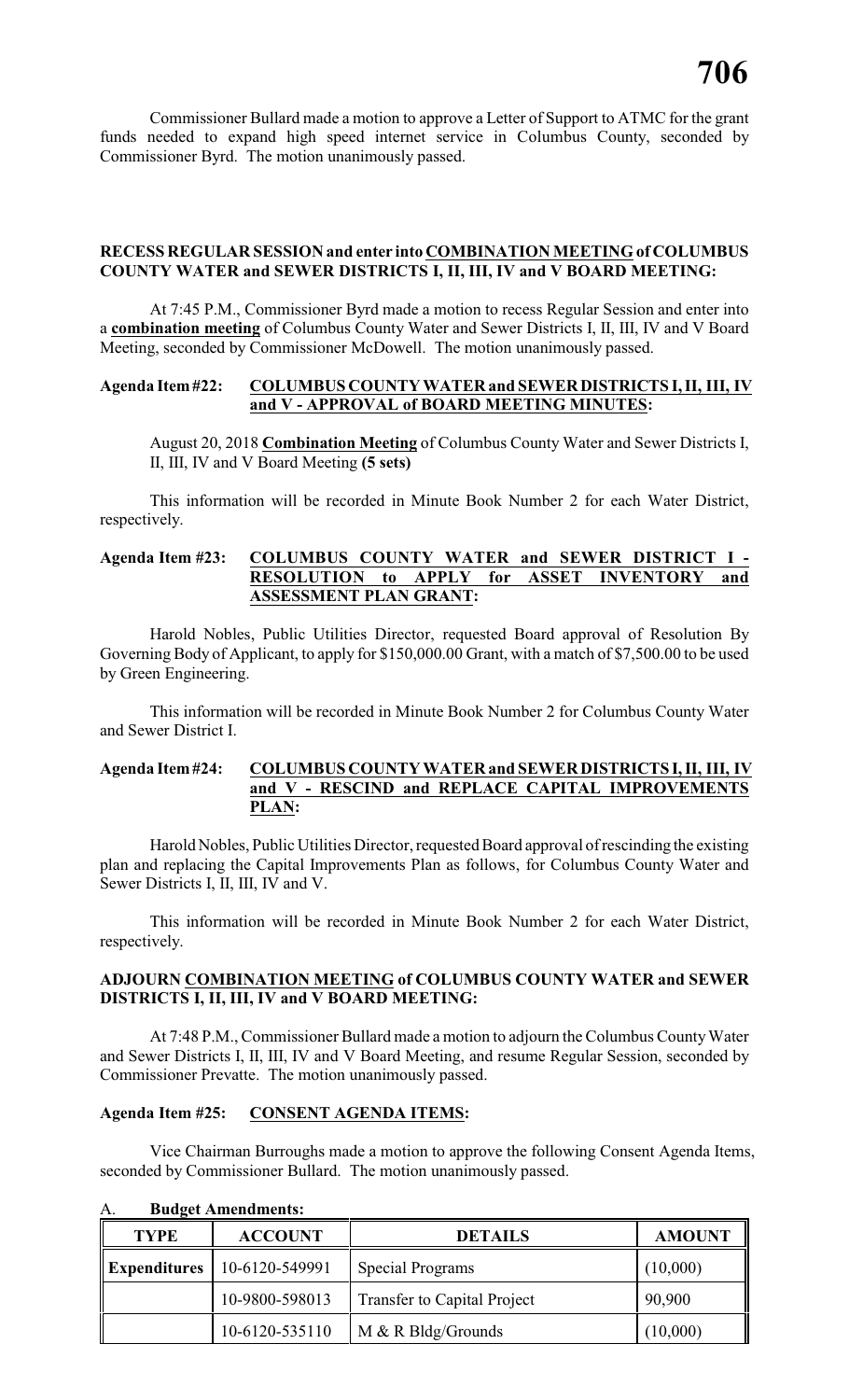|                     | 10-6120-526012 | Dept Supplies / Special Projects  | (10,000) |
|---------------------|----------------|-----------------------------------|----------|
|                     | 10-6120-535300 | M & R Vehicles                    | (900)    |
| <b>Revenues</b>     | 10-3991-499101 | <b>Fund Balance Appropriation</b> | 50,000   |
|                     | 10-39910499102 | Home Health Fund Balance Appro    | 10,000   |
| <b>Expenditures</b> | 10-4960-550010 | Non-Capital Outlay                | 2,500    |
| Revenues            | 10-3991-499115 | Various Fund Balance              | 2,500    |

### B. **Tax Releases and Refunds:**

| <i>Perm Tag</i> Amount:                                                                 |       | \$583.63            |                        |          |              |       |          |
|-----------------------------------------------------------------------------------------|-------|---------------------|------------------------|----------|--------------|-------|----------|
| Cornelius Shaw Trucking                                                                 |       |                     | <b>PROPERTY: 00000</b> |          | Total:       |       | \$641.63 |
| Value: \$72,500.00                                                                      |       | Year: 2018 Account: |                        | 11-05038 | $Bill#$ :    | 112   |          |
| Release value of perm tag. DMV overbilled. Release Hallsboro Fire(43.50) release        |       |                     |                        |          |              |       |          |
| Whiteville Rescue(14.50)                                                                |       |                     |                        |          |              |       |          |
| Perm Tag                                                                                |       |                     |                        |          | Amount:      |       | \$170.66 |
| Shaw, Cornelius Olanda                                                                  |       |                     |                        |          | Total:       |       | \$187.62 |
|                                                                                         |       |                     | PROPERTY: 00000        |          |              |       |          |
| Value: \$14,500.00                                                                      | Year: | 2018                | Account:               | 11-04946 | Bill#: 30363 |       |          |
| Release value. Billed as Cornelius Shaw Trucking. Release Hallsboro Fire(12.72) release |       |                     |                        |          |              |       |          |
| Columbus Rescue(4.24)                                                                   |       |                     |                        |          |              |       |          |
| <b>Property Value</b>                                                                   |       |                     |                        |          | Amount:      |       | \$109.32 |
| Baldwin, Willard c/o Anna S Williams PROPERTY: 64140                                    |       |                     |                        |          | Total:       |       | \$122.82 |
| Value: \$1,500.00 Year:                                                                 |       | $09-18$             | Account:               | 14-01483 | Bill#: 99999 |       |          |
| Release property value. DBL Prop#64140. Release Welches Creek(10.80) release            |       |                     |                        |          |              |       |          |
| Whiteville Rescue(2.70)                                                                 |       |                     |                        |          |              |       |          |
| <b>Property Value</b>                                                                   |       |                     |                        |          | Amount:      |       | \$239.90 |
| Carolyn Hammond Burchette Trust PROPERTY: 00000                                         |       |                     |                        |          | Total:       |       | \$245.86 |
|                                                                                         |       |                     |                        |          |              | 99999 |          |
| Value: \$17,500.00                                                                      |       | Year: 2018 Account: |                        | 11-04506 | Bill#:       |       |          |
| Release value of properties #99184 & 99185 that are lagoon lots. Release Columbus       |       |                     |                        |          |              |       |          |
| Rescue(5.96)                                                                            |       |                     |                        |          |              |       |          |
| Property Value                                                                          |       |                     |                        |          | Amount:      |       | \$119.14 |
| Skipper, Kenneth & Sue                                                                  |       |                     | PROPERTY: 77194        |          | Total:       |       | \$122.10 |
| Value: \$280,700.00                                                                     | Year: | 2018 Account:       |                        | 01-83980 | Bill#: 31389 |       |          |
| Release portion of value. Land breakdown corrected. Release Whiteville Rescue(2.96)     |       |                     |                        |          |              |       |          |
|                                                                                         |       |                     |                        |          | Amount:      |       | \$37.84  |
| Property Value                                                                          |       |                     |                        |          |              |       |          |
| Smith, Jo Lynn & Mary                                                                   |       |                     | PROPERTY: 93857        |          | Total:       |       | \$38.78  |
| Value: \$4,700.00                                                                       | Year: | 2018                | Account:               | 11-03153 | Bill#: 32041 |       |          |
| Release value sold to Deidra Inman. Release Columbus Rescue(.94)                        |       |                     |                        |          |              |       |          |
| Property Value                                                                          |       |                     |                        |          | Amount:      |       | \$591.67 |
| State Line Holdings, LLC                                                                |       |                     | <b>PROPERTY: 00000</b> |          | Total:       |       | \$665.17 |
| Value: \$0.00                                                                           | Year: | 2018                | Account:               | 07-01013 | Bill#: 99999 |       |          |
|                                                                                         |       |                     |                        |          |              |       |          |
| Release portion of value. Needed to be in Land Use. Prop# 99419,99420,13102 Release     |       |                     |                        |          |              |       |          |
| Nakina fire(58.80) release Columbus Rescue(14.70)                                       |       |                     |                        |          |              |       |          |
| Refunds                                                                                 |       |                     |                        |          | Amount:      |       | \$0.00   |
| Coventry Club & Resort Inc.                                                             |       |                     | PROPERTY: 00000        |          | Total:       |       | \$400.00 |
| Value: \$0.00                                                                           | Year: | 2018                | Account:               | 06-00808 | $Bill#$ :    | 99999 |          |
| Refund user fees. Property# 265 and 267. Billed to SWMH.                                |       |                     |                        |          |              |       |          |
| Refunds                                                                                 |       |                     |                        |          | Amount:      |       | \$0.00   |
| Godwin, Jimmy                                                                           |       |                     | PROPERTY: 00000        |          | Total:       |       | \$200.00 |
| Value: \$0.00                                                                           | Year: | 2018                | Account:               | 09-00314 | Bill#: 0     |       |          |
| Refund user fee. Mobile home burned Sept 2017.                                          |       |                     |                        |          |              |       |          |
|                                                                                         |       |                     |                        |          | Amount:      |       | \$0.00   |
| Refunds                                                                                 |       |                     |                        |          |              |       |          |
| Jenrette, Cecil & Joan E                                                                |       |                     | PROPERTY: 64114        |          | Total:       |       | \$200.00 |
| Value: \$0.00                                                                           | Year: | 2018                | Account:               | 07-09423 | $Bill#$ :    | 14645 |          |
| Refund user fee. Dbilled.                                                               |       |                     |                        |          |              |       |          |
| Refunds                                                                                 |       |                     |                        |          | Amount:      |       | \$0.00   |
|                                                                                         |       |                     |                        |          | Total:       |       | \$200.00 |
| T & H Enterprises, Inc.                                                                 |       |                     | <b>PROPERTY: 29692</b> |          |              |       |          |
| Value: \$0.00                                                                           | Year: | 2018                | Account:               | 15-02826 | $Bill#$ :    | 35447 |          |
| Refund user fee. No can                                                                 |       |                     |                        |          |              |       |          |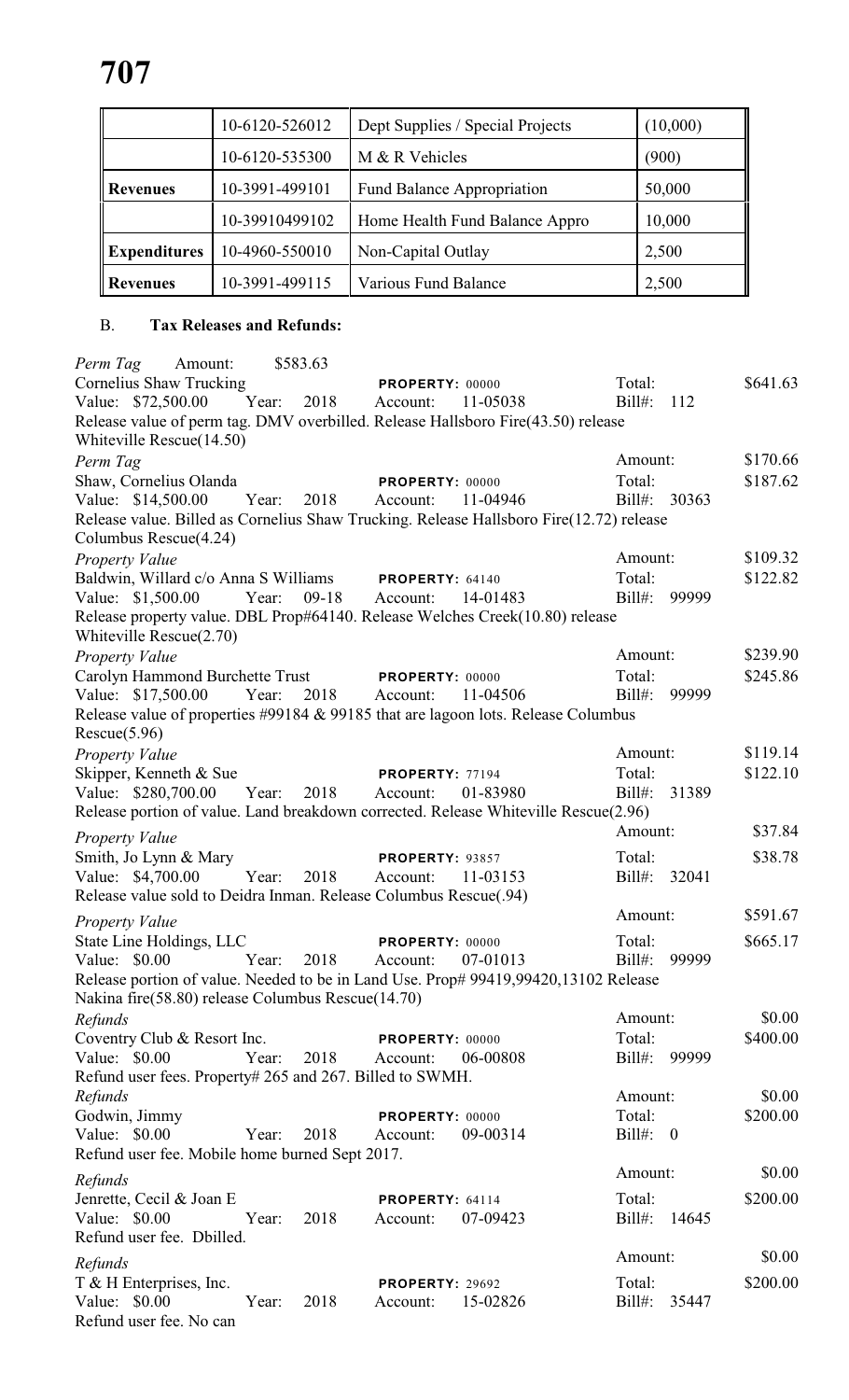| User Fee                                                                                    |             |      |                                       |          | Amount:           |              | \$0.00             |
|---------------------------------------------------------------------------------------------|-------------|------|---------------------------------------|----------|-------------------|--------------|--------------------|
| Andrews, Earl<br>Value: \$0.00<br>Release user fee. House is vacant.                        | Year:       | 2018 | PROPERTY: 00000<br>Account:           | 15-03420 | Total:            | Bill#: 91450 | \$200.00           |
| User Fee                                                                                    |             |      |                                       |          | Amount:           |              | \$0.00             |
| Andrews, Earl L. & Alonzo<br>Value: \$0.00<br>Release user fee. House is vacant.            | Year:       | 2018 | PROPERTY: 76714<br>Account:           | 15-01116 | Total:            | Bill#: 91452 | \$200.00           |
| User Fee                                                                                    |             |      |                                       |          | Amount:           |              | \$0.00             |
| Andrews, Michael                                                                            |             |      | <b>PROPERTY: 93693</b>                |          | Total:            |              | \$113.00           |
| Value: $$0.00$<br>Release user fee. Uses a commercial hauler.                               | Year:       | 2018 | Account:                              | 11-04562 |                   | Bill#: 91473 |                    |
| User Fee                                                                                    |             |      |                                       |          | Amount:           |              | \$0.00             |
| Askew, Gloria & Ezell<br>Value: \$0.00<br>Year:<br>Release user fee. Dbilled.               |             | 2018 | <b>PROPERTY: 18459</b><br>Account:    | 11-00543 | Total:            | Bill#: 91687 | \$200.00           |
| User Fee                                                                                    |             |      |                                       |          | Amount:           |              | \$0.00             |
| Barnhill, Lee Alexandria<br>Value: \$0.00<br>Year:<br>Release user fee. Never received can. |             | 2018 | <b>PROPERTY: 00000</b><br>Account:    | 12-03651 | Total:            | Bill#: 92667 | \$200.00           |
| User Fee                                                                                    |             |      |                                       |          | Amount:           |              | \$0.00             |
| Bass, Eric                                                                                  |             |      | PROPERTY: 93724                       |          | Total:            |              | \$113.00           |
| Value: $$0.00$<br>Release user fee. Uses a commercial hauler.                               | Year:       | 2018 | Account:                              | 11-02918 |                   | Bill#: 92749 |                    |
| User Fee                                                                                    |             |      |                                       |          | Amount:<br>Total: |              | \$0.00<br>\$200.00 |
| Batten, Eugene & Patricia<br>Value: \$0.00<br>Release user fee. House is vacant.            | Year: 2018  |      | PROPERTY: 60313<br>Account: 13-01558  |          |                   | Bill#: 92898 |                    |
| User Fee                                                                                    |             |      |                                       |          | Amount:           |              | \$0.00             |
| Batten, Paul D                                                                              |             |      | PROPERTY: 23487                       |          | Total:            |              | \$200.00           |
| Value: \$0.00<br>Release user fee. Dbilled.                                                 | Year:       | 2018 | Account:                              | 13-01608 |                   | Bill#: 92987 |                    |
| User Fee                                                                                    |             |      |                                       |          | Amount:           |              | \$0.00             |
| Bazemore, James<br>Value: \$0.00                                                            | Year: 17-18 |      | PROPERTY: 00000<br>Account:           | 04-00511 | Total:            | Bill#: 99999 | \$229.00           |
| Release user fee. House is vacant.                                                          |             |      |                                       |          | Amount:           |              | \$0.00             |
| User Fee<br>Beard, Marva C                                                                  |             |      |                                       |          | Total:            |              | \$200.00           |
| Value: $$0.00$<br>Release user fee. House is vacant.                                        | Year:       | 2018 | <b>PROPERTY: 18714</b><br>Account:    | 11-04351 |                   | Bill#: 93127 |                    |
| User Fee                                                                                    |             |      |                                       |          | Amount:           |              | \$0.00             |
| Beck, Dewey & Vergie (Heirs)                                                                |             |      | <b>PROPERTY: 15317</b>                |          | Total:            |              | \$200.00           |
| Value: \$0.00<br>Release user fee. House is vacant.                                         | Year:       | 2018 | Account:                              | 09-00720 |                   | Bill#: 93191 |                    |
| User Fee                                                                                    |             |      |                                       |          | Amount:           |              | \$0.00             |
| Benton, John K.<br>Value: \$0.00<br>Release user fee. Dbilled.                              | Year:       | 2018 | <b>PROPERTY: 23225</b><br>Account:    | 12-01019 | Total:            | Bill#: 93675 | \$200.00           |
| User Fee                                                                                    |             |      |                                       |          | Amount:           |              | \$0.00             |
| Benton, Mark & Sarah<br>Value: \$0.00<br>Release user fee. Dbilled.                         | Year:       | 2018 | <b>PROPERTY: 80919</b><br>Account:    | 11-02597 | Total:            | Bill#: 95269 | \$200.00           |
| User Fee                                                                                    |             |      |                                       |          | Amount:           |              | \$0.00             |
| Benton, william Taft & Ila Pearl<br>Value: \$0.00<br>Release user fee. Dbilled.             | Year:       | 2018 | <b>PROPERTY: 06-01708</b><br>Account: | 06-01708 | Total:            | Bill#: 93768 | \$200.00           |
| User Fee                                                                                    |             |      |                                       |          | Amount:           |              | \$0.00             |
| <b>Bessle Limited Partnership</b><br>Value: \$0.00                                          | Year:       | 2018 | PROPERTY: 4810<br>Account:            | 01-05271 | Total:<br>Bill#:  | 93820        | \$200.00           |
|                                                                                             |             |      |                                       |          |                   |              |                    |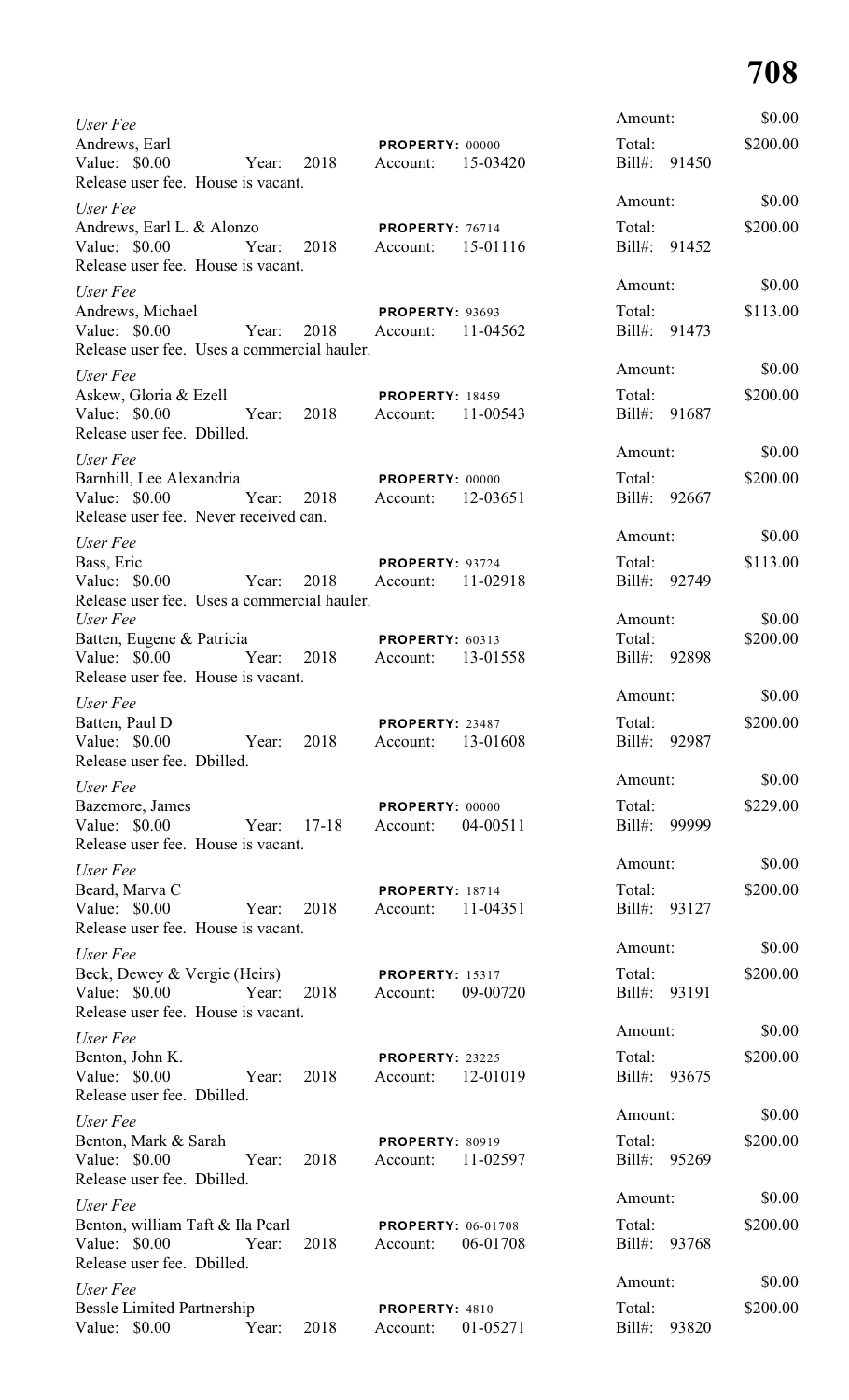| Release user fee. Dbilled.                                                                               |                                                |                        |          |
|----------------------------------------------------------------------------------------------------------|------------------------------------------------|------------------------|----------|
| User Fee                                                                                                 |                                                | Amount:                | \$0.00   |
| Best, Clarence Jr Deceased<br>Value: \$0.00 Year: 2018 Account:<br>Release user fee. Dbilled.            | <b>PROPERTY: 9600</b><br>05-00500              | Total:<br>Bill#: 93838 | \$200.00 |
| User Fee                                                                                                 |                                                | Amount:                | \$0.00   |
| Blackman, Thurman S<br>Release user fee. House is vacant.                                                | PROPERTY: 6450                                 | Total:<br>Bill#: 94145 | \$200.00 |
|                                                                                                          |                                                | Amount:                | \$0.00   |
| User Fee<br>Boone, Miriam L. Powell<br>Value: \$0.00 Year: 2018<br>Release user fees. Houses are vacant. | <b>PROPERTY: 25304</b><br>Account: 13-03360    | Total:<br>Bill#: 94659 | \$226.00 |
| User Fee                                                                                                 |                                                | Amount:                | \$0.00   |
| Bowen, Elton J & Carolyn S <b>PROPERTY</b> : 513<br>Release user fee. House is vacant.                   |                                                | Total:<br>Bill#: 94874 | \$200.00 |
| User Fee                                                                                                 |                                                | Amount:                | \$0.00   |
| Bowen, Ronnie<br>Value: \$0.00 Year: 2018<br>Release user fee. Vacant                                    | PROPERTY: 25077<br>Account: 13-06499           | Total:<br>Bill#: 94959 | \$200.00 |
| User Fee                                                                                                 |                                                | Amount:                | \$0.00   |
| Boyd, Brenda W<br>Value: \$0.00 Year:<br>2018<br>Release user fee. House is vacant.                      | PROPERTY: 6337<br>Account: 01-08126            | Total:<br>Bill#: 95006 | \$200.00 |
| User Fee                                                                                                 |                                                | Amount:                | \$0.00   |
| Bridgman, Mary Lou<br>Value: \$0.00 Year:<br>2018<br>Release user fee. House is vacant.                  | PROPERTY: 84040<br>Account: 13-04013           | Total:<br>Bill#: 93693 | \$200.00 |
| User Fee                                                                                                 |                                                | Amount:                | \$0.00   |
| Britt, Tony R & Gladys M.                                                                                | <b>PROPERTY: 21198</b>                         | Total:                 | \$200.00 |
| Value: $$0.00$<br>Year: 2018<br>Release user fee. House is vacant.                                       | 12-04827<br>Account:                           | Bill#: 95453           |          |
| User Fee                                                                                                 |                                                | Amount:                | \$0.00   |
| Brock, Jason & Kimberly<br>Value: \$0.00<br>Year:<br>2018<br>Release user fee. Uses a commercial hauler. | PROPERTY: 93692<br>11-05810<br>Account:        | Total:<br>Bill#: 95494 | \$113.00 |
| User Fee                                                                                                 |                                                | Amount:                | \$0.00   |
| Brown, Linda Ivey<br>Value: \$0.00<br>Year:<br>2018<br>Release user fee. House is vacant.                | <b>PROPERTY: 20766</b><br>12-01538<br>Account: | Total:<br>Bill#: 95908 | \$200.00 |
| User Fee                                                                                                 |                                                | Amount:                | \$0.00   |
| Brown, Marvin Eugene<br>Value: \$0.00<br>Year:<br>2018                                                   | PROPERTY: 27742<br>15-05900<br>Account:        | Total:<br>Bill#: 95954 | \$200.00 |
| Release user fee. House is vacant.                                                                       |                                                | Amount:                | \$0.00   |
| User Fee                                                                                                 |                                                |                        |          |
| Brown, Shelva<br>Value: \$0.00<br>Year:<br>2018<br>Release user fee. House is vacant.                    | PROPERTY: 00000<br>03-03638<br>Account:        | Total:<br>Bill#: 96053 | \$200.00 |
| User Fee                                                                                                 |                                                | Amount:                | \$0.00   |
| Bryan, Steven A<br>Value: \$0.00<br>2018<br>Year:<br>Release user fee. House is vacant.                  | <b>PROPERTY: 21391</b><br>12-03750<br>Account: | Total:<br>Bill#: 96220 | \$200.00 |
| User Fee                                                                                                 |                                                | Amount:                | \$0.00   |
| Buffkin, Kenneth W Jr<br>Value: \$0.00<br>Year:<br>2018<br>Release user fee. House is vacant.            | PROPERTY: 00000<br>09-00942<br>Account:        | Total:<br>Bill#: 96469 | \$200.00 |
| User Fee                                                                                                 |                                                | Amount:                | \$0.00   |
| Bulloch, Gary M.                                                                                         | PROPERTY: 00000                                | Total:                 | \$452.00 |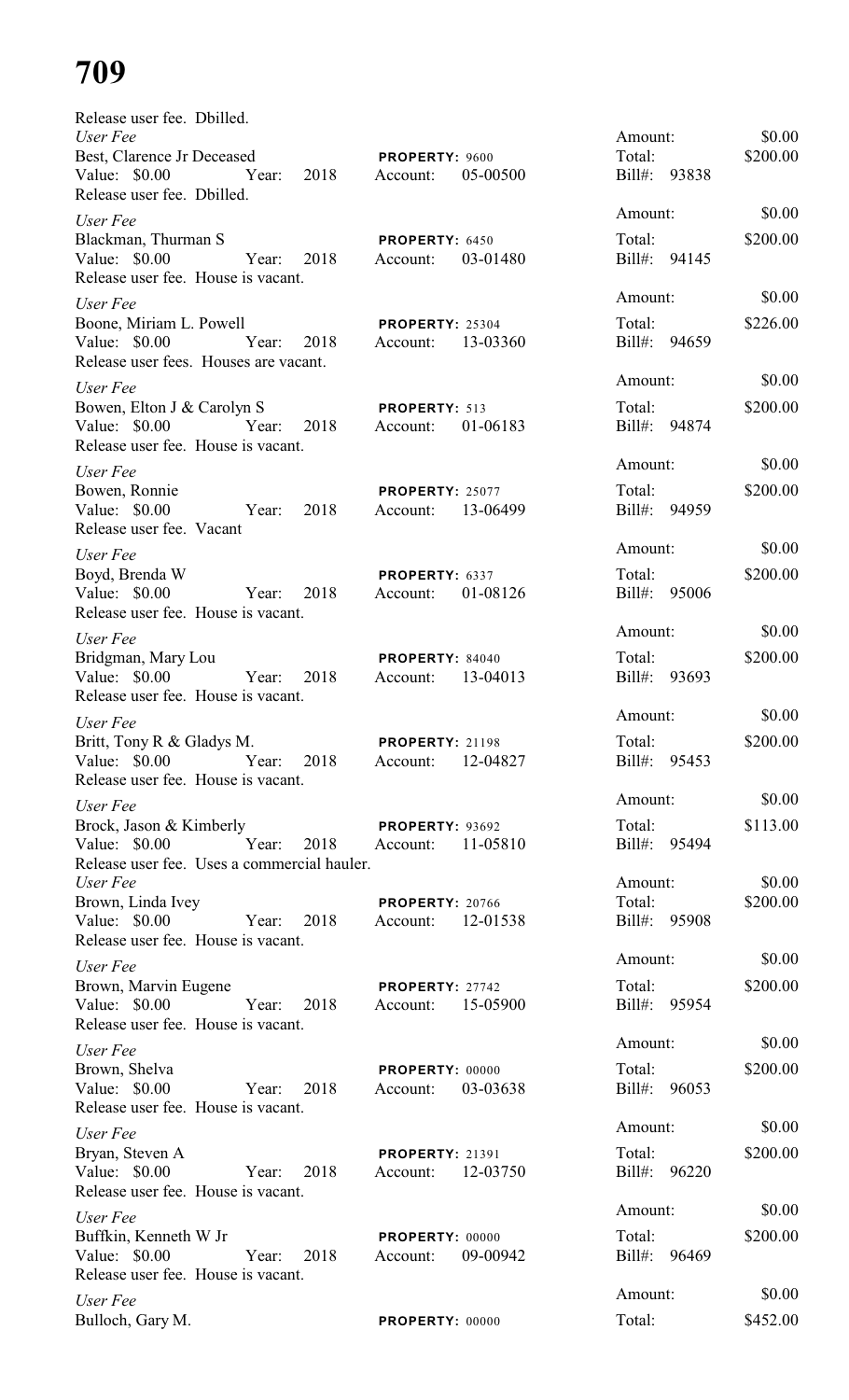| Value: $$0.00$                   |                                                                            | Year: | 2018       | Account:<br>Release user fee. Farm land.Property#29961/29958/29960 | 16-00332 | $Bill#$ :         | 99999        |                    |
|----------------------------------|----------------------------------------------------------------------------|-------|------------|--------------------------------------------------------------------|----------|-------------------|--------------|--------------------|
| User Fee                         |                                                                            |       |            |                                                                    |          | Amount:           |              | \$0.00             |
|                                  | Burney Roosevelt & Julia (Heirs)                                           |       |            | <b>PROPERTY: 18742</b>                                             |          | Total:            |              | \$137.18           |
| Value: \$0.00                    |                                                                            |       | Year: 2018 | Account:                                                           | 11-04540 |                   | Bill#: 96934 |                    |
|                                  | Release portion of user fee. House burned.                                 |       |            |                                                                    |          |                   |              |                    |
| User Fee                         |                                                                            |       |            |                                                                    |          | Amount:           |              | \$0.00             |
| Value: \$0.00                    | Butler, Douglas Eugene & Alice<br>Release user fee. House is Dbilled.      | Year: | 2018       | <b>PROPERTY: 79922</b><br>Account:                                 | 03-02179 | Total:            | Bill#: 97063 | \$200.00           |
| User Fee                         |                                                                            |       |            |                                                                    |          | Amount:           |              | \$0.00             |
| Butler, Floyd Thomas             |                                                                            |       |            | <b>PROPERTY: 95256</b>                                             |          | Total:            |              | \$200.00           |
| Value: \$0.00                    | Release user fee. Vacant                                                   | Year: | 2018       | Account:                                                           | 13-04122 |                   | Bill#: 97080 |                    |
| User Fee<br>Caines, Phillip F    |                                                                            |       |            | PROPERTY: 27894                                                    |          | Amount:<br>Total: |              | \$0.00<br>\$200.00 |
| Value: \$0.00                    | Release user fee. House is vacant.                                         | Year: | 2018       | Account:                                                           | 15-01528 |                   | Bill#: 97496 |                    |
| User Fee                         |                                                                            |       |            |                                                                    |          | Amount:           |              | \$0.00             |
| Cam Brent, Inc.<br>Value: \$0.00 |                                                                            | Year: | 2018       | <b>PROPERTY: 19867</b><br>Account:                                 | 11-02131 | Total:            | Bill#: 97585 | \$200.00           |
|                                  | Release user fee. Uses a commercial hauler.                                |       |            |                                                                    |          |                   |              |                    |
| User Fee                         |                                                                            |       |            |                                                                    |          | Amount:           |              | \$0.00             |
| Cam-Brent Inc.<br>Value: \$0.00  | Release user fee. House is vacant.                                         | Year: | 2018       | <b>PROPERTY: 87126</b><br>Account:                                 | 11-01060 | Total:            | Bill#: 97594 | \$200.00           |
| User Fee                         |                                                                            |       |            |                                                                    |          | Amount:           |              | \$0.00             |
| Value: \$0.00                    | Campbell, Henry & Hattie J                                                 | Year: | 2018       | <b>PROPERTY: 14548</b><br>Account:                                 | 08-02540 | Total:<br>Bill#:  | 97642        | \$200.00           |
|                                  | Release user fee. House is vacant.                                         |       |            |                                                                    |          | Amount:           |              | \$0.00             |
| User Fee                         |                                                                            |       |            |                                                                    |          |                   |              |                    |
| Value: \$0.00                    | Cardenas Santos Pineda<br>Release user fee. Dbilled.                       | Year: | 2018       | <b>PROPERTY: 82355</b><br>Account:                                 | 07-04509 | Total:            | Bill#: 82355 | \$200.00           |
| User Fee                         |                                                                            |       |            |                                                                    |          | Amount:           |              | \$0.00             |
| Value: $$0.00$                   | Carroll, Gabriel Leroy (Jr) & Joanna<br>Release user fee. House is vacant. | Year: | 2018       | <b>PROPERTY: 14131</b><br>Account:                                 | 08-02940 | Total:            | Bill#: 98103 | \$200.00           |
| User Fee                         |                                                                            |       |            |                                                                    |          | Amount:           |              | \$0.00             |
| Value: $$0.00$                   | Carroll, Rodney E & Eva Amy<br>Release user fee. House is vacant.          | Year: | 2018       | <b>PROPERTY: 28510</b><br>Account:                                 | 15-08944 | Total:            | Bill#: 98124 | \$200.00           |
| User Fee                         |                                                                            |       |            |                                                                    |          | Amount:           |              | \$0.00             |
|                                  | Carroll, Rodney E & Eva Amy<br>Value: $$0.00$                              | Year: | 2018       | <b>PROPERTY: 27938</b><br>Account:                                 | 15-08920 | Total:            | Bill#: 98122 | \$200.00           |
|                                  | Release user fee. Dbilled.                                                 |       |            |                                                                    |          | Amount:           |              | \$0.00             |
| User Fee<br>Carroll, Thomas E    |                                                                            |       |            | <b>PROPERTY: 84750</b>                                             |          | Total:            |              | \$400.00           |
| Value: $$0.00$                   | Release user fees. Houses is vacant.                                       | Year: | 2018       | Account:                                                           | 15-08990 |                   | Bill#: 98137 |                    |
| User Fee                         |                                                                            |       |            |                                                                    |          | Amount:           |              | \$0.00             |
| Value: \$0.00                    | Cartrette, Anne C & Paul<br>Release user fee. Dbilled                      | Year: | 2018       | <b>PROPERTY: 96518</b><br>Account:                                 | 09-01015 | Total:            | Bill#: 98320 | \$200.00           |
| User Fee                         |                                                                            |       |            |                                                                    |          | Amount:           |              | \$0.00             |
| Value: \$0.00                    | Cartrette, Edward & rita<br>Release user fee. Uses a commercial hauler.    | Year: | 2018       | <b>PROPERTY: 93696</b><br>Account:                                 | 11-02420 | Total:            | Bill#: 98374 | \$113.00           |
| User Fee                         |                                                                            |       |            |                                                                    |          | Amount:           |              | \$0.00             |
|                                  |                                                                            |       |            |                                                                    |          |                   |              |                    |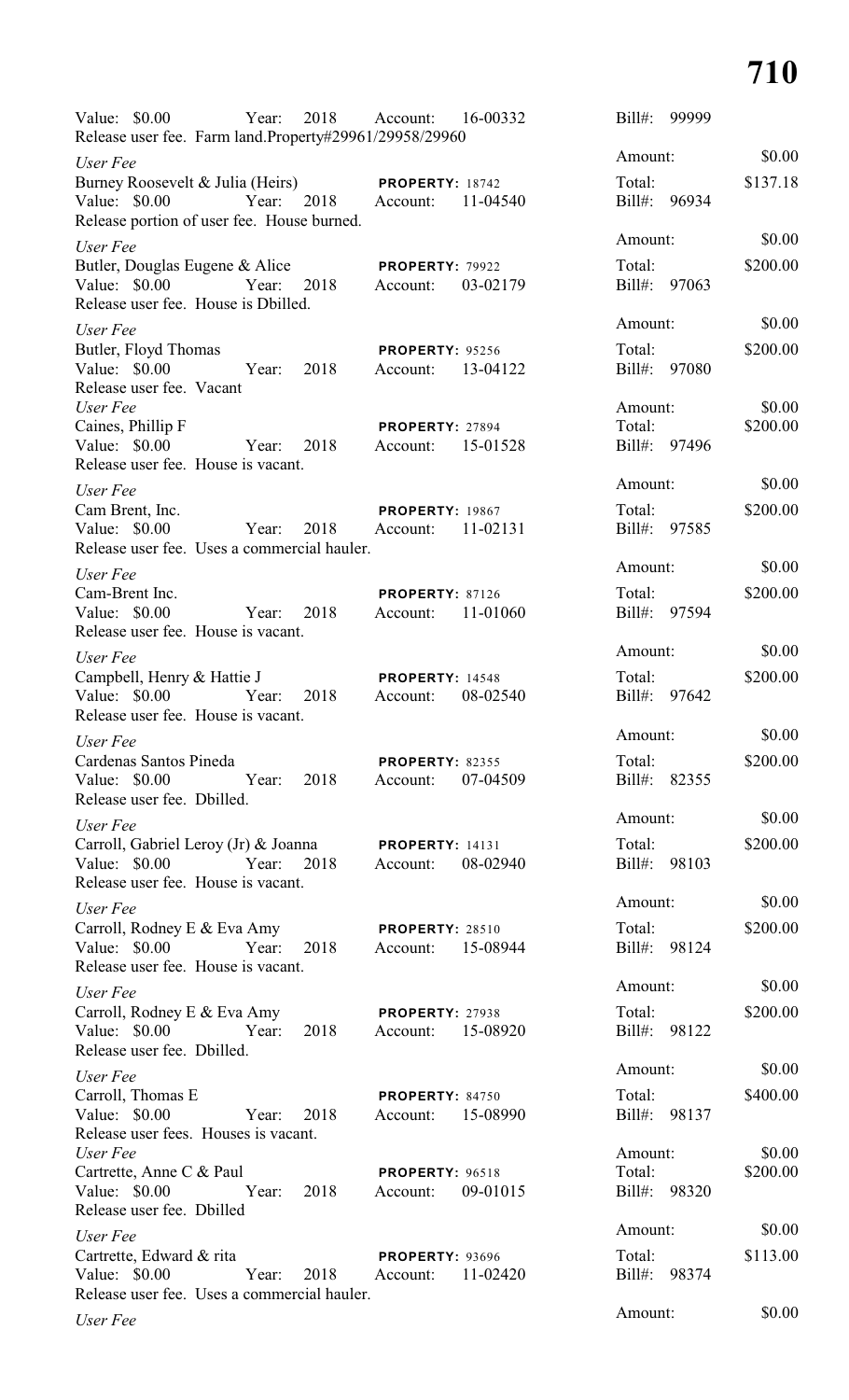| Cartrette, Shannon D & Casandra<br>Value: $$0.00$<br>2018<br>Year:<br>Release user fee. Dbilled.                   | <b>PROPERTY: 87463</b><br>09-03956<br>Account: | Total:<br>$Bill#$ :<br>99999      | \$400.00           |
|--------------------------------------------------------------------------------------------------------------------|------------------------------------------------|-----------------------------------|--------------------|
| User Fee                                                                                                           |                                                | Amount:                           | \$0.00             |
| Chestnutt, Roosevelt(Heirs)<br>Value: $$0.00$<br>Year:<br>2018<br>Release user fee. House is vacant.               | PROPERTY: 23862<br>13-08173<br>Account:        | Total:<br>Bill#: 98919            | \$113.00           |
| User Fee<br>Christian Willie C<br>Value: \$0.00<br>2018<br>Year:<br>Release user fee. House is vacant.             | <b>PROPERTY: 12792</b><br>07-50022<br>Account: | Amount:<br>Total:<br>Bill#: 98952 | \$0.00<br>\$200.00 |
| User Fee                                                                                                           |                                                | Amount:                           | \$0.00             |
| Collins, Robert<br>2018<br>Value: $$0.00$<br>Year:<br>Release user fee. Uses a commercial hauler.                  | <b>PROPERTY: 93697</b><br>11-02755<br>Account: | Total:<br>Bill#: 99738            | \$226.00           |
| User Fee                                                                                                           |                                                | Amount:                           | \$0.00             |
| Connor, Joanette<br>Value: \$0.00<br>2018<br>Year:<br>Release user fee. Vacant                                     | <b>PROPERTY: 27994</b><br>15-01206<br>Account: | Total:<br>Bill#: 99905            | \$200.00           |
| User Fee                                                                                                           |                                                | Amount:                           | \$0.00             |
| Cook, Chris & Emily<br>Value: $$0.00$<br>Year:<br>2018<br>Release user fee. Uses a commercial hauler               | PROPERTY: 93702<br>11-05466<br>Account:        | Total:<br>Bill#: 99959            | \$113.00           |
| User Fee                                                                                                           |                                                | Amount:                           | \$0.00             |
| Creech, Charles D & Peggy<br>2018<br>Value: \$0.00<br>Year:<br>Release user fee. Billed to home.                   | <b>PROPERTY: 00000</b><br>12-05940<br>Account: | Total:<br>Bill#: 55875            | \$200.00           |
| User Fee<br>Crenshaw, Sarah D<br>Value: \$0.00<br>Year:<br>2018<br>Release user fee. House is vacant.              | <b>PROPERTY: 10459</b><br>06-01057<br>Account: | Amount:<br>Total:<br>Bill#: 622   | \$0.00<br>\$200.00 |
| User Fee                                                                                                           |                                                | Amount:                           | \$0.00             |
| Cruz, Victorino Lopez<br>Value: $$0.00$<br>2018<br>Year:<br>Release user fee. Dbilled.                             | <b>PROPERTY: 90609</b><br>Account:<br>11-05717 | Total:<br>Bill#: 914              | \$200.00           |
| User Fee                                                                                                           |                                                | Amount:                           | \$0.00             |
| Czartoszewiski, Walter & Elizabeth<br>Value: \$0.00<br>2018<br>Year:<br>Release user fee. Dbilled                  | PROPERTY: 4297<br>01-01481<br>Account:         | Total:<br>Bill#: 1036             | \$113.00           |
| User Fee                                                                                                           |                                                | Amount:                           | \$0.00             |
| Czartoszewiski, Włodzimierz<br>Value: \$0.00 Year:<br>2018<br>Release user fee. Dbilled.                           | PROPERTY: 6209<br>Account:<br>01-07609         | Total:<br>Bill#: 1039             | \$113.00           |
| User Fee                                                                                                           |                                                | Amount:                           | \$0.00             |
| Czartoszewiski, Włodzimierz<br>Value: \$0.00 Year:<br>2018<br>Release user fee. Dbilled.                           | PROPERTY: 8449<br>03-03351<br>Account:         | Total:<br>Bill#: 1035             | \$200.00           |
| User Fee                                                                                                           |                                                | Amount:                           | \$0.00             |
| Delacruz, Norma Jean Strickland<br>Value: \$0.00<br>2018<br>Year:<br>Release user fee. Already billed to the home. | <b>PROPERTY: 96891</b><br>16-03938<br>Account: | Total:<br>Bill#: 1792             | \$200.00           |
| User Fee                                                                                                           |                                                | Amount:                           | \$0.00             |
| Dew, Bobby Dale & Brenda Fay<br>Value: \$0.00<br>Year:<br>2018<br>Release user fee. House is vacant.               | PROPERTY: 6680<br>03-04760<br>Account:         | Total:<br>Bill#: 1867             | \$200.00           |
| User Fee                                                                                                           |                                                | Amount:                           | \$0.00             |
| Dew, James Frankie<br>Value: \$0.00<br>2018<br>Year:<br>Release user fee. Dbilled.                                 | <b>PROPERTY: 76329</b><br>06-03048<br>Account: | Total:<br>1888<br>$Bill#$ :       | \$200.00           |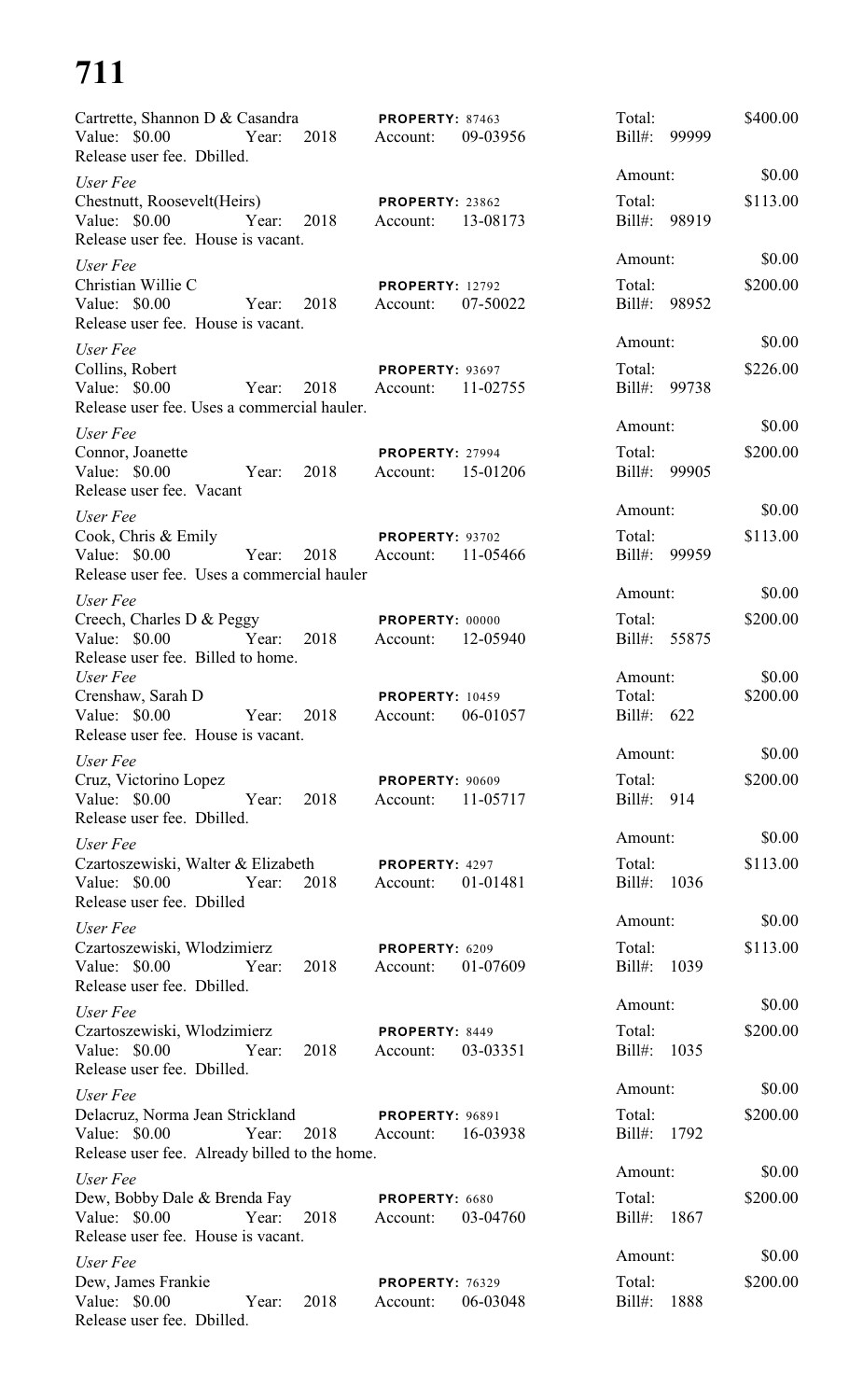| User Fee                                                                          |       |      |                                    |          | Amount:                          |       | \$0.00             |
|-----------------------------------------------------------------------------------|-------|------|------------------------------------|----------|----------------------------------|-------|--------------------|
| Dixon, Lillie Pearl<br>Value: \$0.00<br>Release user fee. Dbilled.                | Year: | 2018 | PROPERTY: 82246<br>Account:        | 06-04034 | Total:<br>Bill#: 2126            |       | \$200.00           |
| User Fee<br>Drake Family Trust<br>Value: \$0.00<br>Release user fee. Vacant       | Year: | 2018 | <b>PROPERTY: 13473</b><br>Account: | 07-02540 | Amount:<br>Total:<br>Bill#: 2412 |       | \$0.00<br>\$200.00 |
| User Fee                                                                          |       |      |                                    |          | Amount:                          |       | \$0.00             |
| Duboise, Paul<br>Value: \$0.00<br>Release user fee. House is vacant.              | Year: | 2018 | PROPERTY: 00000<br>Account:        | 01-04785 | Total:<br>Bill#: 2457            |       | \$200.00           |
| User Fee                                                                          |       |      |                                    |          | Amount:                          |       | \$0.00             |
| Duncan, Donald Ray ETAL<br>Value: \$0.00<br>Release user fee. Dbilled.            | Year: | 2018 | <b>PROPERTY: 15682</b><br>Account: | 09-06882 | Total:<br>Bill#: 2630            |       | \$200.00           |
| User Fee                                                                          |       |      |                                    |          | Amount:                          |       | \$0.00             |
| Duncan, Michael E<br>Value: \$0.00<br>Release user fee. Uses a commercial hauler. | Year: | 2018 | PROPERTY: 96238<br>Account:        | 11-03733 | Total:<br>Bill#: 2735            |       | \$113.00           |
| User Fee                                                                          |       |      |                                    |          | Amount:                          |       | \$0.00             |
| Duncan, Peggy G<br>Value: \$0.00<br>Release user fee. House is vacant.            | Year: | 2018 | <b>PROPERTY: 78596</b><br>Account: | 01-07320 | Total:<br>Bill#: 2746            |       | \$200.00           |
| User Fee                                                                          |       |      |                                    |          | Amount:                          |       | \$0.00             |
| Dyson, Dale<br>Value: \$0.00<br>Release user fee. Billed to SWMH                  | Year: | 2018 | PROPERTY: 00000<br>Account:        | 13-00024 | Total:<br>Bill#:                 | 55877 | \$200.00           |
| User Fee                                                                          |       |      |                                    |          | Amount:                          |       | \$0.00             |
| Edmund, Hubert<br>Value: \$0.00<br>Release user fee. Billed to SWMH               | Year: | 2018 | <b>PROPERTY: 20983</b><br>Account: | 12-06720 | Total:<br>$Bill#$ :              | 3070  | \$200.00           |
| User Fee                                                                          |       |      |                                    |          | Amount:                          |       | \$0.00             |
| Elkins, Wanda Brown<br>Value: \$0.00<br>Release user fee. House is vacant.        | Year: | 2018 | <b>PROPERTY: 26299</b><br>Account: | 14-04900 | Total:<br>Bill#: 3427            |       | \$200.00           |
| User Fee                                                                          |       |      |                                    |          | Amount:                          |       | \$0.00             |
| Elliott, Margaret Joan<br>Value: \$0.00<br>Release user fee. House is vacant.     | Year: | 2018 | <b>PROPERTY: 24105</b><br>Account: | 13-11980 | Total:<br>Bill#: 3480            |       | \$113.00           |
| User Fee                                                                          |       |      |                                    |          | Amount:                          |       | \$0.00             |
| Ellis, Robert M. & Ines B<br>Value: \$0.00<br>Release user fee. Dbilled.          | Year: | 2018 | PROPERTY: 00000<br>Account:        | 15-13020 | Total:<br>Bill#: 55861           |       | \$200.00           |
| User Fee                                                                          |       |      |                                    |          | Amount:                          |       | \$0.00             |
| Ellis, Roger L.<br>Value: \$0.00<br>Release user fee. Dbilled                     | Year: | 2018 | PROPERTY: 1398<br>Account:         | 01-03795 | Total:<br>Bill#: 3557            |       | \$200.00           |
| User Fee                                                                          |       |      |                                    |          | Amount:                          |       | \$0.00             |
| Enzor, Lawton Terry<br>Value: \$0.00<br>Release user fee. House is vacant.        | Year: | 2018 | <b>PROPERTY: 17593</b><br>Account: | 10-04819 | Total:<br>Bill#:                 | 3753  | \$200.00           |
| User Fee                                                                          |       |      |                                    |          | Amount:                          |       | \$0.00             |
| Enzor, William Irvin (Jr)<br>Value: \$0.00<br>Release user fee. House is vacant.  | Year: | 2018 | <b>PROPERTY: 17611</b><br>Account: | 10-04880 | Total:<br>Bill#:                 | 3793  | \$200.00           |
| User Fee                                                                          |       |      |                                    |          | Amount:                          |       | \$0.00             |
| Etheridge, Jerry T & Robin<br>Value: \$0.00                                       | Year: | 2018 | PROPERTY: 6698<br>Account:         | 03-05129 | Total:<br>Bill#:                 | 3878  | \$200.00           |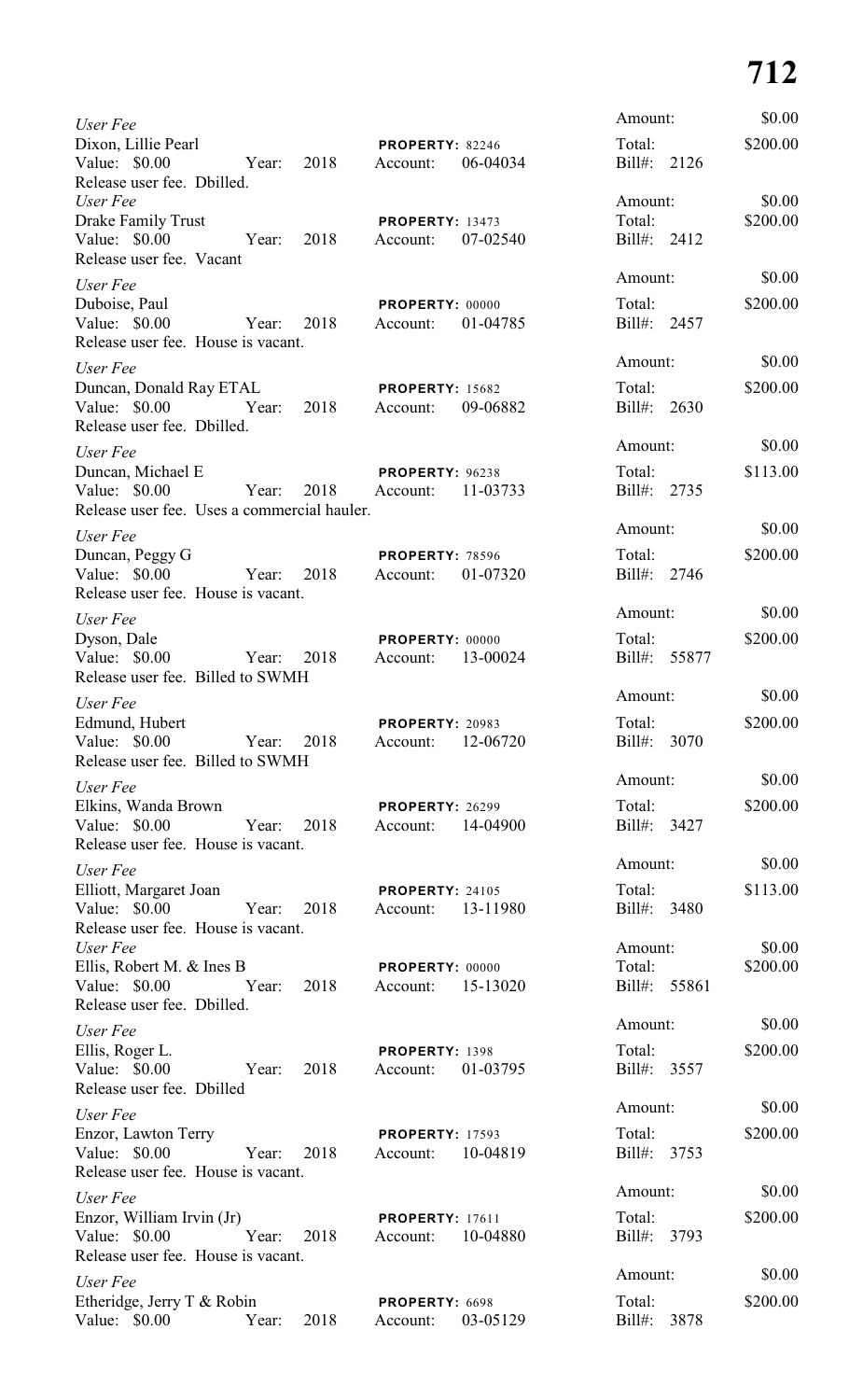| Release user fee. House is vacant land.                                                                |       |            |                                             |          |                                   |                      |
|--------------------------------------------------------------------------------------------------------|-------|------------|---------------------------------------------|----------|-----------------------------------|----------------------|
| User Fee<br>Etheridge, Magaline<br>Value: \$0.00<br>Release user fee. Vacant                           | Year: | 2018       | PROPERTY: 7284<br>Account:                  | 03-03004 | Amount:<br>Total:<br>Bill#: 3907  | \$0.00<br>\$200.00   |
| User Fee<br>Farmer, Rhonda Gwen<br>Value: \$0.00<br>Release user fee. House is vacant.                 | Year: | 2018       | PROPERTY: 8711<br>Account:                  | 04-01512 | Amount:<br>Total:<br>Bill#: 4305  | \$0.00<br>\$200.00   |
| User Fee<br>Faulk, Corine (Heirs)<br>Value: $$0.00$<br>Release user fee. House is vacant.              | Year: | 2018       | PROPERTY: 24148<br>Account:                 | 13-12600 | Amount:<br>Total:<br>Bill#: 4351  | \$0.00<br>\$113.00   |
| User Fee<br>Faulk, Corine (Heirs)<br>Value: $$0.00$<br>Release 3 user fees. Vacant land.               | Year: | 2018       | <b>PROPERTY: 24149</b><br>Account:          | 13-12600 | Amount:<br>Total:<br>Bill#: 4352  | \$0.00<br>\$600.00   |
| User Fee<br>Fipps, Anthony Juan & Crystal Ward<br>Value: $$0.00$<br>Release user fee. Cans overbilled. | Year: | 2018       | PROPERTY: 7625<br>Account:                  | 03-03812 | Amount:<br>Total:<br>Bill#: 99999 | \$0.00<br>\$200.00   |
| User Fee<br>Floyd, C Neil<br>Value: $$0.00$<br>Release user fee. Uses a commercial hauler.             | Year: | 2018       | <b>PROPERTY: 19063</b><br>Account:          | 11-09060 | Amount:<br>Total:<br>Bill#: 5027  | \$0.00<br>\$1,800.00 |
| User Fee<br>Floyd, C Neil<br>Value: $$0.00$<br>Release user fee. Vacant                                | Year: | 2018       | <b>PROPERTY: 19062</b><br>Account:          | 11-09060 | Amount:<br>Total:<br>Bill#: 5028  | \$0.00<br>\$200.00   |
| User Fee<br>Fogle, Willie J.<br>Value: \$0.00<br>Release user fee. Vacant                              |       | Year: 2018 | <b>PROPERTY: 28331</b><br>Account:          | 15-02458 | Amount:<br>Total:<br>Bill#: 5166  | \$0.00<br>\$200.00   |
| User Fee<br>Ford, Brenda Gail<br>Value: $$0.00$<br>Release user fee. Dbilled.                          | Year: | 2018       | PROPERTY: 1666<br>Account:                  | 01-28320 | Amount:<br>Total:<br>Bill#: 5227  | \$0.00<br>\$200.00   |
| User Fee<br>Ford, Lillie Mae<br>Value: \$0.00<br>Release user fee.                                     | Year: | 2018       | PROPERTY: 00000<br>Account:                 | 01-28527 | Amount:<br>Total:<br>Bill#: 5258  | \$0.00<br>\$200.00   |
| User Fee<br>Freeman, Sharon Lou Brown<br>Value: \$0.00<br>Release user fee. Billed to home.            | Year: | 2018       | <b>PROPERTY: 81937</b><br>Account: 13-04668 |          | Amount:<br>Total:<br>Bill#: 6168  | \$0.00<br>\$200.00   |
| User Fee<br>Frink, Ronny Carroll<br>Value: $$0.00$<br>Release user fee. Dbilled.                       | Year: | 2018       | PROPERTY: 85543<br>Account:                 | 04-04745 | Amount:<br>Total:<br>Bill#: 6278  | \$0.00<br>\$200.00   |
| User Fee<br>Garrell, George M<br>Value: $$0.00$<br>Release user fee. House is vacant.                  | Year: | 2018       | <b>PROPERTY: 15803</b><br>Account:          | 09-09440 | Amount:<br>Total:<br>Bill#: 99999 | \$0.00<br>\$400.00   |
| User Fee<br>Garrell, Jesse (Heirs)<br>Value: \$0.00<br>Release user fee. Dbilled.                      | Year: | 2018       | PROPERTY: 00000<br>Account:                 | 12-08880 | Amount:<br>Total:<br>Bill#: 6601  | \$0.00<br>\$200.00   |
| User Fee<br>Gibson, Daniel                                                                             |       |            | <b>PROPERTY: 93716</b>                      |          | Amount:<br>Total:                 | \$0.00<br>\$113.00   |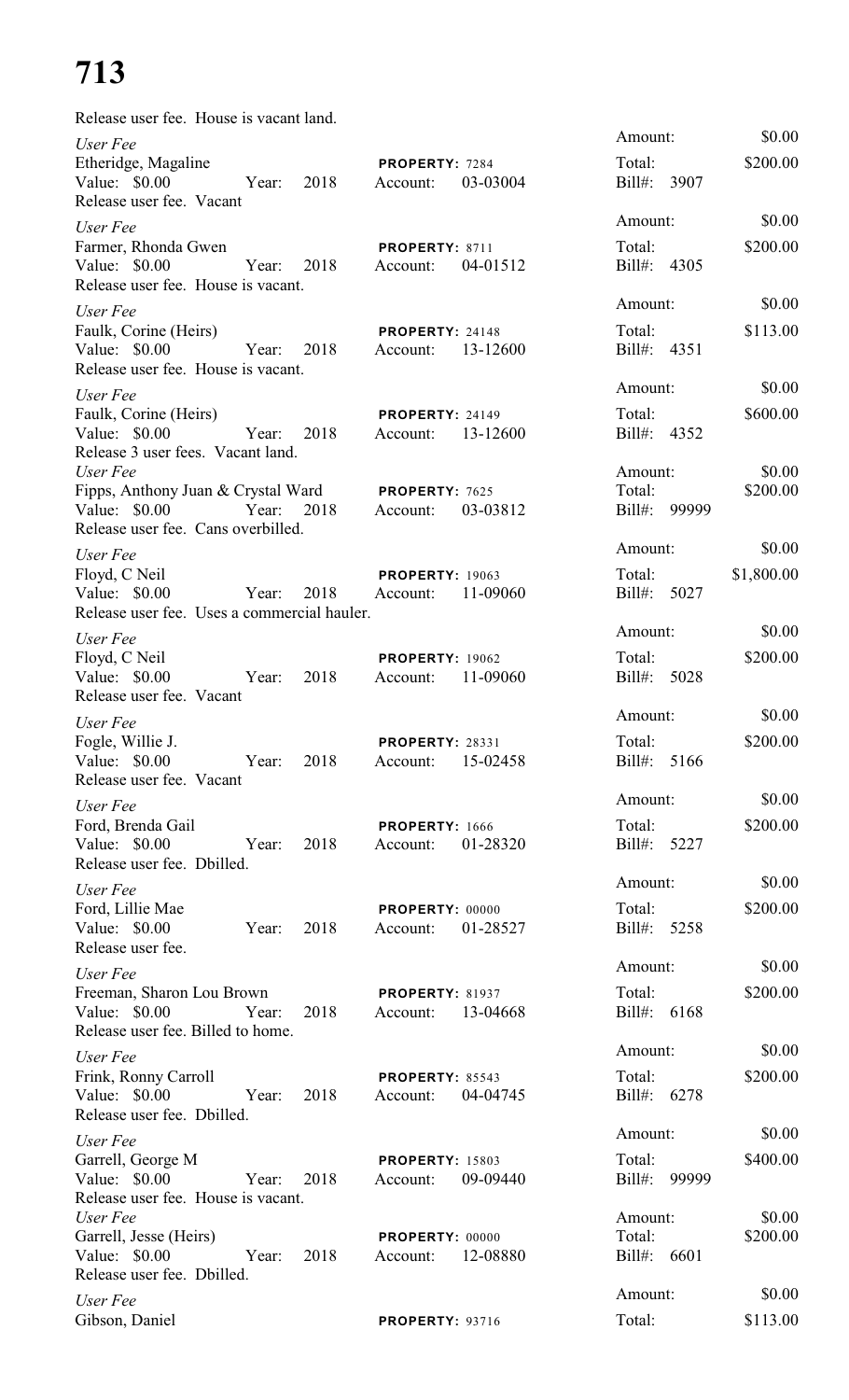| Value: $$0.00$<br>Release user fee. Uses a commercial hauler.                                                |       | Year: 2018 Account: |                                               | 11-01150 | Bill#:                | 7154         |                    |
|--------------------------------------------------------------------------------------------------------------|-------|---------------------|-----------------------------------------------|----------|-----------------------|--------------|--------------------|
| User Fee                                                                                                     |       |                     |                                               |          | Amount:               |              | \$0.00             |
| Gilley, Forest L. & Mary Faircloth PROPERTY: 92604<br>Value: \$0.00<br>Release user fees. Houses are vacant. |       |                     | Year: 2018 Account: 12-05327                  |          | Total:                | Bill#: 99999 | \$400.00           |
| User Fee                                                                                                     |       |                     |                                               |          | Amount:               |              | \$0.00             |
| Godwin, Danny & Sonja Louise Tyson PROPERTY: 95229<br>Value: \$0.00<br>Release user fee. House is vacant.    |       |                     | Year: 2018 Account:                           | 09-02204 | Total:<br>Bill#: 7362 |              | \$200.00           |
| User Fee                                                                                                     |       |                     |                                               |          | Amount:               |              | \$0.00             |
| Godwin, Delane<br>Value: $$0.00$<br>Release user fee. Vacant                                                 |       | Year: 2018          | <b>PROPERTY: 15888</b><br>Account:            | 09-10234 | Total:<br>Bill#: 7373 |              | \$200.00           |
| User Fee                                                                                                     |       |                     |                                               |          | Amount:               |              | \$0.00             |
| Godwin, Herbert James & Jenny<br>Value: $$0.00$<br>Release user fee. House is vacant.                        |       |                     | <b>PROPERTY: 16598</b><br>Year: 2018 Account: | 09-05261 | Total:<br>Bill#: 7416 |              | \$200.00           |
| User Fee                                                                                                     |       |                     |                                               |          | Amount:               |              | \$0.00             |
| Gore Trailer MFG Inc.<br>Value: \$0.00<br>Release user fee. Overbilled                                       |       |                     | PROPERTY: 7073<br>Year: 2018 Account:         | 03-08800 | Total:<br>Bill#: 8326 |              | \$400.00           |
| User Fee                                                                                                     |       |                     |                                               |          | Amount:               |              | \$0.00             |
| Gore, Daniel J & Janice<br>Value: $$0.00$<br>Release user fee. Uses a commercial hauler.                     |       |                     | <b>PROPERTY: 96573</b><br>Year: 2018 Account: | 03-00862 | Total:<br>Bill#: 7792 |              | \$200.00           |
| User Fee                                                                                                     |       |                     |                                               |          | Amount:               |              | \$0.00             |
| Gore, Daniel J & Janice<br>Value: $$0.00$<br>Release user fee. Overbilled.                                   | Year: | 2018                | <b>PROPERTY: 7339</b><br>Account:             | 03-00761 | Total:<br>$Bill#$ :   | 99999        | \$400.00           |
| User Fee<br>Gore, Daniel J & Janice                                                                          |       |                     |                                               |          | Amount:<br>Total:     |              | \$0.00<br>\$200.00 |
| Value: \$0.00<br>Release user fee. House is vacant.                                                          | Year: | 2018                | PROPERTY: 7071<br>Account:                    | 03-08760 | Bill#: 7794           |              |                    |
| User Fee                                                                                                     |       |                     |                                               |          | Amount:               |              | \$0.00             |
| Gore, Milton Ray Sr<br>Value: \$0.00<br>Release user fee. Billed to SWMH                                     | Year: | 2018                | PROPERTY: 98147<br>Account:                   | 09-11560 | Total:<br>Bill#: 8160 |              | \$200.00           |
| User Fee                                                                                                     |       |                     |                                               |          | Amount:               |              | \$0.00             |
| Graves, David F & Leita<br>Value: $$0.00$<br>Release user fee. House is vacant.                              | Year: | 2018                | PROPERTY: 2032<br>Account:                    | 01-34460 | Total:                | Bill#: 99999 | \$229.00           |
| User Fee                                                                                                     |       |                     |                                               |          | Amount:               |              | \$0.00             |
| Green, Edwin M. Jr<br>Value: $$0.00$<br>Release user fee. Vacant                                             | Year: | 2018                | PROPERTY: 30177<br>Account:                   | 16-06040 | Total:<br>Bill#: 9083 |              | \$200.00           |
| User Fee                                                                                                     |       |                     |                                               |          | Amount:               |              | \$0.00             |
| Greene, Donald W<br>Value: \$0.00<br>Release user fee. House is vacant.                                      | Year: | 2018                | <b>PROPERTY: 19259</b><br>Account:            | 11-05504 | Total:<br>Bill#: 9264 |              | \$200.00           |
| User Fee                                                                                                     |       |                     |                                               |          | Amount:               |              | \$0.00             |
| Greene, Stacey L.<br>Value: $$0.00$<br>Release user fees. Vacant land                                        | Year: | 2018                | PROPERTY: 3007<br>Account:                    | 01-01816 | Total:<br>Bill#:      | 99999        | \$600.00           |
| User Fee                                                                                                     |       |                     |                                               |          | Amount:               |              | \$0.00             |
| Greer, Edith Simmons<br>Value: $$0.00$<br>Release user fee. House is vacant.                                 | Year: | 2018                | PROPERTY: 29421<br>Account:                   | 15-01548 | Total:<br>Bill#:      | 9359         | \$200.00           |
| User Fee                                                                                                     |       |                     |                                               |          | Amount:               |              | \$0.00             |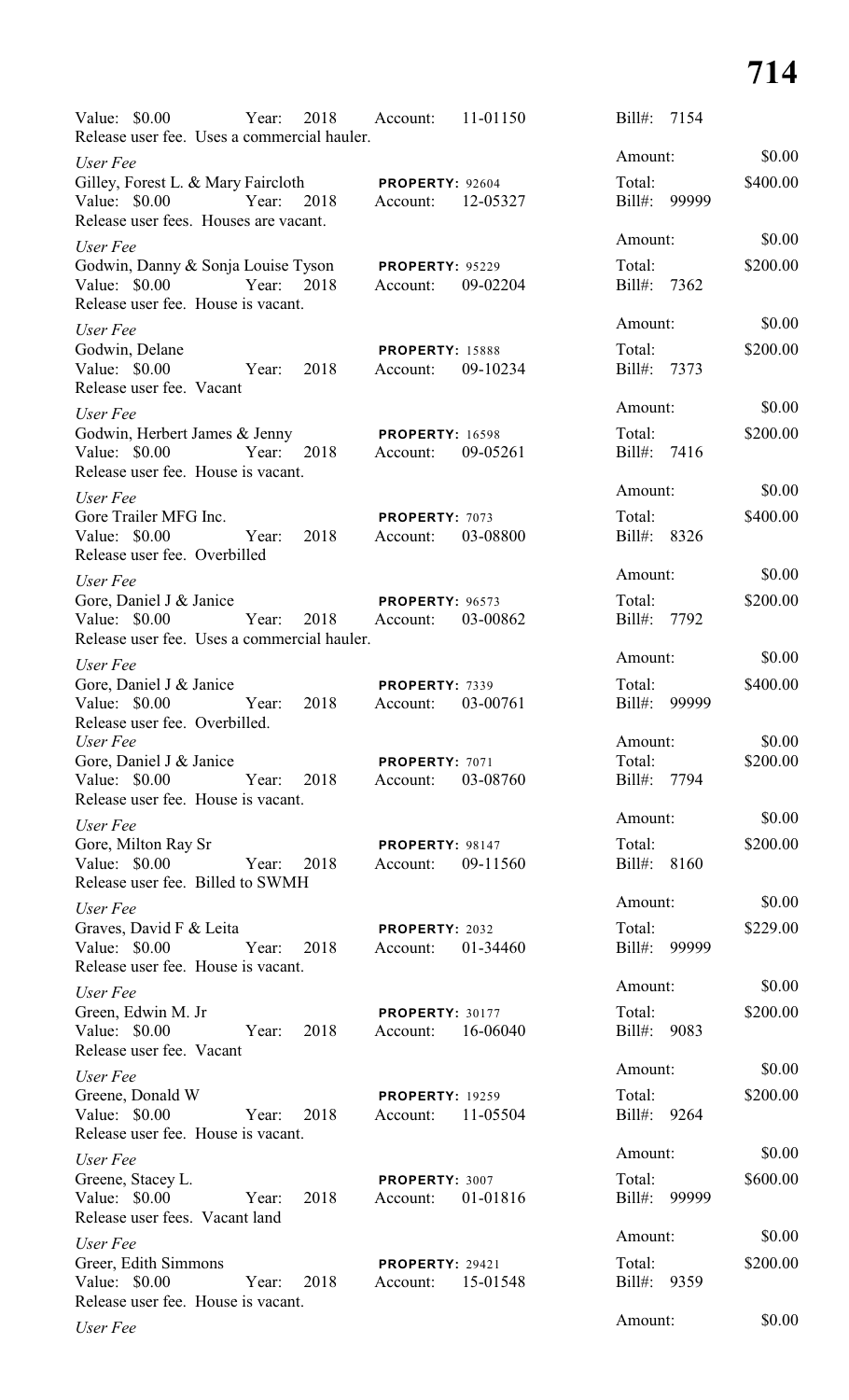| Griffin, Wilson (Heirs)                                                                                                   | <b>PROPERTY: 21209</b>                         | Total:                       | \$200.00 |
|---------------------------------------------------------------------------------------------------------------------------|------------------------------------------------|------------------------------|----------|
| Value: \$0.00<br>Year: 2018<br>Release user fee. House is vacant.                                                         | 12-10460<br>Account:                           | Bill#: 9495                  |          |
| User Fee                                                                                                                  |                                                | Amount:                      | \$0.00   |
| H & D Jenkins Farms LLC<br>Value: \$0.00<br>2018<br>Year:<br>Release user fee. House is vacant.                           | <b>PROPERTY: 30350</b><br>16-04442<br>Account: | Total:<br>Bill#: 9622        | \$200.00 |
| User Fee                                                                                                                  |                                                | Amount:                      | \$0.00   |
| H & D Jenkins Farms LLC<br>Value: \$0.00<br>Year:<br>2018<br>Release user fee. House is vacant.                           | PROPERTY: 30354<br>16-04442<br>Account:        | Total:<br>Bill#: 99999       | \$400.00 |
| User Fee                                                                                                                  |                                                | Amount:                      | \$0.00   |
| Hall, Esther<br>Value: \$0.00<br>2018<br>Year:<br>Release user fee. Dbilled.                                              | <b>PROPERTY: 79308</b><br>11-11809<br>Account: | Total:<br>Bill#: 9701        | \$200.00 |
| User Fee                                                                                                                  |                                                | Amount:                      | \$0.00   |
| Hall, Meredith & Herman<br>Value: \$0.00<br>Year:<br>2018<br>Release user fee. Dbilled with Act# 15-04266                 | PROPERTY: 27748<br>15-03153<br>Account:        | Total:<br>Bill#: 9745        | \$200.00 |
| User Fee                                                                                                                  |                                                | Amount:                      | \$0.00   |
| Hall, Ronnie Ray & Barbara Jo<br>Value: \$0.00<br>Year:<br>2018<br>Release user fee. House is vacant.                     | PROPERTY: 7805<br>03-09940<br>Account:         | Total:<br>Bill#: 9774        | \$200.00 |
| User Fee                                                                                                                  |                                                | Amount:                      | \$0.00   |
| Hamer, Jacqueline<br>Value: \$0.00<br>Year:<br>2018<br>Release user fee. House is vacant.                                 | <b>PROPERTY: 17755</b><br>10-07300<br>Account: | Total:<br>Bill#: 9813        | \$113.00 |
|                                                                                                                           |                                                | Amount:                      | \$0.00   |
| User Fee<br>Hammond, Geneva (Mrs)<br>Value: \$0.00<br>Year:<br>2018<br>Release user fee. House is vacant.                 | <b>PROPERTY: 17764</b><br>10-07520<br>Account: | Total:<br>$Bill#$ :<br>9972  | \$200.00 |
| User Fee                                                                                                                  |                                                | Amount:                      | \$0.00   |
| Hardee, Sammy F & Annie Walker Coleman PROPERTY: 79785<br>Value: \$0.00<br>2018<br>Year:<br>Release user fee. Vacant land | 06-17201<br>Account:                           | Total:<br>Bill#: 10217       | \$200.00 |
| User Fee                                                                                                                  |                                                | Amount:                      | \$0.00   |
| Hardwick, William Ervine<br>Value: \$0.00<br>2018<br>Year:<br>Release user fee. Dbilled.                                  | PROPERTY: 8137<br>03-05251<br>Account:         | Total:<br>Bill#: 10411       | \$200.00 |
| User Fee                                                                                                                  |                                                | Amount:                      | \$0.00   |
| Harmel, Patricia Ann & Betty Jane<br>Value: \$0.00<br>Year:<br>2018<br>Release user fee. 2 House is vacant.               | <b>PROPERTY: 17048</b><br>Account:<br>09-02727 | Total:<br>Bill#:<br>99999    | \$400.00 |
| User Fee                                                                                                                  |                                                | Amount:                      | \$0.00   |
| Harrelson, Craig Lamar<br>Value: \$0.00<br>Year:<br>2018<br>Release user fee. User fee billed to land                     | PROPERTY: 95982<br>09-03829<br>Account:        | Total:<br>Bill#: 10548       | \$200.00 |
| User Fee                                                                                                                  |                                                | Amount:                      | \$0.00   |
| Hayes, Faye Green<br>Value: \$0.00<br>2018<br>Year:<br>Release user fee. Dbilled.                                         | <b>PROPERTY: 30272</b><br>Account:<br>16-07720 | Total:<br>Bill#: 10906       | \$200.00 |
| User Fee                                                                                                                  |                                                | Amount:                      | \$0.00   |
| Hayes, Norma Jean Rogers & Steven PROPERTY: 30560<br>Value: \$0.00<br>2018<br>Year:<br>Release user fee. Billed to SWMH   | Account:<br>16-05254                           | Total:<br>Bill#: 10992       | \$200.00 |
| User Fee                                                                                                                  |                                                | Amount:                      | \$0.00   |
| Hayes, Willie J & Mirline J<br>Value: \$0.00<br>Year:<br>2018<br>Release user fee. House is vacant.                       | PROPERTY: 00000<br>13-18565<br>Account:        | Total:<br>11057<br>$Bill#$ : | \$200.00 |
| User Fee                                                                                                                  |                                                | Amount:                      | \$0.00   |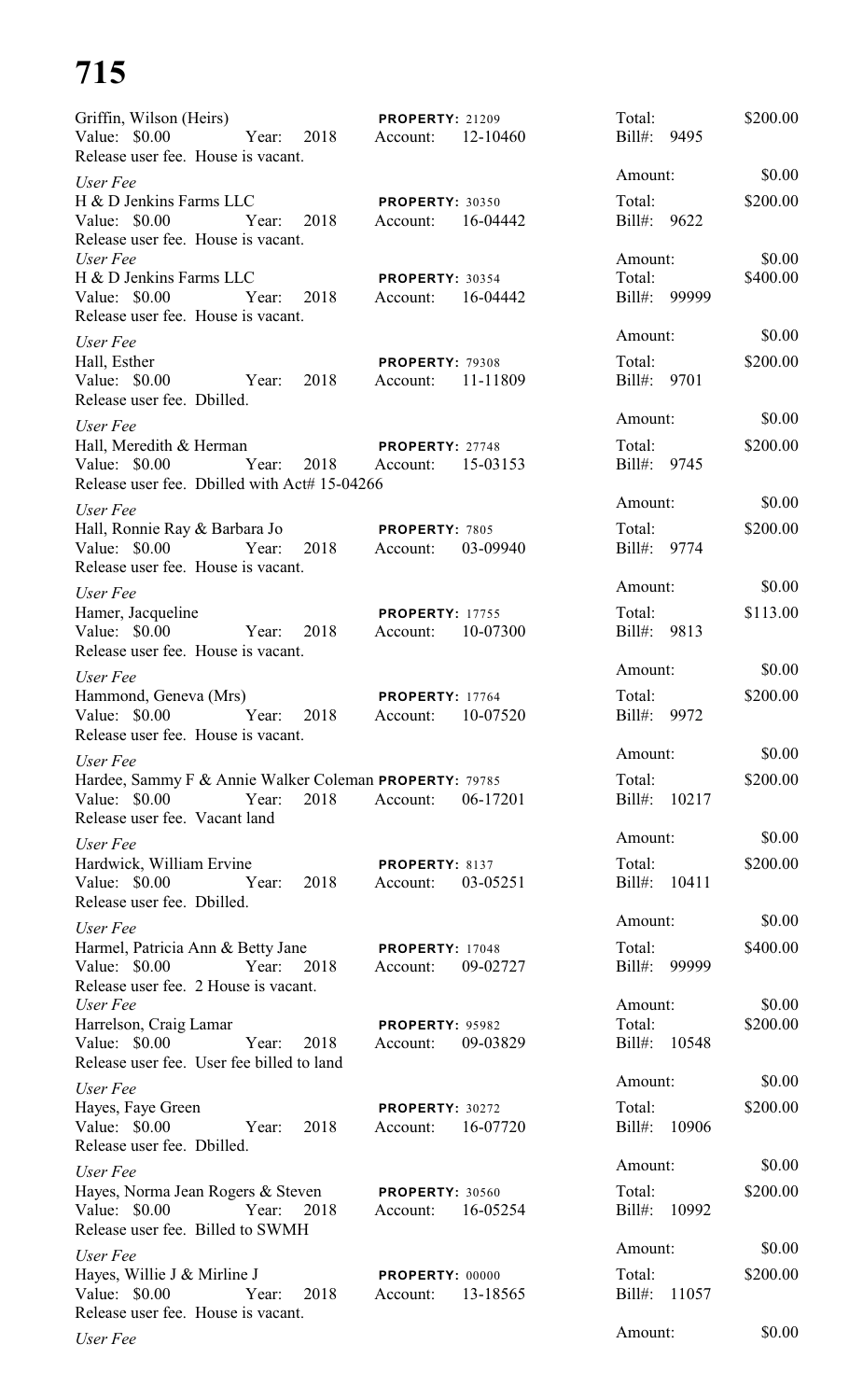| Hazel, Ervin T<br>Value: $$0.00$<br>Release user fee. House is vacant.                    | 2018<br>Year: | <b>PROPERTY: 19321</b><br>11-12663<br>Account: | Total:<br>Bill#:<br>11148    | \$200.00           |
|-------------------------------------------------------------------------------------------|---------------|------------------------------------------------|------------------------------|--------------------|
| User Fee                                                                                  |               |                                                | Amount:                      | \$0.00             |
| Henley, Bob<br>Value: \$0.00<br>Release user fee. Uses a commercial hauler.               | 2018<br>Year: | PROPERTY: 93722<br>11-02157<br>Account:        | Total:<br>Bill#: 11399       | \$113.00           |
| User Fee                                                                                  |               |                                                | Amount:                      | \$0.00             |
| Herring, Larry Gene<br>Value: $$0.00$<br>Release user fee. House is vacant.               | 2018<br>Year: | <b>PROPERTY: 30300</b><br>16-08160<br>Account: | Total:<br>Bill#: 11531       | \$200.00           |
|                                                                                           |               |                                                | Amount:                      | \$0.00             |
| User Fee<br>Hester, Bill<br>Value: $$0.00$<br>Release user fee. Uses a commercial hauler. | Year:<br>2018 | <b>PROPERTY: 93701</b><br>11-03526<br>Account: | Total:<br>$Bill#$ :<br>11558 | \$113.00           |
| User Fee                                                                                  |               |                                                | Amount:                      | \$0.00             |
| <b>Hewett Family Trust</b><br>Value: $$0.00$<br>Release user fee. House is vacant.        | Year:<br>2018 | <b>PROPERTY: 84565</b><br>03-00508<br>Account: | Total:<br>$Bill#$ :<br>11612 | \$200.00           |
| User Fee                                                                                  |               |                                                | Amount:                      | \$0.00             |
| Hewett, Sonja Banies<br>Value: $$0.00$<br>Release user fee. Uses a commercial hauler.     | Year:<br>2018 | <b>PROPERTY: 93719</b><br>11-00247<br>Account: | Total:<br>Bill#: 11659       | \$113.00           |
| User Fee                                                                                  |               |                                                | Amount:                      | \$0.00             |
| Hilbourn, Wendy Lynnette                                                                  |               | PROPERTY: 80087                                | Total:                       | \$200.00           |
| Value: $$0.00$<br>Release user fee. Double listed Act#16-08324                            | Year:         | 2018 Account:<br>16-00610                      | Bill#:<br>11851              |                    |
| User Fee                                                                                  |               |                                                | Amount:                      | \$0.00             |
| Hill Family Farms, LLC<br>Value: \$0.00<br>Release user fee. House is vacant.             | Year:<br>2018 | <b>PROPERTY: 98621</b><br>03-02067<br>Account: | Total:<br>Bill#:<br>12003    | \$200.00           |
| User Fee                                                                                  |               |                                                | Amount:                      | \$0.00             |
| Hobbs, Sylvia<br>Value: $$0.00$<br>Release user fee. Billed to SWM H                      | 2018<br>Year: | PROPERTY: 2404<br>01-07053<br>Account:         | Total:<br>Bill#: 12531       | \$200.00           |
| User Fee                                                                                  |               |                                                | Amount:                      | \$0.00             |
| Hoffman, Grayson K & Michelle<br>Value: $$0.00$<br>Release user fee. Dbilled.             | 2018<br>Year: | PROPERTY: 76644<br>11-04505<br>Account:        | Total:<br>Bill#: 12610       | \$200.00           |
| User Fee                                                                                  |               |                                                | Amount:                      | \$0.00             |
| Horne, Wayne & Wilma<br>Value: $$0.00$<br>Release user fees. Dbilled.                     | Year:<br>2018 | PROPERTY: 00000<br>01-43760<br>Account:        | Total:<br>Bill#: 12997       | \$400.00           |
| User Fee                                                                                  |               |                                                | Amount:                      | \$0.00             |
| Hudgins, Janice<br>Value: \$0.00<br>Release user fee. House is vacant.                    | 2018<br>Year: | PROPERTY: 00000<br>06-05022<br>Account:        | Total:<br>Bill#: 13150       | \$200.00           |
| User Fee                                                                                  |               |                                                | Amount:                      | \$0.00             |
| Hulon, Bobby                                                                              |               | <b>PROPERTY: 96686</b>                         | Total:                       | \$113.00           |
| Value: \$0.00                                                                             | 2018<br>Year: | Account:<br>11-03722                           | Bill#: 13314                 |                    |
| Release user fee. Uses a commercial hauler.                                               |               |                                                |                              |                    |
| User Fee                                                                                  |               |                                                | Amount:                      | \$0.00             |
| Hulon, Ray<br>Value: \$0.00<br>Release user fee. Uses a commercial hauler.                | 2018<br>Year: | <b>PROPERTY: 93720</b><br>11-01949<br>Account: | Total:<br>Bill#: 13319       | \$113.00           |
| User Fee                                                                                  |               | PROPERTY: 93694                                | Amount:<br>Total:            | \$0.00<br>\$113.00 |
| Hulsey, Tommy<br>Value: $$0.00$<br>Release user fee. Uses a commercial hauler.            | 2018<br>Year: | 11-00151<br>Account:                           | Bill#:<br>13324              |                    |
| User Fee                                                                                  |               |                                                | Amount:                      | \$0.00             |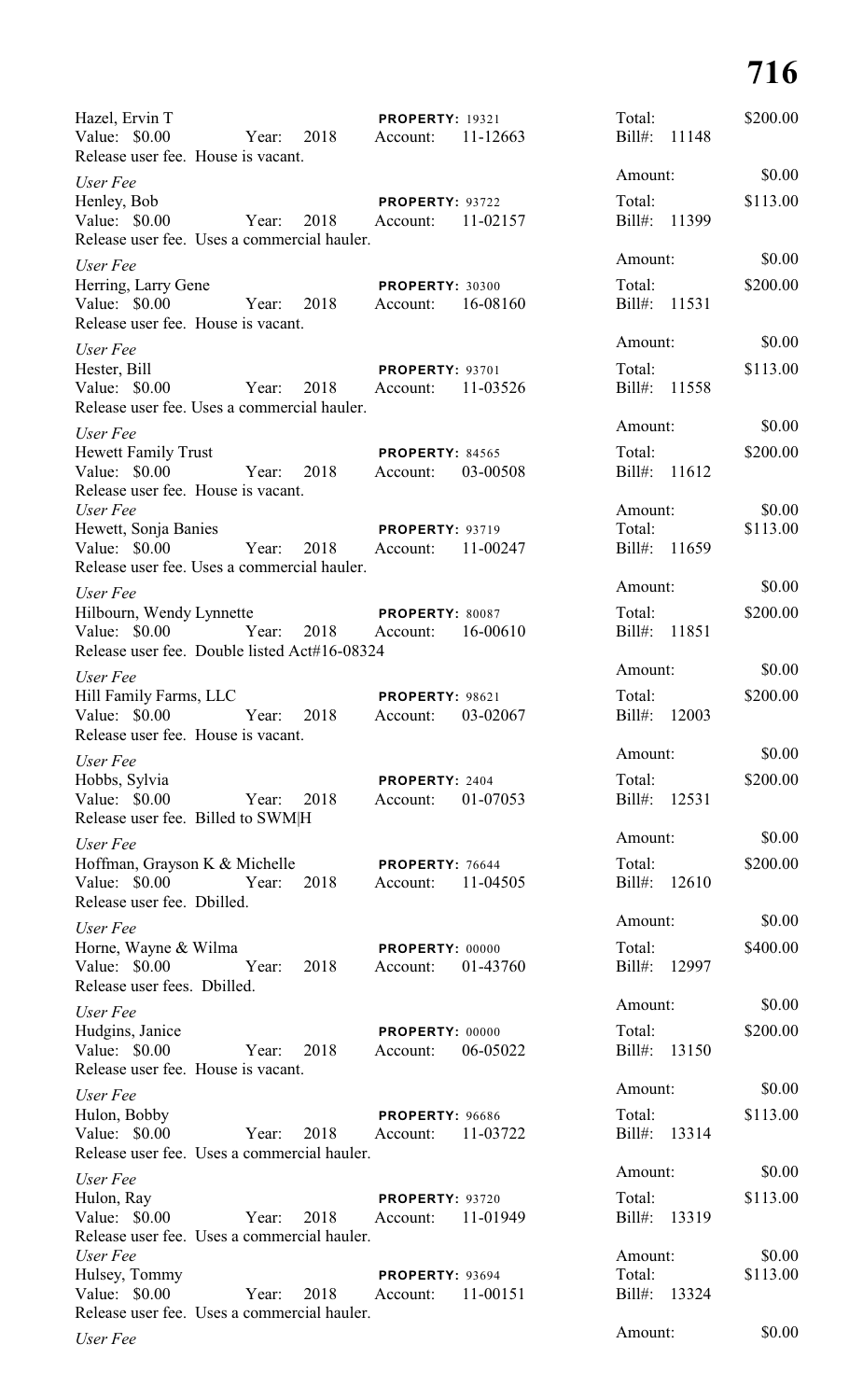| Inman Transportation of WH Inc <b>PROPERTY</b> : 4946<br>Value: $$0.00$<br>Year: 2018 Account:<br>Release user fee. Dbilled. | 01-45860                                       | Total:<br>Bill#: 13548       | \$200.00 |
|------------------------------------------------------------------------------------------------------------------------------|------------------------------------------------|------------------------------|----------|
| User Fee                                                                                                                     |                                                | Amount:                      | \$0.00   |
| Inman Transportation of WH Inc<br>Year: 2018 Account:<br>Value: \$0.00<br>Release user fees. Billed to renters               | PROPERTY: 6197<br>02-00519                     | Total:<br>Bill#: 13655       | \$400.00 |
| User Fee                                                                                                                     |                                                | Amount:                      | \$0.00   |
| Inman, Gene A & Frances<br>Value: \$0.00 Year: 2018 Account:<br>Release user fees. Billed to renters                         | PROPERTY: 1008<br>01-04045                     | Total:<br>Bill#: 13540       | \$400.00 |
| User Fee                                                                                                                     |                                                | Amount:                      | \$0.00   |
| J P Jones Enterprises LLC<br>Value: \$0.00 Year: 2018 Account:<br>Release user fee. House is vacant.                         | <b>PROPERTY: 16197</b><br>09-01615             | Total:<br>Bill#: 13852       | \$200.00 |
| User Fee                                                                                                                     |                                                | Amount:                      | \$0.00   |
| J P Jones Enterprises LLC<br>Value: \$0.00 		 Year: 2018 	 Account: 09-01615<br>Release user fee. House is vacant.           | <b>PROPERTY: 16704</b>                         | Total:<br>Bill#: 13827       | \$200.00 |
| User Fee                                                                                                                     |                                                | Amount:                      | \$0.00   |
| Jacobs, Haywood<br>Value: \$0.00 Year: 2018<br>Release user fee. Uses a commercial hauler.                                   | <b>PROPERTY: 93718</b><br>Account: 11-01035    | Total:<br>Bill#: 14133       | \$113.00 |
| User Fee                                                                                                                     |                                                | Amount:                      | \$0.00   |
| Jaimes, Maria C Martinez<br>Value: \$0.00 Year: 2018 Account: 15-01226<br>Release user fee. House is vacant.                 | <b>PROPERTY: 93398</b>                         | Total:<br>Bill#: 14389       | \$200.00 |
| User Fee                                                                                                                     |                                                | Amount:                      | \$0.00   |
| Jenkins, James A & Darlene B<br>2018<br>Value: \$0.00<br>Year:<br>Release user fee. Billed to SWMH                           | <b>PROPERTY: 92148</b><br>Account: 10-00709    | Total:<br>Bill#: 14549       | \$200.00 |
| User Fee                                                                                                                     |                                                | Amount:                      | \$0.00   |
| Jenrette, Hilda & Dustin Smith<br>Value: $$0.00$<br>Year:<br>2018<br>Release user fee. House is vacant.                      | PROPERTY: 6772<br>03-05649<br>Account:         | Total:<br>Bill#: 14658       | \$200.00 |
| User Fee                                                                                                                     |                                                | Amount:                      | \$0.00   |
| Jenrette, Hilda & Dustin Smith<br>Value: $$0.00$<br>Year:<br>2018<br>Release user fee. House is vacant.                      | PROPERTY: 88238<br>03-05742<br>Account:        | Total:<br>Bill#: 14659       | \$200.00 |
| User Fee                                                                                                                     |                                                | Amount:                      | \$0.00   |
| Jernigan, Karen<br>Value: \$0.00<br>2018<br>Year:<br>Release user fee. Dbilled.                                              | <b>PROPERTY: 24664</b><br>13-21480<br>Account: | Total:<br>Bill#: 14718       | \$200.00 |
| User Fee                                                                                                                     |                                                | Amount:                      | \$0.00   |
| Johnson, John R & Mary<br>Value: $$0.00$<br>Year:<br>2018<br>Release user fee. House is vacant.                              | <b>PROPERTY: 11386</b><br>06-21243<br>Account: | Total:<br>Bill#: 14966       | \$200.00 |
| User Fee                                                                                                                     |                                                | Amount:                      | \$0.00   |
| Johnson, Sylvia A<br>Value: $$0.00$<br>2018<br>Year:<br>Release user fee. House is vacant.                                   | <b>PROPERTY: 19516</b><br>11-14720<br>Account: | Total:<br>$Bill#$ :<br>15083 | \$200.00 |
| User Fee                                                                                                                     |                                                | Amount:                      | \$0.00   |
| <b>Jolly Trust</b><br>Value: $$0.00$<br>2018<br>Year:<br>Release user fee. House is vacant.                                  | <b>PROPERTY: 21436</b><br>12-04352<br>Account: | Total:<br>Bill#:<br>15194    | \$200.00 |
| User Fee                                                                                                                     |                                                | Amount:                      | \$0.00   |
| Jones, Betty Lennon<br>Value: $$0.00$<br>Year:<br>2018<br>Release user fee. House is vacant.                                 | <b>PROPERTY: 26438</b><br>14-07681<br>Account: | Total:<br>$Bill#$ :<br>15237 | \$200.00 |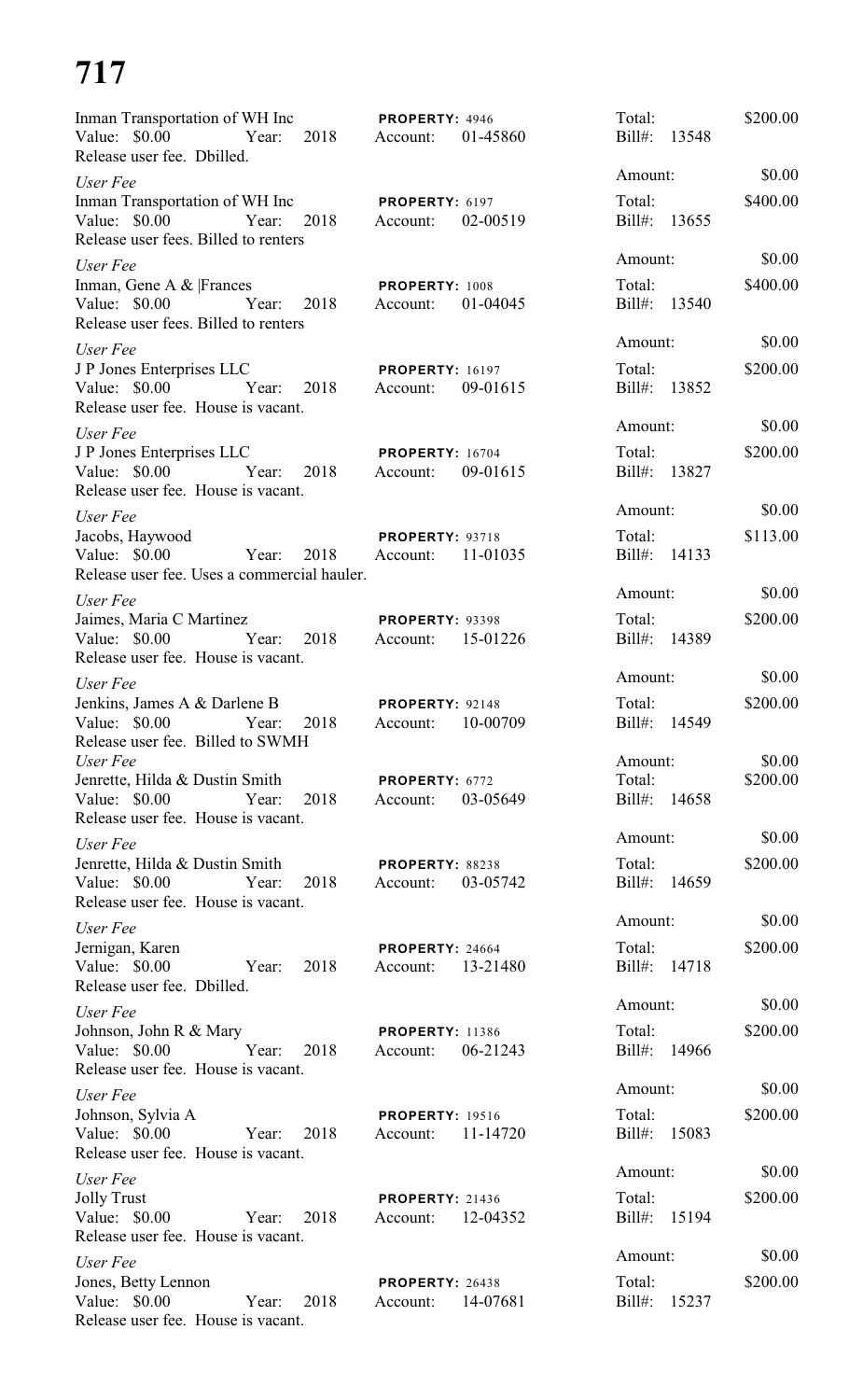| User Fee                                                                   |       |      |                                    |          | Amount:                |       | \$0.00             |
|----------------------------------------------------------------------------|-------|------|------------------------------------|----------|------------------------|-------|--------------------|
| Jones, Earl (Jr)<br>Value: \$0.00<br>Release user fee. Dbilled.            | Year: | 2018 | <b>PROPERTY: 79372</b><br>Account: | 16-09463 | Total:<br>Bill#: 15296 |       | \$200.00           |
| User Fee                                                                   |       |      |                                    |          | Amount:                |       | \$0.00             |
| Jones, Shirley M<br>Value: \$0.00<br>Release user fee. Vacant              | Year: | 2018 | <b>PROPERTY: 15494</b><br>Account: | 15-05550 | Total:<br>Bill#: 15494 |       | \$200.00           |
| User Fee<br>Jordan, Charles L. & Kay                                       |       |      | <b>PROPERTY: 87677</b>             |          | Amount:<br>Total:      |       | \$0.00<br>\$200.00 |
| Value: \$0.00<br>Release user fee. House is vacant.                        | Year: | 2018 | Account:                           | 06-03319 | Bill#: 15555           |       |                    |
| User Fee                                                                   |       |      |                                    |          | Amount:                |       | \$0.00             |
| Jordan, Ralph N & Maxie G                                                  |       |      | <b>PROPERTY: 9767</b>              |          | Total:                 |       | \$200.00           |
| Value: \$0.00<br>Release user fee. House is vacant.                        | Year: | 2018 | Account:                           | 05-03423 | Bill#: 15620           |       |                    |
| User Fee                                                                   |       |      |                                    |          | Amount:                |       | \$0.00             |
| Kaph, Verda W<br>Value: \$0.00<br>Release all user fees.                   | Year: | 2018 | <b>PROPERTY: 76784</b><br>Account: | 03-12543 | Total:<br>Bill#: 15754 |       | \$600.00           |
| User Fee                                                                   |       |      |                                    |          | Amount:                |       | \$0.00             |
| Kermon, Raquel Cox                                                         |       |      | <b>PROPERTY: 12825</b>             |          | Total:                 |       | \$200.00           |
| Value: \$0.00<br>Release user fee. House is vacant.                        | Year: | 2018 | Account:                           | 07-02607 | Bill#: 16035           |       |                    |
| User Fee                                                                   |       |      |                                    |          | Amount:                |       | \$0.00             |
| King, Nancy M. ETAL<br>Value: \$0.00                                       | Year: | 2018 | <b>PROPERTY: 17948</b><br>Account: | 10-01502 | Total:<br>Bill#: 16204 |       | \$800.00           |
| Release user fee. Overbilled.                                              |       |      |                                    |          |                        |       |                    |
| User Fee                                                                   |       |      |                                    |          | Amount:                |       | \$0.00             |
| Lane, Robert J. & Rebecca W<br>Value: \$0.00<br>Release user fee. Dbilled. | Year: | 2018 | <b>PROPERTY: 91079</b><br>Account: | 15-03461 | Total:<br>$Bill#$ :    | 16675 | \$200.00           |
| User Fee                                                                   |       |      |                                    |          | Amount:                |       | \$0.00             |
| Larrimore, Barbara Ann B<br>Value: \$0.00<br>Release user fee. Dbilled.    | Year: | 2018 | PROPERTY: 24744<br>Account:        | 13-22921 | Total:<br>Bill#: 16800 |       | \$200.00           |
|                                                                            |       |      |                                    |          | Amount:                |       | \$0.00             |
| User Fee<br>Larrimore, Marvin<br>Value: \$0.00                             | Year: | 2018 | <b>PROPERTY: 00000</b><br>Account: | 13-04017 | Total:<br>Bill#: 99999 |       | \$400.00           |
| Release user fees. Vacant                                                  |       |      |                                    |          |                        |       |                    |
| User Fee                                                                   |       |      |                                    |          | Amount:                |       | \$0.00             |
| Larrimore, Marvin<br>Value: $$0.00$<br>Release user fees. Vacant           | Year: | 2018 | PROPERTY: 24742<br>Account:        | 13-23003 | Total:<br>Bill#: 99999 |       | \$600.00           |
| User Fee                                                                   |       |      |                                    |          | Amount:                |       | \$0.00             |
| Long, Betty Louise Ward<br>Value: $$0.00$                                  | Year: | 2018 | <b>PROPERTY: 13368</b><br>Account: | 07-10340 | Total:<br>Bill#:       | 18085 | \$200.00           |
| Release user fee. Dbilled.                                                 |       |      |                                    |          |                        |       |                    |
| User Fee                                                                   |       |      |                                    |          | Amount:                |       | \$0.00             |
| Long, Danny Pierce<br>Value: $$0.00$<br>Release user fee. House is vacant. | Year: | 2018 | PROPERTY: 24174<br>Account:        | 13-24060 | Total:<br>$Bill#$ :    | 18158 | \$200.00           |
| User Fee                                                                   |       |      |                                    |          | Amount:                |       | \$0.00             |
| Long, Danny Pierce<br>Value: $$0.00$<br>Release user fee. House is vacant. | Year: | 2018 | <b>PROPERTY: 24805</b><br>Account: | 13-24060 | Total:<br>$Bill#$ :    | 18157 | \$200.00           |
| User Fee                                                                   |       |      |                                    |          | Amount:                |       | \$0.00             |
| Long, Eunice P.<br>Value: \$0.00                                           | Year: | 2018 | <b>PROPERTY: 19583</b><br>Account: | 11-15770 | Total:<br>$Bill#$ :    | 18208 | \$200.00           |
|                                                                            |       |      |                                    |          |                        |       |                    |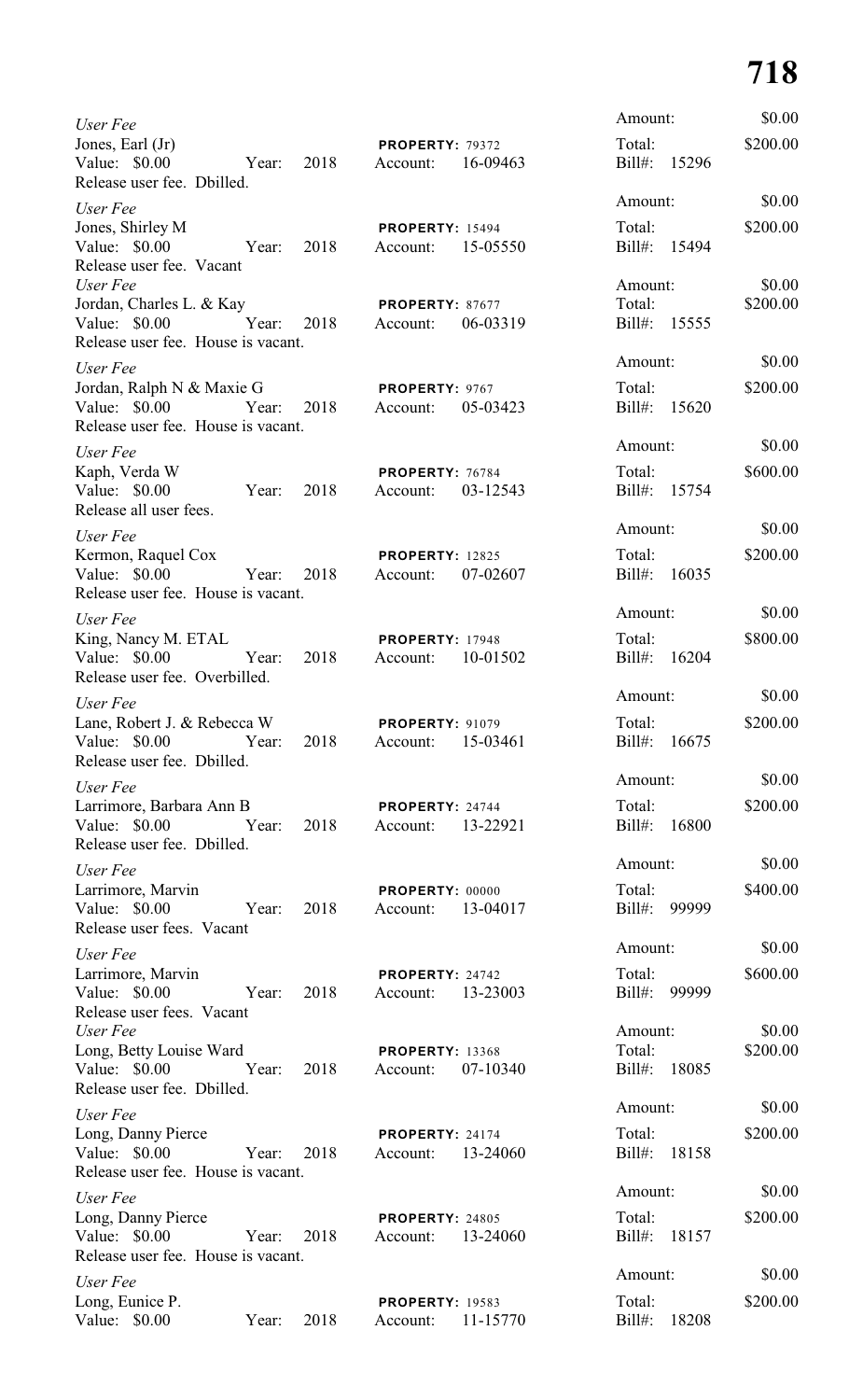| Release user fee. House is vacant.                                                   |                                                |                        |          |
|--------------------------------------------------------------------------------------|------------------------------------------------|------------------------|----------|
| User Fee                                                                             |                                                | Amount:                | \$0.00   |
| Long, Joseph Lindon (Jr) & Sharon<br>Value: \$0.00 Year:<br>2018                     | PROPERTY: 00000<br>03-14330<br>Account:        | Total:<br>Bill#: 18321 | \$200.00 |
| Release user fee. House is vacant.                                                   |                                                |                        | \$0.00   |
| User Fee                                                                             |                                                | Amount:                |          |
| Long, Raymond Douglas                                                                | PROPERTY: 7518                                 | Total:                 | \$200.00 |
| Value: \$0.00<br>2018<br>Year:<br>Release user fee. Vacant land                      | 03-02366<br>Account:                           | Bill#:<br>18431        |          |
|                                                                                      |                                                | Amount:                | \$0.00   |
| User Fee                                                                             |                                                |                        |          |
| Long, Richard Olon                                                                   | <b>PROPERTY: 13394</b>                         | Total:                 | \$200.00 |
| Value: \$0.00<br>2018<br>Year:<br>Release user fee. Vacant                           | 07-00254<br>Account:                           | $Bill#$ :<br>18439     |          |
|                                                                                      |                                                | Amount:                | \$106.26 |
| User Fee<br>Long, Terry W                                                            | PROPERTY: 3174                                 | Total:                 | \$221.90 |
| Value: \$32,100.00 Year:<br>2018                                                     | 01-54125<br>Account:                           | $Bill#$ :<br>18490     |          |
| Release value of condemned house. Release Whiteville Rescue(2.64) release Whiteville |                                                |                        |          |
| City(69.96)                                                                          |                                                |                        |          |
| User Fee                                                                             |                                                | Amount:                | \$0.00   |
| Long, Wanda L.                                                                       | <b>PROPERTY: 26126</b>                         | Total:                 | \$200.00 |
| Value: \$0.00<br>2018<br>Year:                                                       | 13-05222<br>Account:                           | Bill#: 18527           |          |
| Release user fee. House is vacant.                                                   |                                                |                        |          |
| User Fee                                                                             |                                                | Amount:                | \$0.00   |
| Lovette, Weldon                                                                      | PROPERTY: 30420                                | Total:                 | \$200.00 |
| Value: $$0.00$<br>2018<br>Year:                                                      | 16-10340<br>Account:                           | $Bill#$ :<br>18679     |          |
| Release user fee. Dbl Act#16-10340                                                   |                                                | Amount:                | \$0.00   |
| User Fee                                                                             |                                                |                        |          |
| Mace Bernard & Donna<br>2018                                                         | PROPERTY: 8148                                 | Total:                 | \$400.00 |
| Value: $$0.00$<br>Year:<br>Release user fee. Dbilled.                                | 03-03854<br>Account:                           | $Bill#$ :<br>18887     |          |
|                                                                                      |                                                | Amount:                | \$0.00   |
| User Fee                                                                             |                                                |                        |          |
| Macedonia Baptist Church<br>Value: $$0.00$<br>2018<br>Year:                          | PROPERTY: 00000<br>18-00456<br>Account:        | Total:<br>Bill#: 42799 | \$200.00 |
| Release user fee. Dbilled.                                                           |                                                |                        |          |
|                                                                                      |                                                | Amount:                | \$0.00   |
| User Fee                                                                             |                                                | Total:                 | \$200.00 |
| Mallory, Christine<br>Value: \$0.00<br>Year:<br>2018                                 | <b>PROPERTY: 28859</b><br>15-25260<br>Account: | Bill#: 18965           |          |
| Release user fee. House is vacant.                                                   |                                                |                        |          |
|                                                                                      |                                                | Amount:                | \$0.00   |
| User Fee<br>Malpass Thurston Calvin & Myra                                           | <b>PROPERTY: 28071</b>                         | Total:                 | \$200.00 |
| Value: \$0.00<br>Year:<br>2018                                                       | 15-25903<br>Account:                           | Bill#: 19135           |          |
| Release user fee. Dbilled.                                                           |                                                |                        |          |
| User Fee                                                                             |                                                | Amount:                | \$0.00   |
| Malpass, Thurston Calvin                                                             | <b>PROPERTY: 28913</b>                         | Total:                 | \$200.00 |
| Value: \$0.00<br>Year:<br>2018                                                       | 15-25900<br>Account:                           | Bill#: 19134           |          |
| Release user fee. House is vacant.                                                   |                                                |                        |          |
| User Fee                                                                             |                                                | Amount:                | \$0.00   |
| Marlowe, Carl F & Becky                                                              | <b>PROPERTY: 00000</b>                         | Total:                 | \$200.00 |
| Year:<br>Value: \$0.00<br>2018                                                       | 11-03838<br>Account:                           | Bill#: 19272           |          |
| Release user fee. Camper set up in Ocean Isle                                        |                                                |                        |          |
| User Fee                                                                             |                                                | Amount:                | \$0.00   |
| McCray, Loretha                                                                      | PROPERTY: 78776                                | Total:                 | \$200.00 |
| Value: \$0.00<br>2018<br>Year:                                                       | 06-05949<br>Account:                           | Bill#: 19956           |          |
| Release user fee. House is vacant.                                                   |                                                |                        |          |
| User Fee                                                                             |                                                | Amount:                | \$0.00   |
| McDowell, Gladys L. & James                                                          | PROPERTY: 86447                                | Total:                 | \$400.00 |
| Value: \$0.00<br>2018<br>Year:                                                       | 03-15724<br>Account:                           | Bill#: 99999           |          |
| Release user fees. Houses is vacant.                                                 |                                                |                        |          |
| User Fee                                                                             |                                                | Amount:                | \$0.00   |
| McKeithan, Allen                                                                     | PROPERTY: 93712                                | Total:                 | \$113.00 |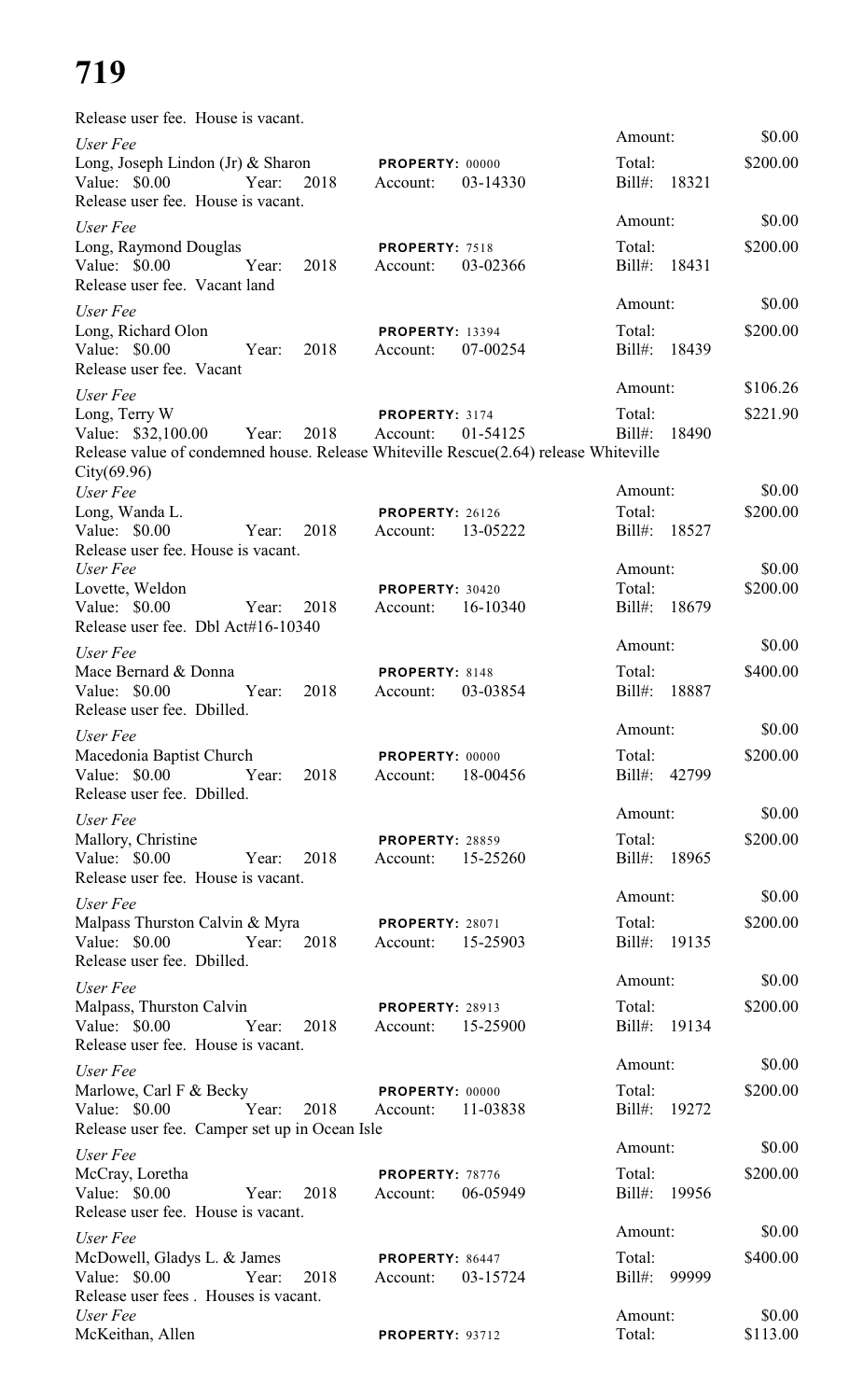| Value: $$0.00$                                                                                            | Year:      | 2018 | Account:                                    | 11-03862 | $Bill#$ :<br>20293     |          |
|-----------------------------------------------------------------------------------------------------------|------------|------|---------------------------------------------|----------|------------------------|----------|
| Release user fee. Uses a commercial hauler.<br>User Fee                                                   |            |      |                                             |          | Amount:                | \$0.00   |
| McMillan, Margaret<br>Value: \$0.00<br>Release user fee. House is vacant.                                 | Year:      | 2018 | <b>PROPERTY: 24958</b><br>Account:          | 13-00413 | Total:<br>Bill#: 20687 | \$200.00 |
| User Fee                                                                                                  |            |      |                                             |          | Amount:                | \$0.00   |
| MCPherson, Hoyt<br>Value: $$0.00$<br>Release user fee. Dbilled on 246 Jimmy Hoyt McPherson Dr.            | Year: 2018 |      | <b>PROPERTY: 16368</b><br>Account:          | 09-18760 | Total:<br>Bill#: 20987 | \$200.00 |
| User Fee                                                                                                  |            |      |                                             |          | Amount:                | \$0.00   |
| McPherson, Tracy L.<br>Value: $$0.00$<br>Release user fee. 1 House is vacant.                             | Year:      | 2018 | PROPERTY: 90824<br>Account:                 | 01-05958 | Total:<br>Bill#: 21199 | \$200.00 |
| User Fee                                                                                                  |            |      |                                             |          | Amount:                | \$0.00   |
| Meares, Carson Lee & Gloria<br>Value: $$0.00$<br>Release user fee. Dbilled.                               | Year:      | 2018 | <b>PROPERTY: 17994</b><br>Account:          | 10-11607 | Total:<br>Bill#: 21335 | \$200.00 |
| User Fee                                                                                                  |            |      |                                             |          | Amount:                | \$0.00   |
| Melvin, Audrey Lynn<br>Value: $$0.00$<br>Release user fee. Dbilled.                                       | Year:      | 2018 | PROPERTY: 9167<br>Account:                  | 04-00222 | Total:<br>Bill#: 21509 | \$200.00 |
| User Fee                                                                                                  |            |      |                                             |          | Amount:                | \$0.00   |
| Miller, Debra J<br>Value: \$0.00<br>Release user fee. House is vacant.                                    | Year:      | 2018 | <b>PROPERTY: 20143</b><br>Account:          | 11-02107 | Total:<br>Bill#: 21733 | \$200.00 |
| User Fee                                                                                                  |            |      |                                             |          | Amount:                | \$0.00   |
| Mitchell, Marion Elizabeth (ETAL) PROPERTY: 18710<br>Value: $$0.00$<br>Release user fee. House is vacant. | Year:      | 2018 | Account:                                    | 11-17637 | Total:<br>Bill#: 22211 | \$200.00 |
| User Fee                                                                                                  |            |      |                                             |          | Amount:                | \$0.00   |
| Mondragon Jesus & Mirna<br>Value: \$0.00 Year:<br>Release user fee. Dbilled.                              |            | 2018 | PROPERTY: 90783<br>Account:                 | 01-02171 | Total:<br>Bill#: 22334 | \$200.00 |
| User Fee                                                                                                  |            |      |                                             |          | Amount:                | \$0.00   |
| Monroe, Ronald<br>Value: \$0.00<br>Release user fee. Uses a commercial hauler.                            | Year:      | 2018 | <b>PROPERTY: 93689</b><br>Account:          | 11-04225 | Total:<br>Bill#: 22357 | \$113.00 |
| User Fee                                                                                                  |            |      |                                             |          | Amount:                | \$0.00   |
| Monroe, Wayne<br>Value: $$0.00$<br>Release user fee. Uses a commercial hauler.                            | Year:      | 2018 | <b>PROPERTY: 93715</b><br>Account: 11-03717 |          | Total:<br>Bill#: 22363 | \$113.00 |
| User Fee                                                                                                  |            |      |                                             |          | Amount:                | \$0.00   |
| Moore, Danny & Linda W<br>Value: \$0.00<br>Release user fee. Vacant                                       | Year:      | 2018 | <b>PROPERTY: 12851</b><br>Account:          | 07-02810 | Total:<br>Bill#: 22482 | \$200.00 |
| User Fee                                                                                                  |            |      |                                             |          | Amount:                | \$0.00   |
| Moore, Shirley A<br>Value: $$0.00$<br>Release user fees. Houses are vacant.                               | Year:      | 2018 | <b>PROPERTY: 27217</b><br>Account: 14-03340 |          | Total:<br>Bill#: 99999 | \$400.00 |
| User Fee                                                                                                  |            |      |                                             |          | Amount:                | \$0.00   |
| Moore, Wiley O & Doris<br>Value: $$0.00$<br>Release user fee. House is vacant.                            | Year:      | 2018 | <b>PROPERTY: 19689</b><br>Account: 11-18121 |          | Total:<br>Bill#: 22734 | \$200.00 |
| User Fee                                                                                                  |            |      |                                             |          | Amount:                | \$0.00   |
| Murray, Arlene Flowers (Heirs)<br>Value: \$0.00<br>Release user fees. Houses are vacant.                  | Year:      | 2018 | <b>PROPERTY: 29088</b><br>Account: 15-28300 |          | Total:<br>Bill#: 99999 | \$400.00 |
| User Fee                                                                                                  |            |      |                                             |          | Amount:                | \$0.00   |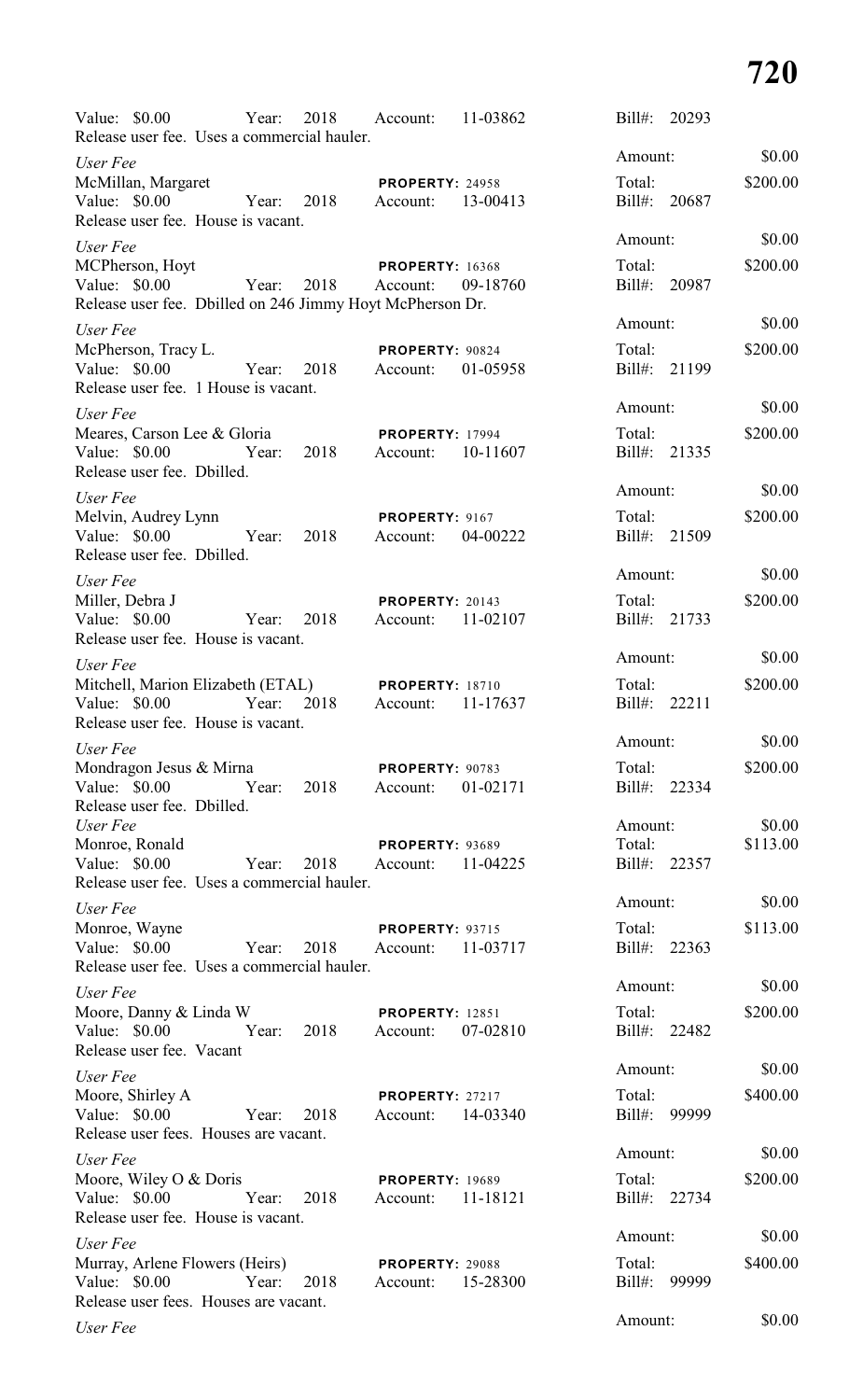| Norris, Bobby Steward                                                                                                    | <b>PROPERTY: 11577</b>                         | Total:                 | \$200.00           |
|--------------------------------------------------------------------------------------------------------------------------|------------------------------------------------|------------------------|--------------------|
| Year: 2018<br>Value: \$0.00<br>Release user fee. Dbilled.                                                                | 06-27368<br>Account:                           | Bill#: 24036           |                    |
| User Fee                                                                                                                 |                                                | Amount:                | \$0.00             |
| Norris, Hollon & Shelby<br>Value: \$0.00<br>Year:<br>2018<br>Release user fee. House is vacant.                          | <b>PROPERTY: 82181</b><br>09-00428<br>Account: | Total:<br>Bill#: 24143 | \$200.00           |
| User Fee                                                                                                                 |                                                | Amount:                | \$0.00             |
| Norton, Annie Jo<br>Year:<br>Value: \$0.00<br>2018<br>Release user fee. House is vacant.                                 | PROPERTY: 29833<br>16-12045<br>Account:        | Total:<br>Bill#: 24349 | \$200.00           |
| User Fee                                                                                                                 |                                                | Amount:                | \$0.00             |
| Onstott, Linda Ann Clewis(ETAL)                                                                                          | <b>PROPERTY: 23869</b>                         | Total:                 | \$600.00           |
| Value: \$0.00<br>Year:<br>2018<br>Release user fees. Houses are vacant.                                                  | 13-01117<br>Account:                           | Bill#: 99999           |                    |
| User Fee                                                                                                                 |                                                | Amount:                | \$0.00             |
| Palmer, Rena Todd<br>Value: \$0.00<br>Year:<br>2018<br>Release user fee. House is vacant.                                | PROPERTY: 96777<br>09-04956<br>Account:        | Total:<br>Bill#: 24860 | \$200.00           |
| User Fee                                                                                                                 |                                                | Amount:                | \$0.00             |
| Parker, Thelma Penny (Mrs)                                                                                               | <b>PROPERTY: 26907</b>                         | Total:                 | \$200.00           |
| Value: $$0.00$<br>2018<br>Year:<br>Release user fee. Vacant.                                                             | 14-11720<br>Account:                           | Bill#: 25023           |                    |
| User Fee                                                                                                                 |                                                | Amount:                | \$0.00             |
| Peterson, Cynthia Gail & Heather Batts                                                                                   | PROPERTY: 2401                                 | Total:                 | \$200.00           |
| Value: \$0.00<br>Year:<br>2018<br>Release user fee. House is vacant.                                                     | 01-01512<br>Account:                           | Bill#: 25460           |                    |
| User Fee                                                                                                                 |                                                | Amount:                | \$0.00             |
| Pickett, Jason Elliott<br>Value: \$0.00<br>Year:<br>2018<br>Release user fee. Billed to SWMH                             | <b>PROPERTY: 79961</b><br>11-01161<br>Account: | Total:<br>Bill#: 25656 | \$200.00           |
| User Fee                                                                                                                 |                                                | Amount:                | \$0.00             |
| Pool, Susie                                                                                                              | <b>PROPERTY: 93713</b>                         | Total:                 | \$113.00           |
| Value: $$0.00$<br>Year:<br>2018<br>Release user fee. Uses a commercial hauler.                                           | 11-03834<br>Account:                           | Bill#: 26012           |                    |
| User Fee                                                                                                                 |                                                | Amount:                | \$0.00             |
| Porter, Johnny Jr ETAL<br>Value: \$0.00<br>2018<br>Year:<br>Release user fee. Vacant                                     | <b>PROPERTY: 29206</b><br>15-04260<br>Account: | Total:<br>Bill#: 26105 | \$200.00           |
| User Fee                                                                                                                 |                                                | Amount:                | \$0.00             |
| Powell, Frances L.                                                                                                       | PROPERTY: 7578                                 | Total:                 | \$200.00           |
| 2018<br>Value: $$0.00$<br>Year:<br>Release user fee. House is vacant.                                                    | 03-17860<br>Account:                           | Bill#: 26326           |                    |
| User Fee                                                                                                                 |                                                | Amount:                | \$0.00             |
| Price, Alice Cox<br>Value: \$0.00<br>Year:<br>2018                                                                       | PROPERTY: 96237<br>Account:<br>11-02648        | Total:<br>Bill#: 26712 | \$113.00           |
| Release user fee. Uses a commercial hauler<br>User Fee                                                                   |                                                | Amount:                | \$0.00             |
| Price, Alvie Lewis & Martha Jane                                                                                         | <b>PROPERTY: 83118</b>                         | Total:                 | \$200.00           |
| 2018<br>Value: \$0.00<br>Year:<br>Release user fee. House is vacant.                                                     | 03-18038<br>Account:                           | Bill#: 26718           |                    |
| User Fee                                                                                                                 |                                                | Amount:                | \$135.40           |
| Price, James Earl & Rebecca G                                                                                            | PROPERTY: 93726                                | Total:                 | \$157.94           |
| Value: \$3,900.00 Year:<br>2018<br>Release property value of camper. Sold 12-11-17. Release Hallsboro Fire(7.75) release | Account:<br>11-05012                           | $Bill#$ :<br>26793     |                    |
| Columbus Rescue(3.36) release late list(11.43)                                                                           |                                                |                        |                    |
| User Fee<br>Pridgen, Solomon (Heirs)                                                                                     | PROPERTY: 22267                                | Amount:<br>Total:      | \$0.00<br>\$200.00 |
| Year:<br>Value: \$0.00<br>2018<br>Release user fee. House is vacant.                                                     | Account:<br>12-22860                           | Bill#:<br>27001        |                    |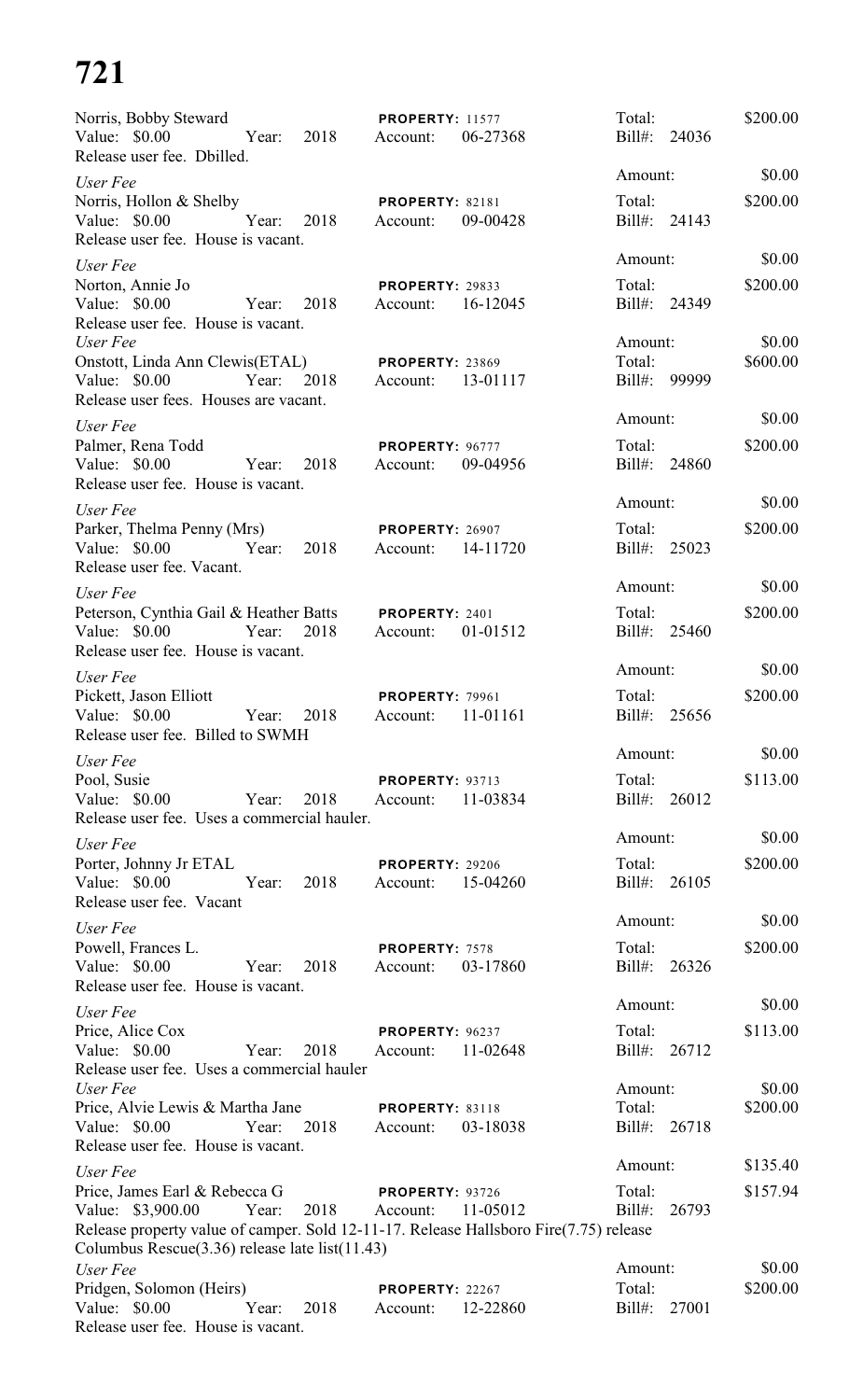| User Fee                                                                                |       |      |                                    |          | Amount:             |              | \$0.00   |
|-----------------------------------------------------------------------------------------|-------|------|------------------------------------|----------|---------------------|--------------|----------|
| Puckett, Charles K. & Deanne G<br>Value: $$0.00$<br>Release user fee. Dbilled.          | Year: | 2018 | PROPERTY: 63149<br>Account:        | 06-30435 | Total:              | Bill#: 27231 | \$200.00 |
| User Fee                                                                                |       |      |                                    |          | Amount:             |              | \$0.00   |
| Ray, Ervin Woodrow<br>Value: \$0.00<br>Release user fee. House is vacant.               | Year: | 2018 | <b>PROPERTY: 16679</b><br>Account: | 09-03564 | Total:              | Bill#: 27553 | \$200.00 |
| User Fee                                                                                |       |      |                                    |          | Amount:             |              | \$0.00   |
| Reaves, Kenneth Dale<br>Value: \$0.00<br>Release user fee. User fee billed to land.     | Year: | 2018 | PROPERTY: 6633<br>Account:         | 03-02907 | Total:              | Bill#: 27770 | \$200.00 |
| User Fee                                                                                |       |      |                                    |          | Amount:             |              | \$0.00   |
| Redwine, Doris<br>Value: \$0.00<br>Release user fee. Dbilled.                           | Year: | 2018 | PROPERTY: 25377<br>Account:        | 13-34197 | Total:              | Bill#: 27897 | \$200.00 |
| User Fee                                                                                |       |      |                                    |          | Amount:             |              | \$0.00   |
| Reynolds, Johnny S & Nancy<br>Value: \$0.00 Year:<br>Release user fee. House is vacant. |       | 2018 | <b>PROPERTY: 80756</b><br>Account: | 01-75847 | Total:              | Bill#: 28184 | \$200.00 |
| User Fee                                                                                |       |      |                                    |          | Amount:             |              | \$0.00   |
| Reynolds, Nancy S<br>Value: \$0.00<br>Year:<br>Release user fee. House is vacant.       |       | 2018 | PROPERTY: 5165<br>Account:         | 01-03169 | Total:              | Bill#: 28192 | \$200.00 |
| User Fee                                                                                |       |      |                                    |          | Amount:             |              | \$0.00   |
| Rising, Marcus & Tiffany W                                                              |       |      | PROPERTY: 84047                    |          | Total:              |              | \$200.00 |
| Value: \$0.00<br>Release user fee. Dbilled.                                             | Year: | 2018 | Account:                           | 12-00234 |                     | Bill#: 28412 |          |
| User Fee                                                                                |       |      |                                    |          | Amount:             |              | \$0.00   |
| Robinson, James and Hermania<br>Value: \$0.00<br>Release user fee. Vacant               | Year: | 2018 | PROPERTY: 80568<br>Account:        | 06-31367 | Total:<br>$Bill#$ : | 28599        | \$200.00 |
| User Fee                                                                                |       |      |                                    |          | Amount:             |              | \$0.00   |
| Saez, Judith & Ruben<br>Value: \$0.00<br>Release user fee. Empty land.                  | Year: | 2018 | PROPERTY: 96063<br>Account:        | 03-00156 | Total:<br>Bill#:    | 29309        | \$200.00 |
| User Fee                                                                                |       |      |                                    |          | Amount:             |              | \$0.00   |
| Sandra F McDaniel Irrev Trust<br>Value: \$0.00<br>Release user fee. House is vacant.    | Year: | 2018 | PROPERTY: 8377<br>Account:         | 03-03960 | Total:              | Bill#: 29446 | \$200.00 |
| User Fee                                                                                |       |      |                                    |          | Amount:             |              | \$0.00   |
| Sarvis, Dorothy<br>Value: \$0.00                                                        | Year: | 2018 | PROPERTY: 76003<br>Account:        | 09-01548 | Total:              | Bill#: 29474 | \$200.00 |
| Release user fee. House is vacant.                                                      |       |      |                                    |          | Amount:             |              | \$0.00   |
| User Fee<br>Sellers, Norman<br>Value: $$0.00$                                           | Year: | 2018 | PROPERTY: 85337<br>Account:        | 01-05664 | Total:<br>Bill#:    | 30110        | \$200.00 |
| Release user fee. House is vacant.                                                      |       |      |                                    |          | Amount:             |              | \$0.00   |
| User Fee<br>Sellers, William D                                                          |       |      | PROPERTY: 86576                    |          | Total:              |              | \$200.00 |
| Value: $$0.00$<br>Release user fee. House is vacant.                                    | Year: | 2018 | Account:                           | 01-01583 | Bill#:              | 30205        |          |
| User Fee                                                                                |       |      |                                    |          | Amount:             |              | \$0.00   |
| <b>Simmons Durk</b><br>Value: \$0.00<br>Release user fee. House is vacant.              | Year: | 2018 | PROPERTY: 87430<br>Account:        | 09-05567 | Total:<br>$Bill#$ : | 87430        | \$200.00 |
| User Fee                                                                                |       |      |                                    |          | Amount:             |              | \$0.00   |
| Simmons, Doris J.<br>Value: \$0.00                                                      | Year: | 2018 | PROPERTY: 8099<br>Account:         | 03-21200 | Total:<br>$Bill#$ : | 30927        | \$200.00 |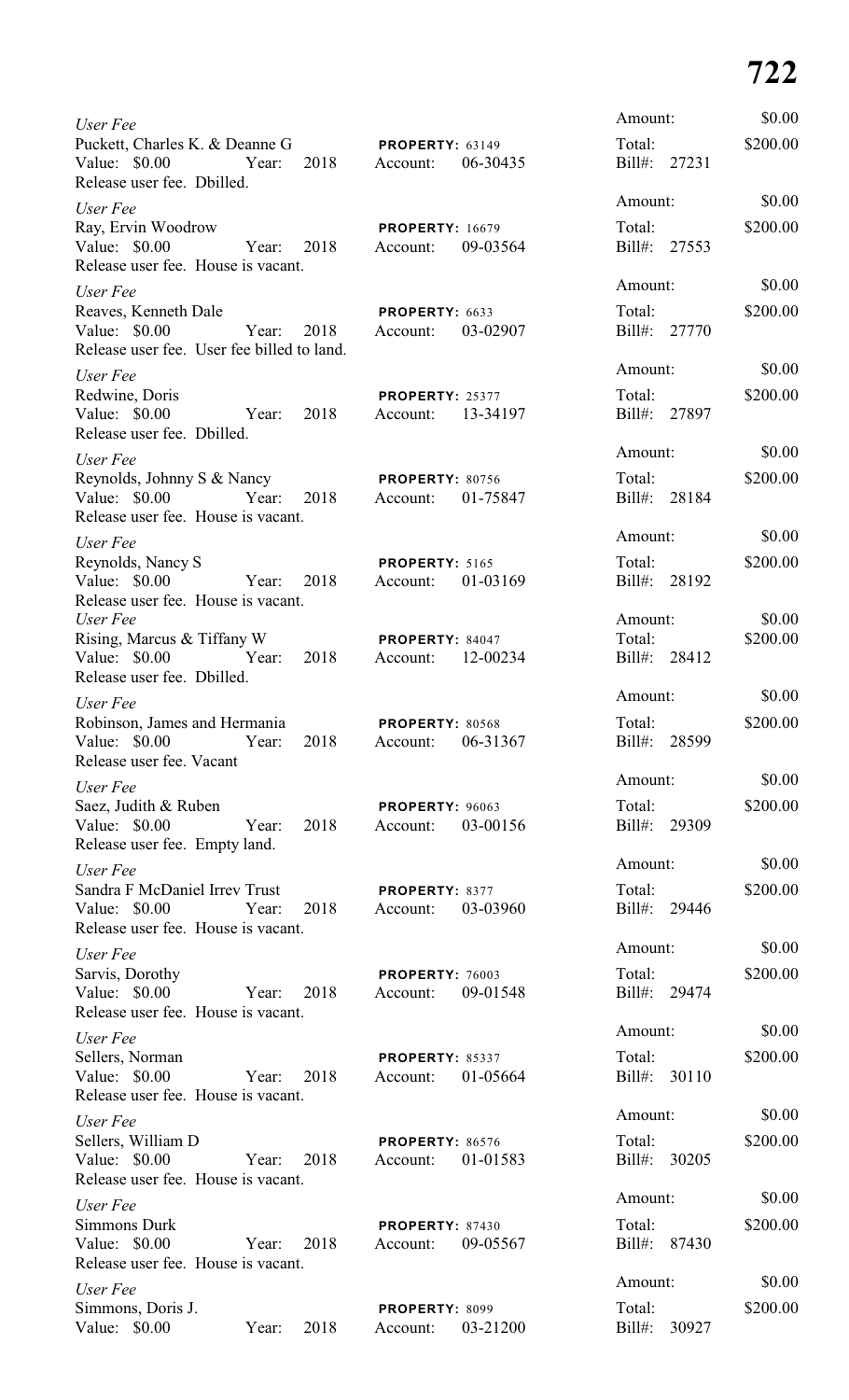| Release user fee. House is vacant land.<br>User Fee                                                         |                                                | Amount:                | \$0.00             |
|-------------------------------------------------------------------------------------------------------------|------------------------------------------------|------------------------|--------------------|
| Smith, Alfred E & Alease                                                                                    | <b>PROPERTY: 20112</b>                         | Total:                 | \$200.00           |
| Release user fee. Dbilled.                                                                                  |                                                | Bill#: 31561           |                    |
| User Fee                                                                                                    |                                                | Amount:                | \$0.00             |
| Smith, Andrew Eugene<br>Value: \$0.00 Year: 2018<br>Release user fee. Dbilled.                              | <b>PROPERTY: 9373</b><br>Account: 04-14440     | Total:<br>Bill#: 31588 | \$200.00           |
| User Fee                                                                                                    |                                                | Amount:                | \$0.00             |
| Smith, Bobbie<br>Value: \$0.00 Year: 2018<br>Release user fee. Billed to SWMH                               | <b>PROPERTY: 96799</b><br>Account: 13-01407    | Total:<br>Bill#: 31640 | \$200.00           |
| User Fee                                                                                                    |                                                | Amount:                | \$0.00             |
| Smith, George R & Donna J<br>Release user fee. House is vacant.                                             | PROPERTY: 76492                                | Total:<br>Bill#: 31866 | \$200.00           |
| User Fee                                                                                                    |                                                | Amount:                | \$0.00             |
| Smith, John Braddie & Ruth <b>PROPERTY</b> : 4924<br>Value: \$0.00 Year: 2018<br>Release user fee. Dbilled. | Account: 01-85520                              | Total:<br>Bill#: 32047 | \$113.00           |
| User Fee                                                                                                    |                                                | Amount:                | \$0.00             |
| Smith, Michael K.<br>Value: \$0.00 Year: 2018<br>Release user fee. Billed to SWMH                           | PROPERTY: 87548<br>Account: 06-02173           | Total:<br>Bill#: 32202 | \$200.00           |
| User Fee                                                                                                    |                                                | Amount:                | \$0.00             |
| Smith, Mike & Ruth                                                                                          | PROPERTY: 00000                                | Total:                 | \$200.00           |
| Value: \$0.00 Year: 2018<br>Release user fee. House is vacant.                                              | Account: 03-02639                              | Bill#: 32205           |                    |
| User Fee                                                                                                    |                                                | Amount:                | \$0.00             |
| Smith, William Robert<br>Value: $$0.00$<br>2018<br>Year:<br>Release user fee. Dbilled.                      | PROPERTY: 75929<br>15-35087<br>Account:        | Total:<br>Bill#: 32437 | \$200.00           |
| User Fee                                                                                                    |                                                | Amount:                | \$0.00             |
| <b>Snipes Fletcher</b>                                                                                      | PROPERTY: 93707                                | Total:                 | \$113.00           |
| Value: \$0.00<br>2018<br>Year:<br>Release user fee. Uses a commercial hauler.                               | 11-04724<br>Account:                           | Bill#: 32469           |                    |
| User Fee<br>Soles, Jeffrey J                                                                                | <b>PROPERTY: 85697</b>                         | Amount:<br>Total:      | \$0.00<br>\$200.00 |
| Value: \$0.00<br>2018<br>Year:<br>Release user fee. Billed to SWMH                                          | 09-02162<br>Account:                           | Bill#: 32579           |                    |
| User Fee                                                                                                    |                                                | Amount:                | \$0.00             |
| Southco Properties, LLC                                                                                     | <b>PROPERTY: 16785/76021</b>                   | Total:                 | \$400.00           |
| Value: \$0.00 Year:<br>2018<br>Release user fees. Houses are vacant.                                        | 09-00656<br>Account:                           | Bill#: 99999           |                    |
| User Fee                                                                                                    |                                                | Amount:                | \$0.00             |
| Spivey, Billy James & Pamela                                                                                | <b>PROPERTY: 12027</b>                         | Total:                 | \$113.00           |
| Value: \$0.00 Year:<br>2018<br>Release user fee. Drilled.                                                   | Account:<br>06-34940                           | Bill#: 33309           |                    |
| User Fee                                                                                                    |                                                | Amount:                | \$0.00             |
| Spivey, Billy Ray & Sharon<br>Value: \$0.00<br>2018<br>Year:<br>Release user fee. House is vacant.          | <b>PROPERTY: 16841</b><br>09-27690<br>Account: | Total:<br>Bill#: 33314 | \$200.00           |
| User Fee                                                                                                    |                                                | Amount:                | \$0.00             |
| Spivey, Jennifer L<br>Value: \$0.00<br>2018<br>Year:<br>Release user fee. Drilled.                          | <b>PROPERTY: 88537</b><br>Account:<br>09-02959 | Total:<br>Bill#: 33377 | \$200.00           |
| User Fee                                                                                                    |                                                | Amount:                | \$0.00             |
| Spivey, Jessie J & Elsie                                                                                    | <b>PROPERTY: 25582</b>                         | Total:                 | \$200.00           |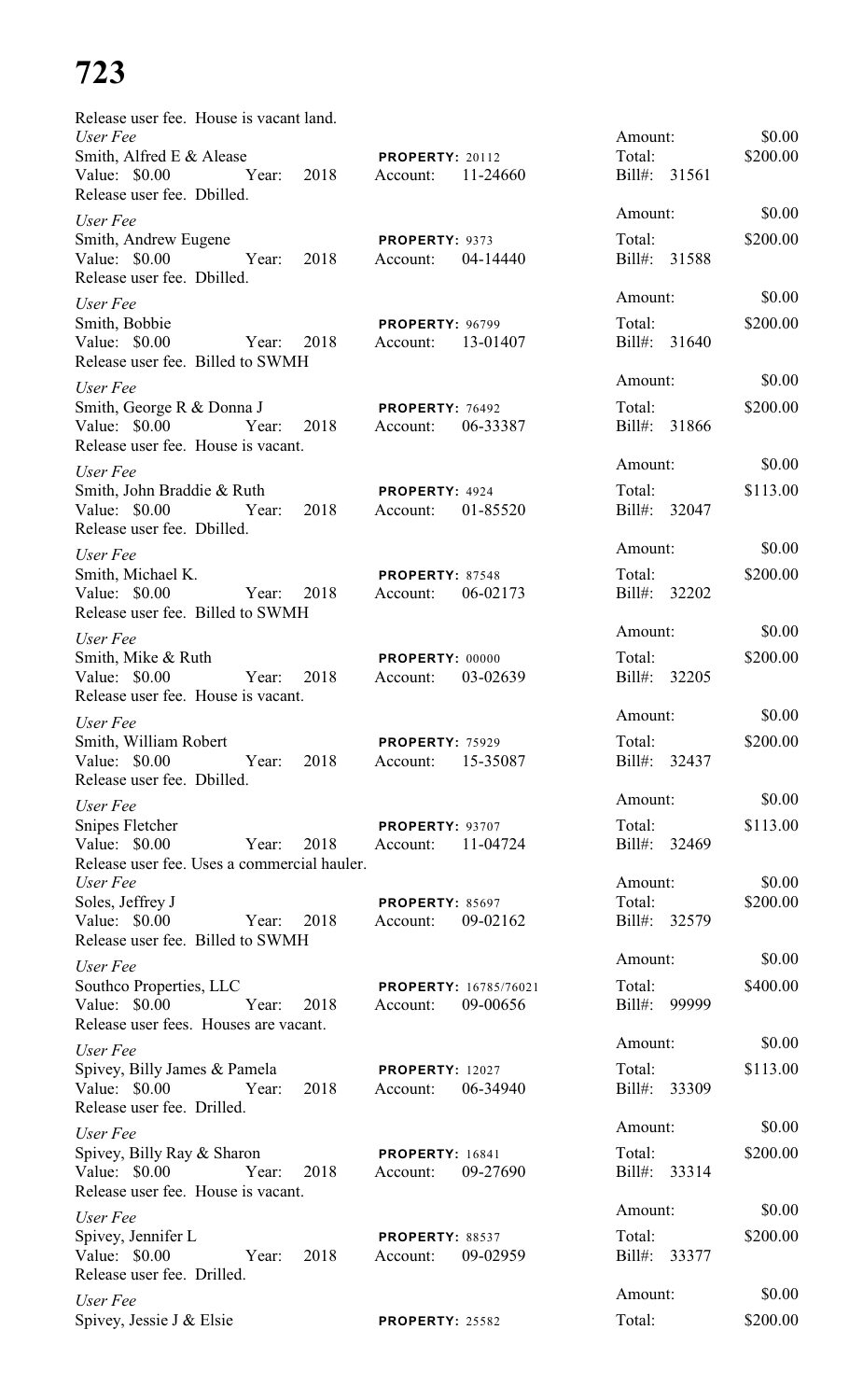| Value: \$0.00<br>Year:<br>Release user fee. Drilled.                               |       | 2018 | Account:                           | 13-37680 | Bill#: 33382           |                    |
|------------------------------------------------------------------------------------|-------|------|------------------------------------|----------|------------------------|--------------------|
| User Fee                                                                           |       |      |                                    |          | Amount:                | \$0.00             |
| Spivey, Jessie J & Elsie<br>Value: \$0.00                                          |       |      | <b>PROPERTY: 25582</b>             |          | Total:                 | \$200.00           |
| Release user fee. Drilled.                                                         | Year: | 2018 | Account:                           | 13-37680 | Bill#: 33382           |                    |
| User Fee                                                                           |       |      |                                    |          | Amount:                | \$0.00             |
| Spivey, Marvin & Brookie Mae<br>Value: \$0.00<br>Release user fee. Vacant land     | Year: | 2018 | <b>PROPERTY: 16865</b><br>Account: | 09-28220 | Total:<br>Bill#: 33411 | \$400.00           |
| User Fee                                                                           |       |      |                                    |          | Amount:                | \$0.00             |
| Spivey, Tommy Kent<br>Value: \$0.00<br>Release user fee. House is vacant.          | Year: | 2018 | <b>PROPERTY: 12037</b><br>Account: | 06-35546 | Total:<br>Bill#: 33508 | \$200.00           |
| User Fee<br>Stanley, Bobby W & Brenda P.                                           |       |      | <b>PROPERTY: 12645</b>             |          | Amount:<br>Total:      | \$0.00<br>\$200.00 |
| Value: \$0.00<br>Year:<br>Release user fee. House is vacant.                       |       | 2018 | Account:                           | 07-05041 | Bill#: 33665           |                    |
| User Fee                                                                           |       |      |                                    |          | Amount:                | \$0.00             |
| Stocks, Christa Short<br>Value: $$0.00$<br>Release user fee. House is vacant.      | Year: | 2018 | <b>PROPERTY: 93710</b><br>Account: | 11-00950 | Total:<br>Bill#: 34384 | \$113.00           |
|                                                                                    |       |      |                                    |          | Amount:                | \$0.00             |
| User Fee<br>Strickland, Betty M<br>Value: \$0.00                                   | Year: | 2018 | <b>PROPERTY: 21684</b><br>Account: | 12-00457 | Total:<br>Bill#: 34650 | \$200.00           |
| Release user fee. House is vacant.                                                 |       |      |                                    |          |                        |                    |
| User Fee                                                                           |       |      |                                    |          | Amount:                | \$0.00             |
| Strickland, Brenda<br>Value: \$0.00<br>Release user fee. Uses a commercial hauler. | Year: | 2018 | PROPERTY: 96235<br>Account:        | 11-02959 | Total:<br>Bill#: 34684 | \$113.00           |
| User Fee                                                                           |       |      |                                    |          | Amount:                | \$0.00             |
| Strickland, Brian Heath                                                            |       |      | <b>PROPERTY: 98053</b>             |          | Total:                 | \$200.00           |
| Value: $$0.00$<br>Release user fee. House is vacant.                               | Year: | 2018 | Account:                           | 06-05263 | Bill#: 34686           |                    |
| User Fee                                                                           |       |      |                                    |          | Amount:                | \$0.00             |
| Strong, Bill<br>Value: \$0.00<br>Release user fee. Uses a commercial hauler.       | Year: | 2018 | PROPERTY: 93700<br>Account:        | 11-02958 | Total:<br>Bill#: 35046 | \$113.00           |
| User Fee                                                                           |       |      |                                    |          | Amount:                | \$0.00             |
| Sumpter, Mildred Sharlean & Joseph PROPERTY: 00000<br>Value: \$0.00                | Year: | 2018 | Account:                           | 01-06989 | Total:<br>Bill#: 99999 | \$600.00           |
| Release user fees. Waste Industries is not servicing.                              |       |      |                                    |          | Amount:                | \$0.00             |
| User Fee<br>Sumpter, Susie Vernel                                                  |       |      | <b>PROPERTY: 25665</b>             |          | Total:                 | \$113.00           |
| Value: \$0.00<br>Release user fee. Vacant                                          | Year: | 2018 | Account:                           | 13-39146 | Bill#: 35299           |                    |
| User Fee                                                                           |       |      |                                    |          | Amount:                | \$0.00             |
| Sutcliff, Thresa Gail<br>Value: $$0.00$<br>Release user fee. Drilled               | Year: | 2018 | <b>PROPERTY: 60339</b><br>Account: | 12-02212 | Total:<br>Bill#: 35324 | \$200.00           |
| User Fee                                                                           |       |      |                                    |          | Amount:                | \$0.00             |
| Tedder, Robert F & Juanita G<br>Value: \$0.00                                      | Year: | 2018 | <b>PROPERTY: 20254</b><br>Account: | 11-27085 | Total:<br>Bill#: 93693 | \$200.00           |
| Release user fee. House is vacant.                                                 |       |      |                                    |          | Amount:                | \$0.00             |
| User Fee<br>Tedder, Robert F & Juanita G.                                          |       |      |                                    |          | Total:                 | \$200.00           |
| Value: \$0.00<br>Release user fee. Drilled.                                        | Year: | 2018 | <b>PROPERTY: 20254</b><br>Account: | 11-27085 | Bill#: 35774           |                    |
| UseFep                                                                             |       |      |                                    |          | Amount:                | \$0.00             |

*User Fee*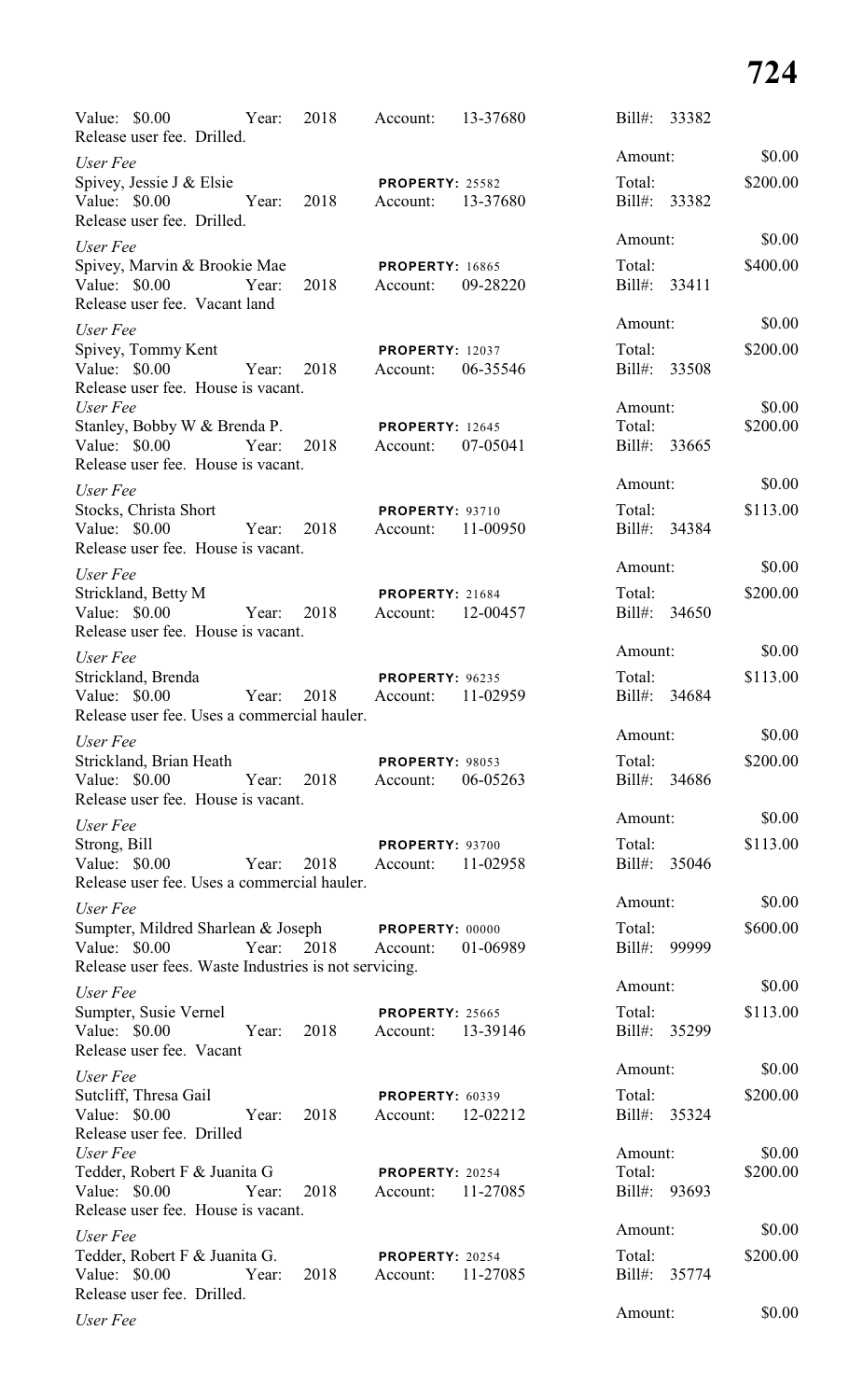| Tester, Terry W(Jr) & Dana R <b>PROPERTY</b> : 96890<br>Value: \$0.00 Year: 2018 Account:                                           |      |                                             | 07-03858 | Total:<br>Bill#: 35816            | \$200.00           |
|-------------------------------------------------------------------------------------------------------------------------------------|------|---------------------------------------------|----------|-----------------------------------|--------------------|
| Release user fee. House is vacant.                                                                                                  |      |                                             |          |                                   |                    |
| User Fee                                                                                                                            |      |                                             |          | Amount:                           | \$0.00             |
| Thomas, Jeffrey J & Wendy PROPERTY: 61661<br>Value: \$0.00 		 Year: 2018 		 Account: 13-39585<br>Release user fee. House is vacant. |      |                                             |          | Total:<br>Bill#: 35879            | \$200.00           |
| User Fee                                                                                                                            |      |                                             |          | Amount:                           | \$0.00             |
| Thompson, Amanda<br>Value: \$0.00 Year: 2018<br>Release user fee. House is vacant.                                                  |      | PROPERTY: 9979<br>Account: 05-07150         |          | Total:<br>Bill#: 35954            | \$200.00           |
| User Fee                                                                                                                            |      |                                             |          | Amount:                           | \$0.00             |
| Thurman, Lucille (Heirs) PROPERTY: 20285<br>Value: \$0.00 Year: 2018<br>Release user fee. House is vacant.                          |      | Account: 11-27737                           |          | Total:<br>Bill#: 36363            | \$200.00           |
| User Fee                                                                                                                            |      |                                             |          | Amount:                           | \$0.00             |
| Thurmond, Johnny Lee & Rosetta Alice PROPERTY: 79994<br>Value: \$0.00 Year: 2018<br>Release user fee. House is vacant.              |      | Account: 13-04857                           |          | Total:<br>Bill#: 36369            | \$200.00           |
| User Fee                                                                                                                            |      |                                             |          | Amount:                           | \$0.00             |
| Todd, Regina S & Windell A PROPERTY: 30578<br>Value: \$0.00 Year: 2018<br>Release user fee. House is vacant.                        |      | Account: 16-01755                           |          | Total:<br>Bill#: 36586            | \$200.00           |
| User Fee                                                                                                                            |      |                                             |          | Amount:                           | \$0.00             |
| Turbeville Taft & Beulah Jane<br>Value: \$0.00 Year:<br>Release user fee. Billed in error.                                          | 2018 | PROPERTY: 00000<br>Account: 09-30880        |          | Total:<br>Bill#: 55914            | \$200.00           |
| User Fee<br>Turner, Marcus Sharpe(Heirs)<br>Value: \$0.00 Year:<br>Release user fee. House is vacant.                               |      | <b>PROPERTY: 18362</b><br>2018 Account:     | 10-17380 | Amount:<br>Total:<br>Bill#: 37107 | \$0.00<br>\$200.00 |
| User Fee                                                                                                                            |      |                                             |          | Amount:                           | \$0.00             |
| Tyree, Norman Devon & Hazel<br>Value: \$0.00<br>Year:<br>Release user fee. House is vacant.                                         | 2018 | PROPERTY: 85434<br>Account:                 | 01-02327 | Total:<br>Bill#: 37244            | \$200.00           |
| User Fee                                                                                                                            |      |                                             |          | Amount:                           | \$0.00             |
| Vanboskerck, Herbert William<br>Value: $$0.00$<br>Year:<br>Release user fee. Uses a commercial hauler.                              | 2018 | <b>PROPERTY: 93717</b><br>Account:          | 11-03127 | Total:<br>Bill#: 37352            | \$113.00           |
| User Fee                                                                                                                            |      |                                             |          | Amount:                           | \$0.00             |
| Walker, Roedell (MH Park)<br>Value: \$0.00 Year:<br>Release user fee. 3 houses vacant.                                              | 2018 | PROPERTY: 00000<br>Account:                 | 01-99781 | Total:<br>Bill#: 99999            | \$600.00           |
| User Fee                                                                                                                            |      |                                             |          | Amount:                           | \$0.00             |
| Walter Investments, LLC<br>Value: \$0.00 Year:<br>Release user fee. House is vacant.                                                | 2018 | PROPERTY: 6925<br>Account:                  | 03-03669 | Total:<br>Bill#: 38064            | \$200.00           |
| User Fee                                                                                                                            |      |                                             |          | Amount:                           | \$0.00             |
| Ward, Dewey C Jr & Wanda Beth<br>Value: \$0.00<br>Year:<br>Release user fee. Billed to SWMH                                         | 2018 | <b>PROPERTY: 95068</b><br>Account:          | 12-01330 | Total:<br>Bill#: 38384            | \$200.00           |
| User Fee                                                                                                                            |      |                                             |          | Amount:                           | \$0.00             |
| Ward, Dewey C Jr & Wanda Beth<br>Value: \$0.00 Year: 2018<br>Release user fee. House is vacant.                                     |      | <b>PROPERTY: 00000</b><br>Account: 12-00655 |          | Total:<br>Bill#: 38389            | \$200.00           |
| User Fee                                                                                                                            |      |                                             |          | Amount:                           | \$0.00             |
| Ward, Donnie D & Judy<br>Value: \$0.00<br>Year:<br>Release user fee. Billed to home.                                                | 2018 | PROPERTY: 6897<br>Account:                  | 03-26360 | Total:<br>Bill#: 38416            | \$200.00           |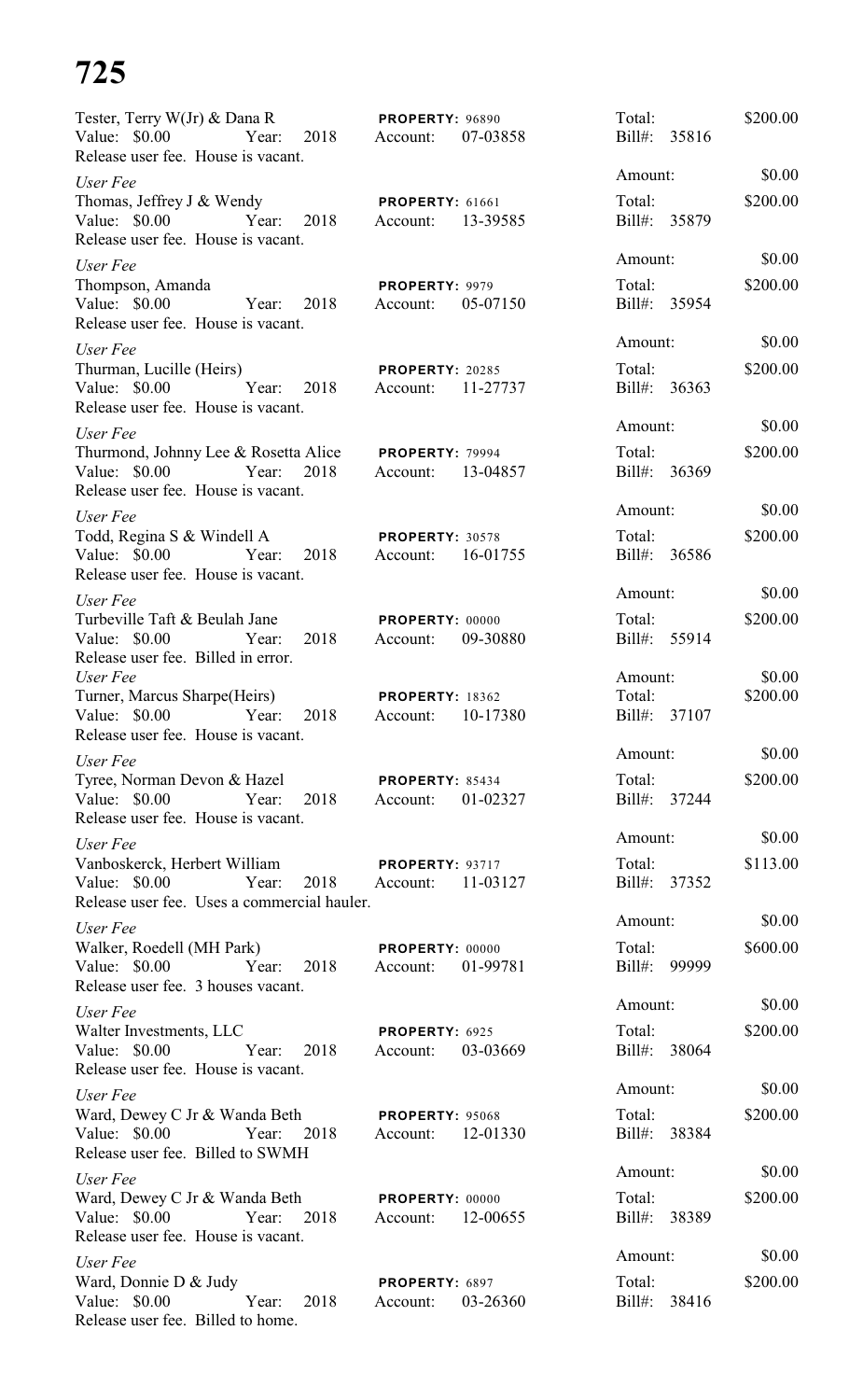| User Fee                                                                               |       |      |                                         |          | Amount:                           |       | \$0.00             |
|----------------------------------------------------------------------------------------|-------|------|-----------------------------------------|----------|-----------------------------------|-------|--------------------|
| Ward, Donnie D & Judy<br>Value: \$0.00<br>Release user fee. Billed to home<br>User Fee | Year: | 2018 | <b>PROPERTY: 8245</b><br>Account:       | 03-26360 | Total:<br>Bill#: 38415<br>Amount: |       | \$400.00<br>\$0.00 |
| Ward, Gregory Milton & Aneshia Cribb<br>Value: \$0.00<br>Release user fee. Drilled.    | Year: | 2018 | <b>PROPERTY: 87929</b><br>Account:      | 09-03316 | Total:<br>Bill#: 38514            |       | \$200.00           |
| User Fee                                                                               |       |      |                                         |          | Amount:                           |       | \$0.00             |
| Ward, Homer Alton<br>Value: $$0.00$<br>Release user fee. Drilled.                      | Year: | 2018 | <b>PROPERTY: 00000</b><br>Account:      | 03-01946 | Total:<br>Bill#: 38523            |       | \$200.00           |
| User Fee                                                                               |       |      |                                         |          | Amount:                           |       | \$0.00             |
| Ward, Howard Jr<br>Value: \$0.00<br>Release user fee. House is vacant.                 | Year: | 2018 | <b>PROPERTY: 17147</b><br>Account:      | 09-01058 | Total:<br>Bill#: 39044            |       | \$200.00           |
| User Fee                                                                               |       |      |                                         |          | Amount:                           |       | \$0.00             |
| Ward, Sharon Kay Dew<br>Value: \$0.00<br>Release user fee. Drilled.                    | Year: | 2018 | <b>PROPERTY: 85191</b><br>Account:      | 11-00024 | Total:<br>Bill#: 38951            |       | \$200.00           |
| User Fee                                                                               |       |      |                                         |          | Amount:                           |       | \$0.00             |
| Ward, Sheila W (ETAL)<br>Value: $$0.00$<br>Release user fee. House is vacant.          | Year: | 2018 | PROPERTY: 5868<br>Account:              | 02-04931 | Total:<br>Bill#: 38955            |       | \$200.00           |
| User Fee                                                                               |       |      |                                         |          | Amount:                           |       | \$0.00             |
| Ward, W Howard Jr & Dulah B<br>Value: $$0.00$<br>Release user fee. House is vacant.    | Year: |      | <b>PROPERTY: 17186</b><br>2018 Account: | 09-32708 | Total:<br>Bill#: 39048            |       | \$200.00           |
| User Fee                                                                               |       |      |                                         |          | Amount:                           |       | \$0.00             |
| Ward, Wilbur Ray<br>Value: $$0.00$<br>Release user fee. Drilled.                       | Year: | 2018 | PROPERTY: 90918<br>Account:             | 03-28123 | Total:<br>Bill#: 39067            |       | \$200.00           |
| User Fee                                                                               |       |      |                                         |          | Amount:                           |       | \$0.00             |
| Warren, Charles Edward<br>Value: $$0.00$<br>Release user fee. Vacant                   | Year: | 2018 | PROPERTY: 8364<br>Account:              | 03-28240 | Total:<br>Bill#: 39091            |       | \$400.00           |
| User Fee                                                                               |       |      |                                         |          | Amount:                           |       | \$0.00             |
| Watts, Barbara G<br>Value: \$0.00<br>Release user fee. House is vacant.                | Year: | 2018 | PROPERTY: 8370<br>Account:              | 03-28320 | Total:<br>Bill#: 39243            |       | \$200.00           |
| User Fee                                                                               |       |      |                                         |          | Amount:                           |       | \$0.00             |
| Watts, John D & Sharon<br>Value: $$0.00$<br>Release user fee. Drilled.                 | Year: | 2018 | <b>PROPERTY: 79869</b><br>Account:      | 09-33027 | Total:<br>Bill#: 39353            |       | \$200.00           |
| User Fee                                                                               |       |      |                                         |          | Amount:                           |       | \$0.00             |
| Wells, Alfred W<br>Value: \$0.00<br>Release user fee. Billed to SWMH                   | Year: | 2018 | PROPERTY: 88854<br>Account:             | 15-05210 | Total:<br>Bill#: 39730            |       | \$200.00           |
| User Fee                                                                               |       |      |                                         |          | Amount:                           |       | \$0.00             |
| White, Marie<br>Value: \$0.00<br>Release user fee. Vacant                              | Year: | 2018 | PROPERTY: 00000<br>Account:             | 15-05515 | Total:<br>Bill#: 40063            |       | \$200.00           |
| User Fee                                                                               |       |      |                                         |          | Amount:                           |       | \$0.00             |
| Williams, Bobby Dale & Mona<br>Value: $$0.00$<br>Release user fee. Overbilled cans.    | Year: | 2018 | <b>PROPERTY: 25993</b><br>Account:      | 13-43720 | Total:<br>Bill#: 40429            |       | \$200.00           |
| User Fee                                                                               |       |      |                                         |          | Amount:                           |       | \$0.00             |
| Williams, Jeffrey Joseph & Susan<br>Value: \$0.00                                      | Year: | 2018 | PROPERTY: 7851<br>Account:              | 03-29527 | Total:<br>$Bill#$ :               | 40614 | \$200.00           |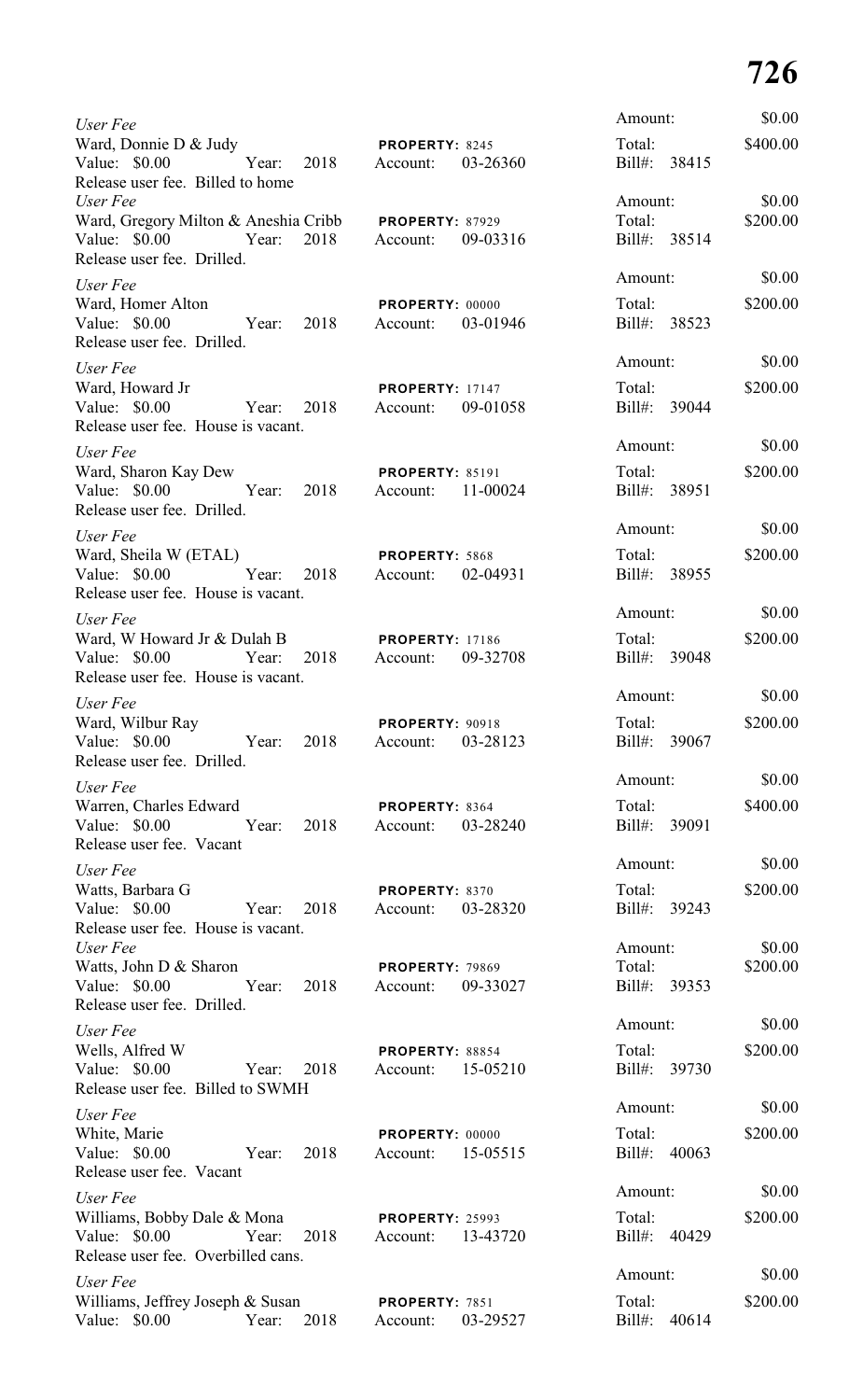| Release user fee. House is vacant.                              |       |      |                                    |          |         |              |          |
|-----------------------------------------------------------------|-------|------|------------------------------------|----------|---------|--------------|----------|
| User Fee                                                        |       |      |                                    |          | Amount: |              | \$0.00   |
| Williams, Ronnie & Doris<br>Value: \$0.00                       | Year: | 2018 | <b>PROPERTY: 82679</b><br>Account: | 09-33707 | Total:  | Bill#: 40790 | \$200.00 |
| Release user fee. House is vacant.                              |       |      |                                    |          |         |              |          |
| User Fee                                                        |       |      |                                    |          | Amount: |              | \$0.00   |
| Williamson, Hank                                                |       |      | PROPERTY: 86880                    |          | Total:  |              | \$200.00 |
| Value: \$0.00                                                   | Year: | 2018 | Account:                           | 12-30645 |         | Bill#: 41056 |          |
| Release user fee. House is vacant.                              |       |      |                                    |          |         |              |          |
| User Fee                                                        |       |      |                                    |          | Amount: |              | \$0.00   |
| Williamson, James Randolph & Theresa                            |       |      | PROPERTY: 22892                    |          | Total:  |              | \$200.00 |
| Value: \$0.00                                                   | Year: | 2018 | Account:                           | 12-03749 |         | Bill#: 41087 |          |
| Release user fee. House is vacant.                              |       |      |                                    |          |         |              |          |
| User Fee                                                        |       |      |                                    |          | Amount: |              | \$0.00   |
| Williamson, James Randolph & Theresa                            |       |      | <b>PROPERTY: 17999</b>             |          | Total:  |              | \$200.00 |
| Value: \$0.00<br>Release user fee. House is vacant.             | Year: | 2018 | Account:                           | 10-05359 |         | Bill#: 41086 |          |
| User Fee                                                        |       |      |                                    |          | Amount: |              | \$0.00   |
| Williamson, Joe Neil                                            |       |      | <b>PROPERTY: 97163</b>             |          | Total:  |              | \$200.00 |
| Value: \$0.00                                                   | Year: | 2018 | Account:                           | 09-33940 |         | Bill#: 41124 |          |
| Release user fee. House is vacant.                              |       |      |                                    |          |         |              |          |
| User Fee                                                        |       |      |                                    |          | Amount: |              | \$0.00   |
| Williamson, Myra Watts& Gregory                                 |       |      | PROPERTY: 5988                     |          | Total:  |              | \$200.00 |
| Value: $$0.00$                                                  | Year: | 2018 | Account:                           | 01-04159 |         | Bill#: 41210 |          |
| Release user fee. Drilled.                                      |       |      |                                    |          |         |              |          |
| User Fee                                                        |       |      |                                    |          | Amount: |              | \$0.00   |
| Williamson, Priscilla Lee Nance                                 |       |      | PROPERTY: 95261                    |          | Total:  |              | \$200.00 |
| Value: $$0.00$                                                  | Year: | 2018 | Account:                           | 16-17820 |         | Bill#: 41224 |          |
| Release user fee. Drilled.                                      |       |      |                                    |          | Amount: |              | \$0.00   |
| User Fee                                                        |       |      |                                    |          |         |              |          |
| Williamson, Wallace D<br>Value: \$0.00                          | Year: | 2018 | PROPERTY: 23232                    | 12-31980 | Total:  | Bill#: 41311 | \$200.00 |
| Release user fee. House is vacant.                              |       |      | Account:                           |          |         |              |          |
|                                                                 |       |      |                                    |          | Amount: |              | \$0.00   |
| User Fee<br>Willoughby, Colby Chase                             |       |      | <b>PROPERTY: 88930</b>             |          | Total:  |              | \$200.00 |
| Value: $$0.00$                                                  | Year: | 2018 | Account:                           | 12-01360 |         | Bill#: 41375 |          |
| Release user fee. House is vacant.                              |       |      |                                    |          |         |              |          |
| User Fee                                                        |       |      |                                    |          | Amount: |              | \$0.00   |
| Woody, Eva                                                      |       |      | PROPERTY: 00000                    |          | Total:  |              | \$83.00  |
| Value: $$0.00$                                                  | Year: | 2018 | Account:                           | 14-17941 | Bill#:  | 41665        |          |
| Release portion of user fee. SB in the city. Coded incorrectly. |       |      |                                    |          |         |              |          |
| User Fee                                                        |       |      |                                    |          | Amount: |              | \$0.00   |
| Worrell, Charles Shannon                                        |       |      | <b>PROPERTY: 20104</b>             |          | Total:  |              | \$200.00 |
| Value: $$0.00$                                                  | Year: | 2018 | Account:                           | 11-02047 | Bill#:  | 41929        |          |
| Release user fee. House has burned.                             |       |      |                                    |          |         |              |          |

### **Agenda Item #26: COMMENTS:**

Chairman McKenzie opened the floor for comments. The following spoke.

A. Department Manager:

**Carla Strickland, Board of Elections Director:** stated the following:

-There may be a delay on printing the ballots for the November election;

-This is relative to the U.S. Congressional Districts;

-There has been a stay on printing the ballots; **and**

-If the congressional districts are not on the November ballots, there will be a secondary election which will be countywide.

B. Board of Commissioners: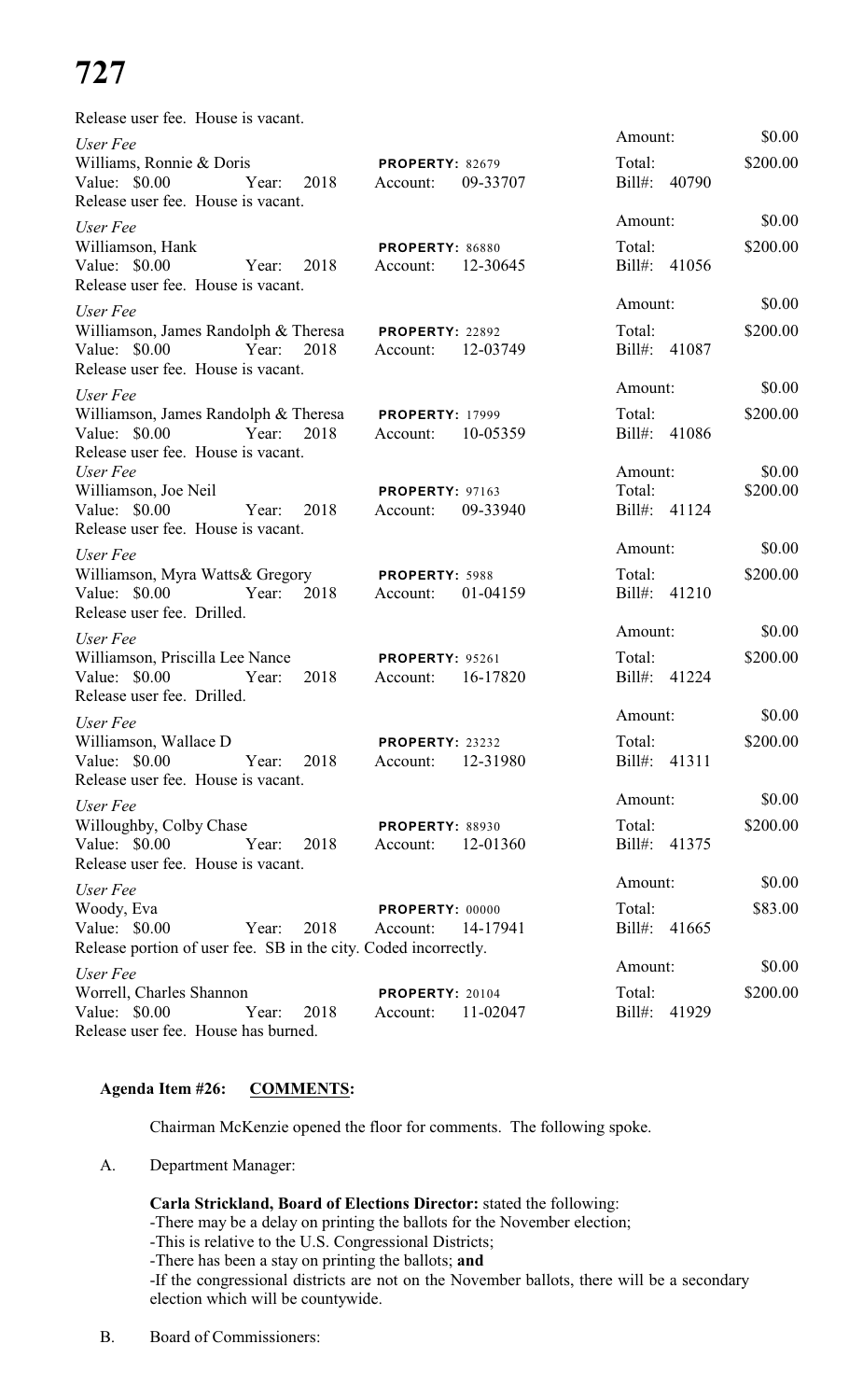#### 1. **Vice Chairman Burroughs:** stated the following:

-Mr. Hayes, what is the status of the Historic Courthouse? Mr. Hayes replied stating the following:

- -the roof is completed;
- -the paint came up short; **and**

-the scaffolding is there for the repair of the windows;

-The next step needs to be firming up the foundation; **and**

-We need you to get a bid for firming up the foundation, and bring the bid back to the Board.

#### 2. **Commissioner Edwin Russ:** stated the following:

-On Old Whiteville Road, there is a location with many abandoned vehicles and very chunky appearance that needs to be attended to;

-We need to look at the Noise Ordinance and get it updated;

-We need to utilize proper flag etiquette;

-Due to many complaints by citizens in the eastern end of the County, the Ordinance that entails disposal of old tires and used oil needs to be revisited; **and**

-I would like for Mike Stephens, County Manager, and Harold Nobles, Public Utilities Director, to revisit the Ordinance and bring some ideas back to the Board.

#### 3. **Commissioner McDowell:** stated the following:

-The part of the NCACC Conference I was able to attend, I went to a workshop relative to the changes coming in Social Security dealing with a reduction by the year 2034;

-This will need planning for the future;

-I want to thank those of you who sent cards, texts, flowers and prayers;

-Brunswick Volunteer Fire Department has lowered their fire rating from a 7 to a 5, and that is great news;

-I want this Board to send a Letter of Congratulations;

-The County received \$909,000 from FEMA for air pacs and we need a letter of congratulations sent to Columbus County Fire and Rescue Association.

#### **MOTION:**

Commissioner McDowell made a motion to send a Letter of Congratulations to the Columbus County Fire and Rescue Association for their efforts in being awarded the \$909,000.00 FEMA grant for air pacs, seconded by Commissioner Byrd. The motion unanimously passed.

#### 4. **Commissioner Bullard:** stated the following:

-I have received questions from people about the Bullard Motel, and I need to know the progress;

**Gary Lanier:** replied stating due to difficulty in the process with the owners, we will have to spend some money tearing that building down. After discussion was conducted, it was the general consensus for Gary to obtain bids for the process. -I think we need to send Letters of Appreciation to the ones that have promised to donate to the NC Career Coach Grant at Southeastern Community College; **and**

#### **MOTION:**

Commissioner Bullard made a motion to send Letters of Appreciation to the ones that have promised to donate to the NC Career Coach Grant at Southeastern Community College, seconded by Commissioner Byrd. The motion unanimously passed.

> -There is a store in Evergreen that has burned three (3) weeks ago, and it is right beside the school, and this needs to be checked into.

#### 5. **Commissioner Prevatte:** stated the following:

-The NCACC Conference was good;

-The bulk of the workshops were dealing with opioids;

-I was impressed with the impact of the North Carolina Farm Act; **and**

-There is a lady at Ocean Isle Beach who is attempting to deny church services on the beach.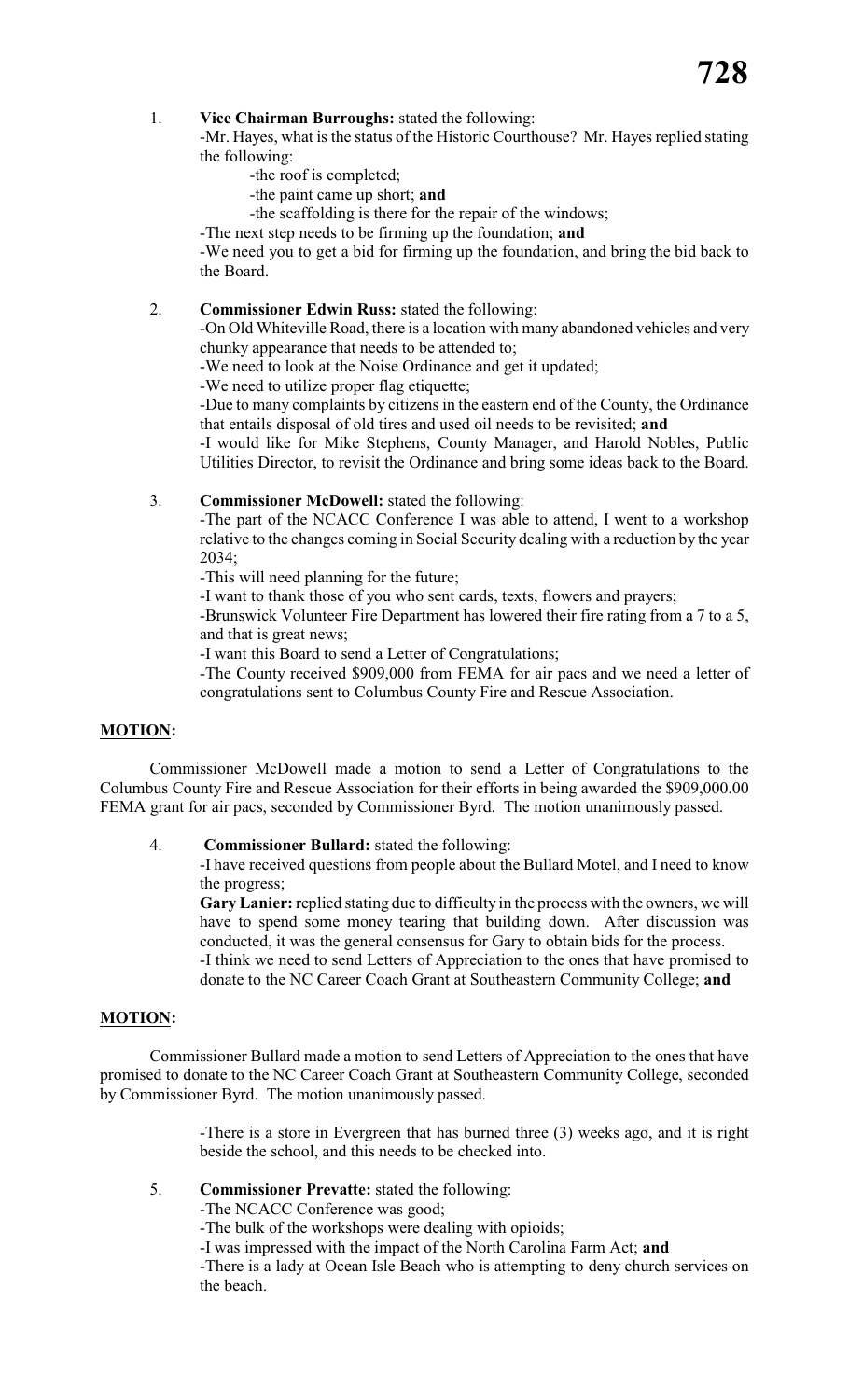### **MOTION:**

Commissioner Prevatte made a motion to send a Letter of Support for Churches on the Beach, seconded by Commissioner Bullard. The motion unanimously passed.

- 6. **Commissioner Byrd:** stated the following: -I would like to thank everyone who had a part in getting the grant for the air pacs for the whole County; -Last week, Brunswick County and Bladen County got a college grant, and Southeastern did not get one; **and** -We lost a good friend in the Fair Bluff area, Mr. Monroe Enzor.
- 7. **Chairman McKenzie:** stated the following: -I would like for us to consider not having the Convenience Centers being closed on Monday and Tuesday; **and** -The NCACC Meeting was very professional.

#### **Agenda Item #27: CLOSED SESSION in ACCORDANCE with N.C.G.S. § 143-318.11(a) (5) (i) NEGOTIATING CONTRACT for PROPOSED ACQUISITION on REAL PROPERTY:**

#### **NOT NEEDED**

#### **Agenda Item #28: ADJOURNMENT:**

At 8:29 P.M., Commissioner Byrd made a motion to adjourn, seconded by Vice Chairman Burroughs. The motion unanimously passed.

#### **APPROVED:**

**\_\_\_\_\_\_\_\_\_\_\_\_\_\_\_\_\_\_\_\_\_\_\_\_\_\_\_\_ \_\_\_\_\_\_\_\_\_\_\_\_\_\_\_\_\_\_\_\_\_\_\_\_\_\_\_\_\_\_\_ JUNE B. HALL, Clerk to Board AMON E. McKENZIE, Chairman**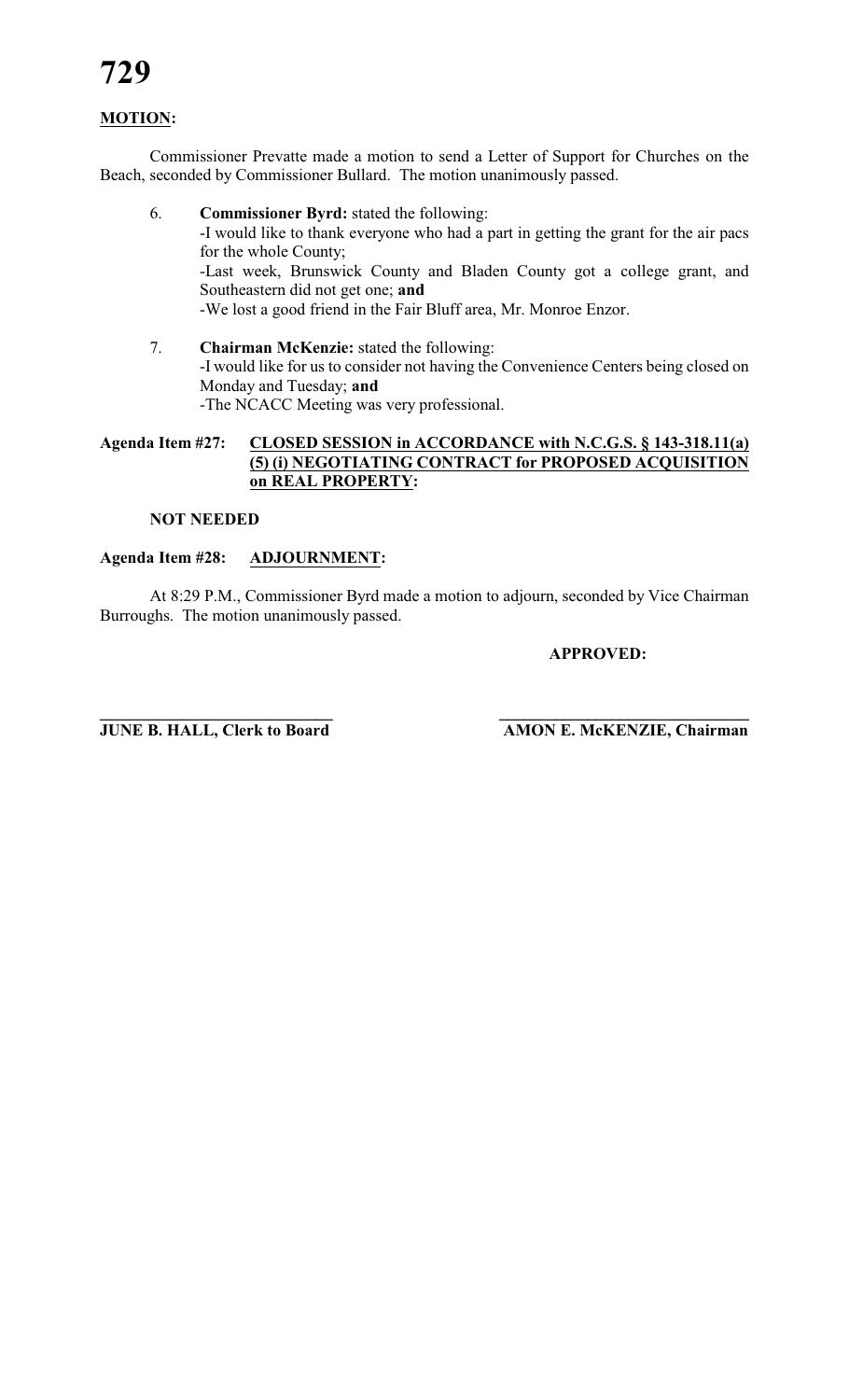#### **COLUMBUS COUNTY WATER and SEWER DISTRICTS I, II, III, IV AND V COMBINATION BOARD MEETING Monday, September 04, 2018 7:45 P.M.**

The Honorable Columbus County Commissioners met on the above stated date and at the above stated time in the Dempsey B. Herring Courthouse Annex Building, located at 112 West Smith Street, Whiteville, North Carolina, to act as the Columbus County Water and Sewer District I Board.

#### **COMMISSIONERS PRESENT: APPOINTEES PRESENT:**

James E. Prevatte June B. Hall, **Clerk to the Board** P. Edwin Russ Ricky Bullard Charles T. McDowell

Amon E. McKenzie, **Chairman** Mike Stephens, **County Manager** Trent Burroughs, Vice-Chairman Amanda B. Prince, County Attorney Giles E. Byrd **Bobbie Faircloth, Finance Officer** 

#### **MEETING CALLED TO ORDER:**

At 7:45P.M., Chairman Amon E. McKenzie called the **combination meeting** of Columbus County Water and Sewer Districts I, II, III, IV and V Board Meeting to order.

#### **Agenda Item #22: COLUMBUS COUNTY WATER and SEWER DISTRICTS I, II, III, IV and V - APPROVAL of BOARD MEETING MINUTES:**

August 20, 2018 **Combination Meeting** of Columbus County Water and Sewer Districts I, II, III, IV and V Board Meeting **(5 sets)**

Vice Chairman Burroughs made a motion to approve the August 20, 2018 Columbus County Water and Sewer District I Board Meeting Minutes, as recorded, seconded by Commissioner Russ. The motion unanimously passed.

#### **Agenda Item #23: COLUMBUS COUNTY WATER and SEWER DISTRICT I - RESOLUTION to APPLY for ASSET INVENTORY and ASSESSMENT PLAN GRANT:**

Harold Nobles, Public Utilities Director, requested Board approval of the following Resolution By Governing Body of Applicant, to apply for \$150,000.00 Grant, with a match of \$7,500.00 to be used by Green Engineering.

#### **RESOLUTION BY GOVERNING BODY OF APPLICANT**

**WHEREAS,** The Federal Safe Drinking Water Act Amendments of 1987 and the North Carolina Water Infrastructure Act of 2005 (NCGS 159G) have authorized the making of loans and grants to aid eligible units of government in financing the cost of construction of (state whether a wastewater treatment works, wastewater collection system, stream restoration, stormwater treatment, drinking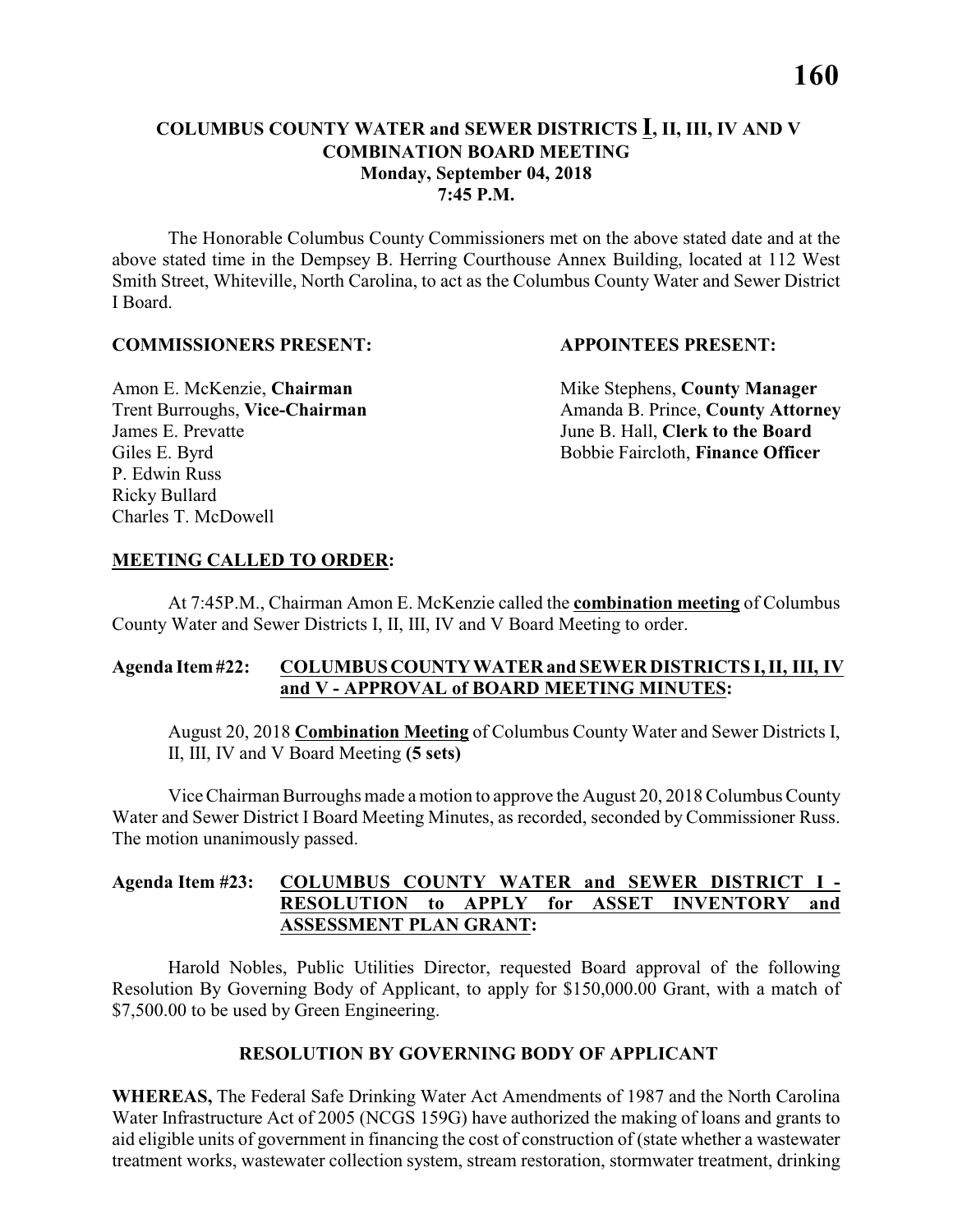water treatment works, and/or drinking water distribution system or other "green: project); **and**

**WHEREAS,** The **County of Columbus Water and Sewer District I** has need for and intends to prepare an Asset Inventory and Assessment of the water system currently under the District's operations and control; **and**

**WHEREAS,** The **County of Columbus Water and Sewer District I** intends to request state grant assistance for the project.

#### **NOW THEREFORE BE IT RESOLVED, BY THE BOARD OF COMMISSIONERS OF COLUMBUS COUNTY:**

That **County of Columbus Water and Sewer District I**, the **Applicant**, will arrange financing for all remaining costs of the project, if approved for a State grant award.

That the **Applicant** will adopt and place into effect on or before completion of the project a schedule of fees and charges and other available funds which will provide adequate funds for proper operation, maintenance, and administration of the system and the repayment of all principal and interest on the debt.

That the Governing Body of the **Applicant** agrees to include in the loan agreement a provision authorizing the State Treasurer, upon failure of the County of Columbus Water and Sewer District I to make scheduled repayment of the loan, to withhold from County of Columbus Water and Sewer District I any State funds that would otherwise be distributed to the local government unit in an amount sufficient to pay all sums then due and payable to the State as a repayment of the loan.

That the **Applicant** will provide for efficient operation and maintenance of the project on completion of construction thereof.

That **Michael H. Stephens**, County Manager, the **Authorized Official**, and successors so titled, is hereby authorized to execute and file an application on behalf of the **Applicant** with the State of North Carolina for a loan to aid in the construction of the project described above.

That the **Authorized Official**, and successors so titled, is hereby authorized and directed to furnish such information as the appropriate State agency may request in connection with such application or the project; to make the assurances as contained above; and to execute such other documents as may be required in connection with the application.

That the **Applicant** has substantially complied or will substantially comply with all Federal, State, and local laws, rules, regulations, and ordinances applicable to the project and to Federal and State grants pertaining thereto.

**ADOPTED** this the 4th day of September, 2018 at the Dempsey B. Herring Courthouse Annex, Whiteville, North Carolina.

```
COLUMBUS COUNTY BOARD OF COMMISSIONERS (SEAL)
/s/ AMON E. McKENZIE, Chairman
     ATTESTED BY:
/s/ JUNE B. HALL, Clerk to the Board
```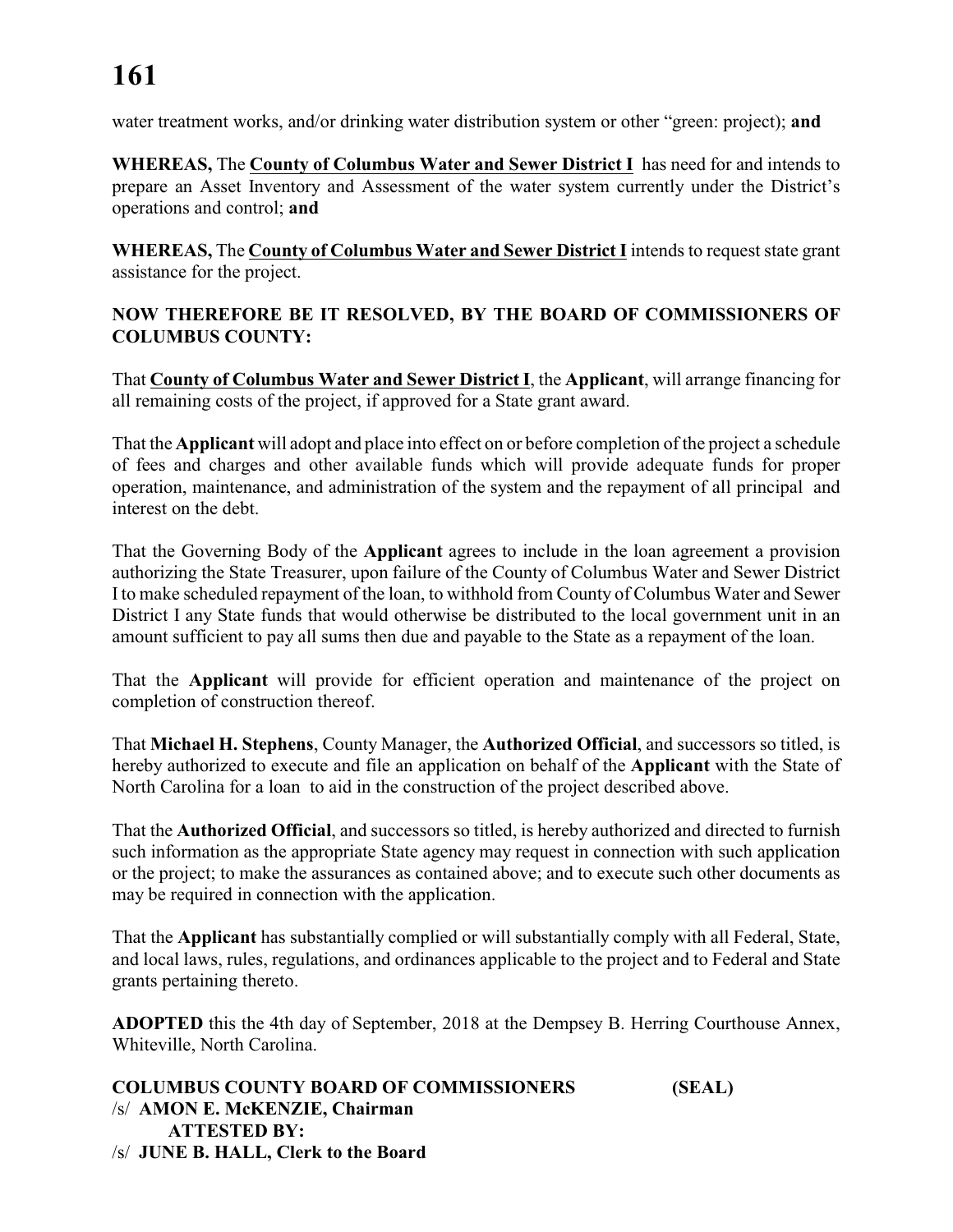#### **CERTIFICATION BY RECORDING OFFICER**

The undersigned duly qualified and acting Clerk of the County of Columbus Water and Sewer District I does hereby certify: That the above/attached Resolution is a true and correct copy of the Resolution authorizing the filing of an application with the State of North Carolina, as regularly adopted at a legally convened meeting of the County of Columbus Water and Sewer District I duly held on the  $4<sup>th</sup>$  day of September, 2018; and, further, that such Resolution has been fully recorded in the journal of proceedings and records in my office.

**IN WITNESS WHEREOF,** I have hereunto set my hand this  $4<sup>h</sup>$  day of September, 2018.

#### **/s/ JUNE B. HALL Clerk to the Board**

Commissioner Byrd made amotion to approve Resolution By Governing Body of Applicant, to apply for \$150,000.00 Grant, with a match of \$7,500.00 to be used by Green Engineering**,** seconded by Commissioner Russ. The motion unanimously passed.

#### **Agenda Item #24: COLUMBUS COUNTY WATER and SEWER DISTRICTS I, II, III, IV and V - RESCIND and REPLACE CAPITAL IMPROVEMENT PLAN:**

Harold Nobles, Public Utilities Director, requested Board approval of rescinding the existing plan and replacing the Capital Improvement Plan as follows, for Columbus County Water and Sewer Districts I, II, III, IV and V.

#### **Capital Improvement Plan For Columbus County Water Districts I, II, III, IV and V Fiscal Year 2018/2019**

#### **EXECUTIVE SUMMARY**

The Capital Improvement Plan attached herewith is a working tool developed by the Public Utilities Department staff to give guidance toward the Columbus County water and sewer infrastructure development and capital needs program. It consists of an assessment of the current water and wastewater systems and projects these capital needs over a ten year period. This plan is offered to the Columbus CountyBoard of Commissioners to seek their guidance and input as they look toward Columbus County's future. This plan should be a helpful fiscal planning tool that will allow the County to forecast capital demands on revenues and borrowing power to help avoid overextending itself financially during the next ten years and beyond. Columbus County Public Utilities recommends that the review and approval of this Capital Improvement Plan be accomplished annually as part of the budget process. General approval of this document by resolution does not commit the Columbus County Board of Commissioners to specific approval of any one project or expenditure, nor does it appropriate money for any project. This would still be accomplished through separate capital project ordinances. The approval by resolution from the Columbus County Board of Commissioners simply approves the Capital Improvement Plan as a plan for the forecast period.

#### **DESCRIPTION OF COUNTY**

#### **Demographics**

Columbus County, established in 1808, is a rural county located in the southeastern portion of North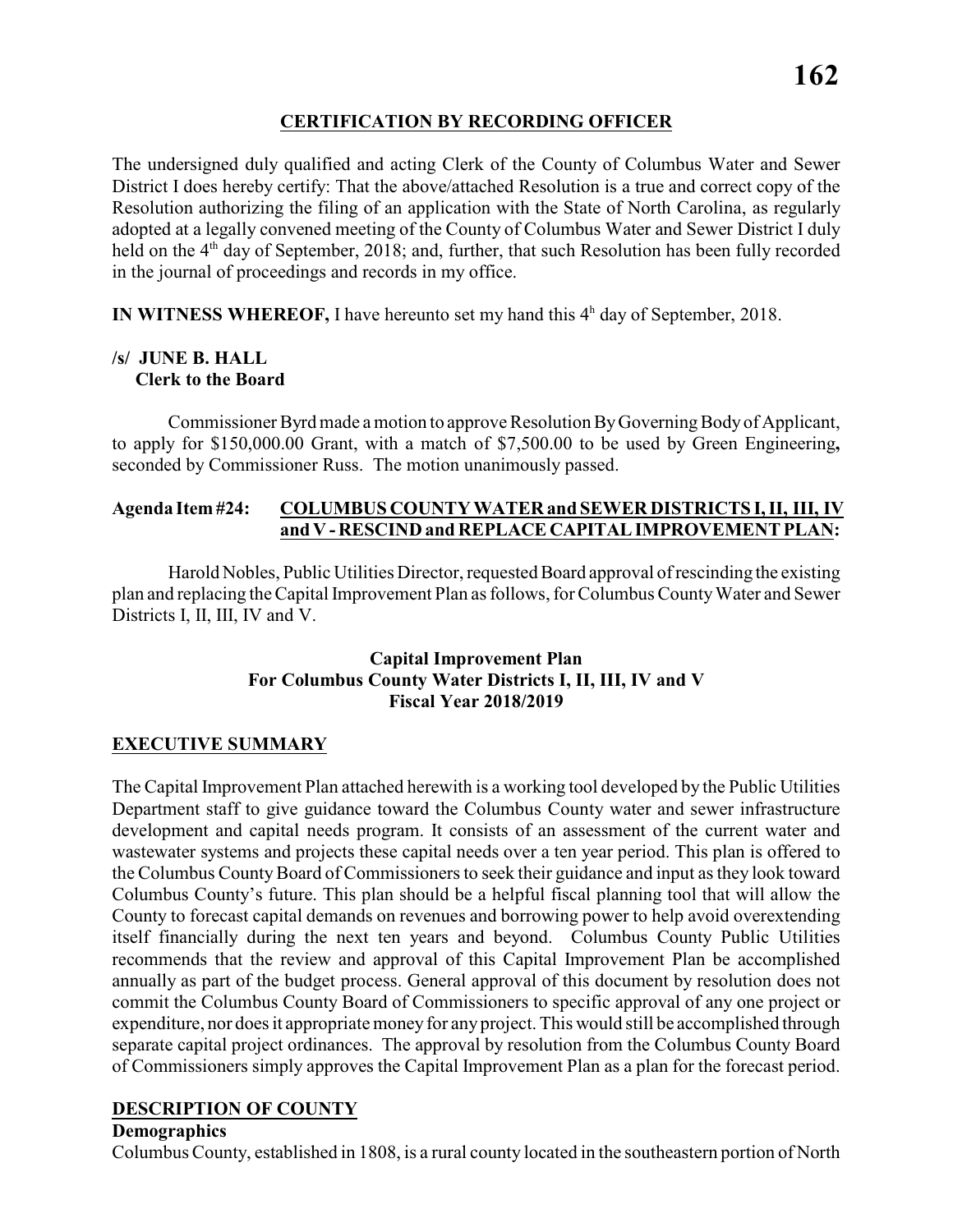Carolina. It is bordered by Robeson County to the northwest, Brunswick County to the southeast, Bladen and Pender Counties to the north, and HorryCounty, South Carolina to the south. Columbus County, the namesake of Christopher Columbus, is the third largest county in land area in North Carolina. The total land area is 954 square miles, with an estimated population of 58,078 residents. Columbus County at the northern boundary joins Bladen County and its southern boundary joins the northern boundary of Brunswick County. The most eastern edge of Columbus County joins the Cape Fear River which is the boundary between Pender County and Brunswick County. Robeson County joins the northwest corner of Columbus County. The western boundary of Columbus County is the state line of North and South Carolina bound by Horry County. Columbus County has ten incorporated towns: Boardman, Bolton, Brunswick, Cerro Gordo, Chadbourn, Fair Bluff, Tabor City, Lake Waccamaw, Sandyfield, and Whiteville. In addition, there are nine townships: Bogue, Bug Hill, Lees, Ransom, South Williams, Tatum, Welches Creek, Western Prong and Williams. The City of Whiteville is the county seat.

#### **Land Area Configurations**

Columbus County is located in the southeastern portion of North Carolina and lies in the Coastal Plain Region. This region experiences an average of forty four inches of rainfall per year. Topography is very flat with elevation range of a low of two feet above sea level to sixty feet above sea level.

#### **Description of Existing Facilities**

The Columbus County Public Utilities Department provides water services to approximately 16,320 Columbus County residents. The Columbus County Public Water Supply System supplies water to its rural citizens and has emergency interconnections with five of the nine towns within the County and one sanitary district. It supplies water to the Tabor City Correctional Facilities, Acme Delco Elementary School, Acme Delco Middle School, Old Dock Elementary School, Columbus Charter Schools and Southeastern Community College. The Columbus County Public Utilities Department also has a water purchase contract with the Town of Tabor City. The Columbus County Public Water Supply System utilizes the Black Creek, Pee Dee, and Upper Cape Fear Aquifers as the source for the system's drinking water and currently has pumping capacity of two million gallons a day. The Columbus County Public Water Supply System is made up of five County water and sewer districts. Each of these districts exists as a separate legal entity pursuant to Chapter 162A of the North Carolina General Statutes. The County maintains and operates the districts for a fee equal to the districts' debt service amount. This amount is paid from general revenues received from water and/or wastewater sales from the various districts. The County established a "Columbus County Public Utilities Fund" in Fiscal Year 2014/2015 that consolidated accounting for the operation of these districts. This allowed the department to budget revenues and expenditures in a consolidated manner rather than five individual district budgets. The Columbus County Public Utilities Department was established in 1989. We have grown in the last twenty-four years to approximately 5,129 water accounts, 39 sewer accounts, and 13 employees. The Columbus County Public Water Supply System consists of approximately 675 miles of water mains, 22 miles of sewer collection mains, 7 elevated water storage tanks, 1 booster pump station, and totals over 31.8 million dollars in assets. Approximately 70% of the County residents now have access to public water. As is apparent from the above history, this department has experienced tremendous growth and accomplishments through the efforts and foresight of past and present Columbus County Commissioners and staff. Their dedication to a countywide water and strategically located sanitary sewer system is the reason for this department's success.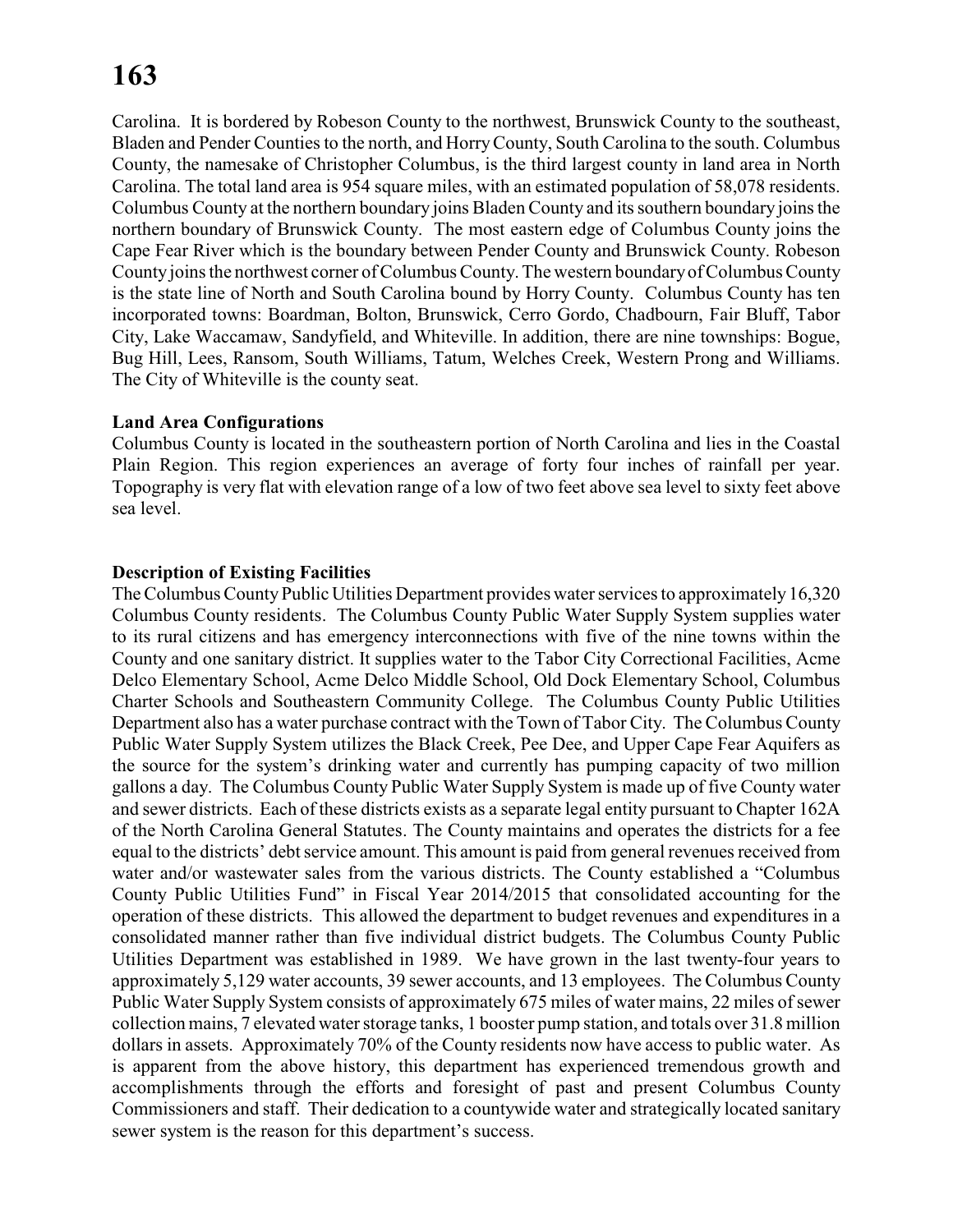#### **WATER SYSTEM**

#### **Water Supply Facilities**

It is believed that based upon the North Carolina Division of Water Resources database information that the ground water supply for Columbus County should be reliable through 2050. This is based upon the current levels of water in the three primary aquifers that are presently serving the County and municipal use, which are the Upper Cape Fear (western two-thirds of the County), Black Creek (almost the entire County), and the Pee Dee (entire County). Because the quality of water in the Black Creek is of high quality, there is little to no treatment required to meet public health drinking water standards other than disinfection. Currently there are no disinfection by-product issues with the Upper Cape Fear, so there is a heavier demand for these strata of water. The State continues to monitor the ground water levels in Columbus County and there are presently eight monitoring wells maintained ranging from 330 feet below the earth's surface to 1,028 feet. These test wells interface with five different aquifers with constant monitoring for developing a robust database.

Columbus County's well supply provides a safe yield of 2.097 MGD (million gallons per day). The production facility is comprised of eight wells throughout the five water districts. The ground water quality is superior for the region and requires no treatment other than disinfection. The distribution system is comprised of 675 miles of pipe ranging from 3/4 inch to 16 inch transmission comprised primarily of PVC and Ductile Iron. There is approximately 2,000,000 gallons of overhead storage for emergency reserves providing adequate pressure for service.

#### **Water Supply Plan**

The State of North Carolina requires that all water systems submit an approved Local Water Supply Plan annually. This plan is updated by the Columbus County Public Utilities Department staff and must be submitted to the state by April 1st of each year. The purpose of this plan is to provide evidence to the State that the water system is providing adequate planning for the supply of water through a designated planning period.

#### **Water Conservation Measures**

Columbus County is planning to adopt a Water Shortage & Conservation Ordinance in the fall of 2018. The ordinance is in response to the drought conditions in our area over the last several years. The ordinance will more clearly define the stages of water conservation and what triggers their enactment. It will also help establish a normal irrigation schedule and increase the department's enforcement authority during emergencies. Our water supply is a critical resource that must be protected at all costs. This ordinance is also critical to infrastructure funding with federal and state agencies.

#### **Water Distribution System**

Currently five water districts are in operation and provide water service to the general public. However, several communities still do not have access to this service. The Columbus County Public Utilities Department is in the process of developing an infrastructure master plan to address un-served areas of the County and to develop policy and plans to connect the eastern part of the system to the western part that supports the majority of the industrial expansion.

#### **Regional Interconnects**

The Columbus County Public Utilities Department recognizes the importance of interconnects on both a local and regional basis and its role to serve other systems during mutual aid needs. These interconnections are also part of the department's risk management goals. The Columbus County Public Water Supply System is currently connected to the Town of Tabor City, the City of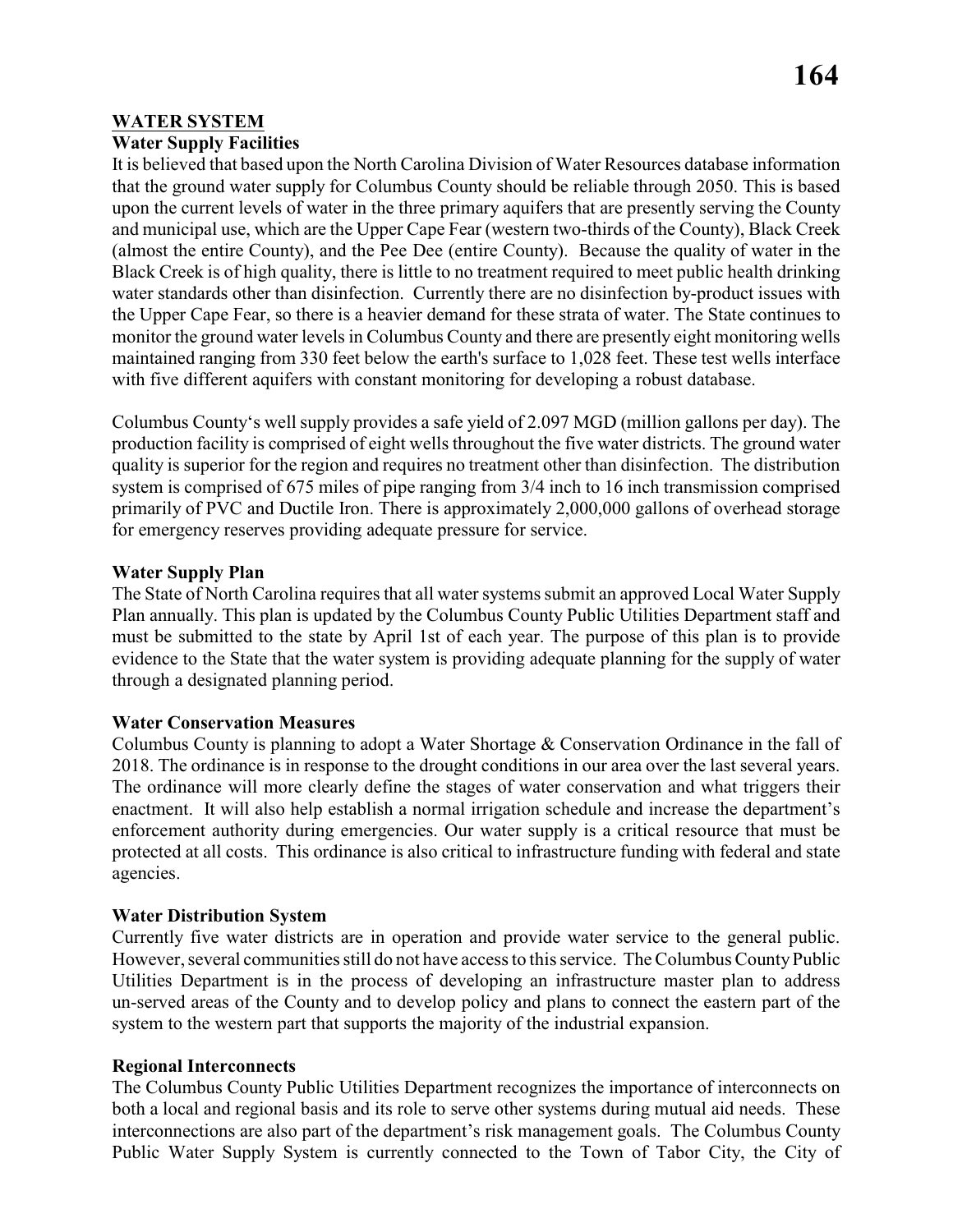Northwest, the City of Whiteville, the Town of Boardman, and the Town of Chadbourn.

These connections are of a vital importance in the event of emergency water shortage conditions. The ability to provide and receive additional water from these various sources reduces risk and provides for sound regional planning. As the Columbus County Public Water Supply System continues to grow, there will be additional interconnections with the County's various neighbors.

#### **WASTEWATER SYSTEM**

#### **Wastewater Treatment**

Columbus County currently owns a 125,000 GPD (gallon per day) facility on Livingston Creek in the Riegelwood Community that serves Hexion SpecialtyChemicals, Incorporated. Discharge from this plant is permitted to the Cape Fear River Basin.

Columbus County has entered into a contract with Grand Strand Water and Sewer Authority for wastewater services in parts of Water and Sewer District V. The County contracts for treatment and Operation & Maintenance service for this collection system. Columbus County's ownership will be transferred to the Grand Strand Water and Sewer Authority in accordance with the current contract as a pre-agreed arrangement. This stipulation was part of the agreement to influence Grand Strand Water and Sewer Authority's interest to provide wastewater services inside Columbus County Water and Sewer District V.

#### **FINANCIAL PLANNING**

#### **Revenue Projections**

Revenue projections for the next ten years are difficult, if not impossible, to correctly predict. Revenues are tied to a myriad of factors including residential and commercial growth in Columbus County, local and regional economic conditions, and the ability of the Columbus County Public Utilities Department to meet all future water and sewer needs throughout the County and region. Before future revenues can be predicted, current revenue trends need to be reviewed for the last ten fiscal years.

| <b>Financial Period</b> | <b>Operating Revenues</b> |
|-------------------------|---------------------------|
| Fiscal Year 2008 - 2009 | \$2,298,531               |
| Fiscal Year 2009 - 2010 | \$2,842,049               |
| Fiscal Year 2010 - 2011 | \$3,049,987               |
| Fiscal Year 2011 - 2012 | \$3,034,465               |
| Fiscal Year 2012 - 2013 | \$3,009,438               |
| Fiscal Year 2013 - 2014 | \$3,307,998               |
| Fiscal Year 2014 - 2015 | \$3,347,553               |
| Fiscal Year 2015 - 2016 | \$2,835,722               |
| Fiscal Year 2016 - 2017 | \$2,770,758               |
| Fiscal Year 2017-2018   | \$2,906,891               |

#### **CCPUD Operating Revenues**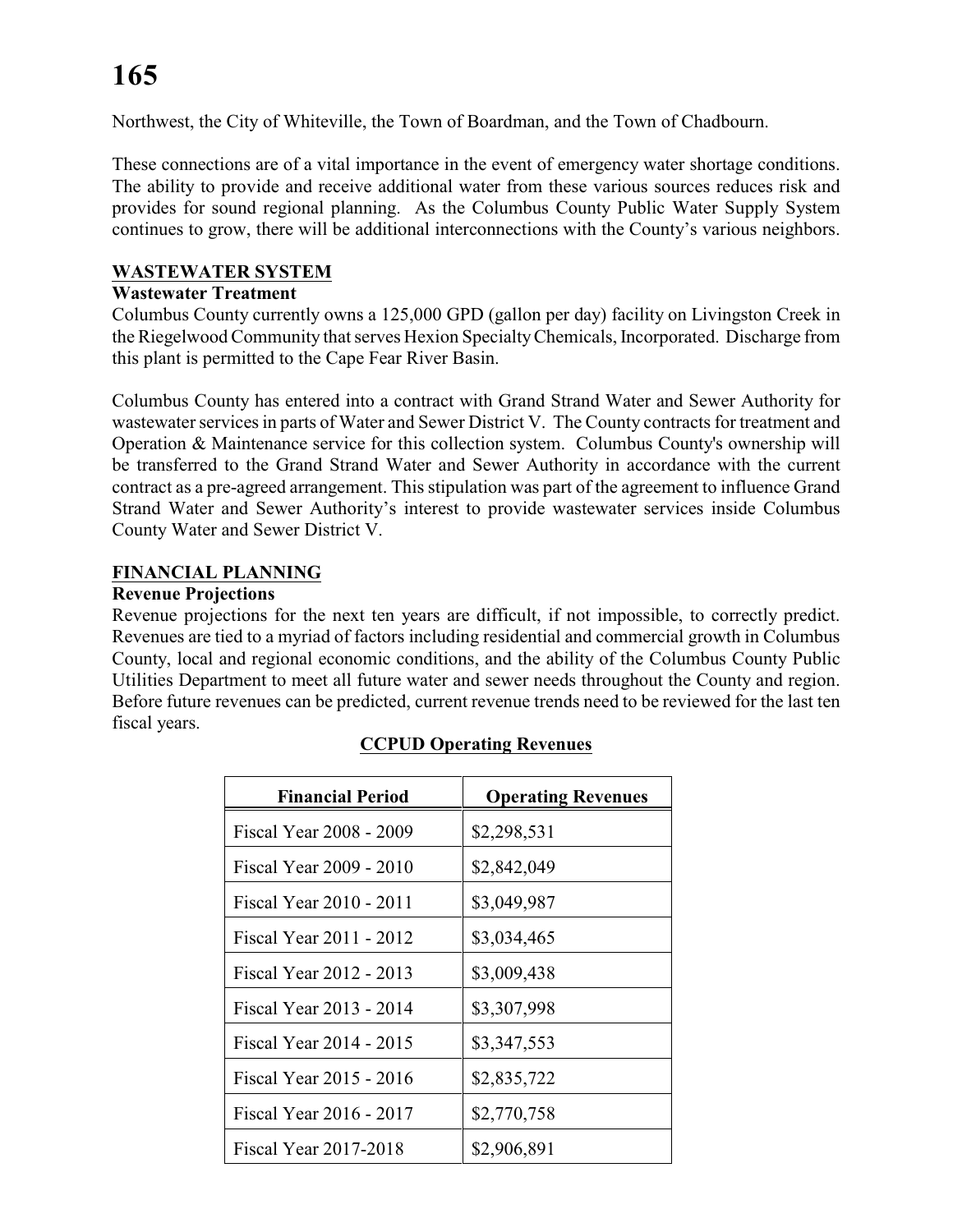The Operating Revenue Table illustrates the revenue generated for the last ten years. You can see from these figures that revenues increased by over \$600,000. This represents a 17% increase in operating revenues during that time span. The majority of this increase is due to annual inflationary based increases in water and sewer rates and the growth of water and wastewater infrastructure throughout the County. The lone exception was FY 09-10 when rates were not adjusted due to the severe national economic condition. The overall financial strategy of the Public Utilities Department is to continue to maximize revenues consistent with an even pace of residential and commercial growth within the County. Expenditures will be kept in line while adequately maintaining treatment for the distribution systems and emphasizing regulatory compliance in all areas. The Columbus County Public Utilities Department is at a historical crossroads in the sense that 70% of all County residents have access to water. Additional access to water has been the primary source of a growing revenue base in the past. However, there are still areas within the county that require water. Because the population density in these areas is less than the current county average customers per mile, their financing options will be much more challenging. A Long Range Financial Plan has been developed, as part of the Consolidated Business Plan, to assist Columbus County with future financing options. Future revenue growth will be directly correlated to the department's ever increasingly important role as a regional water provider to surrounding municipalities.

#### **RIVERBASIN STEWARDSHIP**

Columbus County is a member of the Cape Fear River Assembly. This Assembly was organized to protect water quality and monitor the activity within the Basin, which could have a negative impact on our current and future drinking water supply. The Basin has now been organized into three sections, the Lower, the Middle, and the Upper Basin. Columbus County belongs to the Lower Basin. The Cape Fear River Assembly is taking a proactive approach to the long-range interest of the basin through the establishment of a comprehensive monitoring program. The Assembly just received a major grant from the State of North Carolina to study the entire basin. In addition to this, each of the three subsections is now forming monitoring coalitions. Each water system will be asked to participate financially in this program as well as to contract out specific monitoring tests that will provide each system, the Cape Fear River Assembly, and the State with vital data for activity impact and assessment. This information will play an important role in our ability to withdraw and discharge into the basin. Columbus County does not take any water from the river basin for its residential service; however, private industrial use is currently being served. Columbus County's Publicly Owned Treatment Works Facility discharges its treated effluent to the basin.

#### **Environmental Education**

In July of each year all Columbus County Public Utilities Department customers are provided with the annual Consumer Confidence Report (CCR) that outlines the water quality delivered to its customers. This educational document was posted on the Columbus County web page for the first time in Fiscal Year 2013-2014. Consumer Confidence Reports are required by the 1996 Safe Drinking Water Act (SDWA).

These reports give customers information about their water quality. This report must be delivered to all Columbus County Public Water Supply customers by July 1st of each year. Most customers want to be better informed about the quality and safety of their tap water. By providing them with this information, we have an important opportunity to increase public confidence in the quality and safety of their drinking water.

#### **Capital Project Budget Summary**

This Capital Project Budget Summary combines all the proposed capital projects discussed earlier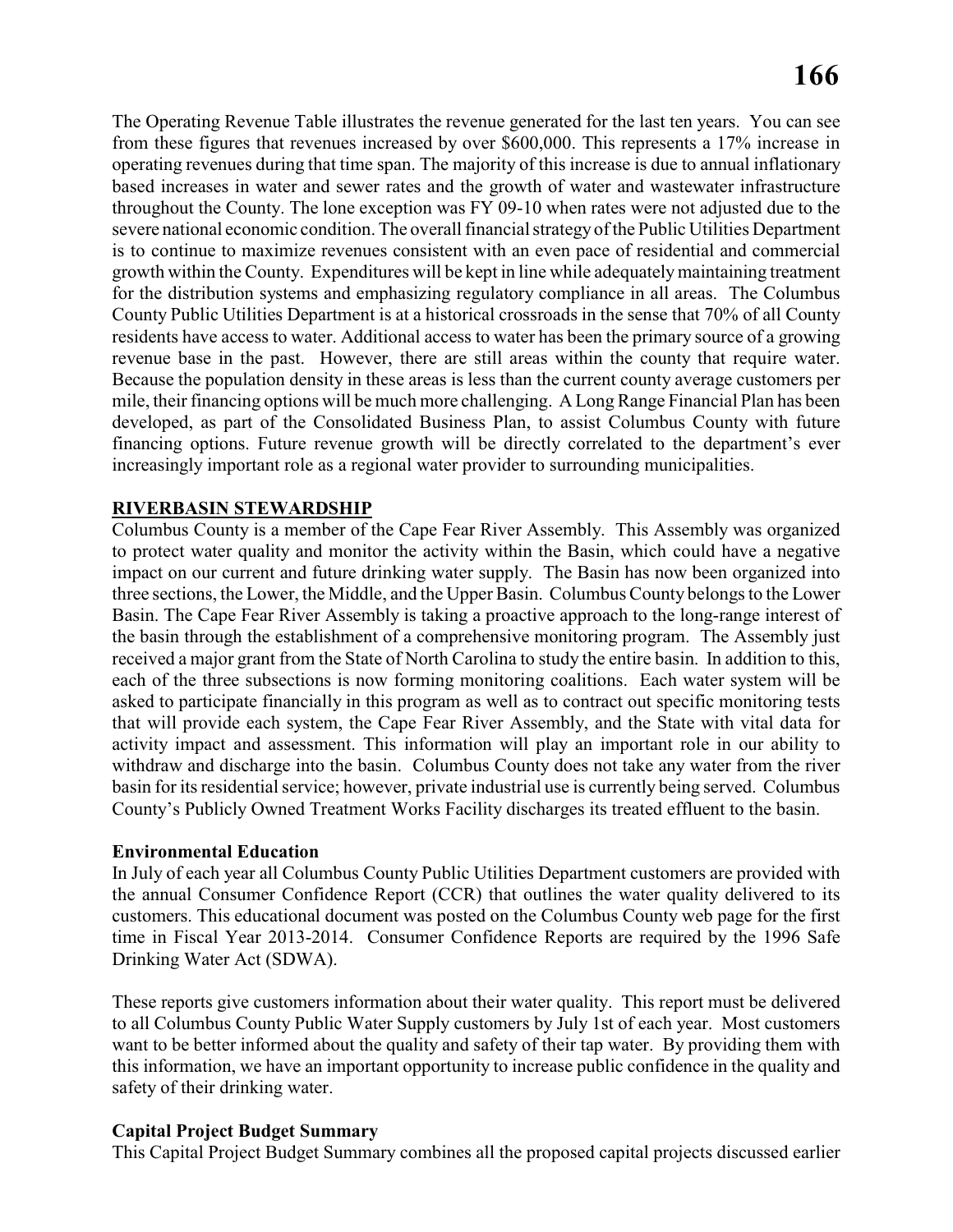in this report. It provides a snapshot of anticipated capital needs over the next ten years. The expenditures section shows each projects total budget. The revenue section shows the expected funding sources for each year.

#### **Capital Improvement Plan Budget**

#### **These two (2) pages will be marked as Exhibit "C" and will be filed in Minute Book Attachments, Book Number 6, in the Clerk to the Board's Office, for review.**

**Duly adopted** this the 4th day of September 2018, upon motion made by Commissioner Charles T. McDowell, seconded by Vice Chairman Trent Burroughs, and adopted by the following vote:

Ayes: 7 Noes: -0- Absent: -0-

**(SEAL)** Board of Commissioners of the County of Columbus By: /s/ Amon E. McKenzie, Chairman of the Board Governing Body of Columbus County Water and Sewer Districts

#### ATTEST:

/s/ June Hall, Clerk to the Board

Commissioner McDowell made a motion to approve rescinding the existing plan and replacing the Capital Improvement Plan for Columbus County Water and Sewer District I, seconded by Vice Chairman Burroughs. The motion unanimously passed.

#### **ADJOURNMENT:**

At 7:48 P.M., Commissioner Bullard made a motion to adjourn, seconded by Commissioner Prevatte. The motion unanimously passed.

#### **APPROVED:**

\_\_\_\_\_\_\_\_\_\_\_\_\_\_\_\_\_\_\_\_\_\_\_\_\_\_\_\_\_ \_\_\_\_\_\_\_\_\_\_\_\_\_\_\_\_\_\_\_\_\_\_\_\_\_\_\_\_\_\_\_\_\_\_\_

**JUNE B. HALL, Clerk to Board AMON E. McKENZIE, Chairman**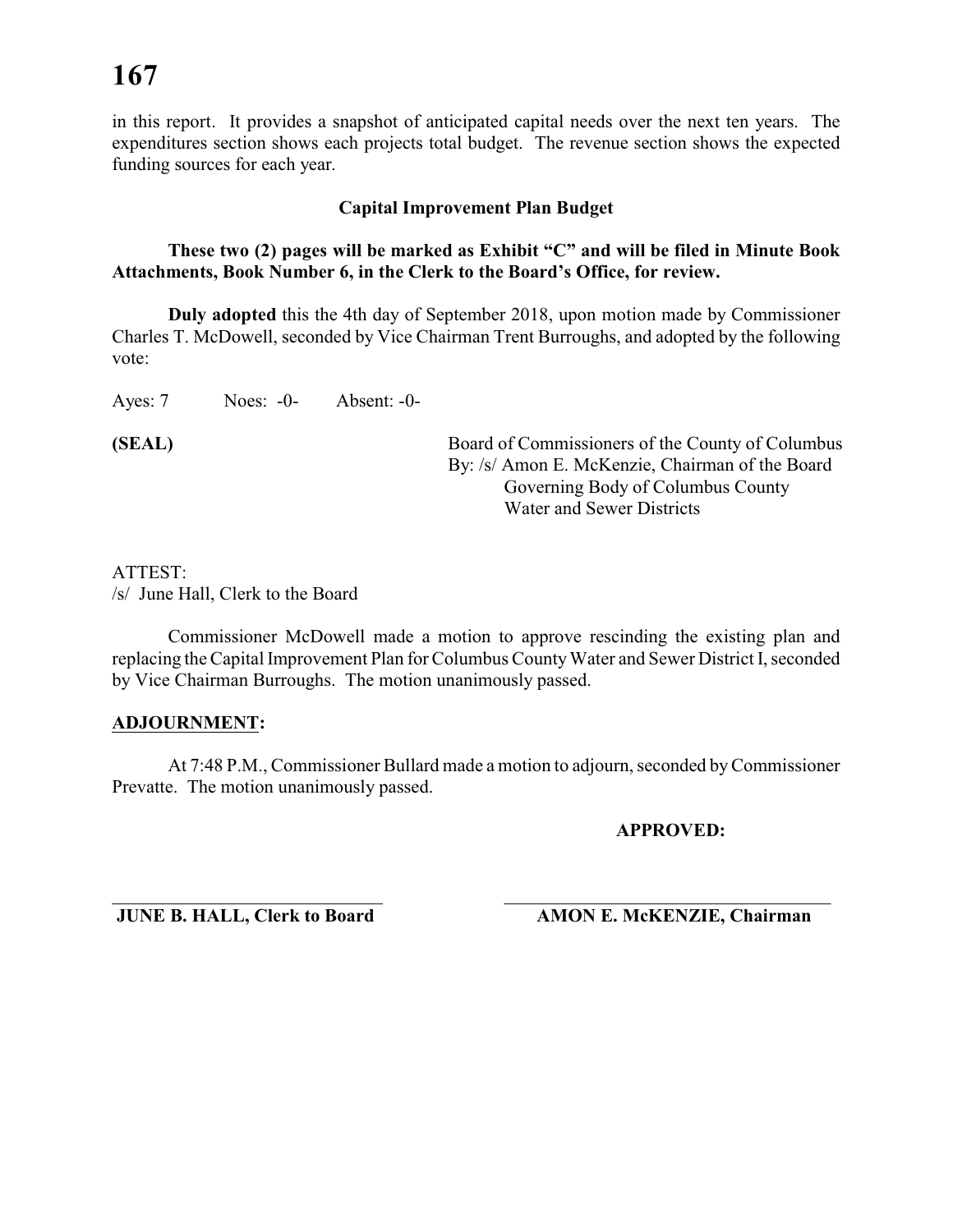#### **COLUMBUS COUNTY WATER and SEWER DISTRICTS I, II, III, IV AND V COMBINATION BOARD MEETING Monday, September 04, 2018 7:45 P.M.**

The Honorable Columbus County Commissioners met on the above stated date and at the above stated time in the Dempsey B. Herring Courthouse Annex Building, located at 112 West Smith Street, Whiteville, North Carolina, to act as the Columbus County Water and Sewer District II Board.

#### **COMMISSIONERS PRESENT: APPOINTEES PRESENT:**

James E. Prevatte June B. Hall, **Clerk to the Board** P. Edwin Russ Ricky Bullard Charles T. McDowell

Amon E. McKenzie, **Chairman** Mike Stephens, **County Manager** Trent Burroughs, Vice-Chairman Amanda B. Prince, County Attorney Giles E. Byrd **Bobbie Faircloth, Finance Officer** 

#### **MEETING CALLED TO ORDER:**

At 7:45P.M., Chairman Amon E. McKenzie called the **combination meeting** of Columbus County Water and Sewer Districts I, II, III, IV and V Board Meeting to order.

#### **Agenda Item #22: COLUMBUS COUNTY WATER and SEWER DISTRICTS I, II, III, IV and V - APPROVAL of BOARD MEETING MINUTES:**

August 20, 2018 **Combination Meeting** of Columbus County Water and Sewer Districts I, II, III, IV and V Board Meeting **(5 sets)**

Vice Chairman Burroughs made a motion to approve the August 20, 2018 Columbus County Water and Sewer District II Board Meeting Minutes, as recorded, seconded by Commissioner Russ. The motion unanimously passed.

#### **Agenda Item #24: COLUMBUS COUNTY WATER and SEWER DISTRICTS I, II, III, IV and V - RESCIND and REPLACE CAPITAL IMPROVEMENT PLAN:**

Harold Nobles, Public Utilities Director, requested Board approval of rescinding the existing plan and replacing the Capital Improvement Plan as follows, for Columbus County Water and Sewer Districts I, II, III, IV and V.

#### **Capital Improvement Plan For Columbus County Water Districts I, II, III, IV and V Fiscal Year 2018/2019**

#### **EXECUTIVE SUMMARY**

The Capital Improvement Plan attached herewith is a working tool developed by the Public Utilities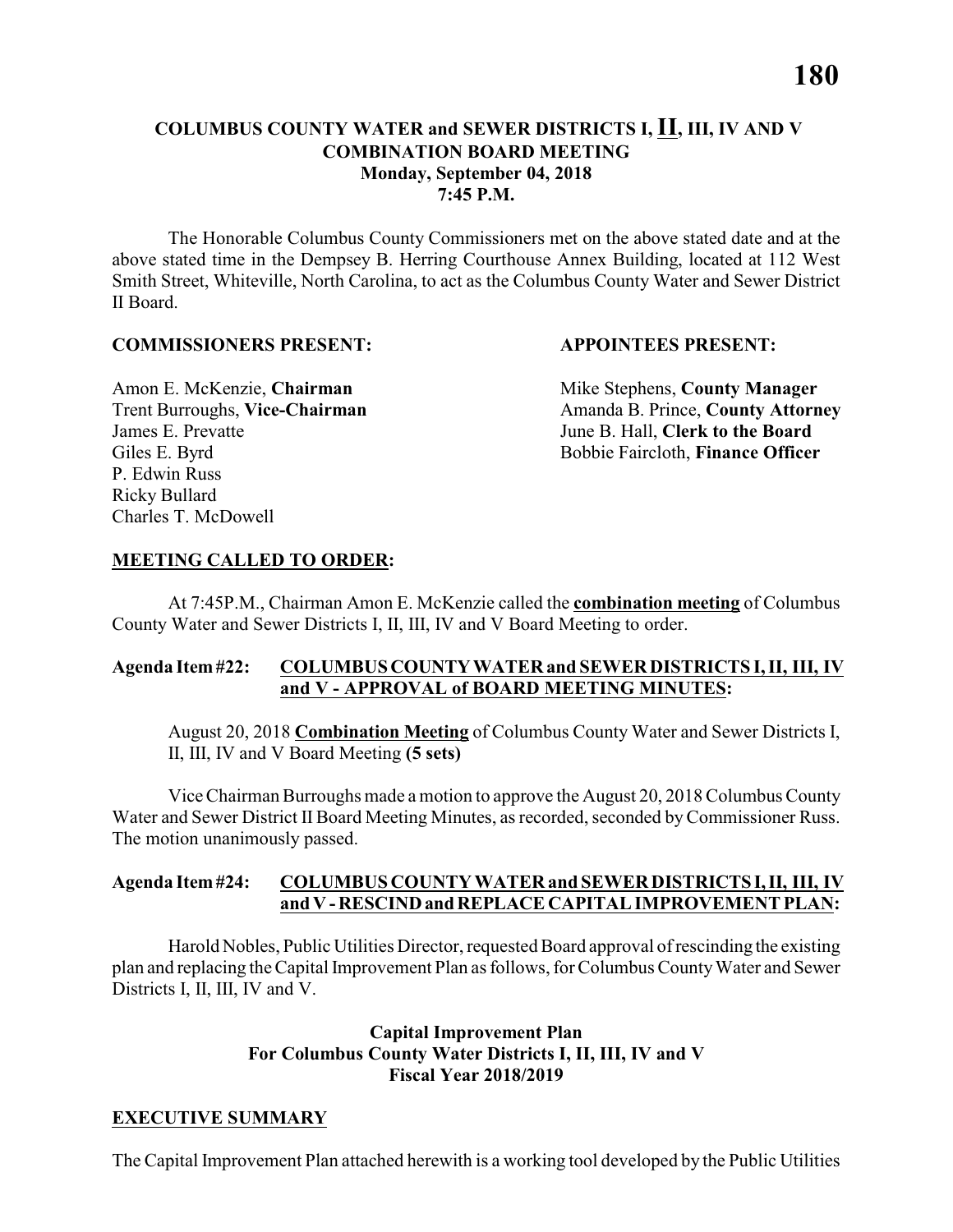Department staff to give guidance toward the Columbus County water and sewer infrastructure development and capital needs program. It consists of an assessment of the current water and wastewater systems and projects these capital needs over a ten year period. This plan is offered to the Columbus County Board of Commissioners to seek their guidance and input as they look toward Columbus County's future. This plan should be a helpful fiscal planning tool that will allow the County to forecast capital demands on revenues and borrowing power to help avoid overextending itself financially during the next ten years and beyond. Columbus County Public Utilities recommends that the review and approval of this Capital Improvement Plan be accomplished annually as part of the budget process. General approval of this document by resolution does not commit the Columbus County Board of Commissioners to specific approval of any one project or expenditure, nor does it appropriate money for anyproject. This would still be accomplished through separate capital project ordinances. The approval by resolution from the Columbus County Board of Commissioners simply approves the Capital Improvement Plan as a plan for the forecast period.

#### **DESCRIPTION OF COUNTY**

#### **Demographics**

Columbus County, established in 1808, is a rural county located in the southeastern portion of North Carolina. It is bordered by Robeson County to the northwest, Brunswick County to the southeast, Bladen and Pender Counties to the north, and HorryCounty, South Carolina to the south. Columbus County, the namesake of Christopher Columbus, is the third largest county in land area in North Carolina. The total land area is 954 square miles, with an estimated population of 58,078 residents. Columbus County at the northern boundary joins Bladen County and its southern boundary joins the northern boundary of Brunswick County. The most eastern edge of Columbus County joins the Cape Fear River which is the boundary between Pender County and Brunswick County. Robeson County joins the northwest corner of Columbus County. The western boundary of Columbus County is the state line of North and South Carolina bound by Horry County. Columbus County has ten incorporated towns: Boardman, Bolton, Brunswick, Cerro Gordo, Chadbourn, Fair Bluff, Tabor City, Lake Waccamaw, Sandyfield, and Whiteville. In addition, there are nine townships: Bogue, Bug Hill, Lees, Ransom, South Williams, Tatum, Welches Creek, Western Prong and Williams. The City of Whiteville is the county seat.

#### **Land Area Configurations**

Columbus County is located in the southeastern portion of North Carolina and lies in the Coastal Plain Region. This region experiences an average of forty four inches of rainfall per year. Topography is very flat with elevation range of a low of two feet above sea level to sixty feet above sea level.

#### **Description of Existing Facilities**

The Columbus County Public Utilities Department provides water services to approximately 16,320 Columbus County residents. The Columbus County Public Water Supply System supplies water to its rural citizens and has emergency interconnections with five of the nine towns within the County and one sanitary district. It supplies water to the Tabor City Correctional Facilities, Acme Delco Elementary School, Acme Delco Middle School, Old Dock Elementary School, Columbus Charter Schools and Southeastern Community College. The Columbus County Public Utilities Department also has a water purchase contract with the Town of Tabor City. The Columbus County Public Water Supply System utilizes the Black Creek, Pee Dee, and Upper Cape Fear Aquifers as the source for the system's drinking water and currently has pumping capacity of two million gallons a day. The Columbus County Public Water Supply System is made up of five County water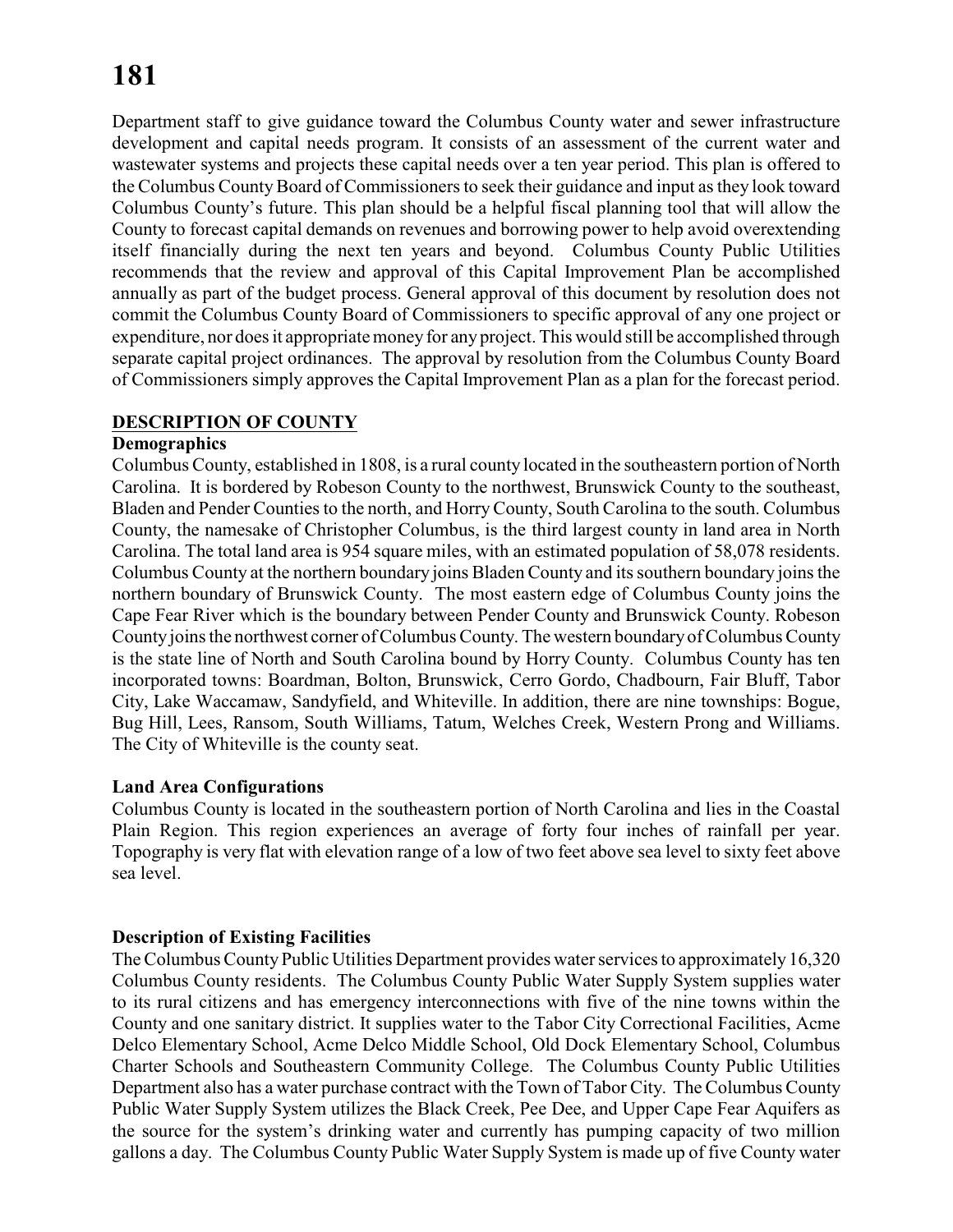and sewer districts. Each of these districts exists as a separate legal entity pursuant to Chapter 162A of the North Carolina General Statutes. The County maintains and operates the districts for a fee equal to the districts' debt service amount. This amount is paid from general revenues received from water and/or wastewater sales from the various districts. The County established a "Columbus County Public Utilities Fund" in Fiscal Year 2014/2015 that consolidated accounting for the operation of these districts. This allowed the department to budget revenues and expenditures in a consolidated manner rather than five individual district budgets. The Columbus County Public Utilities Department was established in 1989. We have grown in the last twenty-four years to approximately 5,129 water accounts, 39 sewer accounts, and 13 employees. The Columbus County Public Water Supply System consists of approximately 675 miles of water mains, 22 miles of sewer collection mains, 7 elevated water storage tanks, 1 booster pump station, and totals over 31.8 million dollars in assets. Approximately 70% of the County residents now have access to public water. As is apparent from the above history, this department has experienced tremendous growth and accomplishments through the efforts and foresight of past and present Columbus County Commissioners and staff. Their dedication to a countywide water and strategically located sanitary sewer system is the reason for this department's success.

#### **WATER SYSTEM**

#### **Water Supply Facilities**

It is believed that based upon the North Carolina Division of Water Resources database information that the ground water supply for Columbus County should be reliable through 2050. This is based upon the current levels of water in the three primary aquifers that are presently serving the County and municipal use, which are the Upper Cape Fear (western two-thirds of the County), Black Creek (almost the entire County), and the Pee Dee (entire County). Because the quality of water in the Black Creek is of high quality, there is little to no treatment required to meet public health drinking water standards other than disinfection. Currently there are no disinfection by-product issues with the Upper Cape Fear, so there is a heavier demand for these strata of water. The State continues to monitor the ground water levels in Columbus County and there are presently eight monitoring wells maintained ranging from 330 feet below the earth's surface to 1,028 feet. These test wells interface with five different aquifers with constant monitoring for developing a robust database.

Columbus County's well supply provides a safe yield of 2.097 MGD (million gallons per day). The production facility is comprised of eight wells throughout the five water districts. The ground water quality is superior for the region and requires no treatment other than disinfection. The distribution system is comprised of 675 miles of pipe ranging from 3/4 inch to 16 inch transmission comprised primarily of PVC and Ductile Iron. There is approximately 2,000,000 gallons of overhead storage for emergency reserves providing adequate pressure for service.

#### **Water Supply Plan**

The State of North Carolina requires that all water systems submit an approved Local Water Supply Plan annually. This plan is updated by the Columbus County Public Utilities Department staff and must be submitted to the state by April 1st of each year. The purpose of this plan is to provide evidence to the State that the water system is providing adequate planning for the supply of water through a designated planning period.

#### **Water Conservation Measures**

Columbus County is planning to adopt a Water Shortage & Conservation Ordinance in the fall of 2018. The ordinance is in response to the drought conditions in our area over the last several years. The ordinance will more clearly define the stages of water conservation and what triggers their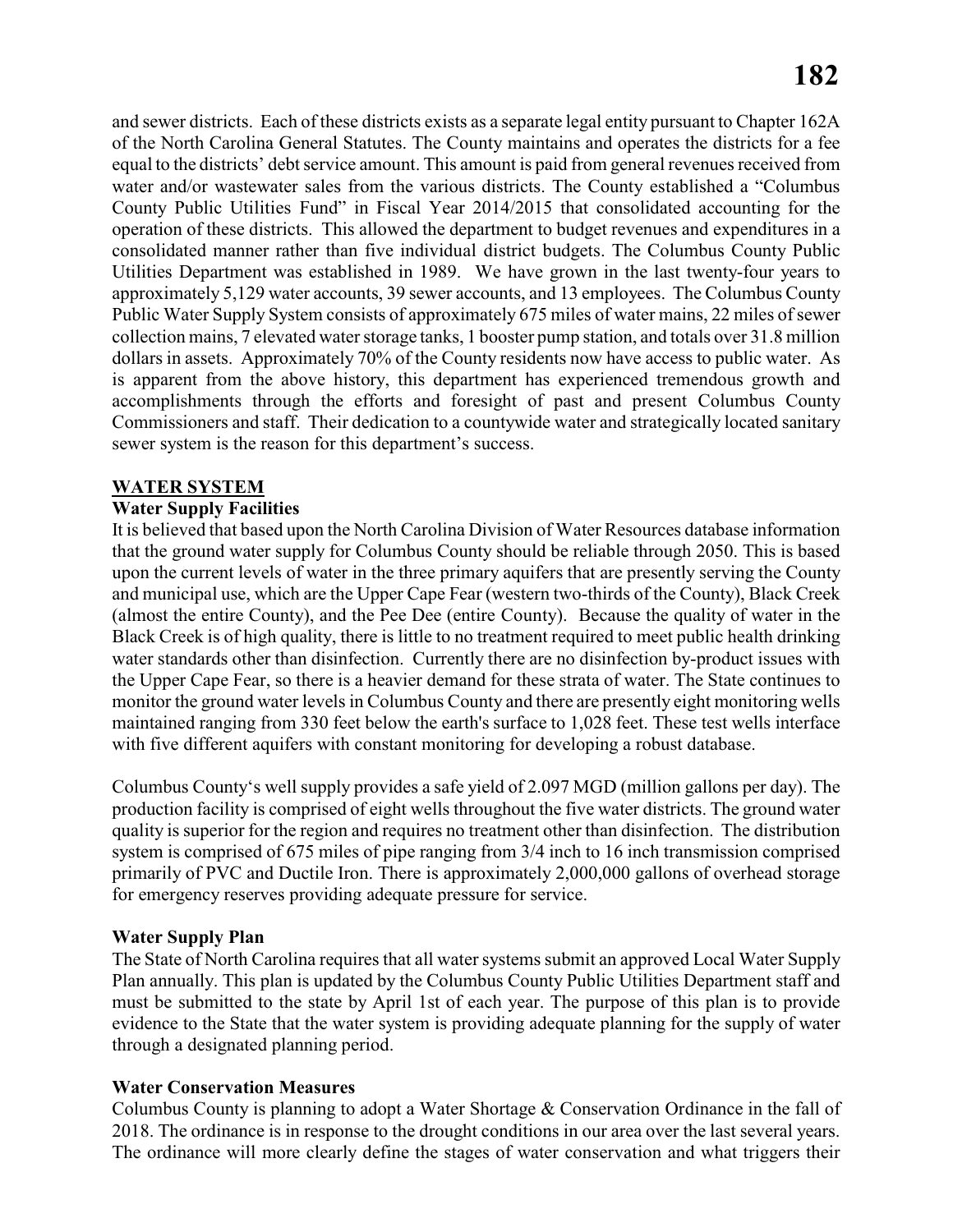enactment. It will also help establish a normal irrigation schedule and increase the department's enforcement authority during emergencies. Our water supply is a critical resource that must be protected at all costs. This ordinance is also critical to infrastructure funding with federal and state agencies.

#### **Water Distribution System**

Currently five water districts are in operation and provide water service to the general public. However, several communities still do not have access to this service. The Columbus County Public Utilities Department is in the process of developing an infrastructure master plan to address un-served areas of the County and to develop policy and plans to connect the eastern part of the system to the western part that supports the majority of the industrial expansion.

#### **Regional Interconnects**

The Columbus County Public Utilities Department recognizes the importance of interconnects on both a local and regional basis and its role to serve other systems during mutual aid needs. These interconnections are also part of the department's risk management goals. The Columbus County Public Water Supply System is currently connected to the Town of Tabor City, the City of Northwest, the City of Whiteville, the Town of Boardman, and the Town of Chadbourn.

These connections are of a vital importance in the event of emergency water shortage conditions. The ability to provide and receive additional water from these various sources reduces risk and provides for sound regional planning. As the Columbus County Public Water Supply System continues to grow, there will be additional interconnections with the County's various neighbors.

#### **WASTEWATER SYSTEM**

#### **Wastewater Treatment**

Columbus County currently owns a 125,000 GPD (gallon per day) facility on Livingston Creek in the Riegelwood Community that serves Hexion SpecialtyChemicals, Incorporated. Discharge from this plant is permitted to the Cape Fear River Basin.

Columbus County has entered into a contract with Grand Strand Water and Sewer Authority for wastewater services in parts of Water and Sewer District V. The County contracts for treatment and Operation & Maintenance service for this collection system. Columbus County's ownership will be transferred to the Grand Strand Water and Sewer Authority in accordance with the current contract as a pre-agreed arrangement. This stipulation was part of the agreement to influence Grand Strand Water and Sewer Authority's interest to provide wastewater services inside Columbus County Water and Sewer District V.

#### **FINANCIAL PLANNING**

#### **Revenue Projections**

Revenue projections for the next ten years are difficult, if not impossible, to correctly predict. Revenues are tied to a myriad of factors including residential and commercial growth in Columbus County, local and regional economic conditions, and the ability of the Columbus County Public Utilities Department to meet all future water and sewer needs throughout the County and region. Before future revenues can be predicted, current revenue trends need to be reviewed for the last ten fiscal years.

#### **CCPUD Operating Revenues**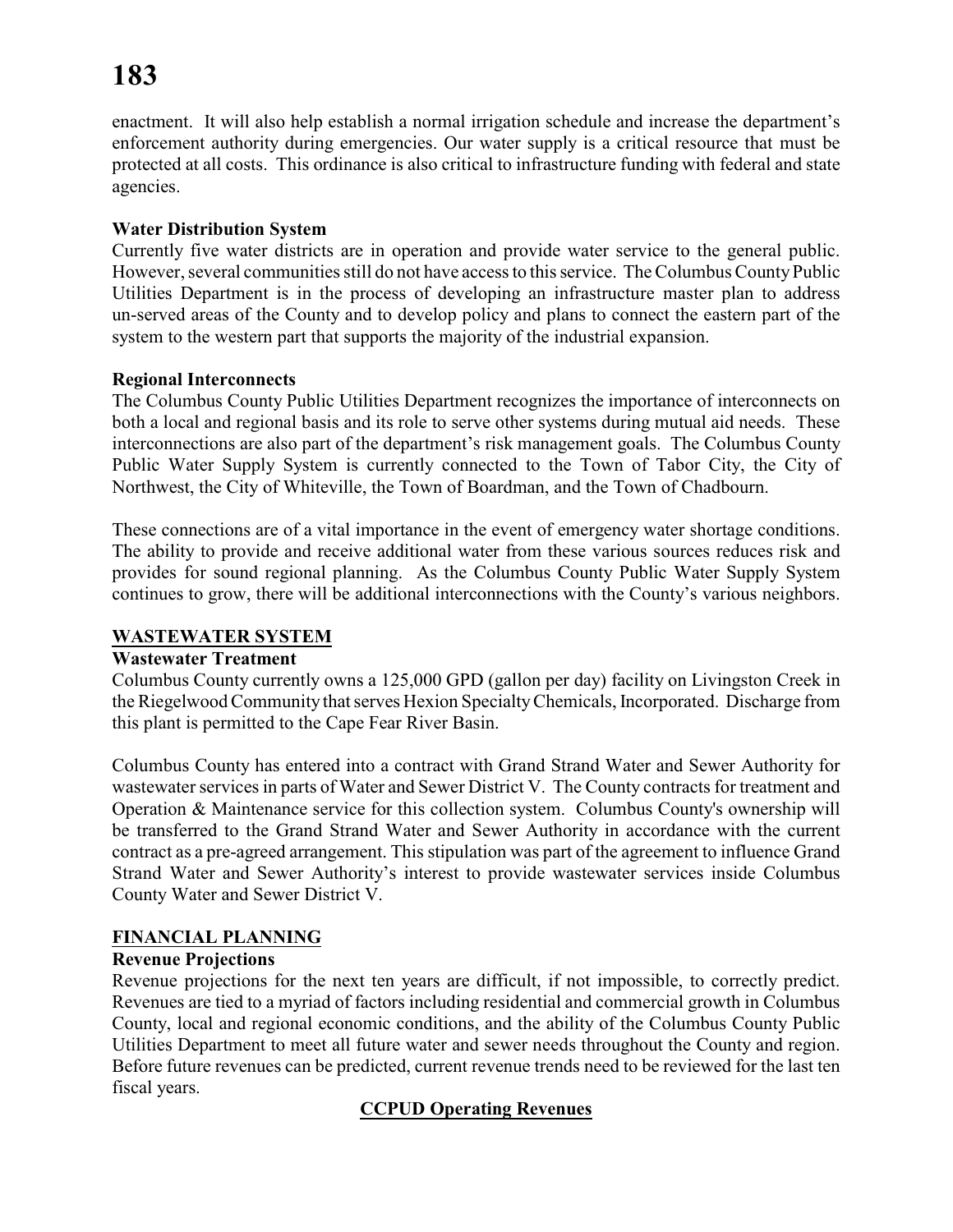| <b>Financial Period</b> | <b>Operating Revenues</b> |
|-------------------------|---------------------------|
| Fiscal Year 2008 - 2009 | \$2,298,531               |
| Fiscal Year 2009 - 2010 | \$2,842,049               |
| Fiscal Year 2010 - 2011 | \$3,049,987               |
| Fiscal Year 2011 - 2012 | \$3,034,465               |
| Fiscal Year 2012 - 2013 | \$3,009,438               |
| Fiscal Year 2013 - 2014 | \$3,307,998               |
| Fiscal Year 2014 - 2015 | \$3,347,553               |
| Fiscal Year 2015 - 2016 | \$2,835,722               |
| Fiscal Year 2016 - 2017 | \$2,770,758               |
| Fiscal Year 2017-2018   | \$2,906,891               |

The Operating Revenue Table illustrates the revenue generated for the last ten years. You can see from these figures that revenues increased by over \$600,000. This represents a 17% increase in operating revenues during that time span. The majority of this increase is due to annual inflationary based increases in water and sewer rates and the growth of water and wastewater infrastructure throughout the County. The lone exception was FY 09-10 when rates were not adjusted due to the severe national economic condition. The overall financial strategyof the Public Utilities Department is to continue to maximize revenues consistent with an even pace of residential and commercial growth within the County. Expenditures will be kept in line while adequately maintaining treatment for the distribution systems and emphasizing regulatory compliance in all areas. The Columbus County Public Utilities Department is at a historical crossroads in the sense that 70% of all County residents have access to water. Additional access to water has been the primary source of a growing revenue base in the past. However, there are still areas within the county that require water. Because the population density in these areas is less than the current county average customers per mile, their financing options will be much more challenging. A Long Range Financial Plan has been developed, as part of the Consolidated Business Plan, to assist Columbus County with future financing options. Future revenue growth will be directly correlated to the department's ever increasingly important role as a regional water provider to surrounding municipalities.

#### **RIVERBASIN STEWARDSHIP**

Columbus County is a member of the Cape Fear River Assembly. This Assembly was organized to protect water quality and monitor the activity within the Basin, which could have a negative impact on our current and future drinking water supply. The Basin has now been organized into three sections, the Lower, the Middle, and the Upper Basin. Columbus County belongs to the Lower Basin. The Cape Fear River Assembly is taking a proactive approach to the long-range interest of the basin through the establishment of a comprehensive monitoring program. The Assembly just received a major grant from the State of North Carolina to study the entire basin. In addition to this, each of the three subsections is now forming monitoring coalitions. Each water system will be asked to participate financially in this program as well as to contract out specific monitoring tests that will provide each system, the Cape Fear River Assembly, and the State with vital data for activity impact and assessment. This information will play an important role in our ability to withdraw and discharge into the basin. Columbus County does not take any water from the river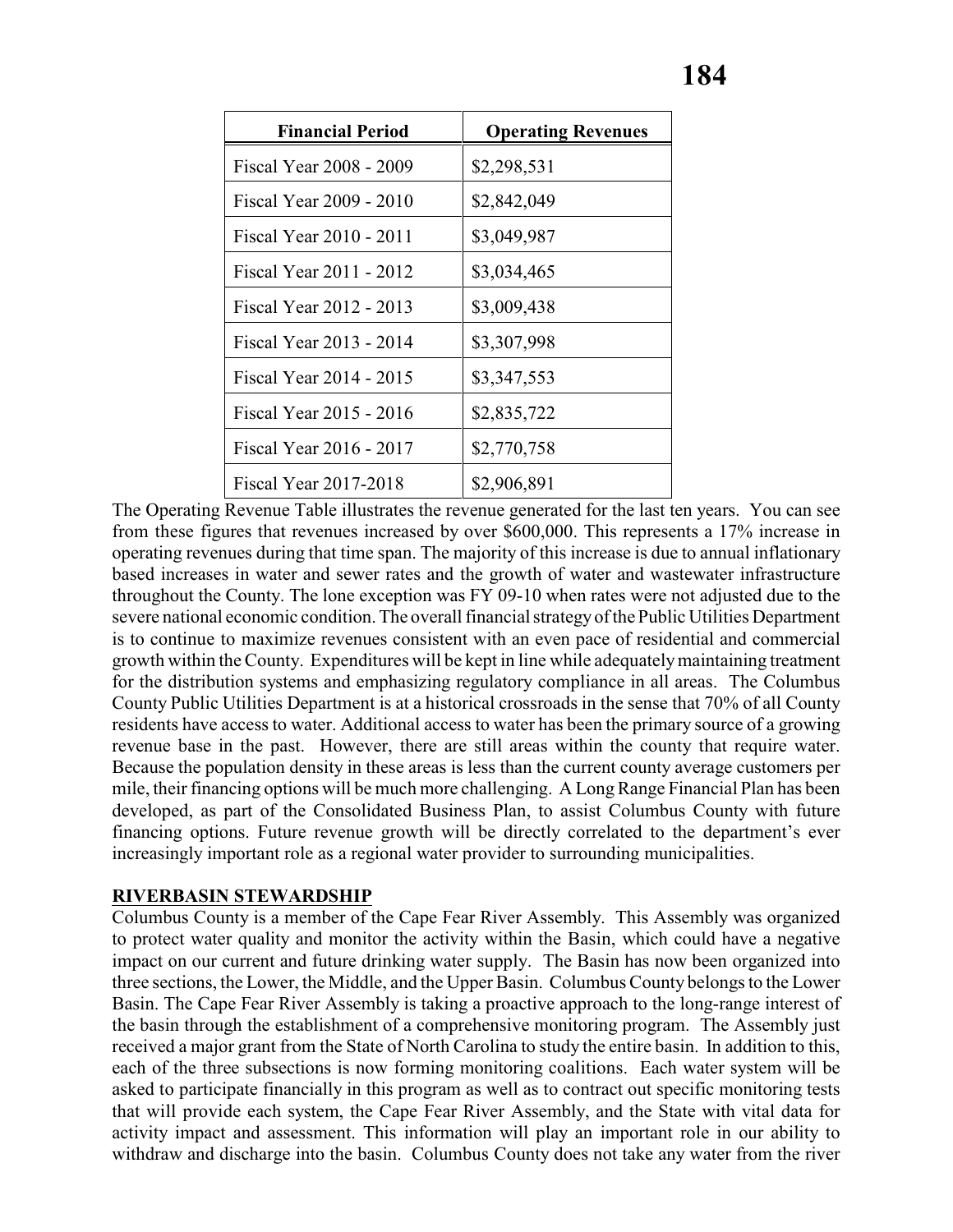basin for its residential service; however, private industrial use is currently being served. Columbus County's Publicly Owned Treatment Works Facility discharges its treated effluent to the basin.

#### **Environmental Education**

In July of each year all Columbus County Public Utilities Department customers are provided with the annual Consumer Confidence Report (CCR) that outlines the water quality delivered to its customers. This educational document was posted on the Columbus County web page for the first time in Fiscal Year 2013-2014. Consumer Confidence Reports are required by the 1996 Safe Drinking Water Act (SDWA).

These reports give customers information about their water quality. This report must be delivered to all Columbus County Public Water Supply customers by July 1st of each year. Most customers want to be better informed about the quality and safety of their tap water. By providing them with this information, we have an important opportunity to increase public confidence in the quality and safety of their drinking water.

#### **Capital Project Budget Summary**

This Capital Project Budget Summary combines all the proposed capital projects discussed earlier in this report. It provides a snapshot of anticipated capital needs over the next ten years. The expenditures section shows each projects total budget. The revenue section shows the expected funding sources for each year.

#### **Capital Improvement Plan Budget**

#### **These two (2) pages will be marked as Exhibit "C" and will be filed in Minute Book Attachments, Book Number 6, in the Clerk to the Board's Office, for review.**

**Duly adopted** this the 4th day of September 2018, upon motion made by Commissioner Charles T. McDowell, seconded by Vice Chairman Trent Burroughs, and adopted by the following vote:

Ayes: 7 Noes: -0- Absent: -0-

**(SEAL)** Board of Commissioners of the County of Columbus By: /s/ Amon E. McKenzie, Chairman of the Board Governing Body of Columbus County Water and Sewer Districts

#### ATTEST:

/s/ June Hall, Clerk to the Board

Commissioner McDowell made a motion to approve rescinding the existing plan and replacing the Capital Improvement Plan for Columbus County Water and Sewer District II, seconded by Vice Chairman Burroughs. The motion unanimously passed.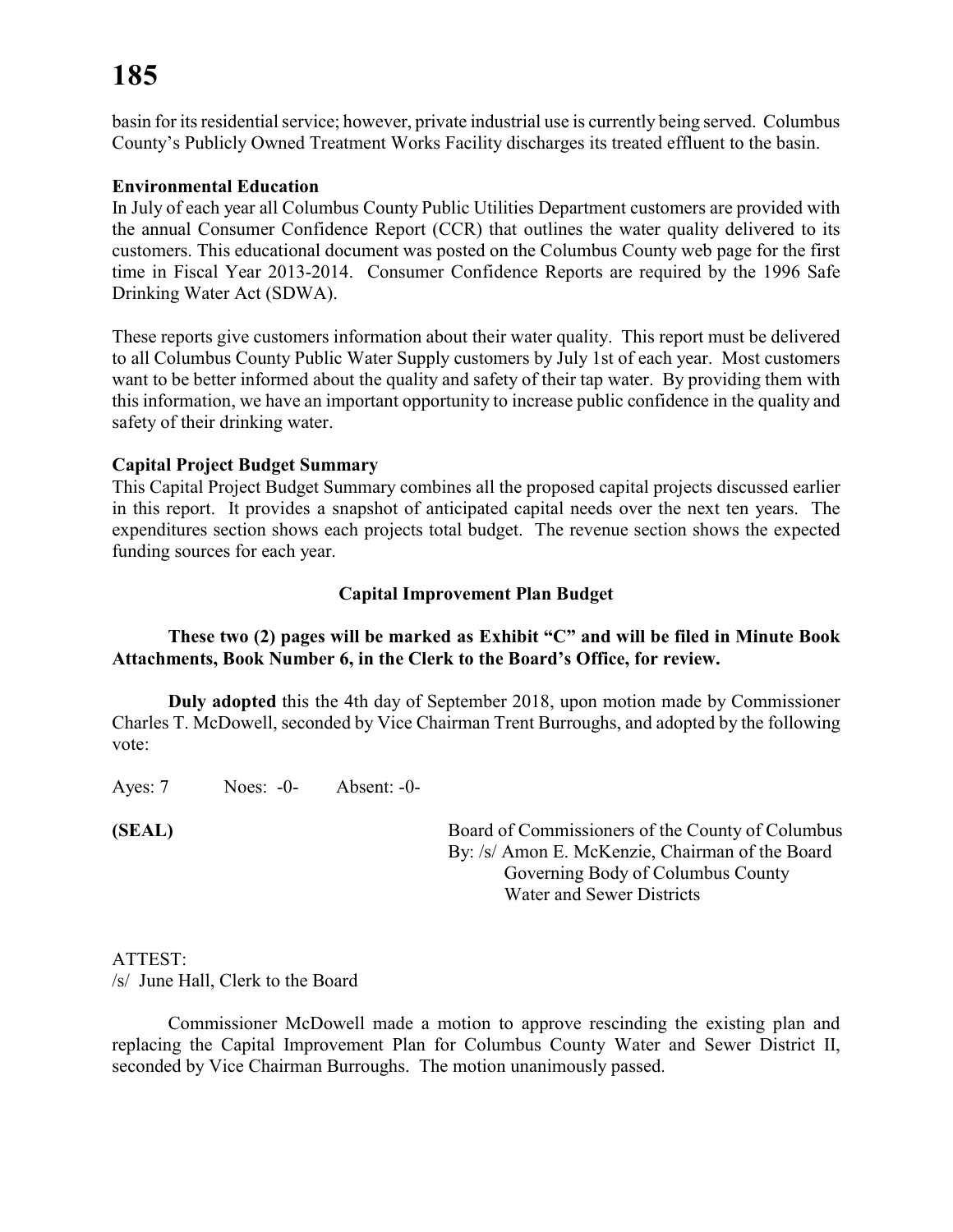### **ADJOURNMENT:**

At 7:48 P.M., Commissioner Bullard made a motion to adjourn, seconded by Commissioner Prevatte. The motion unanimously passed.

\_\_\_\_\_\_\_\_\_\_\_\_\_\_\_\_\_\_\_\_\_\_\_\_\_\_\_\_\_ \_\_\_\_\_\_\_\_\_\_\_\_\_\_\_\_\_\_\_\_\_\_\_\_\_\_\_\_\_\_\_\_\_\_\_

**APPROVED:**

**JUNE B. HALL, Clerk to Board AMON E. McKENZIE, Chairman**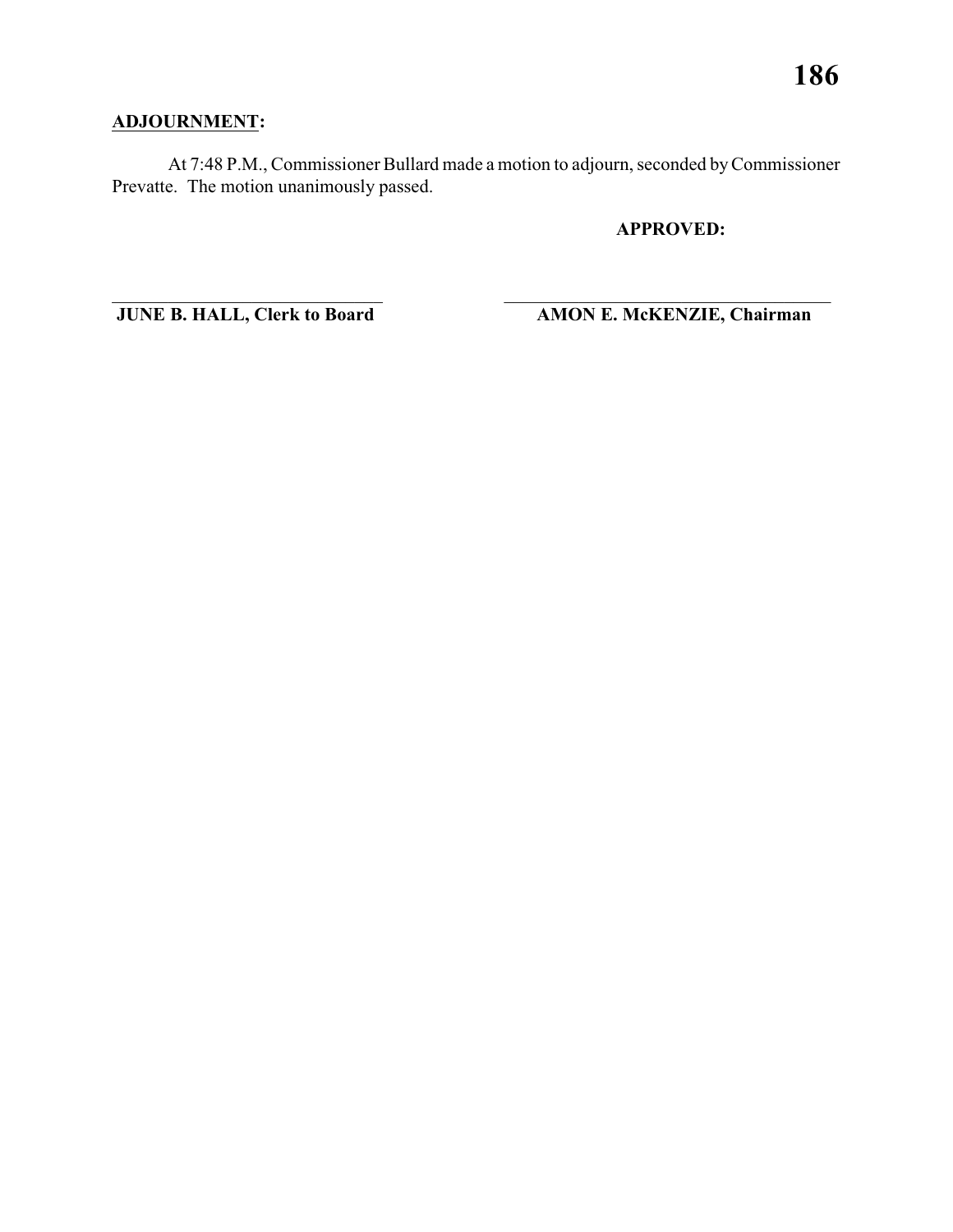The Honorable Columbus County Commissioners met on the above stated date and at the above stated time in the Dempsey B. Herring Courthouse Annex Building, located at 112 West Smith Street, Whiteville, North Carolina, to act as the Columbus County Water and Sewer District III Board.

#### **COMMISSIONERS PRESENT: APPOINTEES PRESENT:**

James E. Prevatte June B. Hall, **Clerk to the Board** P. Edwin Russ Ricky Bullard Charles T. McDowell

Amon E. McKenzie, **Chairman** Mike Stephens, **County Manager** Trent Burroughs, Vice-Chairman Amanda B. Prince, County Attorney Giles E. Byrd **Bobbie Faircloth, Finance Officer** 

#### **MEETING CALLED TO ORDER:**

At 7:45P.M., Chairman Amon E. McKenzie called the **combination meeting** of Columbus County Water and Sewer Districts I, II, III, IV and V Board Meeting to order.

#### **Agenda Item #22: COLUMBUS COUNTY WATER and SEWER DISTRICTS I, II, III, IV and V - APPROVAL of BOARD MEETING MINUTES:**

August 20, 2018 **Combination Meeting** of Columbus County Water and Sewer Districts I, II, III, IV and V Board Meeting **(5 sets)**

Vice Chairman Burroughs made a motion to approve the August 20, 2018 Columbus County Water and Sewer District III Board Meeting Minutes, as recorded, seconded by Commissioner Russ. The motion unanimously passed.

#### **Agenda Item #24: COLUMBUS COUNTY WATER and SEWER DISTRICTS I, II, III, IV and V - RESCIND and REPLACE CAPITAL IMPROVEMENT PLAN:**

Harold Nobles, Public Utilities Director, requested Board approval of rescinding the existing plan and replacing the Capital Improvement Plan as follows, for Columbus County Water and Sewer Districts I, II, III, IV and V.

#### **Capital Improvement Plan For Columbus County Water Districts I, II, III, IV and V Fiscal Year 2018/2019**

#### **EXECUTIVE SUMMARY**

The Capital Improvement Plan attached herewith is a working tool developed by the Public Utilities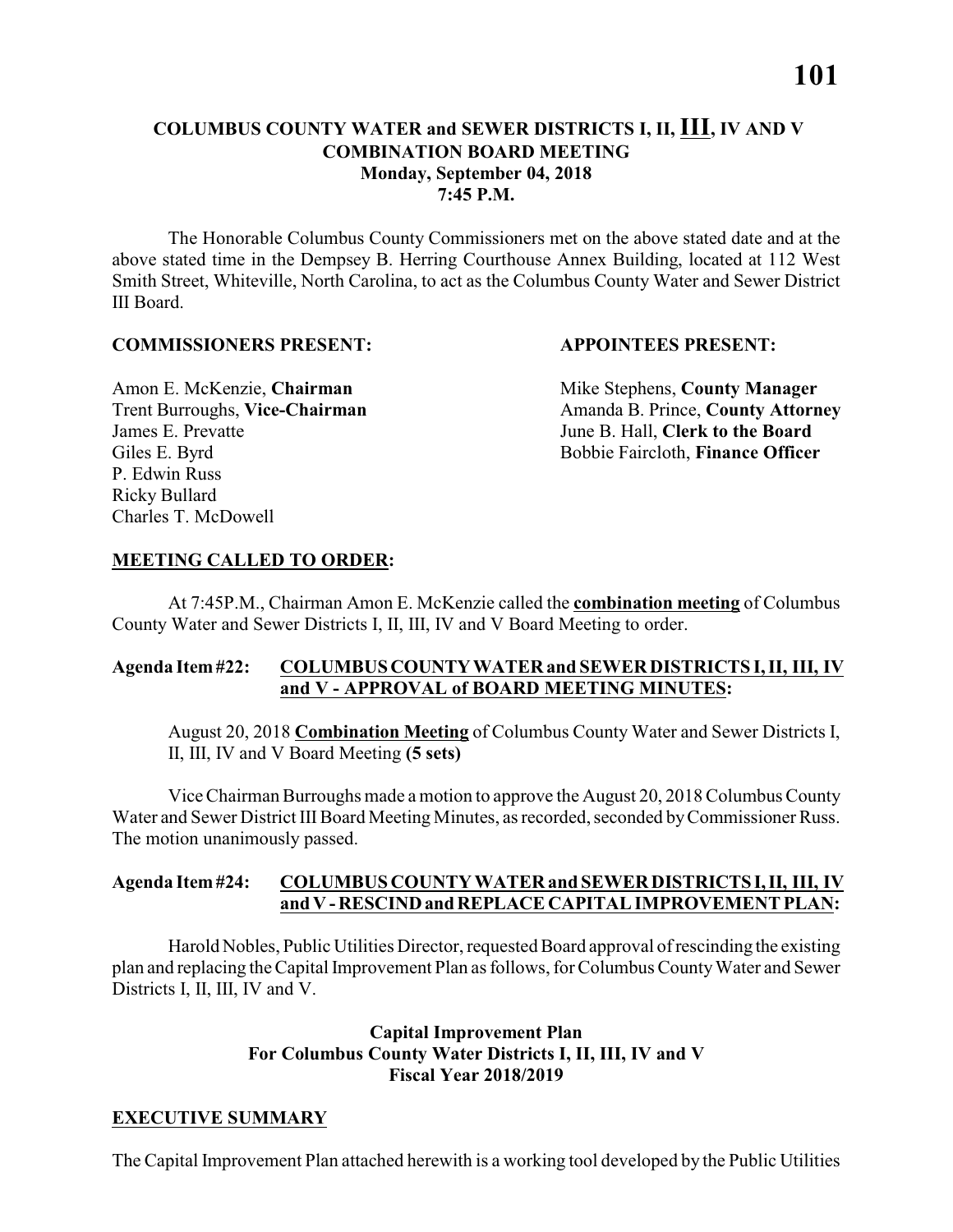Department staff to give guidance toward the Columbus County water and sewer infrastructure development and capital needs program. It consists of an assessment of the current water and wastewater systems and projects these capital needs over a ten year period. This plan is offered to the Columbus County Board of Commissioners to seek their guidance and input as they look toward Columbus County's future. This plan should be a helpful fiscal planning tool that will allow the County to forecast capital demands on revenues and borrowing power to help avoid overextending itself financially during the next ten years and beyond. Columbus County Public Utilities recommends that the review and approval of this Capital Improvement Plan be accomplished annually as part of the budget process. General approval of this document by resolution does not commit the Columbus County Board of Commissioners to specific approval of any one project or expenditure, nor does it appropriate money for anyproject. This would still be accomplished through separate capital project ordinances. The approval by resolution from the Columbus County Board of Commissioners simply approves the Capital Improvement Plan as a plan for the forecast period.

#### **DESCRIPTION OF COUNTY**

#### **Demographics**

Columbus County, established in 1808, is a rural county located in the southeastern portion of North Carolina. It is bordered by Robeson County to the northwest, Brunswick County to the southeast, Bladen and Pender Counties to the north, and HorryCounty, South Carolina to the south. Columbus County, the namesake of Christopher Columbus, is the third largest county in land area in North Carolina. The total land area is 954 square miles, with an estimated population of 58,078 residents. Columbus County at the northern boundary joins Bladen County and its southern boundary joins the northern boundary of Brunswick County. The most eastern edge of Columbus County joins the Cape Fear River which is the boundary between Pender County and Brunswick County. Robeson County joins the northwest corner of Columbus County. The western boundary of Columbus County is the state line of North and South Carolina bound by Horry County. Columbus County has ten incorporated towns: Boardman, Bolton, Brunswick, Cerro Gordo, Chadbourn, Fair Bluff, Tabor City, Lake Waccamaw, Sandyfield, and Whiteville. In addition, there are nine townships: Bogue, Bug Hill, Lees, Ransom, South Williams, Tatum, Welches Creek, Western Prong and Williams. The City of Whiteville is the county seat.

#### **Land Area Configurations**

Columbus County is located in the southeastern portion of North Carolina and lies in the Coastal Plain Region. This region experiences an average of forty four inches of rainfall per year. Topography is very flat with elevation range of a low of two feet above sea level to sixty feet above sea level.

#### **Description of Existing Facilities**

The Columbus County Public Utilities Department provides water services to approximately 16,320 Columbus County residents. The Columbus County Public Water Supply System supplies water to its rural citizens and has emergency interconnections with five of the nine towns within the County and one sanitary district. It supplies water to the Tabor City Correctional Facilities, Acme Delco Elementary School, Acme Delco Middle School, Old Dock Elementary School, Columbus Charter Schools and Southeastern Community College. The Columbus County Public Utilities Department also has a water purchase contract with the Town of Tabor City. The Columbus County Public Water Supply System utilizes the Black Creek, Pee Dee, and Upper Cape Fear Aquifers as the source for the system's drinking water and currently has pumping capacity of two million gallons a day. The Columbus County Public Water Supply System is made up of five County water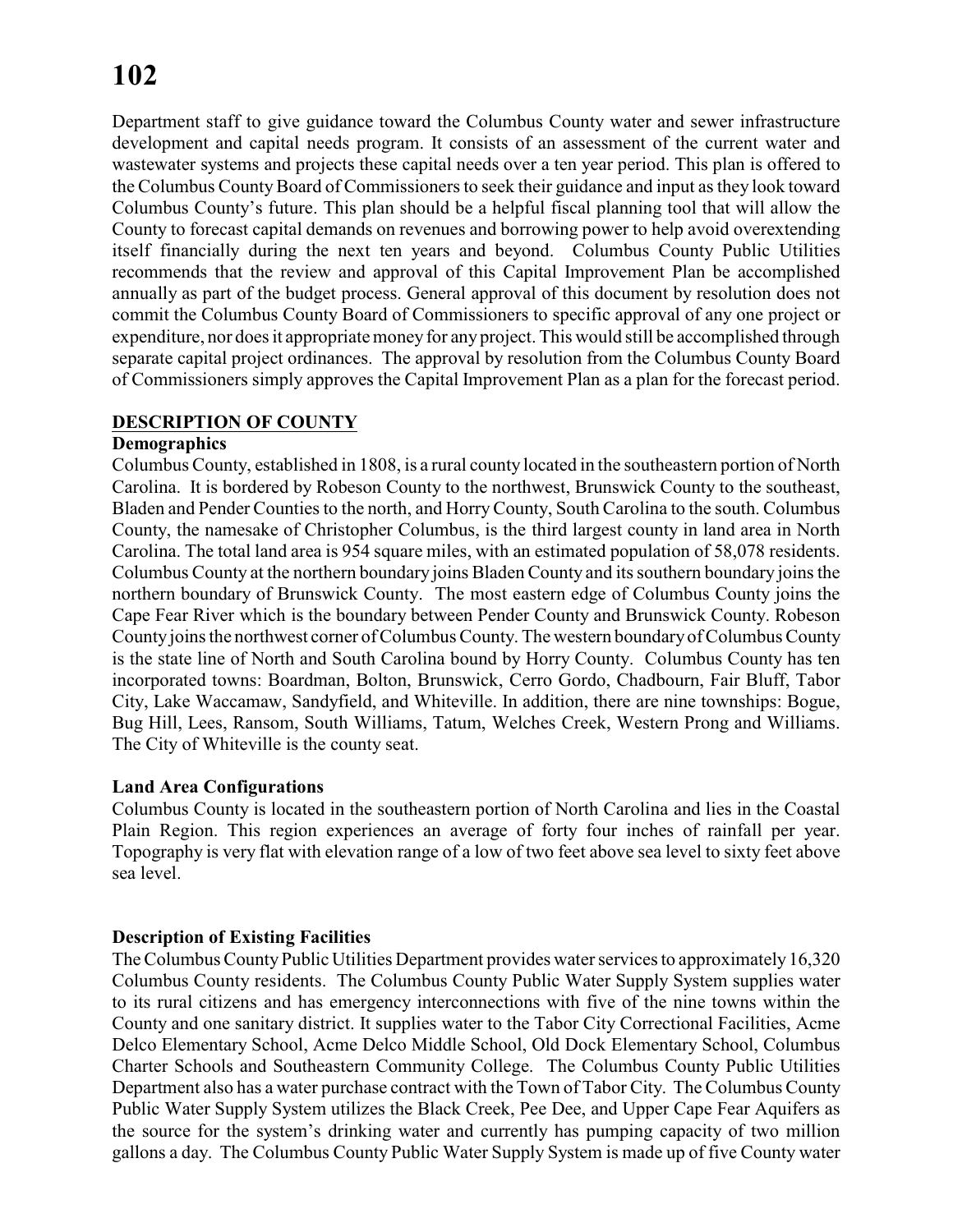and sewer districts. Each of these districts exists as a separate legal entity pursuant to Chapter 162A of the North Carolina General Statutes. The County maintains and operates the districts for a fee equal to the districts' debt service amount. This amount is paid from general revenues received from water and/or wastewater sales from the various districts. The County established a "Columbus County Public Utilities Fund" in Fiscal Year 2014/2015 that consolidated accounting for the operation of these districts. This allowed the department to budget revenues and expenditures in a consolidated manner rather than five individual district budgets. The Columbus County Public Utilities Department was established in 1989. We have grown in the last twenty-four years to approximately 5,129 water accounts, 39 sewer accounts, and 13 employees. The Columbus County Public Water Supply System consists of approximately 675 miles of water mains, 22 miles of sewer collection mains, 7 elevated water storage tanks, 1 booster pump station, and totals over 31.8 million dollars in assets. Approximately 70% of the County residents now have access to public water. As is apparent from the above history, this department has experienced tremendous growth and accomplishments through the efforts and foresight of past and present Columbus County Commissioners and staff. Their dedication to a countywide water and strategically located sanitary sewer system is the reason for this department's success.

#### **WATER SYSTEM**

#### **Water Supply Facilities**

It is believed that based upon the North Carolina Division of Water Resources database information that the ground water supply for Columbus County should be reliable through 2050. This is based upon the current levels of water in the three primary aquifers that are presently serving the County and municipal use, which are the Upper Cape Fear (western two-thirds of the County), Black Creek (almost the entire County), and the Pee Dee (entire County). Because the quality of water in the Black Creek is of high quality, there is little to no treatment required to meet public health drinking water standards other than disinfection. Currently there are no disinfection by-product issues with the Upper Cape Fear, so there is a heavier demand for these strata of water. The State continues to monitor the ground water levels in Columbus County and there are presently eight monitoring wells maintained ranging from 330 feet below the earth's surface to 1,028 feet. These test wells interface with five different aquifers with constant monitoring for developing a robust database.

Columbus County's well supply provides a safe yield of 2.097 MGD (million gallons per day). The production facility is comprised of eight wells throughout the five water districts. The ground water quality is superior for the region and requires no treatment other than disinfection. The distribution system is comprised of 675 miles of pipe ranging from 3/4 inch to 16 inch transmission comprised primarily of PVC and Ductile Iron. There is approximately 2,000,000 gallons of overhead storage for emergency reserves providing adequate pressure for service.

#### **Water Supply Plan**

The State of North Carolina requires that all water systems submit an approved Local Water Supply Plan annually. This plan is updated by the Columbus County Public Utilities Department staff and must be submitted to the state by April 1st of each year. The purpose of this plan is to provide evidence to the State that the water system is providing adequate planning for the supply of water through a designated planning period.

#### **Water Conservation Measures**

Columbus County is planning to adopt a Water Shortage & Conservation Ordinance in the fall of 2018. The ordinance is in response to the drought conditions in our area over the last several years. The ordinance will more clearly define the stages of water conservation and what triggers their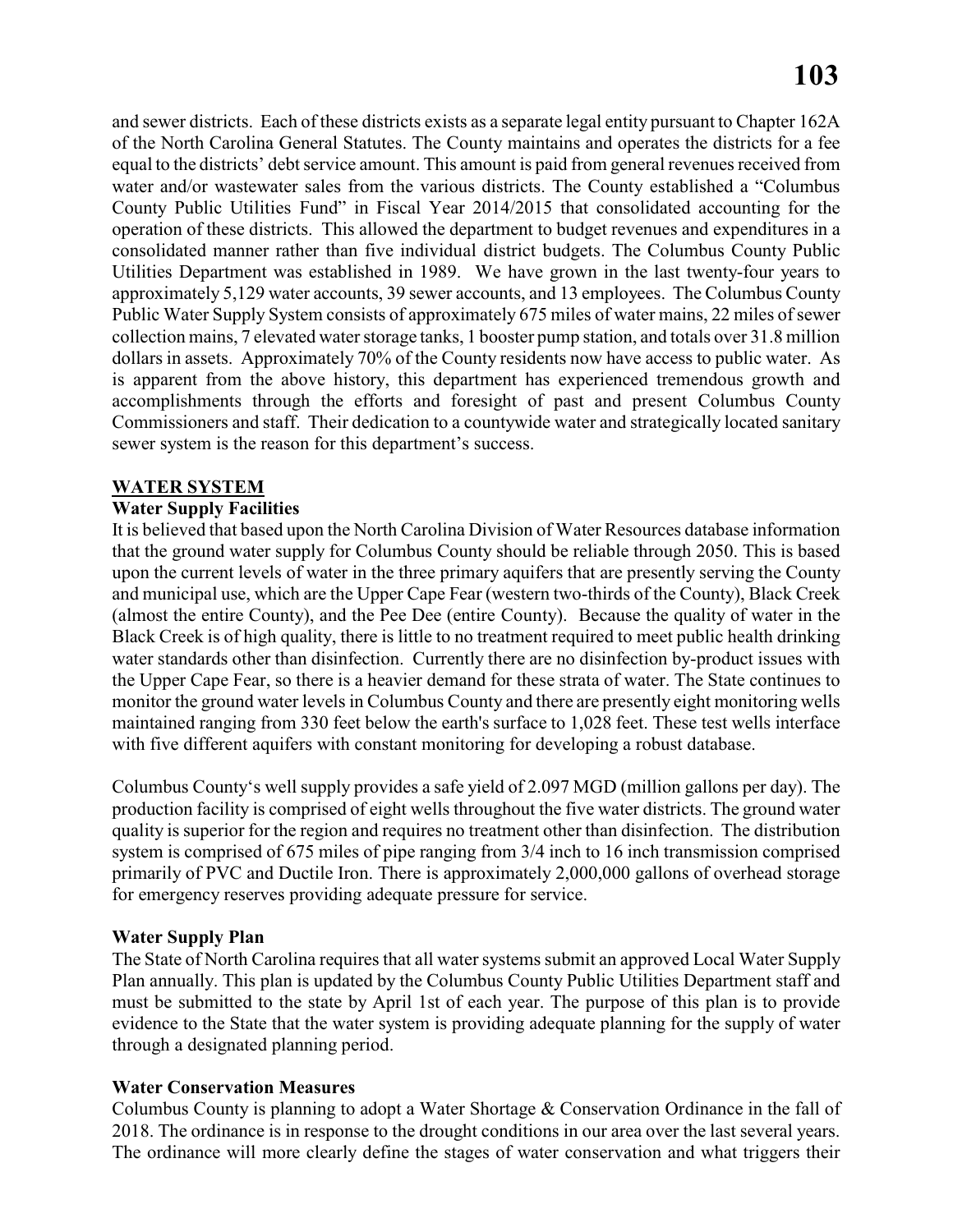enactment. It will also help establish a normal irrigation schedule and increase the department's enforcement authority during emergencies. Our water supply is a critical resource that must be protected at all costs. This ordinance is also critical to infrastructure funding with federal and state agencies.

#### **Water Distribution System**

Currently five water districts are in operation and provide water service to the general public. However, several communities still do not have access to this service. The Columbus County Public Utilities Department is in the process of developing an infrastructure master plan to address un-served areas of the County and to develop policy and plans to connect the eastern part of the system to the western part that supports the majority of the industrial expansion.

#### **Regional Interconnects**

The Columbus County Public Utilities Department recognizes the importance of interconnects on both a local and regional basis and its role to serve other systems during mutual aid needs. These interconnections are also part of the department's risk management goals. The Columbus County Public Water Supply System is currently connected to the Town of Tabor City, the City of Northwest, the City of Whiteville, the Town of Boardman, and the Town of Chadbourn.

These connections are of a vital importance in the event of emergency water shortage conditions. The ability to provide and receive additional water from these various sources reduces risk and provides for sound regional planning. As the Columbus County Public Water Supply System continues to grow, there will be additional interconnections with the County's various neighbors.

#### **WASTEWATER SYSTEM**

#### **Wastewater Treatment**

Columbus County currently owns a 125,000 GPD (gallon per day) facility on Livingston Creek in the Riegelwood Community that serves Hexion SpecialtyChemicals, Incorporated. Discharge from this plant is permitted to the Cape Fear River Basin.

Columbus County has entered into a contract with Grand Strand Water and Sewer Authority for wastewater services in parts of Water and Sewer District V. The County contracts for treatment and Operation & Maintenance service for this collection system. Columbus County's ownership will be transferred to the Grand Strand Water and Sewer Authority in accordance with the current contract as a pre-agreed arrangement. This stipulation was part of the agreement to influence Grand Strand Water and Sewer Authority's interest to provide wastewater services inside Columbus County Water and Sewer District V.

#### **FINANCIAL PLANNING**

#### **Revenue Projections**

Revenue projections for the next ten years are difficult, if not impossible, to correctly predict. Revenues are tied to a myriad of factors including residential and commercial growth in Columbus County, local and regional economic conditions, and the ability of the Columbus County Public Utilities Department to meet all future water and sewer needs throughout the County and region. Before future revenues can be predicted, current revenue trends need to be reviewed for the last ten fiscal years.

#### **CCPUD Operating Revenues**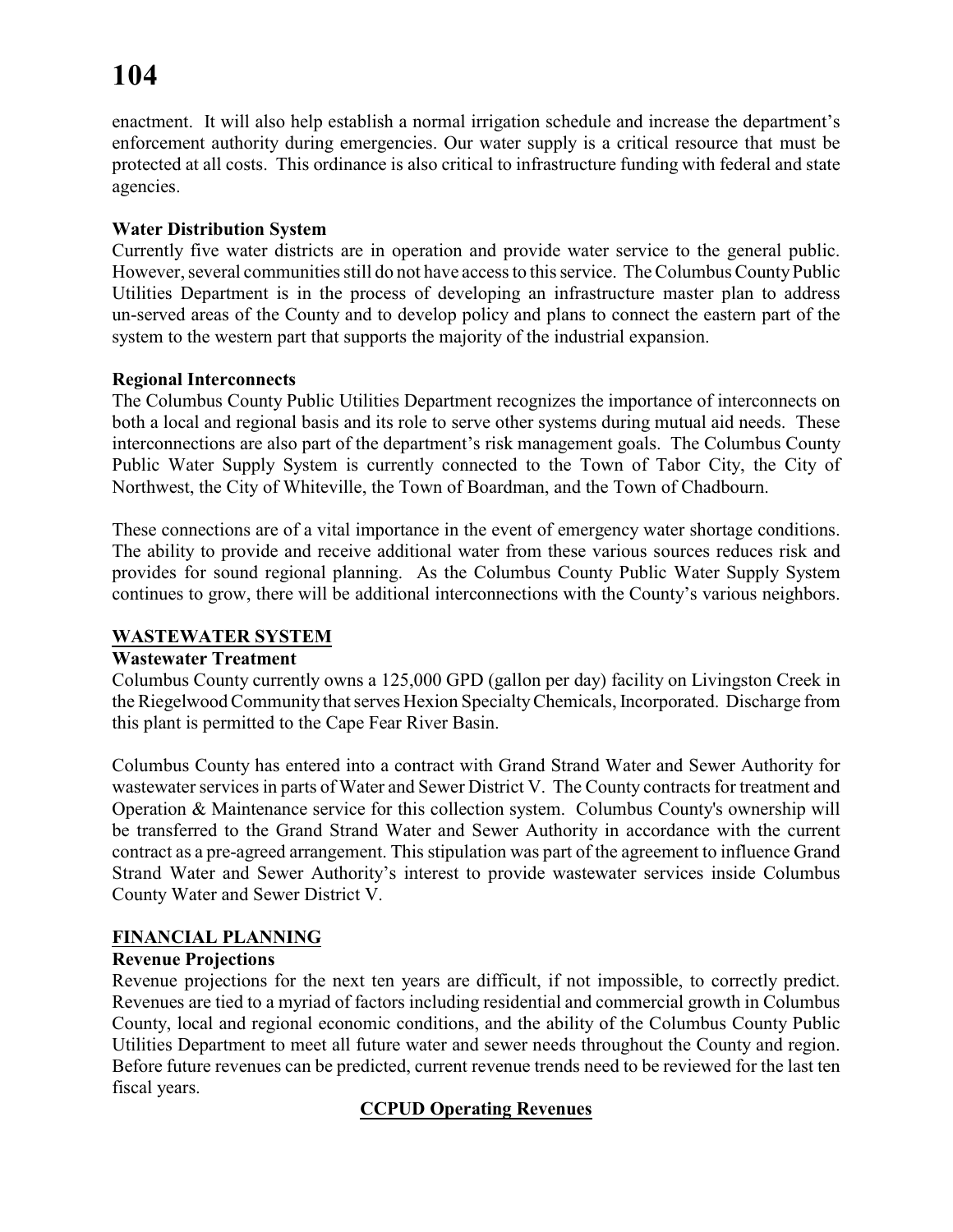| <b>Financial Period</b> | <b>Operating Revenues</b> |
|-------------------------|---------------------------|
| Fiscal Year 2008 - 2009 | \$2,298,531               |
| Fiscal Year 2009 - 2010 | \$2,842,049               |
| Fiscal Year 2010 - 2011 | \$3,049,987               |
| Fiscal Year 2011 - 2012 | \$3,034,465               |
| Fiscal Year 2012 - 2013 | \$3,009,438               |
| Fiscal Year 2013 - 2014 | \$3,307,998               |
| Fiscal Year 2014 - 2015 | \$3,347,553               |
| Fiscal Year 2015 - 2016 | \$2,835,722               |
| Fiscal Year 2016 - 2017 | \$2,770,758               |
| Fiscal Year 2017-2018   | \$2,906,891               |

The Operating Revenue Table illustrates the revenue generated for the last ten years. You can see from these figures that revenues increased by over \$600,000. This represents a 17% increase in operating revenues during that time span. The majority of this increase is due to annual inflationary based increases in water and sewer rates and the growth of water and wastewater infrastructure throughout the County. The lone exception was FY 09-10 when rates were not adjusted due to the severe national economic condition. The overall financial strategyof the Public Utilities Department is to continue to maximize revenues consistent with an even pace of residential and commercial growth within the County. Expenditures will be kept in line while adequately maintaining treatment for the distribution systems and emphasizing regulatory compliance in all areas. The Columbus County Public Utilities Department is at a historical crossroads in the sense that 70% of all County residents have access to water. Additional access to water has been the primary source of a growing revenue base in the past. However, there are still areas within the county that require water. Because the population density in these areas is less than the current county average customers per mile, their financing options will be much more challenging. A Long Range Financial Plan has been developed, as part of the Consolidated Business Plan, to assist Columbus County with future financing options. Future revenue growth will be directly correlated to the department's ever increasingly important role as a regional water provider to surrounding municipalities.

#### **RIVERBASIN STEWARDSHIP**

Columbus County is a member of the Cape Fear River Assembly. This Assembly was organized to protect water quality and monitor the activity within the Basin, which could have a negative impact on our current and future drinking water supply. The Basin has now been organized into three sections, the Lower, the Middle, and the Upper Basin. Columbus County belongs to the Lower Basin. The Cape Fear River Assembly is taking a proactive approach to the long-range interest of the basin through the establishment of a comprehensive monitoring program. The Assembly just received a major grant from the State of North Carolina to study the entire basin. In addition to this, each of the three subsections is now forming monitoring coalitions. Each water system will be asked to participate financially in this program as well as to contract out specific monitoring tests that will provide each system, the Cape Fear River Assembly, and the State with vital data for activity impact and assessment. This information will play an important role in our ability to withdraw and discharge into the basin. Columbus County does not take any water from the river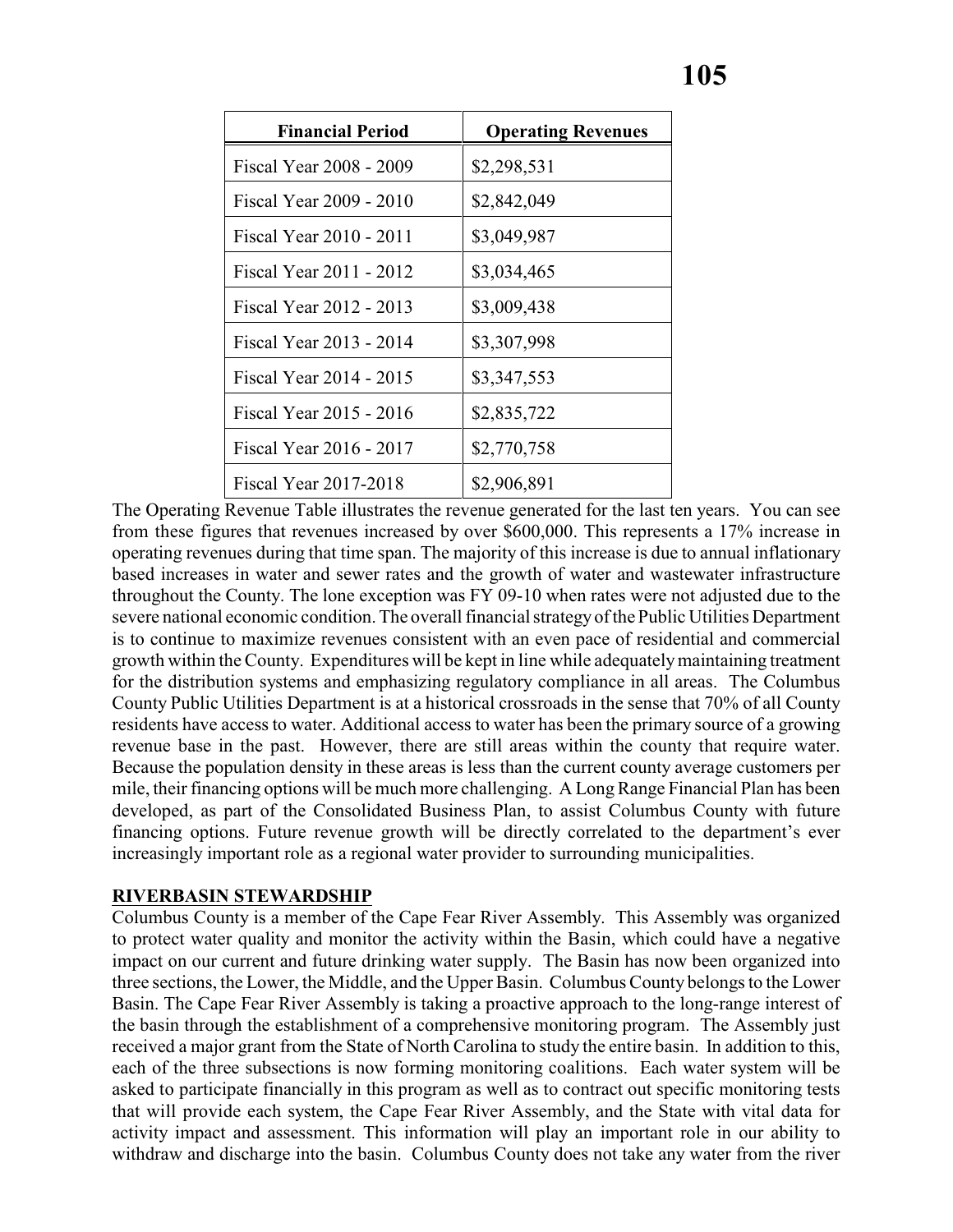basin for its residential service; however, private industrial use is currently being served. Columbus County's Publicly Owned Treatment Works Facility discharges its treated effluent to the basin.

#### **Environmental Education**

In July of each year all Columbus County Public Utilities Department customers are provided with the annual Consumer Confidence Report (CCR) that outlines the water quality delivered to its customers. This educational document was posted on the Columbus County web page for the first time in Fiscal Year 2013-2014. Consumer Confidence Reports are required by the 1996 Safe Drinking Water Act (SDWA).

These reports give customers information about their water quality. This report must be delivered to all Columbus County Public Water Supply customers by July 1st of each year. Most customers want to be better informed about the quality and safety of their tap water. By providing them with this information, we have an important opportunity to increase public confidence in the quality and safety of their drinking water.

#### **Capital Project Budget Summary**

This Capital Project Budget Summary combines all the proposed capital projects discussed earlier in this report. It provides a snapshot of anticipated capital needs over the next ten years. The expenditures section shows each projects total budget. The revenue section shows the expected funding sources for each year.

#### **Capital Improvement Plan Budget**

#### **These two (2) pages will be marked as Exhibit "C" and will be filed in Minute Book Attachments, Book Number 6, in the Clerk to the Board's Office, for review.**

**Duly adopted** this the 4th day of September 2018, upon motion made by Commissioner Charles T. McDowell, seconded by Vice Chairman Trent Burroughs, and adopted by the following vote:

Ayes: 7 Noes: -0- Absent: -0-

**(SEAL)** Board of Commissioners of the County of Columbus By: /s/ Amon E. McKenzie, Chairman of the Board Governing Body of Columbus County Water and Sewer Districts

#### ATTEST:

/s/ June Hall, Clerk to the Board

Commissioner McDowell made a motion to approve rescinding the existing plan and replacing the Capital Improvement Plan for Columbus County Water and Sewer District III, seconded by Vice Chairman Burroughs. The motion unanimously passed.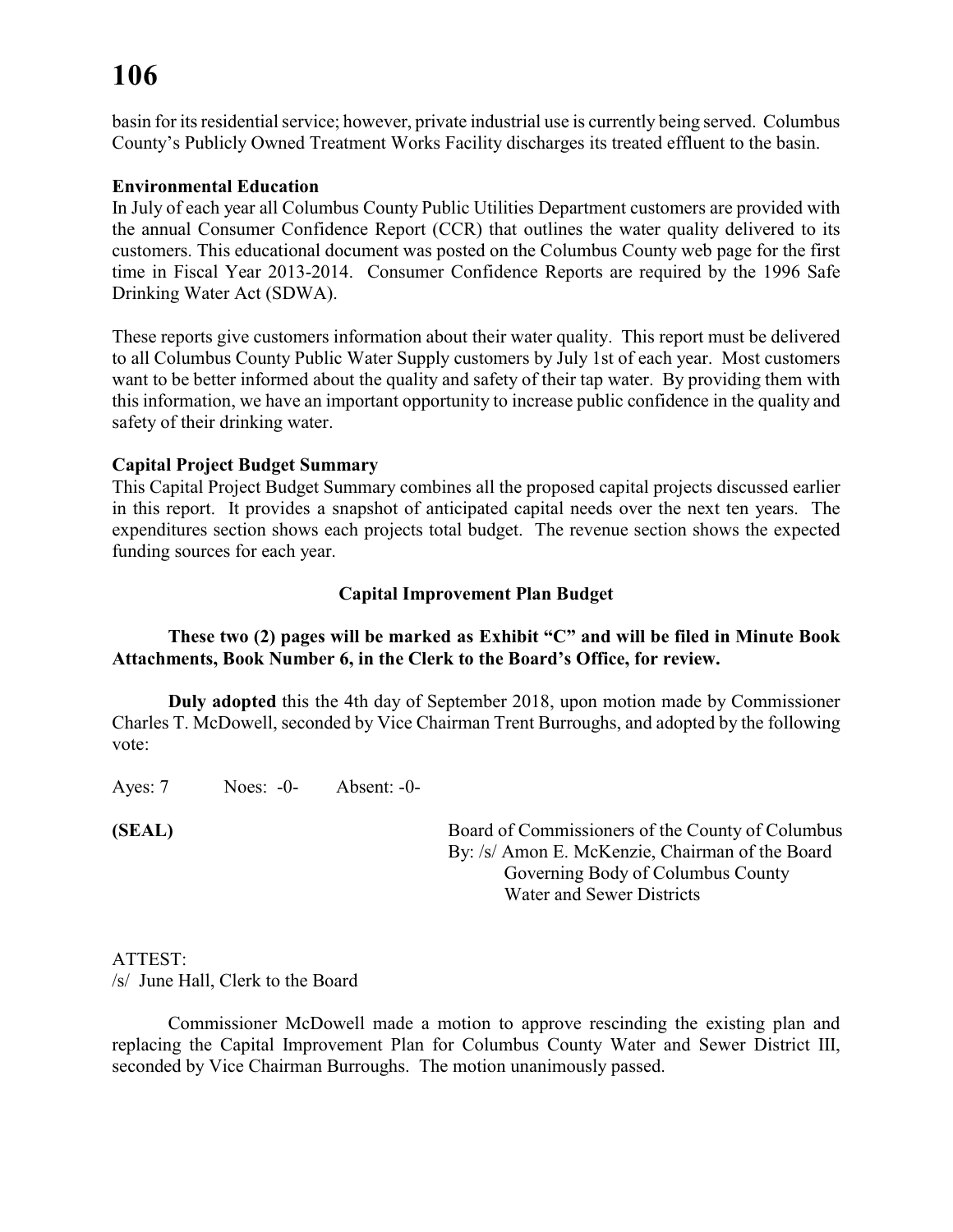### **ADJOURNMENT:**

At 7:48 P.M., Commissioner Bullard made a motion to adjourn, seconded by Commissioner Prevatte. The motion unanimously passed.

\_\_\_\_\_\_\_\_\_\_\_\_\_\_\_\_\_\_\_\_\_\_\_\_\_\_\_\_\_ \_\_\_\_\_\_\_\_\_\_\_\_\_\_\_\_\_\_\_\_\_\_\_\_\_\_\_\_\_\_\_\_\_\_\_

**APPROVED:**

**JUNE B. HALL, Clerk to Board AMON E. McKENZIE, Chairman**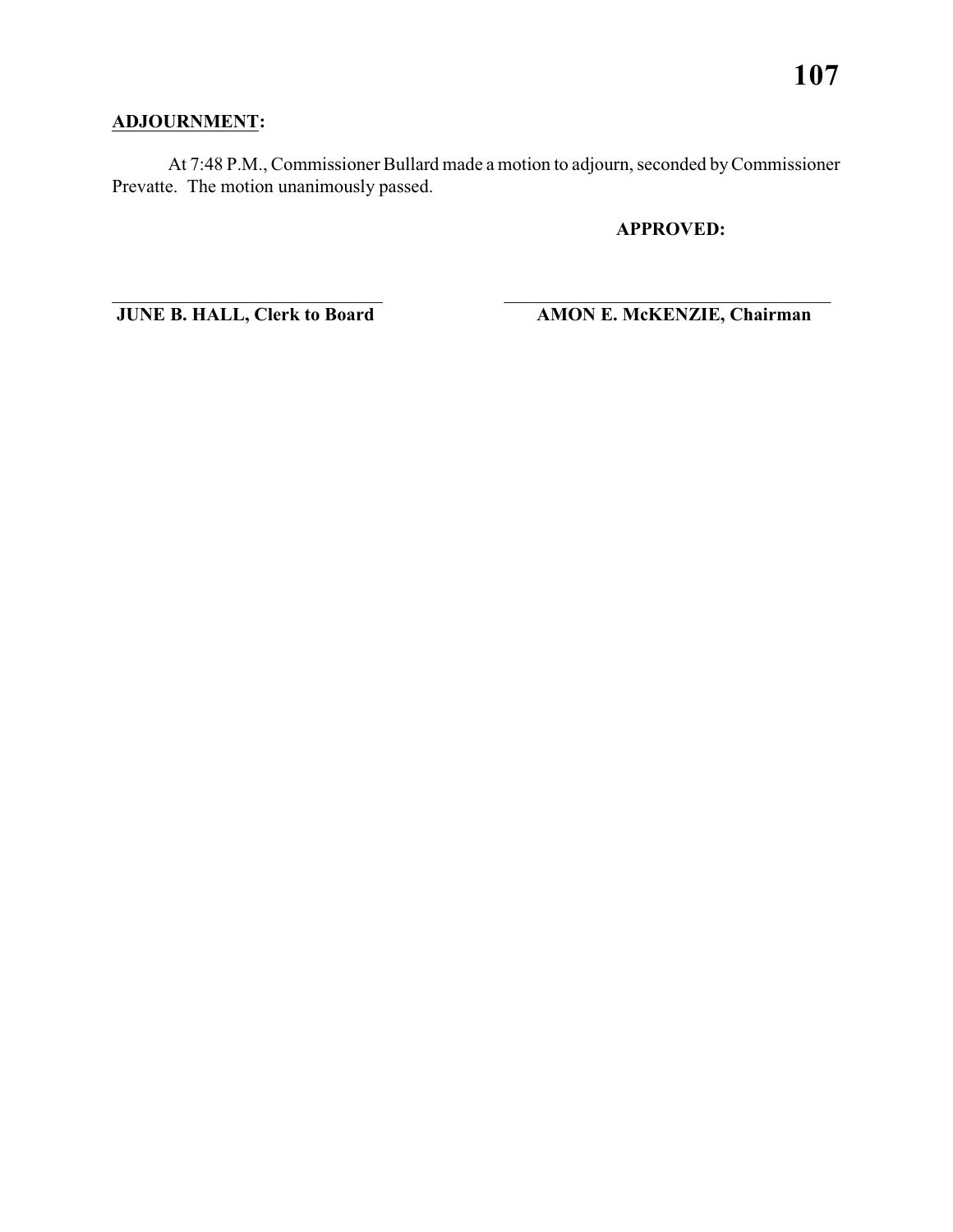#### **COLUMBUS COUNTY WATER and SEWER DISTRICTS I, II, III, IV AND V COMBINATION BOARD MEETING Monday, September 04, 2018 7:45 P.M.**

The Honorable Columbus County Commissioners met on the above stated date and at the above stated time in the Dempsey B. Herring Courthouse Annex Building, located at 112 West Smith Street, Whiteville, North Carolina, to act as the Columbus County Water and Sewer District IV Board.

#### **COMMISSIONERS PRESENT: APPOINTEES PRESENT:**

James E. Prevatte June B. Hall, **Clerk to the Board** P. Edwin Russ Ricky Bullard Charles T. McDowell

Amon E. McKenzie, **Chairman** Mike Stephens, **County Manager** Trent Burroughs, Vice-Chairman Amanda B. Prince, County Attorney Giles E. Byrd **Bobbie Faircloth, Finance Officer** 

#### **MEETING CALLED TO ORDER:**

At 7:45P.M., Chairman Amon E. McKenzie called the **combination meeting** of Columbus County Water and Sewer Districts I, II, III, IV and V Board Meeting to order.

#### **Agenda Item #22: COLUMBUS COUNTY WATER and SEWER DISTRICTS I, II, III, IV and V - APPROVAL of BOARD MEETING MINUTES:**

August 20, 2018 **Combination Meeting** of Columbus County Water and Sewer Districts I, II, III, IV and V Board Meeting **(5 sets)**

Vice Chairman Burroughs made a motion to approve the August 20, 2018 Columbus County Water and Sewer District IV Board Meeting Minutes, as recorded, seconded by Commissioner Russ. The motion unanimously passed.

#### **Agenda Item #24: COLUMBUS COUNTY WATER and SEWER DISTRICTS I, II, III, IV and V - RESCIND and REPLACE CAPITAL IMPROVEMENT PLAN:**

Harold Nobles, Public Utilities Director, requested Board approval of rescinding the existing plan and replacing the Capital Improvement Plan as follows, for Columbus County Water and Sewer Districts I, II, III, IV and V.

#### **Capital Improvement Plan For Columbus County Water Districts I, II, III, IV and V Fiscal Year 2018/2019**

#### **EXECUTIVE SUMMARY**

The Capital Improvement Plan attached herewith is a working tool developed by the Public Utilities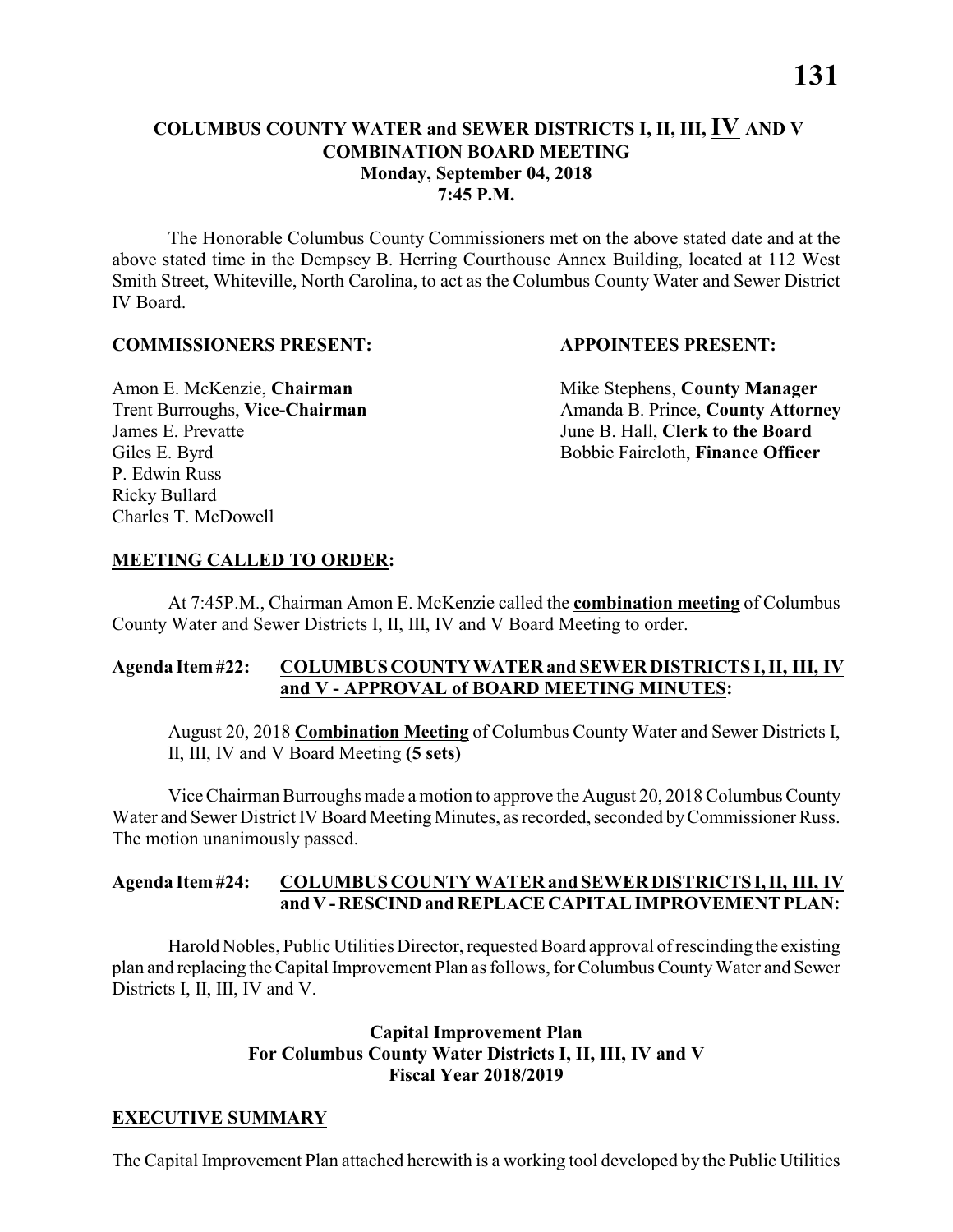Department staff to give guidance toward the Columbus County water and sewer infrastructure development and capital needs program. It consists of an assessment of the current water and wastewater systems and projects these capital needs over a ten year period. This plan is offered to the Columbus County Board of Commissioners to seek their guidance and input as they look toward Columbus County's future. This plan should be a helpful fiscal planning tool that will allow the County to forecast capital demands on revenues and borrowing power to help avoid overextending itself financially during the next ten years and beyond. Columbus County Public Utilities recommends that the review and approval of this Capital Improvement Plan be accomplished annually as part of the budget process. General approval of this document by resolution does not commit the Columbus County Board of Commissioners to specific approval of any one project or expenditure, nor does it appropriate money for anyproject. This would still be accomplished through separate capital project ordinances. The approval by resolution from the Columbus County Board of Commissioners simply approves the Capital Improvement Plan as a plan for the forecast period.

#### **DESCRIPTION OF COUNTY**

#### **Demographics**

Columbus County, established in 1808, is a rural county located in the southeastern portion of North Carolina. It is bordered by Robeson County to the northwest, Brunswick County to the southeast, Bladen and Pender Counties to the north, and HorryCounty, South Carolina to the south. Columbus County, the namesake of Christopher Columbus, is the third largest county in land area in North Carolina. The total land area is 954 square miles, with an estimated population of 58,078 residents. Columbus County at the northern boundary joins Bladen County and its southern boundary joins the northern boundary of Brunswick County. The most eastern edge of Columbus County joins the Cape Fear River which is the boundary between Pender County and Brunswick County. Robeson County joins the northwest corner of Columbus County. The western boundary of Columbus County is the state line of North and South Carolina bound by Horry County. Columbus County has ten incorporated towns: Boardman, Bolton, Brunswick, Cerro Gordo, Chadbourn, Fair Bluff, Tabor City, Lake Waccamaw, Sandyfield, and Whiteville. In addition, there are nine townships: Bogue, Bug Hill, Lees, Ransom, South Williams, Tatum, Welches Creek, Western Prong and Williams. The City of Whiteville is the county seat.

#### **Land Area Configurations**

Columbus County is located in the southeastern portion of North Carolina and lies in the Coastal Plain Region. This region experiences an average of forty four inches of rainfall per year. Topography is very flat with elevation range of a low of two feet above sea level to sixty feet above sea level.

#### **Description of Existing Facilities**

The Columbus County Public Utilities Department provides water services to approximately 16,320 Columbus County residents. The Columbus County Public Water Supply System supplies water to its rural citizens and has emergency interconnections with five of the nine towns within the County and one sanitary district. It supplies water to the Tabor City Correctional Facilities, Acme Delco Elementary School, Acme Delco Middle School, Old Dock Elementary School, Columbus Charter Schools and Southeastern Community College. The Columbus County Public Utilities Department also has a water purchase contract with the Town of Tabor City. The Columbus County Public Water Supply System utilizes the Black Creek, Pee Dee, and Upper Cape Fear Aquifers as the source for the system's drinking water and currently has pumping capacity of two million gallons a day. The Columbus County Public Water Supply System is made up of five County water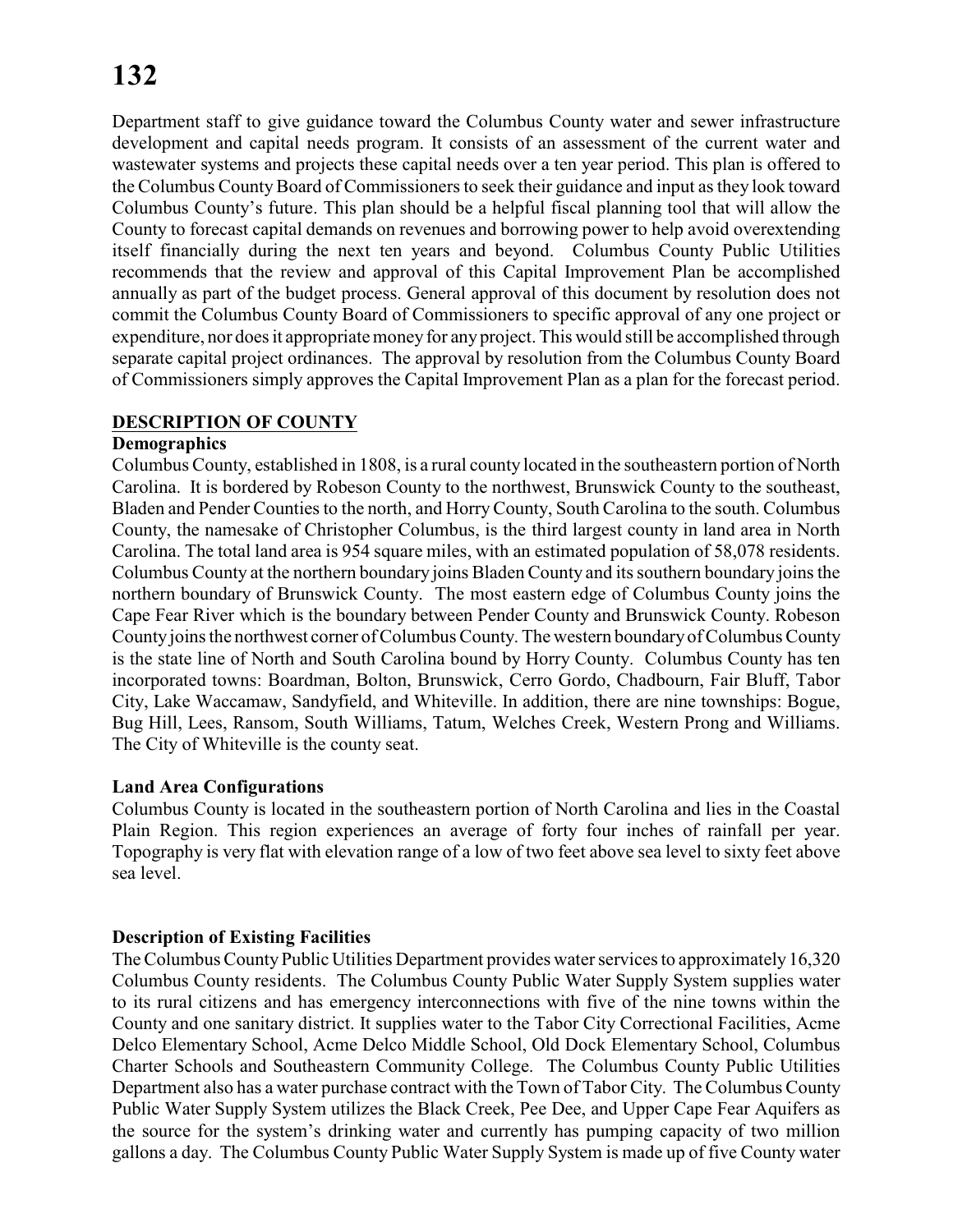and sewer districts. Each of these districts exists as a separate legal entity pursuant to Chapter 162A of the North Carolina General Statutes. The County maintains and operates the districts for a fee equal to the districts' debt service amount. This amount is paid from general revenues received from water and/or wastewater sales from the various districts. The County established a "Columbus County Public Utilities Fund" in Fiscal Year 2014/2015 that consolidated accounting for the operation of these districts. This allowed the department to budget revenues and expenditures in a consolidated manner rather than five individual district budgets. The Columbus County Public Utilities Department was established in 1989. We have grown in the last twenty-four years to approximately 5,129 water accounts, 39 sewer accounts, and 13 employees. The Columbus County Public Water Supply System consists of approximately 675 miles of water mains, 22 miles of sewer collection mains, 7 elevated water storage tanks, 1 booster pump station, and totals over 31.8 million dollars in assets. Approximately 70% of the County residents now have access to public water. As is apparent from the above history, this department has experienced tremendous growth and accomplishments through the efforts and foresight of past and present Columbus County Commissioners and staff. Their dedication to a countywide water and strategically located sanitary sewer system is the reason for this department's success.

#### **WATER SYSTEM**

#### **Water Supply Facilities**

It is believed that based upon the North Carolina Division of Water Resources database information that the ground water supply for Columbus County should be reliable through 2050. This is based upon the current levels of water in the three primary aquifers that are presently serving the County and municipal use, which are the Upper Cape Fear (western two-thirds of the County), Black Creek (almost the entire County), and the Pee Dee (entire County). Because the quality of water in the Black Creek is of high quality, there is little to no treatment required to meet public health drinking water standards other than disinfection. Currently there are no disinfection by-product issues with the Upper Cape Fear, so there is a heavier demand for these strata of water. The State continues to monitor the ground water levels in Columbus County and there are presently eight monitoring wells maintained ranging from 330 feet below the earth's surface to 1,028 feet. These test wells interface with five different aquifers with constant monitoring for developing a robust database.

Columbus County's well supply provides a safe yield of 2.097 MGD (million gallons per day). The production facility is comprised of eight wells throughout the five water districts. The ground water quality is superior for the region and requires no treatment other than disinfection. The distribution system is comprised of 675 miles of pipe ranging from 3/4 inch to 16 inch transmission comprised primarily of PVC and Ductile Iron. There is approximately 2,000,000 gallons of overhead storage for emergency reserves providing adequate pressure for service.

#### **Water Supply Plan**

The State of North Carolina requires that all water systems submit an approved Local Water Supply Plan annually. This plan is updated by the Columbus County Public Utilities Department staff and must be submitted to the state by April 1st of each year. The purpose of this plan is to provide evidence to the State that the water system is providing adequate planning for the supply of water through a designated planning period.

#### **Water Conservation Measures**

Columbus County is planning to adopt a Water Shortage & Conservation Ordinance in the fall of 2018. The ordinance is in response to the drought conditions in our area over the last several years. The ordinance will more clearly define the stages of water conservation and what triggers their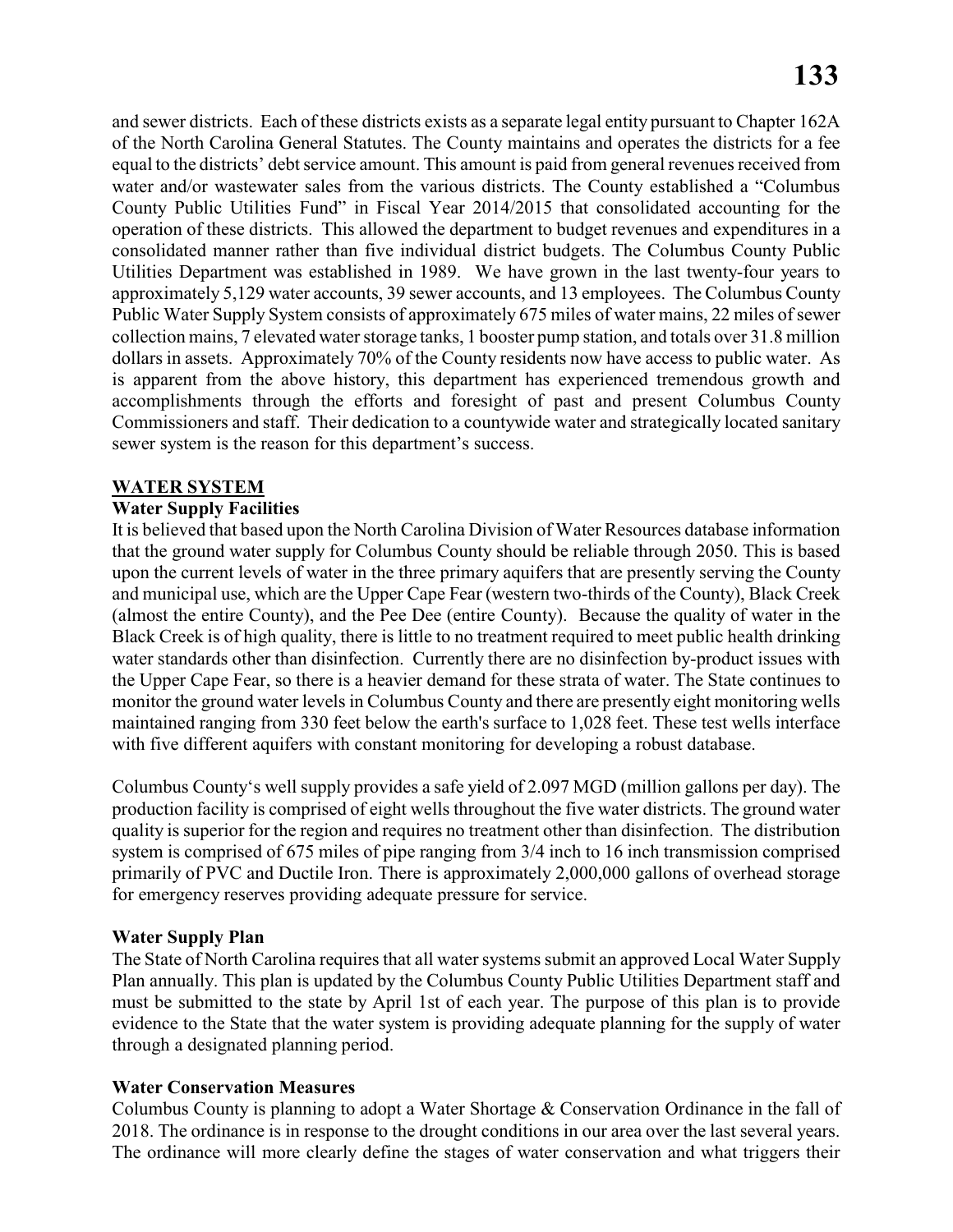enactment. It will also help establish a normal irrigation schedule and increase the department's enforcement authority during emergencies. Our water supply is a critical resource that must be protected at all costs. This ordinance is also critical to infrastructure funding with federal and state agencies.

#### **Water Distribution System**

Currently five water districts are in operation and provide water service to the general public. However, several communities still do not have access to this service. The Columbus County Public Utilities Department is in the process of developing an infrastructure master plan to address un-served areas of the County and to develop policy and plans to connect the eastern part of the system to the western part that supports the majority of the industrial expansion.

#### **Regional Interconnects**

The Columbus County Public Utilities Department recognizes the importance of interconnects on both a local and regional basis and its role to serve other systems during mutual aid needs. These interconnections are also part of the department's risk management goals. The Columbus County Public Water Supply System is currently connected to the Town of Tabor City, the City of Northwest, the City of Whiteville, the Town of Boardman, and the Town of Chadbourn.

These connections are of a vital importance in the event of emergency water shortage conditions. The ability to provide and receive additional water from these various sources reduces risk and provides for sound regional planning. As the Columbus County Public Water Supply System continues to grow, there will be additional interconnections with the County's various neighbors.

#### **WASTEWATER SYSTEM**

#### **Wastewater Treatment**

Columbus County currently owns a 125,000 GPD (gallon per day) facility on Livingston Creek in the Riegelwood Community that serves Hexion SpecialtyChemicals, Incorporated. Discharge from this plant is permitted to the Cape Fear River Basin.

Columbus County has entered into a contract with Grand Strand Water and Sewer Authority for wastewater services in parts of Water and Sewer District V. The County contracts for treatment and Operation & Maintenance service for this collection system. Columbus County's ownership will be transferred to the Grand Strand Water and Sewer Authority in accordance with the current contract as a pre-agreed arrangement. This stipulation was part of the agreement to influence Grand Strand Water and Sewer Authority's interest to provide wastewater services inside Columbus County Water and Sewer District V.

#### **FINANCIAL PLANNING**

#### **Revenue Projections**

Revenue projections for the next ten years are difficult, if not impossible, to correctly predict. Revenues are tied to a myriad of factors including residential and commercial growth in Columbus County, local and regional economic conditions, and the ability of the Columbus County Public Utilities Department to meet all future water and sewer needs throughout the County and region. Before future revenues can be predicted, current revenue trends need to be reviewed for the last ten fiscal years.

#### **CCPUD Operating Revenues**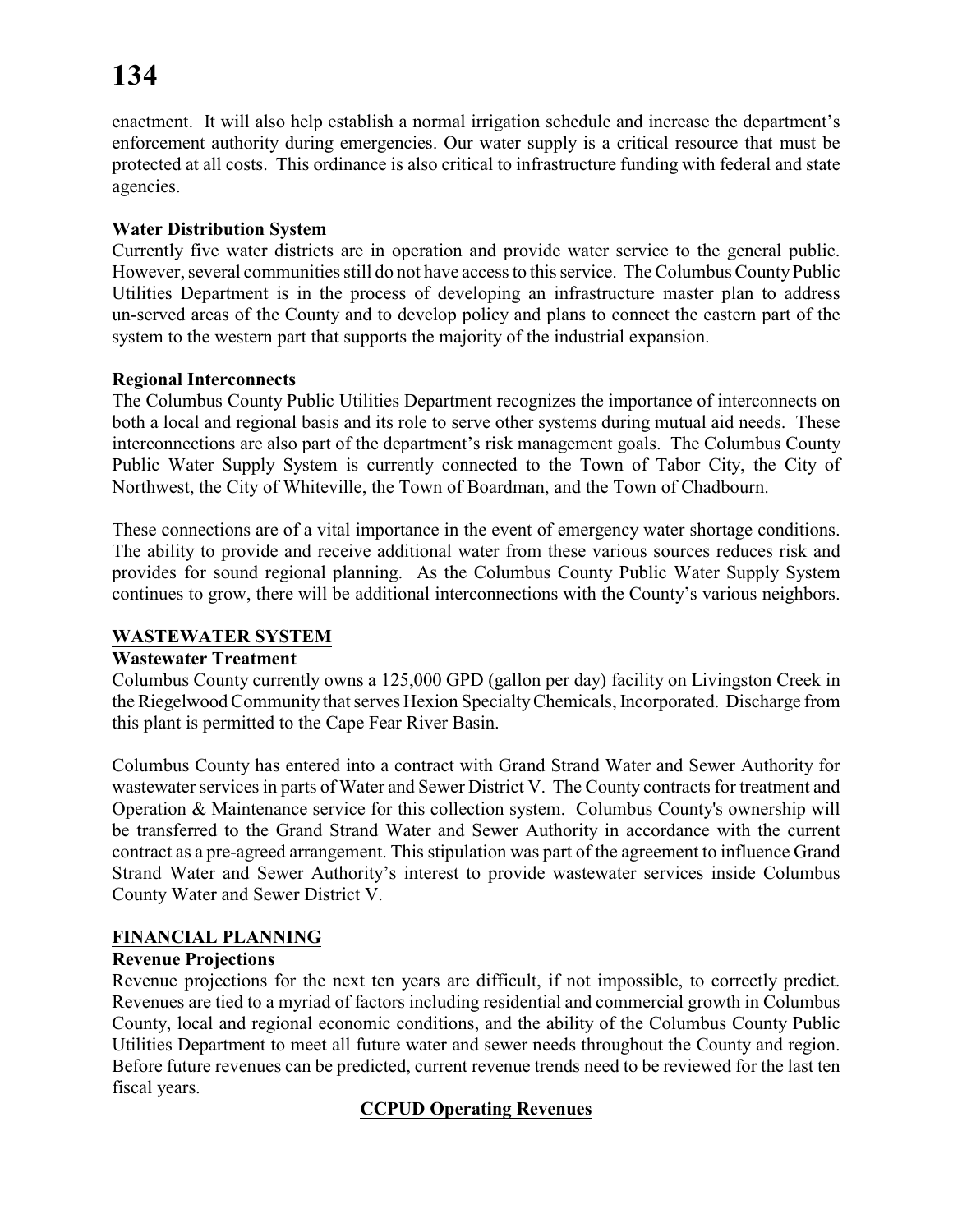| <b>Financial Period</b> | <b>Operating Revenues</b> |
|-------------------------|---------------------------|
| Fiscal Year 2008 - 2009 | \$2,298,531               |
| Fiscal Year 2009 - 2010 | \$2,842,049               |
| Fiscal Year 2010 - 2011 | \$3,049,987               |
| Fiscal Year 2011 - 2012 | \$3,034,465               |
| Fiscal Year 2012 - 2013 | \$3,009,438               |
| Fiscal Year 2013 - 2014 | \$3,307,998               |
| Fiscal Year 2014 - 2015 | \$3,347,553               |
| Fiscal Year 2015 - 2016 | \$2,835,722               |
| Fiscal Year 2016 - 2017 | \$2,770,758               |
| Fiscal Year 2017-2018   | \$2,906,891               |

The Operating Revenue Table illustrates the revenue generated for the last ten years. You can see from these figures that revenues increased by over \$600,000. This represents a 17% increase in operating revenues during that time span. The majority of this increase is due to annual inflationary based increases in water and sewer rates and the growth of water and wastewater infrastructure throughout the County. The lone exception was FY 09-10 when rates were not adjusted due to the severe national economic condition. The overall financial strategyof the Public Utilities Department is to continue to maximize revenues consistent with an even pace of residential and commercial growth within the County. Expenditures will be kept in line while adequately maintaining treatment for the distribution systems and emphasizing regulatory compliance in all areas. The Columbus County Public Utilities Department is at a historical crossroads in the sense that 70% of all County residents have access to water. Additional access to water has been the primary source of a growing revenue base in the past. However, there are still areas within the county that require water. Because the population density in these areas is less than the current county average customers per mile, their financing options will be much more challenging. A Long Range Financial Plan has been developed, as part of the Consolidated Business Plan, to assist Columbus County with future financing options. Future revenue growth will be directly correlated to the department's ever increasingly important role as a regional water provider to surrounding municipalities.

#### **RIVERBASIN STEWARDSHIP**

Columbus County is a member of the Cape Fear River Assembly. This Assembly was organized to protect water quality and monitor the activity within the Basin, which could have a negative impact on our current and future drinking water supply. The Basin has now been organized into three sections, the Lower, the Middle, and the Upper Basin. Columbus County belongs to the Lower Basin. The Cape Fear River Assembly is taking a proactive approach to the long-range interest of the basin through the establishment of a comprehensive monitoring program. The Assembly just received a major grant from the State of North Carolina to study the entire basin. In addition to this, each of the three subsections is now forming monitoring coalitions. Each water system will be asked to participate financially in this program as well as to contract out specific monitoring tests that will provide each system, the Cape Fear River Assembly, and the State with vital data for activity impact and assessment. This information will play an important role in our ability to withdraw and discharge into the basin. Columbus County does not take any water from the river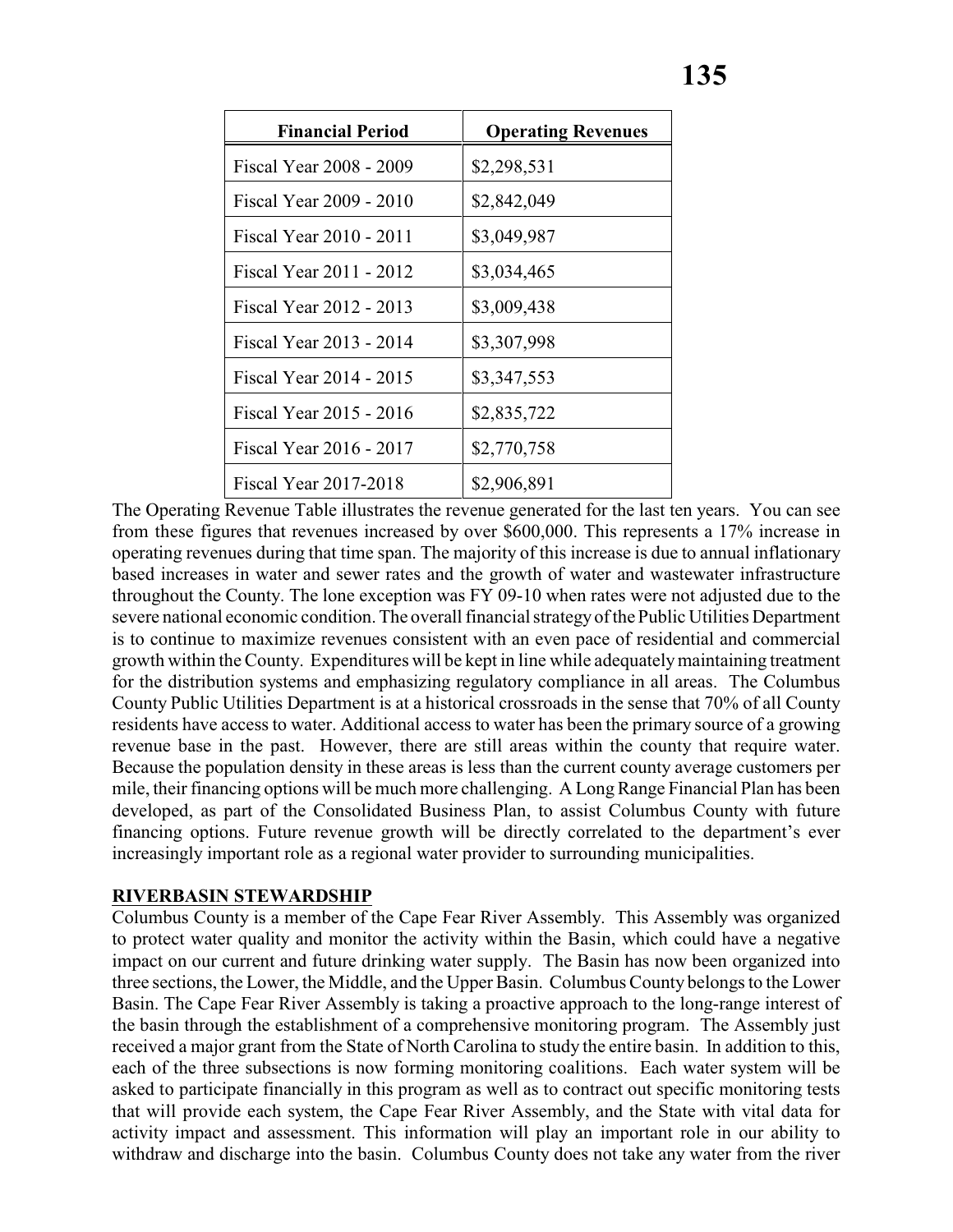basin for its residential service; however, private industrial use is currently being served. Columbus County's Publicly Owned Treatment Works Facility discharges its treated effluent to the basin.

#### **Environmental Education**

In July of each year all Columbus County Public Utilities Department customers are provided with the annual Consumer Confidence Report (CCR) that outlines the water quality delivered to its customers. This educational document was posted on the Columbus County web page for the first time in Fiscal Year 2013-2014. Consumer Confidence Reports are required by the 1996 Safe Drinking Water Act (SDWA).

These reports give customers information about their water quality. This report must be delivered to all Columbus County Public Water Supply customers by July 1st of each year. Most customers want to be better informed about the quality and safety of their tap water. By providing them with this information, we have an important opportunity to increase public confidence in the quality and safety of their drinking water.

#### **Capital Project Budget Summary**

This Capital Project Budget Summary combines all the proposed capital projects discussed earlier in this report. It provides a snapshot of anticipated capital needs over the next ten years. The expenditures section shows each projects total budget. The revenue section shows the expected funding sources for each year.

#### **Capital Improvement Plan Budget**

#### **These two (2) pages will be marked as Exhibit "C" and will be filed in Minute Book Attachments, Book Number 6, in the Clerk to the Board's Office, for review.**

**Duly adopted** this the 4th day of September 2018, upon motion made by Commissioner Charles T. McDowell, seconded by Vice Chairman Trent Burroughs, and adopted by the following vote:

Ayes: 7 Noes: -0- Absent: -0-

**(SEAL)** Board of Commissioners of the County of Columbus By: /s/ Amon E. McKenzie, Chairman of the Board Governing Body of Columbus County Water and Sewer Districts

#### ATTEST:

/s/ June Hall, Clerk to the Board

Commissioner McDowell made a motion to approve rescinding the existing plan and replacing the Capital Improvement Plan for Columbus County Water and Sewer District IV, seconded by Vice Chairman Burroughs. The motion unanimously passed.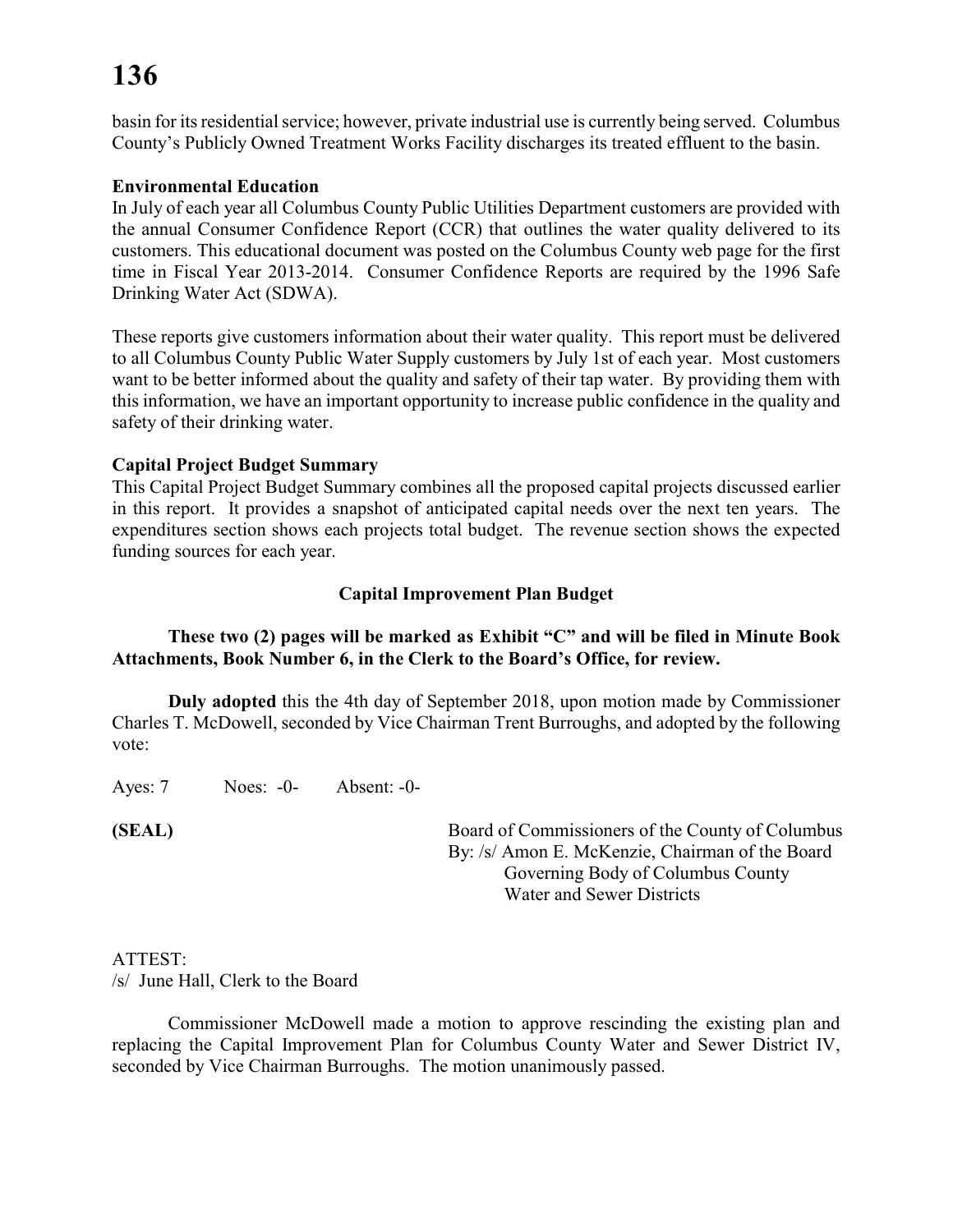### **ADJOURNMENT:**

At 7:48 P.M., Commissioner Bullard made a motion to adjourn, seconded by Commissioner Prevatte. The motion unanimously passed.

\_\_\_\_\_\_\_\_\_\_\_\_\_\_\_\_\_\_\_\_\_\_\_\_\_\_\_\_\_ \_\_\_\_\_\_\_\_\_\_\_\_\_\_\_\_\_\_\_\_\_\_\_\_\_\_\_\_\_\_\_\_\_\_\_

**APPROVED:**

**JUNE B. HALL, Clerk to Board AMON E. McKENZIE, Chairman**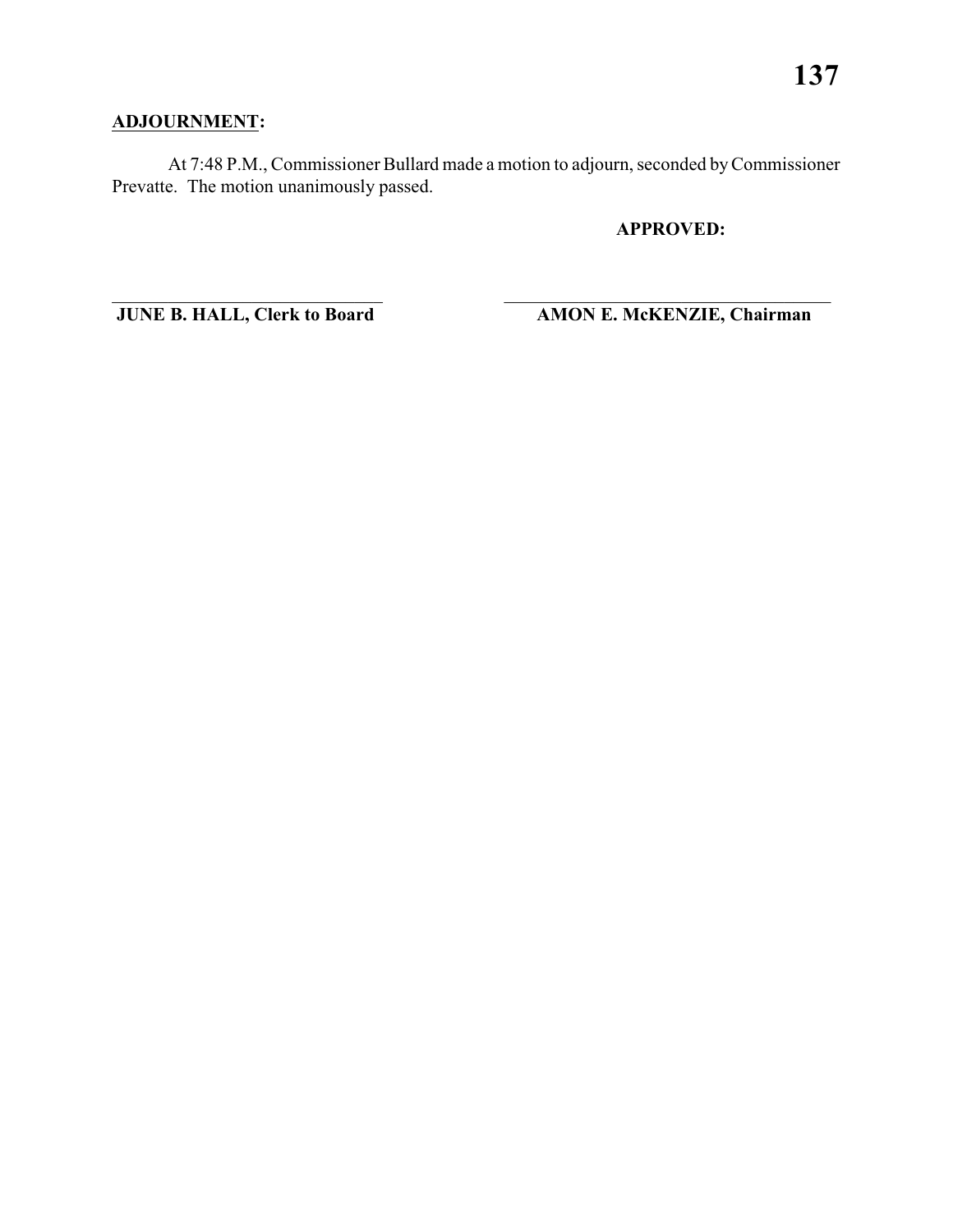#### **COLUMBUS COUNTY WATER and SEWER DISTRICTS I, II, III, IV AND V COMBINATION BOARD MEETING Monday, September 04, 2018 7:45 P.M.**

The Honorable Columbus County Commissioners met on the above stated date and at the above stated time in the Dempsey B. Herring Courthouse Annex Building, located at 112 West Smith Street, Whiteville, North Carolina, to act as the Columbus County Water and Sewer District V Board.

#### **COMMISSIONERS PRESENT: APPOINTEES PRESENT:**

James E. Prevatte June B. Hall, **Clerk to the Board** P. Edwin Russ Ricky Bullard Charles T. McDowell

Amon E. McKenzie, **Chairman** Mike Stephens, **County Manager** Trent Burroughs, Vice-Chairman Amanda B. Prince, County Attorney Giles E. Byrd **Bobbie Faircloth, Finance Officer** 

#### **MEETING CALLED TO ORDER:**

At 7:45P.M., Chairman Amon E. McKenzie called the **combination meeting** of Columbus County Water and Sewer Districts I, II, III, IV and V Board Meeting to order.

#### **Agenda Item #22: COLUMBUS COUNTY WATER and SEWER DISTRICTS I, II, III, IV and V - APPROVAL of BOARD MEETING MINUTES:**

August 20, 2018 **Combination Meeting** of Columbus County Water and Sewer Districts I, II, III, IV and V Board Meeting **(5 sets)**

Vice Chairman Burroughs made a motion to approve the August 20, 2018 Columbus County Water and Sewer District V Board Meeting Minutes, as recorded, seconded by Commissioner Russ. The motion unanimously passed.

#### **Agenda Item #24: COLUMBUS COUNTY WATER and SEWER DISTRICTS I, II, III, IV and V - RESCIND and REPLACE CAPITAL IMPROVEMENT PLAN:**

Harold Nobles, Public Utilities Director, requested Board approval of rescinding the existing plan and replacing the Capital Improvement Plan as follows, for Columbus County Water and Sewer Districts I, II, III, IV and V.

#### **Capital Improvement Plan For Columbus County Water Districts I, II, III, IV and V Fiscal Year 2018/2019**

#### **EXECUTIVE SUMMARY**

The Capital Improvement Plan attached herewith is a working tool developed by the Public Utilities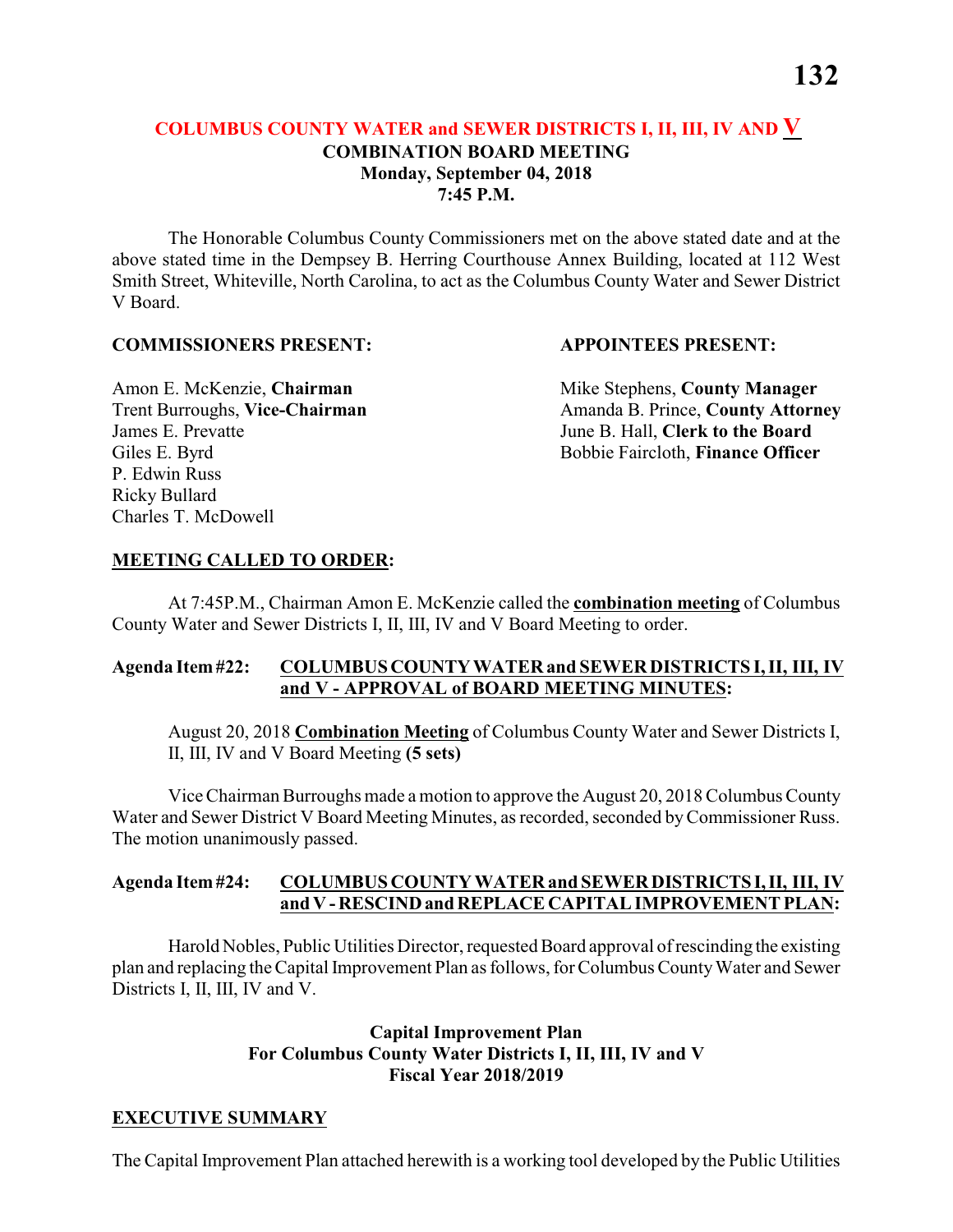Department staff to give guidance toward the Columbus County water and sewer infrastructure development and capital needs program. It consists of an assessment of the current water and wastewater systems and projects these capital needs over a ten year period. This plan is offered to the Columbus County Board of Commissioners to seek their guidance and input as they look toward Columbus County's future. This plan should be a helpful fiscal planning tool that will allow the County to forecast capital demands on revenues and borrowing power to help avoid overextending itself financially during the next ten years and beyond. Columbus County Public Utilities recommends that the review and approval of this Capital Improvement Plan be accomplished annually as part of the budget process. General approval of this document by resolution does not commit the Columbus County Board of Commissioners to specific approval of any one project or expenditure, nor does it appropriate money for anyproject. This would still be accomplished through separate capital project ordinances. The approval by resolution from the Columbus County Board of Commissioners simply approves the Capital Improvement Plan as a plan for the forecast period.

#### **DESCRIPTION OF COUNTY**

#### **Demographics**

Columbus County, established in 1808, is a rural county located in the southeastern portion of North Carolina. It is bordered by Robeson County to the northwest, Brunswick County to the southeast, Bladen and Pender Counties to the north, and HorryCounty, South Carolina to the south. Columbus County, the namesake of Christopher Columbus, is the third largest county in land area in North Carolina. The total land area is 954 square miles, with an estimated population of 58,078 residents. Columbus County at the northern boundary joins Bladen County and its southern boundary joins the northern boundary of Brunswick County. The most eastern edge of Columbus County joins the Cape Fear River which is the boundary between Pender County and Brunswick County. Robeson County joins the northwest corner of Columbus County. The western boundary of Columbus County is the state line of North and South Carolina bound by Horry County. Columbus County has ten incorporated towns: Boardman, Bolton, Brunswick, Cerro Gordo, Chadbourn, Fair Bluff, Tabor City, Lake Waccamaw, Sandyfield, and Whiteville. In addition, there are nine townships: Bogue, Bug Hill, Lees, Ransom, South Williams, Tatum, Welches Creek, Western Prong and Williams. The City of Whiteville is the county seat.

#### **Land Area Configurations**

Columbus County is located in the southeastern portion of North Carolina and lies in the Coastal Plain Region. This region experiences an average of forty four inches of rainfall per year. Topography is very flat with elevation range of a low of two feet above sea level to sixty feet above sea level.

#### **Description of Existing Facilities**

The Columbus County Public Utilities Department provides water services to approximately 16,320 Columbus County residents. The Columbus County Public Water Supply System supplies water to its rural citizens and has emergency interconnections with five of the nine towns within the County and one sanitary district. It supplies water to the Tabor City Correctional Facilities, Acme Delco Elementary School, Acme Delco Middle School, Old Dock Elementary School, Columbus Charter Schools and Southeastern Community College. The Columbus County Public Utilities Department also has a water purchase contract with the Town of Tabor City. The Columbus County Public Water Supply System utilizes the Black Creek, Pee Dee, and Upper Cape Fear Aquifers as the source for the system's drinking water and currently has pumping capacity of two million gallons a day. The Columbus County Public Water Supply System is made up of five County water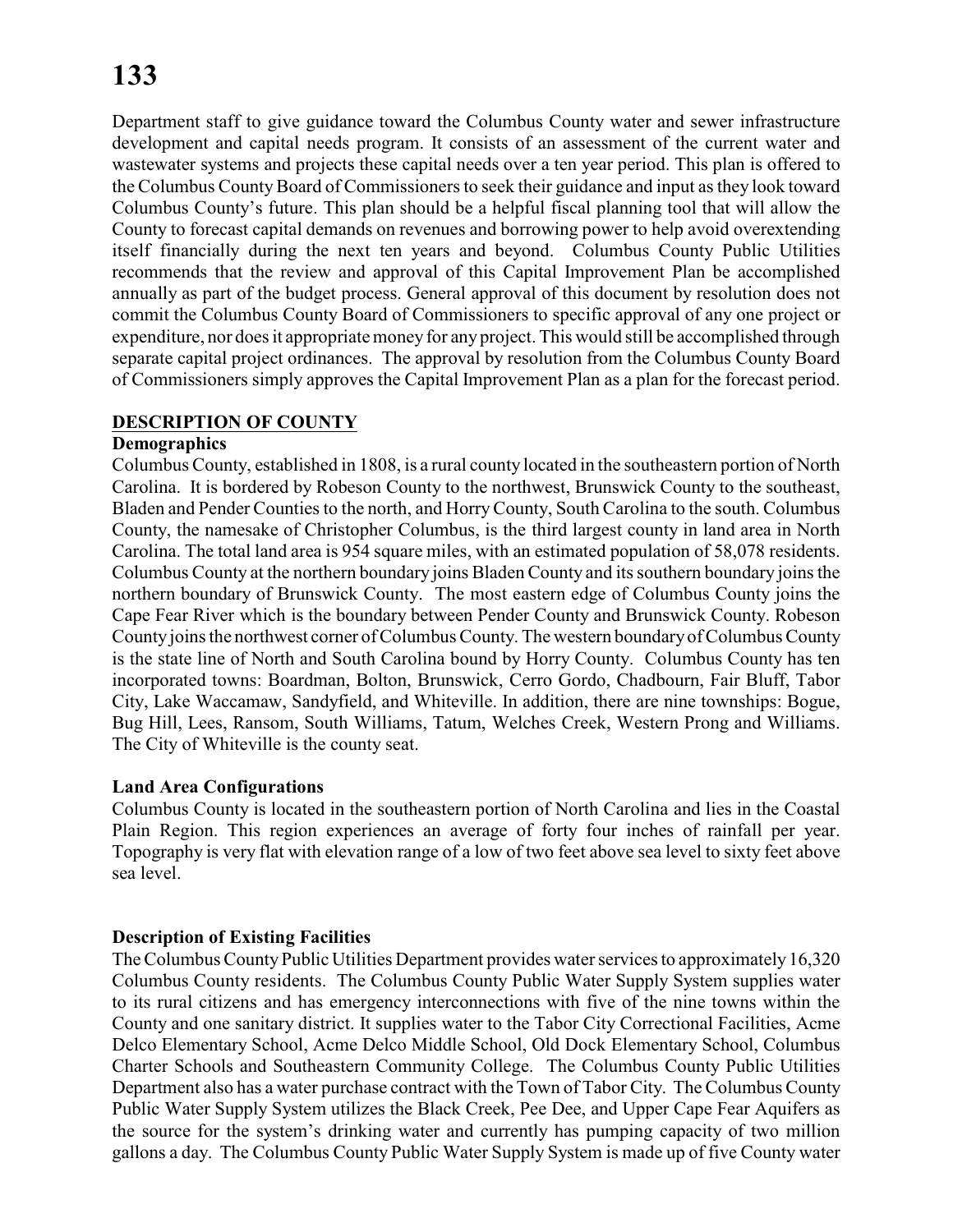and sewer districts. Each of these districts exists as a separate legal entity pursuant to Chapter 162A of the North Carolina General Statutes. The County maintains and operates the districts for a fee equal to the districts' debt service amount. This amount is paid from general revenues received from water and/or wastewater sales from the various districts. The County established a "Columbus County Public Utilities Fund" in Fiscal Year 2014/2015 that consolidated accounting for the operation of these districts. This allowed the department to budget revenues and expenditures in a consolidated manner rather than five individual district budgets. The Columbus County Public Utilities Department was established in 1989. We have grown in the last twenty-four years to approximately 5,129 water accounts, 39 sewer accounts, and 13 employees. The Columbus County Public Water Supply System consists of approximately 675 miles of water mains, 22 miles of sewer collection mains, 7 elevated water storage tanks, 1 booster pump station, and totals over 31.8 million dollars in assets. Approximately 70% of the County residents now have access to public water. As is apparent from the above history, this department has experienced tremendous growth and accomplishments through the efforts and foresight of past and present Columbus County Commissioners and staff. Their dedication to a countywide water and strategically located sanitary sewer system is the reason for this department's success.

#### **WATER SYSTEM**

#### **Water Supply Facilities**

It is believed that based upon the North Carolina Division of Water Resources database information that the ground water supply for Columbus County should be reliable through 2050. This is based upon the current levels of water in the three primary aquifers that are presently serving the County and municipal use, which are the Upper Cape Fear (western two-thirds of the County), Black Creek (almost the entire County), and the Pee Dee (entire County). Because the quality of water in the Black Creek is of high quality, there is little to no treatment required to meet public health drinking water standards other than disinfection. Currently there are no disinfection by-product issues with the Upper Cape Fear, so there is a heavier demand for these strata of water. The State continues to monitor the ground water levels in Columbus County and there are presently eight monitoring wells maintained ranging from 330 feet below the earth's surface to 1,028 feet. These test wells interface with five different aquifers with constant monitoring for developing a robust database.

Columbus County's well supply provides a safe yield of 2.097 MGD (million gallons per day). The production facility is comprised of eight wells throughout the five water districts. The ground water quality is superior for the region and requires no treatment other than disinfection. The distribution system is comprised of 675 miles of pipe ranging from 3/4 inch to 16 inch transmission comprised primarily of PVC and Ductile Iron. There is approximately 2,000,000 gallons of overhead storage for emergency reserves providing adequate pressure for service.

#### **Water Supply Plan**

The State of North Carolina requires that all water systems submit an approved Local Water Supply Plan annually. This plan is updated by the Columbus County Public Utilities Department staff and must be submitted to the state by April 1st of each year. The purpose of this plan is to provide evidence to the State that the water system is providing adequate planning for the supply of water through a designated planning period.

#### **Water Conservation Measures**

Columbus County is planning to adopt a Water Shortage & Conservation Ordinance in the fall of 2018. The ordinance is in response to the drought conditions in our area over the last several years. The ordinance will more clearly define the stages of water conservation and what triggers their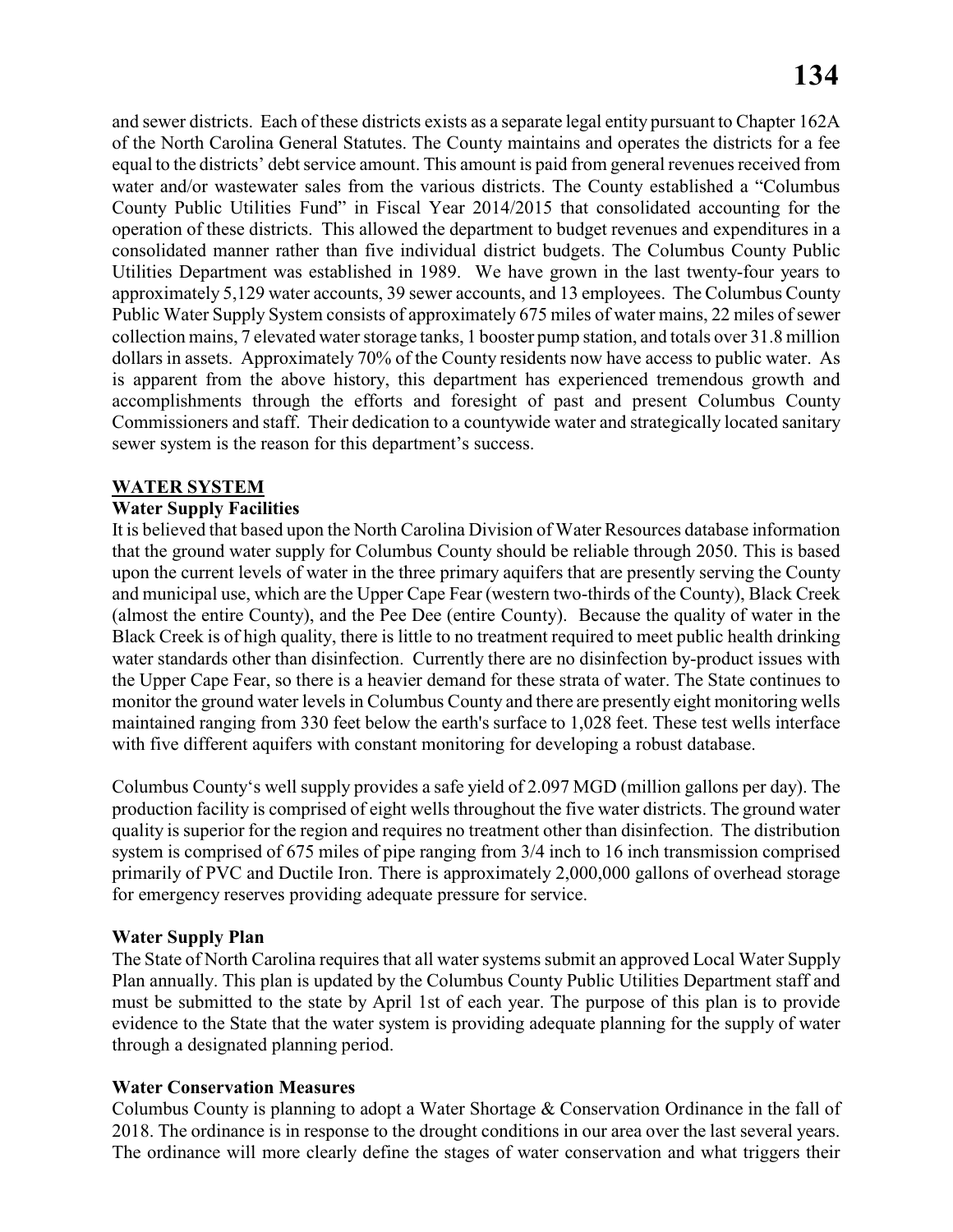# **135**

enactment. It will also help establish a normal irrigation schedule and increase the department's enforcement authority during emergencies. Our water supply is a critical resource that must be protected at all costs. This ordinance is also critical to infrastructure funding with federal and state agencies.

## **Water Distribution System**

Currently five water districts are in operation and provide water service to the general public. However, several communities still do not have access to this service. The Columbus County Public Utilities Department is in the process of developing an infrastructure master plan to address un-served areas of the County and to develop policy and plans to connect the eastern part of the system to the western part that supports the majority of the industrial expansion.

## **Regional Interconnects**

The Columbus County Public Utilities Department recognizes the importance of interconnects on both a local and regional basis and its role to serve other systems during mutual aid needs. These interconnections are also part of the department's risk management goals. The Columbus County Public Water Supply System is currently connected to the Town of Tabor City, the City of Northwest, the City of Whiteville, the Town of Boardman, and the Town of Chadbourn.

These connections are of a vital importance in the event of emergency water shortage conditions. The ability to provide and receive additional water from these various sources reduces risk and provides for sound regional planning. As the Columbus County Public Water Supply System continues to grow, there will be additional interconnections with the County's various neighbors.

## **WASTEWATER SYSTEM**

## **Wastewater Treatment**

Columbus County currently owns a 125,000 GPD (gallon per day) facility on Livingston Creek in the Riegelwood Community that serves Hexion SpecialtyChemicals, Incorporated. Discharge from this plant is permitted to the Cape Fear River Basin.

Columbus County has entered into a contract with Grand Strand Water and Sewer Authority for wastewater services in parts of Water and Sewer District V. The County contracts for treatment and Operation & Maintenance service for this collection system. Columbus County's ownership will be transferred to the Grand Strand Water and Sewer Authority in accordance with the current contract as a pre-agreed arrangement. This stipulation was part of the agreement to influence Grand Strand Water and Sewer Authority's interest to provide wastewater services inside Columbus County Water and Sewer District V.

## **FINANCIAL PLANNING**

## **Revenue Projections**

Revenue projections for the next ten years are difficult, if not impossible, to correctly predict. Revenues are tied to a myriad of factors including residential and commercial growth in Columbus County, local and regional economic conditions, and the ability of the Columbus County Public Utilities Department to meet all future water and sewer needs throughout the County and region. Before future revenues can be predicted, current revenue trends need to be reviewed for the last ten fiscal years.

## **CCPUD Operating Revenues**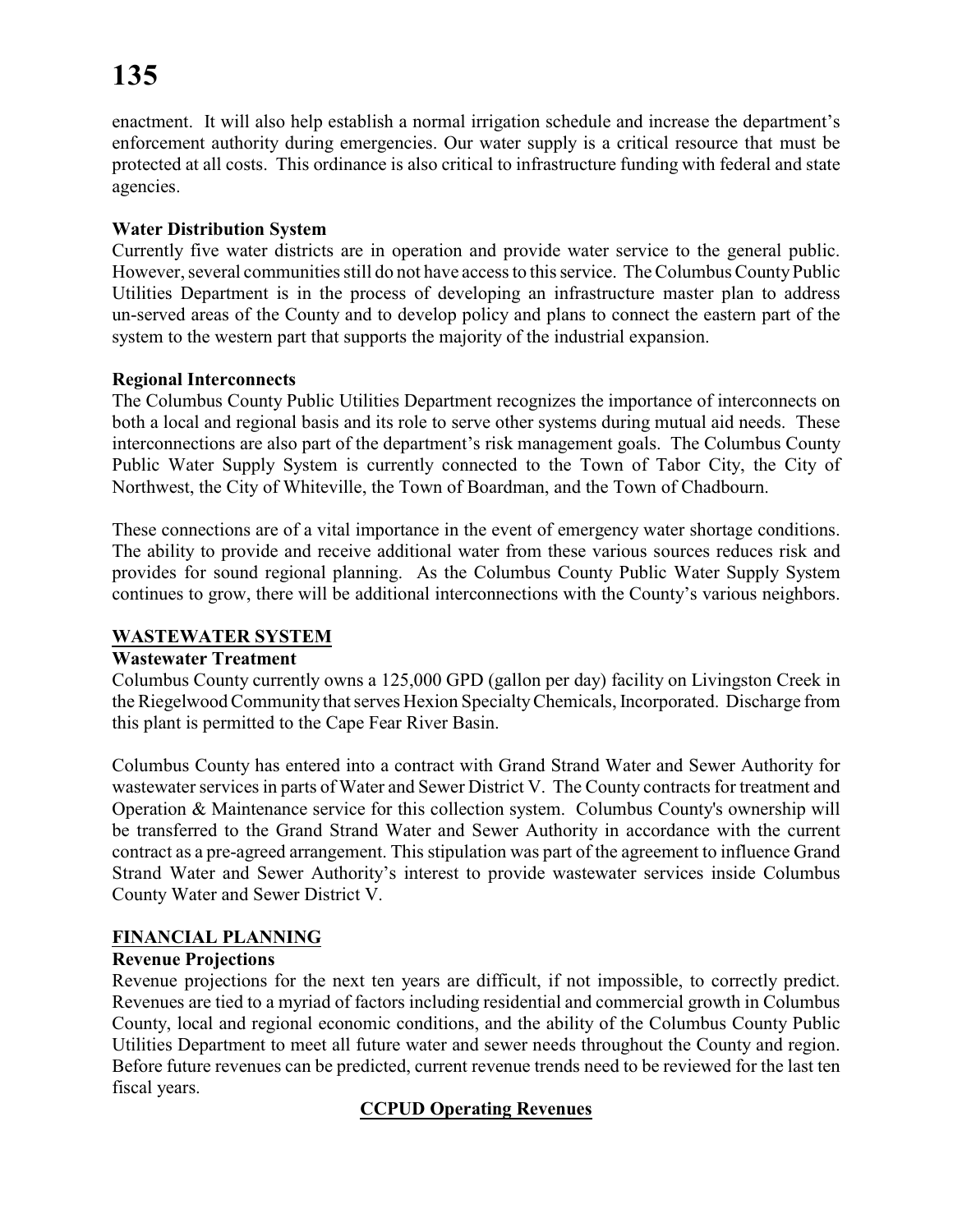| <b>Financial Period</b> | <b>Operating Revenues</b> |
|-------------------------|---------------------------|
| Fiscal Year 2008 - 2009 | \$2,298,531               |
| Fiscal Year 2009 - 2010 | \$2,842,049               |
| Fiscal Year 2010 - 2011 | \$3,049,987               |
| Fiscal Year 2011 - 2012 | \$3,034,465               |
| Fiscal Year 2012 - 2013 | \$3,009,438               |
| Fiscal Year 2013 - 2014 | \$3,307,998               |
| Fiscal Year 2014 - 2015 | \$3,347,553               |
| Fiscal Year 2015 - 2016 | \$2,835,722               |
| Fiscal Year 2016 - 2017 | \$2,770,758               |
| Fiscal Year 2017-2018   | \$2,906,891               |

The Operating Revenue Table illustrates the revenue generated for the last ten years. You can see from these figures that revenues increased by over \$600,000. This represents a 17% increase in operating revenues during that time span. The majority of this increase is due to annual inflationary based increases in water and sewer rates and the growth of water and wastewater infrastructure throughout the County. The lone exception was FY 09-10 when rates were not adjusted due to the severe national economic condition. The overall financial strategyof the Public Utilities Department is to continue to maximize revenues consistent with an even pace of residential and commercial growth within the County. Expenditures will be kept in line while adequately maintaining treatment for the distribution systems and emphasizing regulatory compliance in all areas. The Columbus County Public Utilities Department is at a historical crossroads in the sense that 70% of all County residents have access to water. Additional access to water has been the primary source of a growing revenue base in the past. However, there are still areas within the county that require water. Because the population density in these areas is less than the current county average customers per mile, their financing options will be much more challenging. A Long Range Financial Plan has been developed, as part of the Consolidated Business Plan, to assist Columbus County with future financing options. Future revenue growth will be directly correlated to the department's ever increasingly important role as a regional water provider to surrounding municipalities.

#### **RIVERBASIN STEWARDSHIP**

Columbus County is a member of the Cape Fear River Assembly. This Assembly was organized to protect water quality and monitor the activity within the Basin, which could have a negative impact on our current and future drinking water supply. The Basin has now been organized into three sections, the Lower, the Middle, and the Upper Basin. Columbus County belongs to the Lower Basin. The Cape Fear River Assembly is taking a proactive approach to the long-range interest of the basin through the establishment of a comprehensive monitoring program. The Assembly just received a major grant from the State of North Carolina to study the entire basin. In addition to this, each of the three subsections is now forming monitoring coalitions. Each water system will be asked to participate financially in this program as well as to contract out specific monitoring tests that will provide each system, the Cape Fear River Assembly, and the State with vital data for activity impact and assessment. This information will play an important role in our ability to withdraw and discharge into the basin. Columbus County does not take any water from the river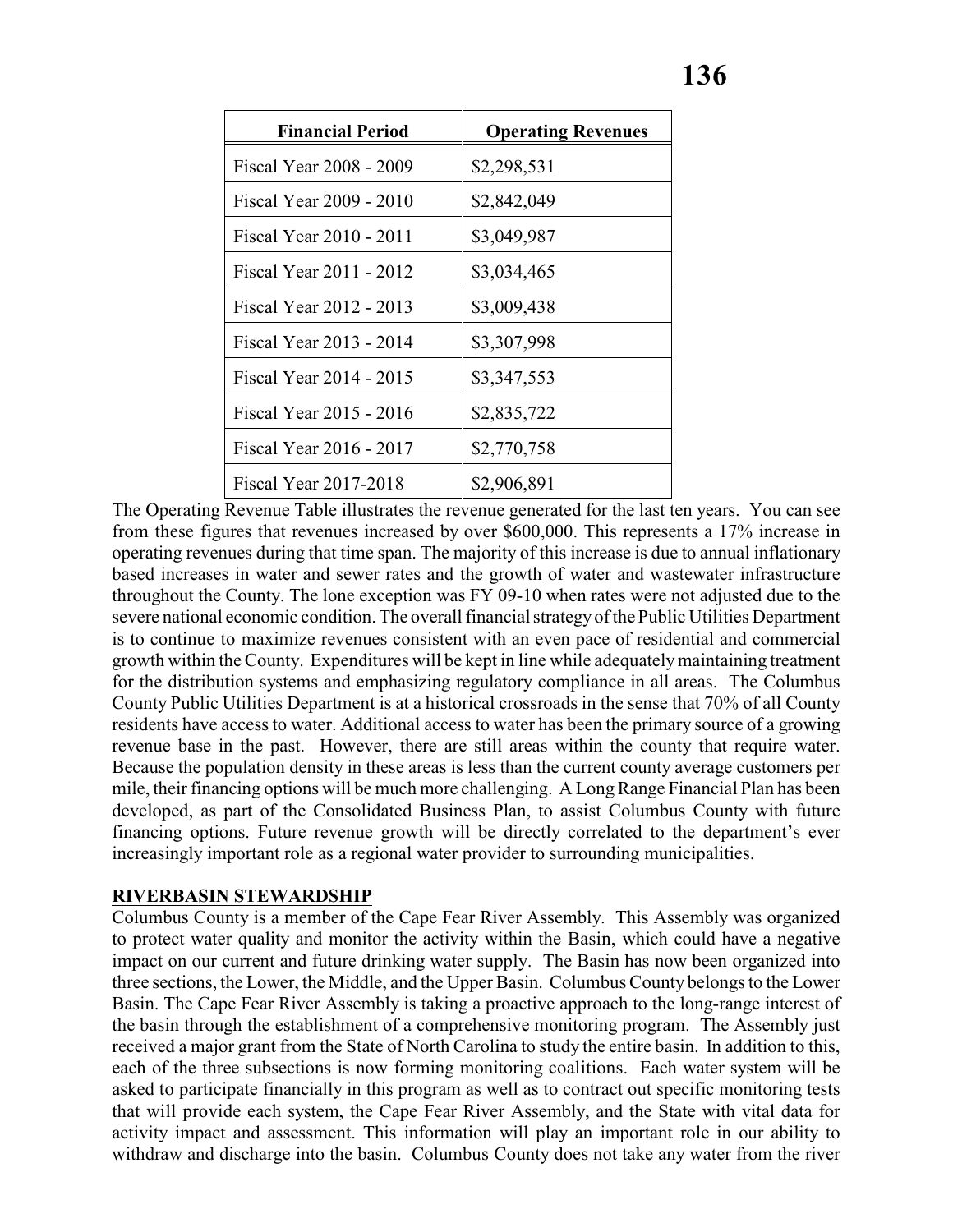# **137**

basin for its residential service; however, private industrial use is currently being served. Columbus County's Publicly Owned Treatment Works Facility discharges its treated effluent to the basin.

### **Environmental Education**

In July of each year all Columbus County Public Utilities Department customers are provided with the annual Consumer Confidence Report (CCR) that outlines the water quality delivered to its customers. This educational document was posted on the Columbus County web page for the first time in Fiscal Year 2013-2014. Consumer Confidence Reports are required by the 1996 Safe Drinking Water Act (SDWA).

These reports give customers information about their water quality. This report must be delivered to all Columbus County Public Water Supply customers by July 1st of each year. Most customers want to be better informed about the quality and safety of their tap water. By providing them with this information, we have an important opportunity to increase public confidence in the quality and safety of their drinking water.

### **Capital Project Budget Summary**

This Capital Project Budget Summary combines all the proposed capital projects discussed earlier in this report. It provides a snapshot of anticipated capital needs over the next ten years. The expenditures section shows each projects total budget. The revenue section shows the expected funding sources for each year.

## **Capital Improvement Plan Budget**

## **These two (2) pages will be marked as Exhibit "C" and will be filed in Minute Book Attachments, Book Number 6, in the Clerk to the Board's Office, for review.**

**Duly adopted** this the 4th day of September 2018, upon motion made by Commissioner Charles T. McDowell, seconded by Vice Chairman Trent Burroughs, and adopted by the following vote:

Ayes: 7 Noes: -0- Absent: -0-

**(SEAL)** Board of Commissioners of the County of Columbus By: /s/ Amon E. McKenzie, Chairman of the Board Governing Body of Columbus County Water and Sewer Districts

#### ATTEST:

/s/ June Hall, Clerk to the Board

Commissioner McDowell made a motion to approve rescinding the existing plan and replacing the Capital Improvement Plan for Columbus County Water and Sewer District V, seconded by Vice Chairman Burroughs. The motion unanimously passed.